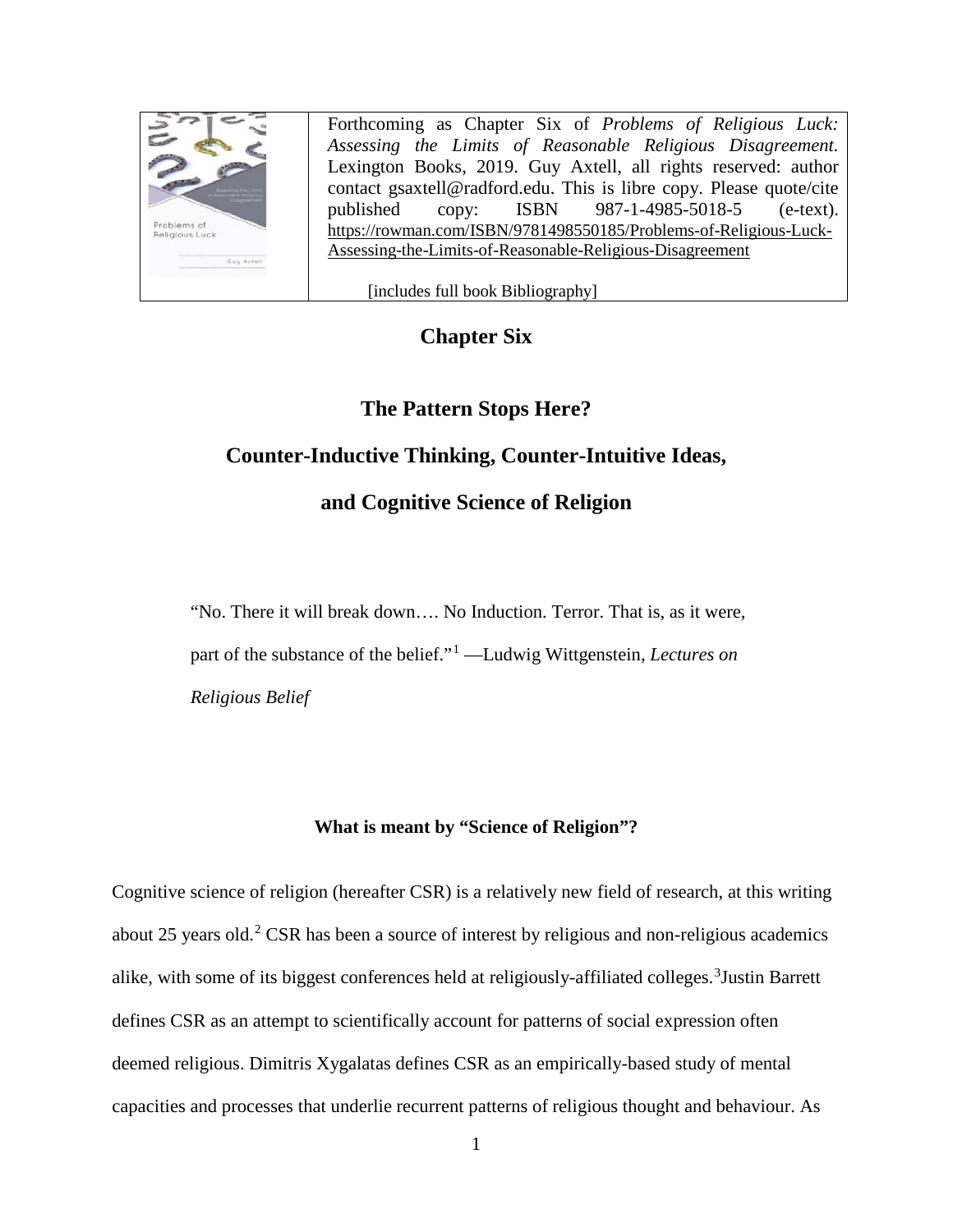an experimentally-focused human science, CSR researchers frame specific hypotheses that allow for testable predictions. These hypotheses might concern psychological and evolutionary mechanisms of belief formation, maintenance, and revision. They might concern cognitive or evolutionary explanations for why religious beliefs and practices emerge and persist, based on dynamics of ordinary cognition.

In the 2013 inaugural issue of the *Journal for the Cognitive Science of Religions* the editors lay out some of the core questions CSR studies: "How are religious concepts generated, acquired, represented and transmitted?," and "What are the cognitive structures governing and constraining these processes, and how have these structures been shaped?" CSR researchers, they write, "aim to shed light both on the proximate psychological mechanisms underpinning religious belief and behaviour, and on the ultimate evolutionary forces that sustain religious representations."[4](#page-89-3)

In these respects, CSR remains consonant with Hume's approach in his *The Natural History of Religion,* which sought a fuller understanding of religious expressions by distinguishing two different questions, that concerning the reasonableness of religious credences, and that concerning their etiology or causal origins:

As every enquiry, which regards Religion, is of the utmost importance, there are two questions in particular, which challenge our principle attention, to whit, that concerning its foundation in reason, and that concerning its origin in human nature.<sup>[5](#page-89-4)</sup>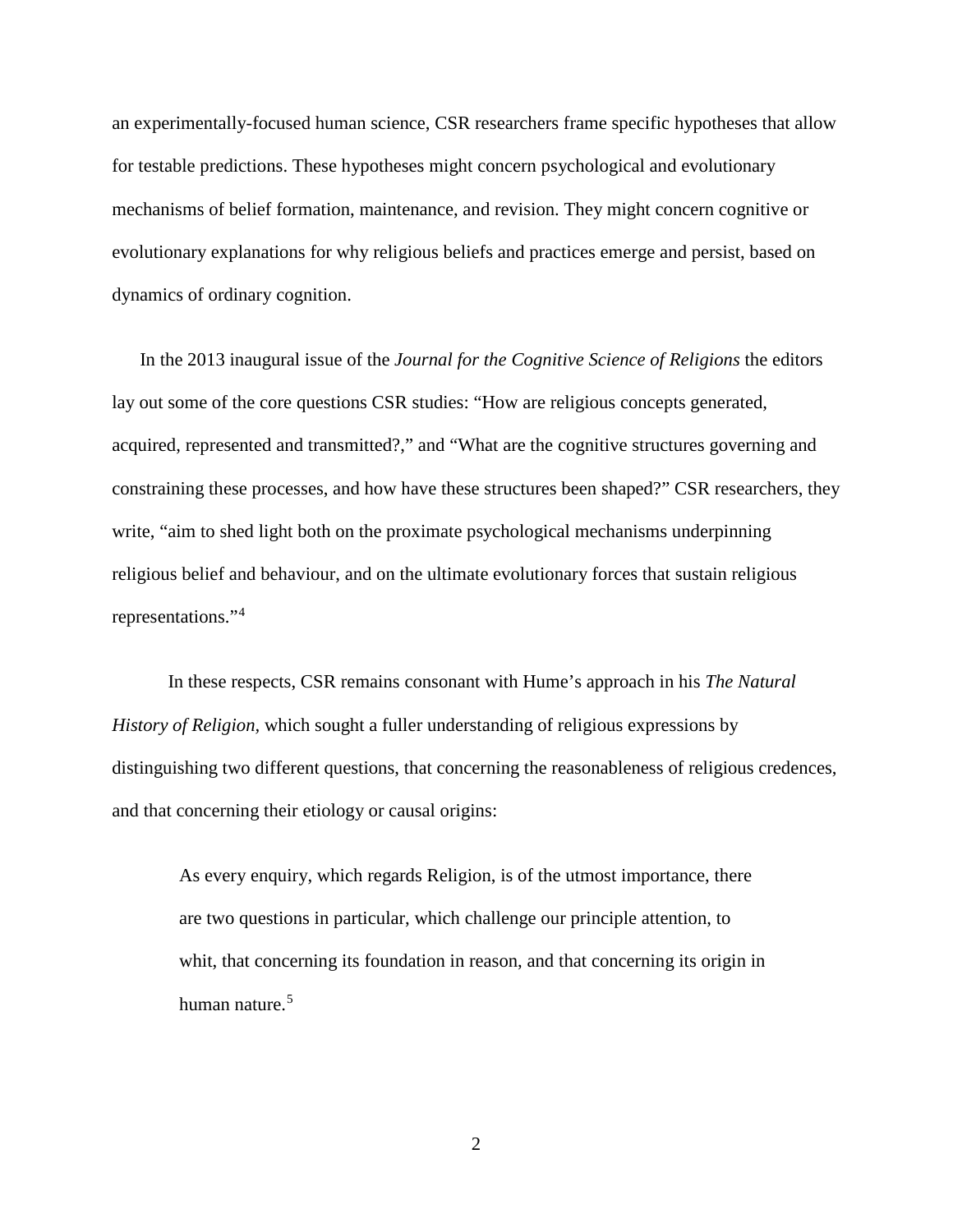While no doubt steeped in theory, CSR as I understand it takes no stance on the question of realism or non-realism about religious use of language. As a science, CSR concerns itself with the second of Hume's questions –origins in human nature, and not with either the first question about rationality or justification, or with questions of metaphysics. It assumes no necessary incompatibility of the CSR literature with theism. The questions of its implications for questions of religious realism or anti-realism, and for the existence of supernatural occurrences go beyond science proper. But issues that are beyond the scope of science to investigate directly are often pursued by philosophers, theologians, or others who might draw from CSR research.

Helen De Cruz, a philosopher, asks, "Does the second question have an impact on the first, i.e., does the causal, psychological origin of religion have an impact on the reasonableness of religious beliefs?"[6](#page-90-0) The short answer is that they may, but that normative issues like those about reasonableness and justification are basically philosophical rather than scientific questions. Secular and religious thinkers who debate the force of etiological challenges to the wellfoundedness of religious beliefs would do well to be empirically informed, but these debates are carried on beyond the boundaries of science. So also, whether serious *de jure* and *de facto* challenges arise *from* CSR is not itself a question *for* CSR, for the simple reasons that these are moral, epistemological, and metaphysical questions.<sup>[7](#page-90-1)</sup> CSR researchers typically hold that CSR is committed to no position theological or a-theological on the existence of divine or supernatural forces.[8](#page-91-0) CSR is concerned with naturalistic explanation, and so with the causal mechanisms or processes underlying visible manifestations of religion. But as Justin Barrett puts it, CSR is *methodologically* a-teleological in its approach to causes; it is neutral to and not eliminative of another whole order of causes asserted by theologians as higher or deeper.<sup>[9](#page-91-1)</sup>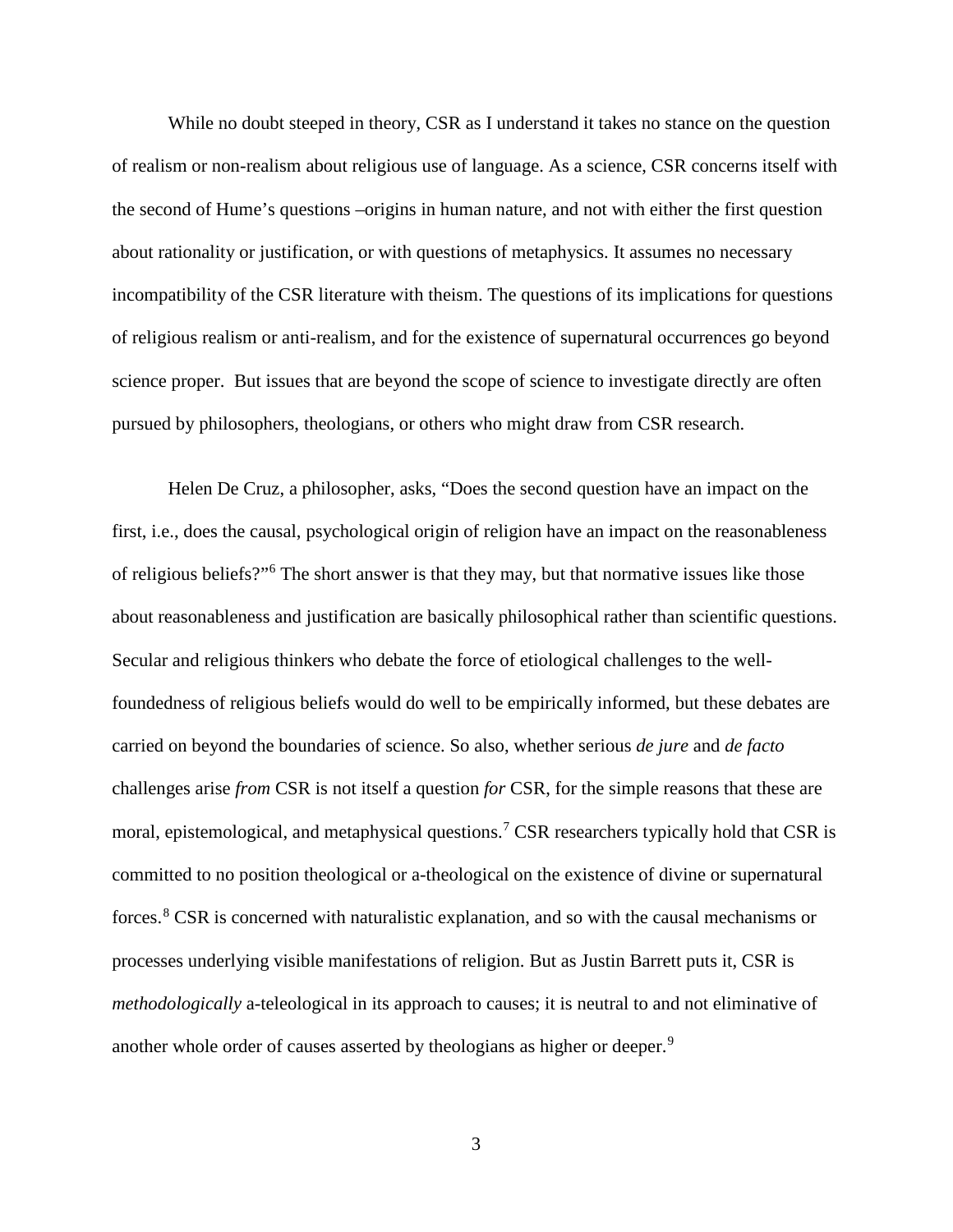Robert McCauley writes in "Cognitive Science and the Naturalness of Religion," that his approach to religious phenomena finds the persistence of religion attributable to "the cognitive naturalness of religious ideas, i.e. attributable to the readiness, the ease, and the speed with which human minds acquire and process popular religious representations."<sup>[10](#page-92-0)</sup> CSR seeks explanations of cultural phenomena in terms of acquisition, representation and transmission involving cognitive capacities. These evolutionary and cognitive approaches display less interest in study of cultural differences, but need not exclude them.

Before framing the main thesis for this final chapter, we need to say more about how, in the present study, evolutionary and cognitive approaches are connected with the previous chapter's focus on comparative fundamentalism. Barrett and McCauley both recognize the need for balance between the particular and universal (or generic) in the study of religious ideas. How ideas transfer also needs to be balanced in this way. There is no simple answer as to whether to study religion or *religions.* One aim of CSR to which I hope this chapter will contribute is to disentangle the relationship between cognition and culture in religious representations. But Justin Barrett seems correct that even within CSR there has been something akin to a nature-nurture  $debate.<sup>11</sup>$  $debate.<sup>11</sup>$  $debate.<sup>11</sup>$ 

The nativist strand in this debate strips away cognitive specificity to explain the propensity for religious credences in terms of a universal cognitive architecture. The nativist the universal side—what is universal to the human condition. As an example, researchers in CSR sometimes apply dual – processing models of thought drawn from social psychology and neuroscience. We all share the features of the 'old' mind and depend heavily its intuitive, heuristic Type 1 reasoning. This type of reasoning is fast and frugal, so we are naturally hesitant to 'de-couple'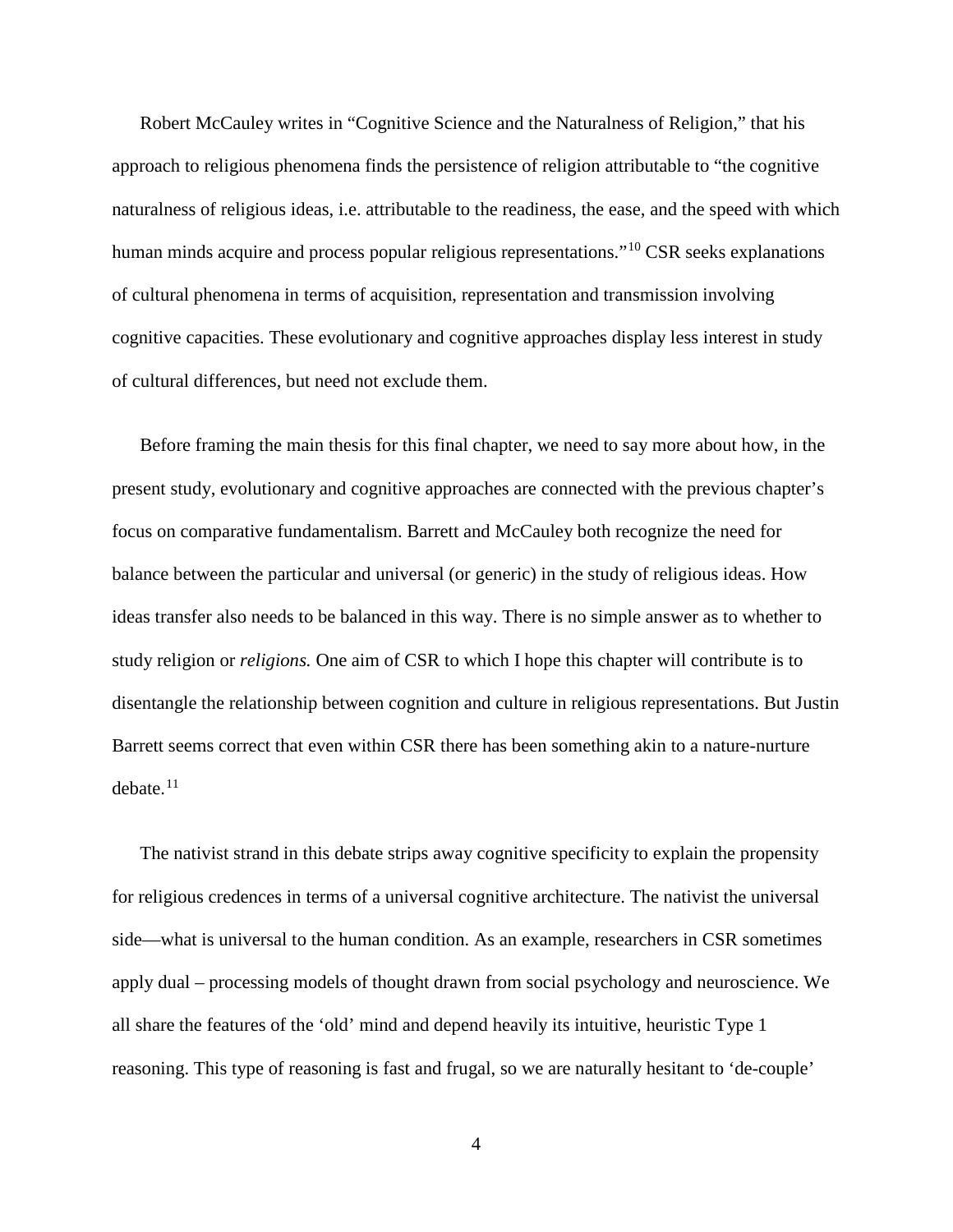from it. Our reliance on it many times that we should have employed some slower and more methodical dispositions of Type 2 explains many deviations with normatively correct reasoning. At the nurturist end of this debate, emanating mostly from social psychology and cultural anthropology, we find a different emphasis: one that highlights religious specificity, as studied through ritual and community, culturally-conditioning of belief, and the politics of identity. These interests in general cognitive explanation and studies of more ethnographically specific levels of description are each legitimate, and necessary for the development of the field. Numerous scholars are combining aspects of each, but balancing them theoretically remains a challenge for researchers. There are many reasons why.

According to researchers focusing on what is universal in our cognitive architecture, too much emphasis on differences in religious belief and practice is seen as an unwarranted impediment to inquiry. Todd Tremlin writes that,

Among the roadblocks to a scientific study of religion is the long – standing view that religious thought is somehow unlike other kinds of thought, and that it therefore cannot be explained in the same way that ordinary ideas can be… Another traditional misconception of religious studies is that the tremendous diversity within religion found around the world makes it impossible either to generalize about human religiosity or to construct a single explanatory theory.<sup>[12](#page-92-2)</sup>

CSR does not approach religion as an evolved adaptation or as employing cognitive architecture specialized for the acquisition of religious behavior. Rather than there being any special module for religiosity, many CSR researchers share the by-product thesis: that thesis that religious ideas arise as a by-product of cognitive modules and mechanisms that also have quite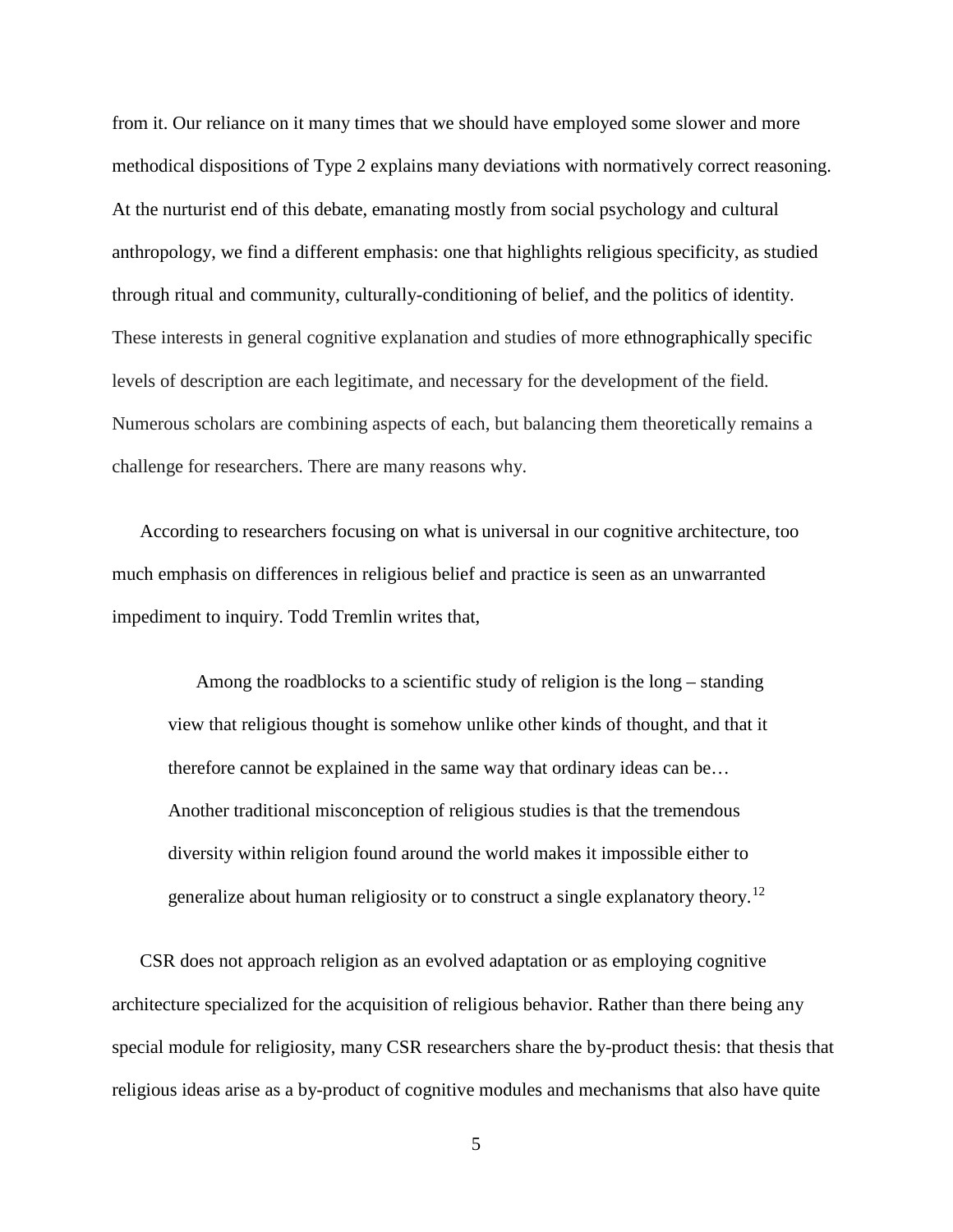unrelated adaptive functions. Robert McCauley understands religious ideas as resting on normal mental structures and processes. The processes on which CSR has focused most, ToM (theory of mind) and HADD (hyperactive agency detective device), are ones originally evolved to serve different though functionally related purposes. $^{13}$  $^{13}$  $^{13}$ 

Comparative fundamentalism (CF) primarily comes out of religious studies and subfields like comparative religious ethics. Scholars in these fields might worry that too much emphasis on generic processing and evolutionary explanations might be an impediment to studying the religious behavioral patterns and social dynamics they are most interested in. So as we continue to develop our inductive risk toolkit, this chapter will propose specific ways through which this general-specific contrast between CSR and Religious Studies can be mediated, and CSR and CF more closely connected with each other. There might be numerous ways in which the general and specific might be balanced in CSR research. But I will argue that philosophy of luck as developed in the first two chapters, and religious fideism and counter-inductive thinking as studied in the third and fourth chapters, both raise pertinent questions that CSR can best address. These same concerns with strong fideism and its demonstrable connections with counterinductive thinking can also bring CSR and CF into closer connection with each other.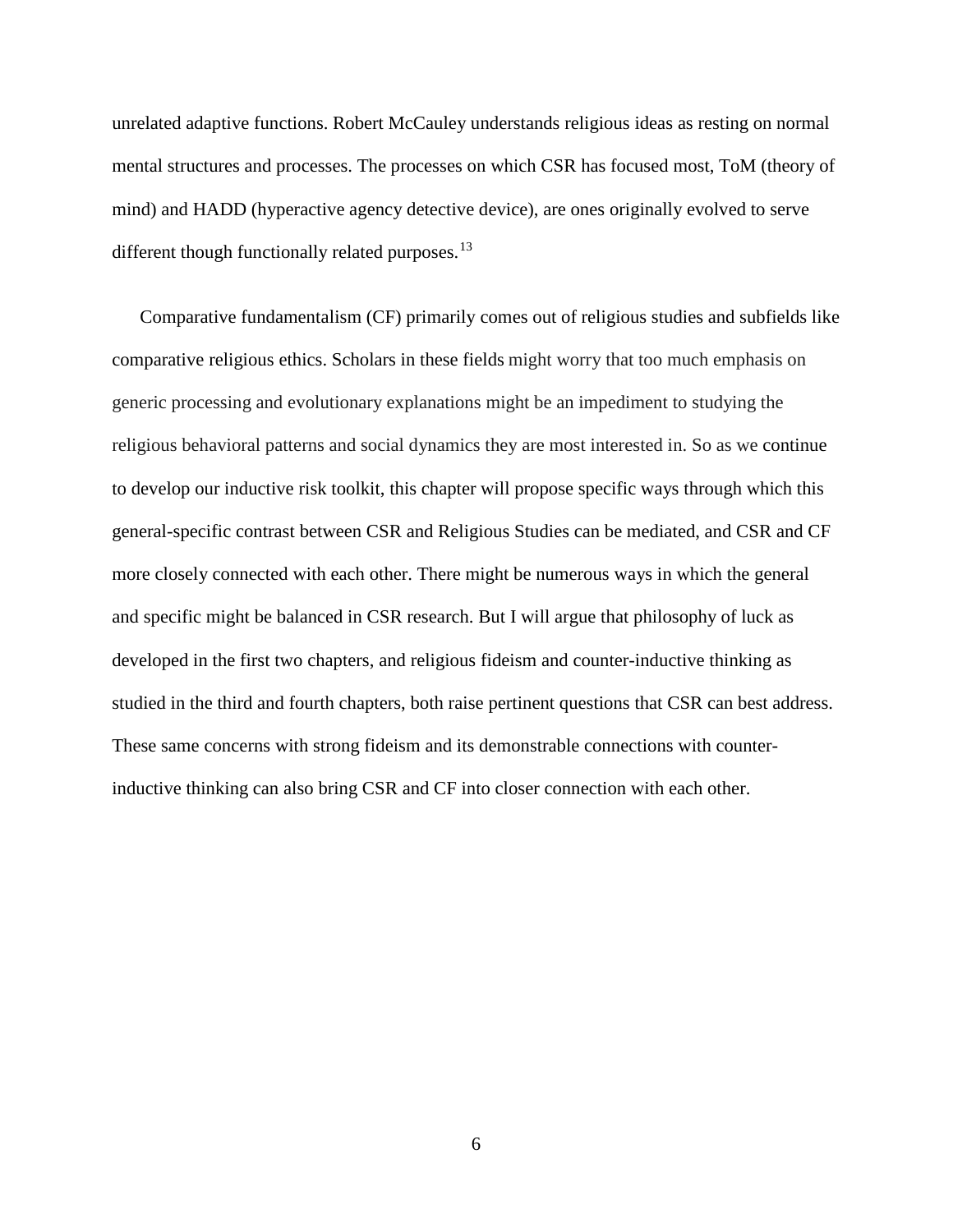#### **Vainio's Christian Philosophic Appropriation and Critique of CSR**

Epistemology and ethics are fields that prescribe norms of thought and action. Cognitive and social psychology help explain the mechanisms that cause us to deviate either consciously or unconsciously from normative principles of logic or ethics, and in some cases to flout them more or less predictably. These sciences are in turn informing what Jack Lyons and Barry Ward call the "new critical thinking," by which they mean a pedagogy that doesn't only study formal reasoning and informal fallacies, but also recognizes that "[M]any of our mistakes are not caused by formal reasoning gone awry, but by our bypassing it completely. We instead favor more comfortable, but often unreliable, intuitive methods."<sup>[14](#page-92-4)</sup>

My point is that only by more closely aligning philosophical normativity with psychological study can we hope to improve *real world* critical thinking, as is crucially necessary to address many problems that we face. A growing number of theologians and religious philosophers would agree. Empirically-informed religious thinkers like Olli-Pekka Vainio in his recent book, *Disagreeing Virtuously: Religious Conflict in Interdisciplinary Perspective* (2017) are well aware of the impact of biases and heuristics on human cognition, and are as interested as any secular philosopher in the implications of the human sciences for religious epistemics. Vainio acknowledges that "quite a large amount of our religious cognition is channelled through Type 1 cognitive processes. Even if this does not automatically cause massive suspicion, it may cause theological problems within religious systems."[15](#page-93-0)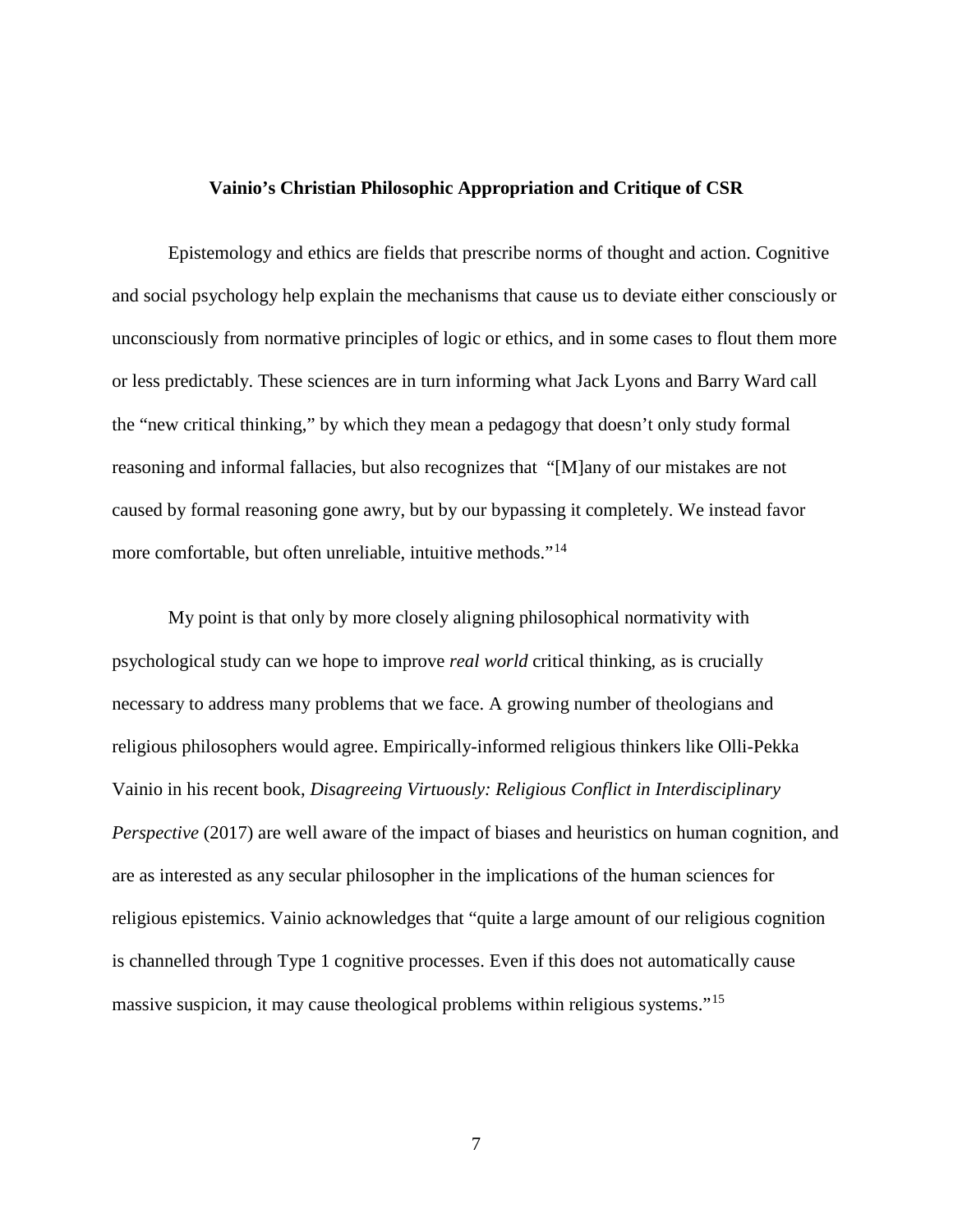Following upon his earlier study of the variety of forms of fideism, Vainio's approach in *Disagreeing Virtuously* emphasizes that "the problematic elements of religion are usually those that are shared by every human being, regardless of their worldview. If there's something that we should worry about, it is the dynamics to create and enforce in-group/out-group distinctions, be they religious or secular."[16](#page-93-1) Subject to these qualifications, Vainio is interested in defending virtuous disagreement among religious adherents, and between the religious and non-religious. So Vainio takes a pro-attitude towards interdisciplinary dialogue between theologians, philosophers, and psychologists over the effects of psychology on what he calls people's different doxastic policies or theological methods. He aims to improve the dialogue between these parties by developing a "dynamic view" of disagreement informed by the human sciences, on the one hand, and virtue theory on the other.

I highly admire Vainio's approach in *Disagreeing Virtuously,* and how this Christian thinker appropriates CSR to help explain religious violence and to defend toleration and the importance of continuous dialogue across traditions. Since we have both developed virtuetheoretic accounts of doxastic responsibility, there is a good deal of common-ground in our projects in philosophy of religion. This said, I will take issue with three specific positions Vainio takes, and discussing these will lead us afterwards to want to look more carefully at so-called 'debunking' explanations, and at the relationship between more qualified *de jure* and more sweeping *de facto* challenges.

Firstly, while Vainio's book provides many rich thick descriptions of the role of particular intellectual and moral virtues in a religious life, he defends the reasonableness of the exclusivist response to religious multiplicity on one of the few pages where he engages it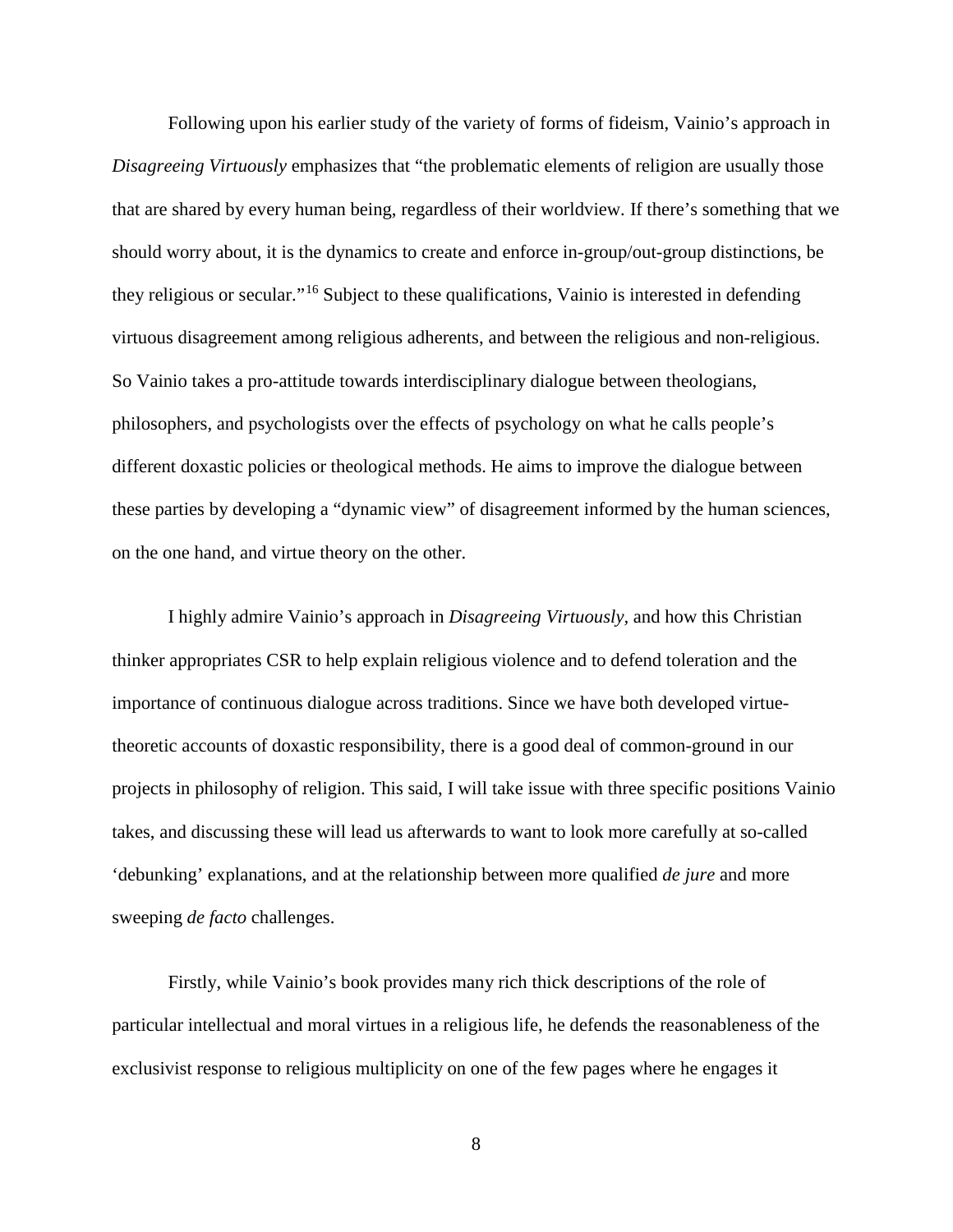directly. I will not here repeat the problems raised for that response in this book. But I will briefly respond that Vainio's endorsement of reasonable or virtuous exclusivism is logically inconsistent with the account he gives of the virtues.

Secondly, I will defend CSR against Vainio's charge that there is a standard model in CSR that applies dual-process theory in a reductive way, treating religious phenomena largely or wholly as emanations of Type 1 thinking, with all its flaws. This issue will open out into a broader discussion of the relationship between *de jure* and *de facto* challenges, their different intended targets, and the conditions under which the presence of a plausible and sufficient naturalistic explanation of a phenomena is sufficient grounds to slide to the stronger *de facto*  challenge. With this latter topic, I will also be able to develop some of the parallels between my approach in this book, and Hume's approach to miracles.

Thirdly, I will take issue with how Vainio treats religious diversity that arises from the same or similar belief-forming functions. Vainio asks whether NERBs –naturalistic explanations of religious beliefs– present any very direct challenge to the attitude of religious exclusivists. But his argument that they do not present a serious challenge relies upon a sense of exclusivism ('open' doctrinal exclusivism) far weaker than the salvific exclusivism we seen numerous examples of. So his answer I will argue comes too easily, since NERBs challenge naturalistically unsupported asymmetries in trait-ascription, and there are far more of these in full-blooded salvific exclusivism. I will argue that NERBs pose a special challenge where the *same* belief – formation method manifests in the form of religious diversity, and another where this method manifests in infallibilist beliefs and exclusivist attitudes, which set each against the others as competitors for one true path to truth and/or salvation.<sup>[17](#page-93-2)</sup>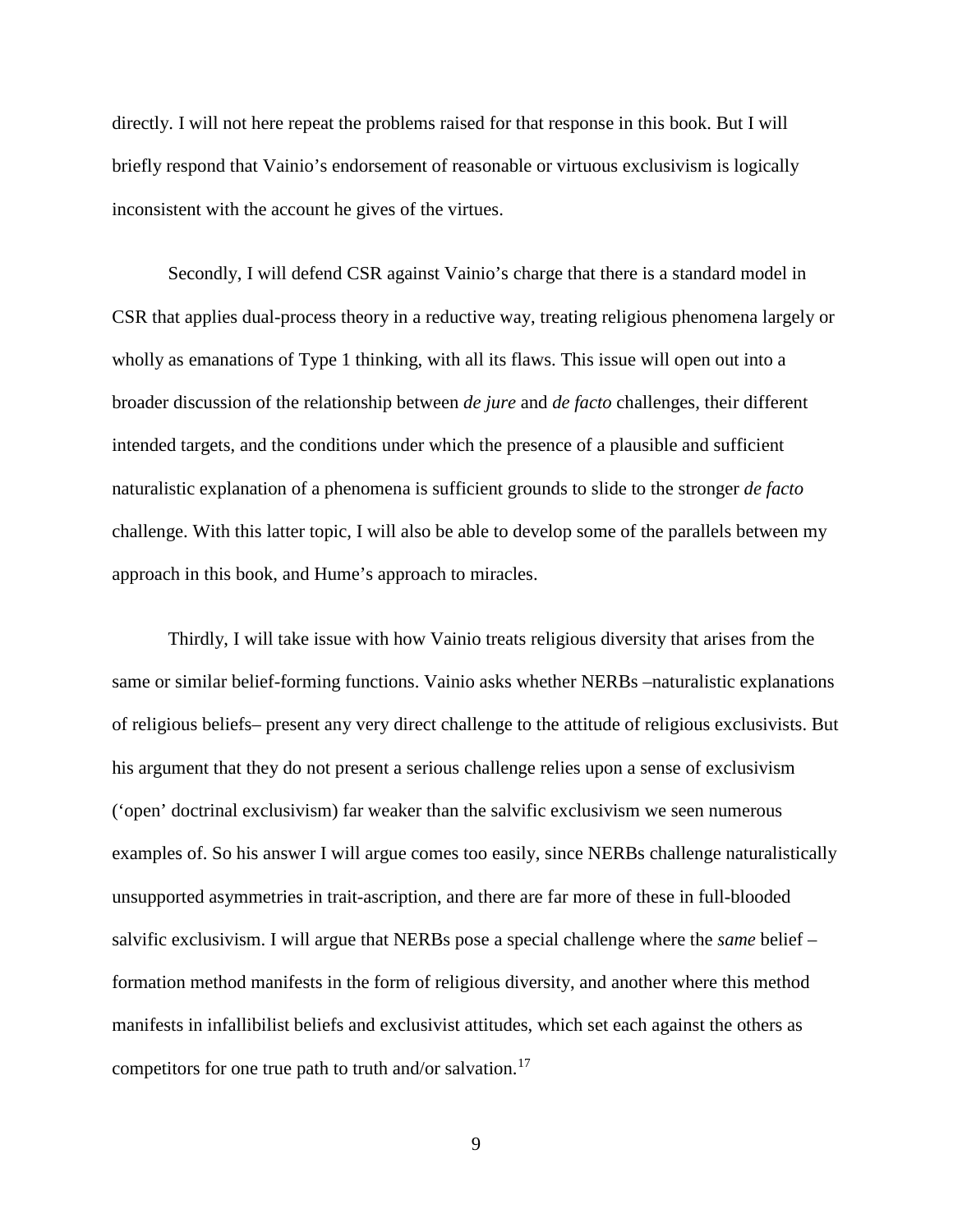The first issue concerns Vainio's description and dismissal of what he perceives as a standard model in CSR, a model he says aims to associate all or most religious thinking with Type or System 1 processing. Part of his complaint regards CSR's studies of "theological incorrectness," and its primary focus on "popular religiosity."[18](#page-93-3) This exhibits, he thinks, a disregard for how religious thinkers engage Type or System 2 reasoning, reflecting deeply on their beliefs and their causes, and improving their epistemic standing with respect to them. Vainio cites Justin Slone's book *Theological Incorrectness: Why Religious People Believe What They Shouldn't* (2004) as indicative of this distortion of religious views. "It is not clearly the case that religious believers are not engaging in higher and refined forms of cognition, or that theologian's ideas are systematically disregarded." This reductive image of CSR that Vainio thinks is the standard model is one where "religion is almost purely a matter of type 1 cognition," and where type 2 cognition (theology and philosophy) functions as "*post hoc* rationalizations of fundamentally irrational folk beliefs."[19](#page-94-0) Vainio is more generally concerned that "CSR writers have different views about the religious relevance of their theories, but negative relevance is often simply assumed without further argument."[20](#page-94-1) When researchers like the ones Vainio cites describe religious beliefs or behavior as irrational, is it because they are already assuming the *de facto* view that religious beliefs are untrue? By contrast, Vainio argues that even if people may not always be virtuous in belief acquisition, they can and typically do become so in the course of second-order reflection; this reflection, he points out, often works to raise their interest in and conformity with more systematic theological thinking.<sup>[21](#page-94-2)</sup>

There are clearly some valid points here, and the line between CSR or any science and a realist or anti-realist metaphysic concerning their subject matter, ought to be maintained. We can agree that how study of group biases applies to religious identity, teachings, and dynamics is an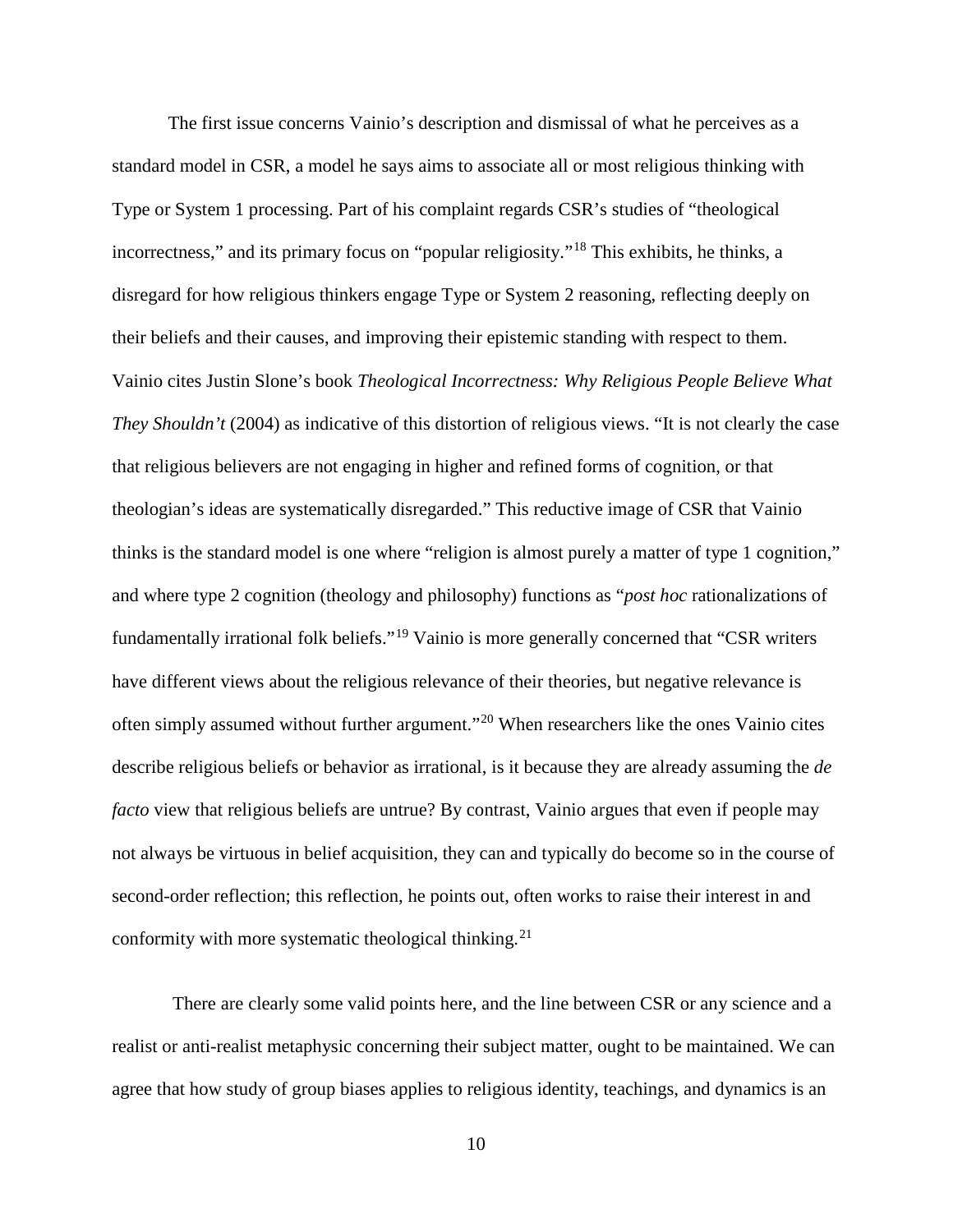open question. But while there might well be examples of it, most CSR integration of dual process cognitive theory does not appear to beg these questions, or to make for a valid target for Vainio's criticism. Aggressive atheists or 'debunkers' might appropriate CSR data for their own arguments; CSR researchers might not feel themselves bound by the "methodological agnosticism" taught to religious studies majors. But among CSR researchers in the field today I doubt that there are many examples of the reductive stance Vainio describes. As a prime example, McCauley's CSR applies dual-process cognitive science, it clearly allows the reflective, 'slow' thinking that Vainio calls upon religious adherents to apply to their beliefs. The explicit religious credences adopted and transmitted by the religious, McCauley argues, are generally those in line with what is maturationally natural. We only need common or universal human cognitive architecture to explain why maturationally natural ideas, when processed through domain-specific modules or belief-forming functions, become especially appealing options for adoption and transmission across time. Evolutionary perspectives draw on universal causes rather than proximate environmental ones, but more reflective thinking may always be applied to one's beliefs, *however* acquired.

Type 1 processing is sometimes related to automaticity. Automaticity is rapid and effortless cognition that operates without conscious awareness or deliberative control. But these faculties are not always unreliable, nor do they threaten a credit theory of knowing. Clea Rees and Jonathan Webber's "Automaticity in Virtuous Action" (2014) develop the specific contributions of automaticity for moral and intellectual virtue. The automaticity and/or heuristic aspects of our thinking often support, rather than just threaten, the development of habits and dispositions of critical thinkers. I relatedly argue elsewhere (2017c) that autonomous processing can be supportive of the virtues, but also that heuristic reasoning becomes unreliable when what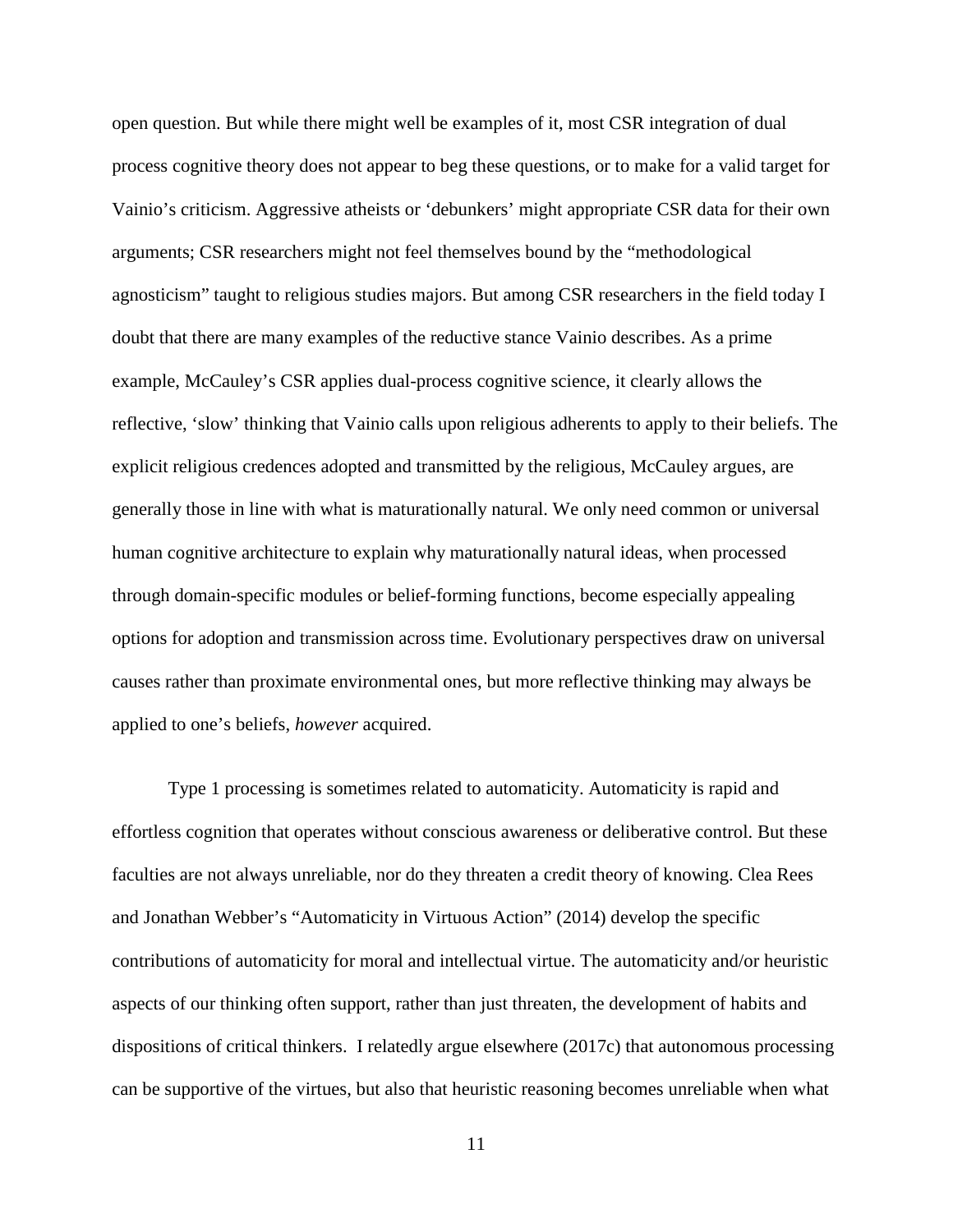West, Toplak and Stanovich (2008) term "fluid rationality" or higher-order critical reasoning dispositions are instead called for in one's epistemic context or problem-situation. Persons who lack the ability for sustained de-coupling will fail reasoning tasks that the engagement of their fluid rationality would allow them to succeed with. Of course, the normal development of the critical reasoning dispositions of fluid rationality involves recognizing and applying inductive norms (causal reasoning, generalization, and analogy).<sup>[22](#page-95-0)</sup>

The philosophical and theological implications of dual-process theory, or the ecological nature of human cognition, are certainly debatable. I believe there are strong normative implications that both fields have yet to fully come to grips with. While it is a bit of a digression, let me add a suggestion about how theologians and philosophers can at least better recognize these normative implications. This suggestion is especially of value if the disputants are talking past one another. I suggest taxonomizing issues about naturalism and normativity by crossing the distinctions between the *etiological* and the *axiology*, and between the *deep* (ancient; general) and the *shallow* (acquired; learned; normative). What I have in mind is one dimension running between that which is buried *deep* or only *shallow* in the human psyche, and the other dimension running between the *etiological* (order of causes) and the *axiological* (order of values).

Thinking in maturationally natural ways is etiologically deep, but typically axiologically shallow, since its specific content is conditioned and filtered by culture. Thinking draws attention to propensities of mind that are etiologically deep because rooted in our 'old mind,' in 'online' cognition; but it is axiologically shallow because it draws norms from culture, and refuses or is in tension with logical and epistemological norms. Reasoning and the acquired critical thinking dispositions are just the opposite. They are axiologically shallow, and have the characteristic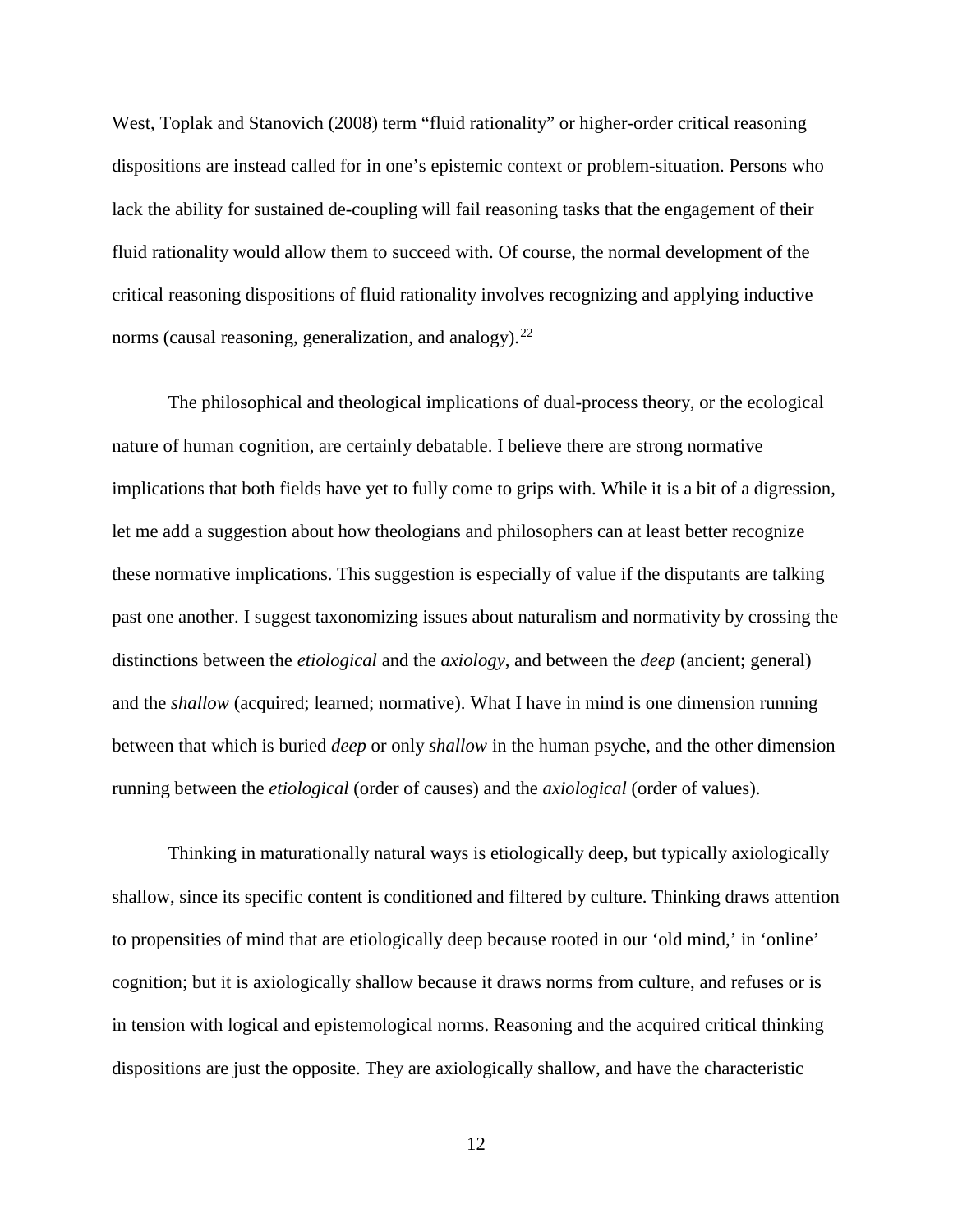McCauley attributes to the "practiced natural." These norms are correctives to biases where they intrude on inquiry. We have to value and habituate ourselves to them, and habituation is a matter of practice; this does not come easily or naturally, and until internalized as good habits of thought there may be much psychological resistance to them.

The upshot for our present discussion is that CSR's concern with universal cognitive architecture is a concern for *etiologically deep* sources of religious ideas, and not with what is *etiologically shallow* in the sense of ideas acquired along with culture, or corrected religionspecific theologies or rituals. This contrast, additionally, should not raise flags that religion is being denied recognition as a source in people's lives of core *values*. That would be a claim about *axiology.* Facility with theological reasoning, and the ability of some not to stray as others do from the content and norms of theological correctness within a tradition may be well and good for the individual. But this is a different question than that of belief acquisition and transfer. Ideally, my taxonomy enables clearer location of the points of contention in the debate over CSR, such as debate over availability of NERBs for beliefs in different domains, and their implications in particular for how we understand religious differences. Table 4.1 includes some brief examples of how this classification works.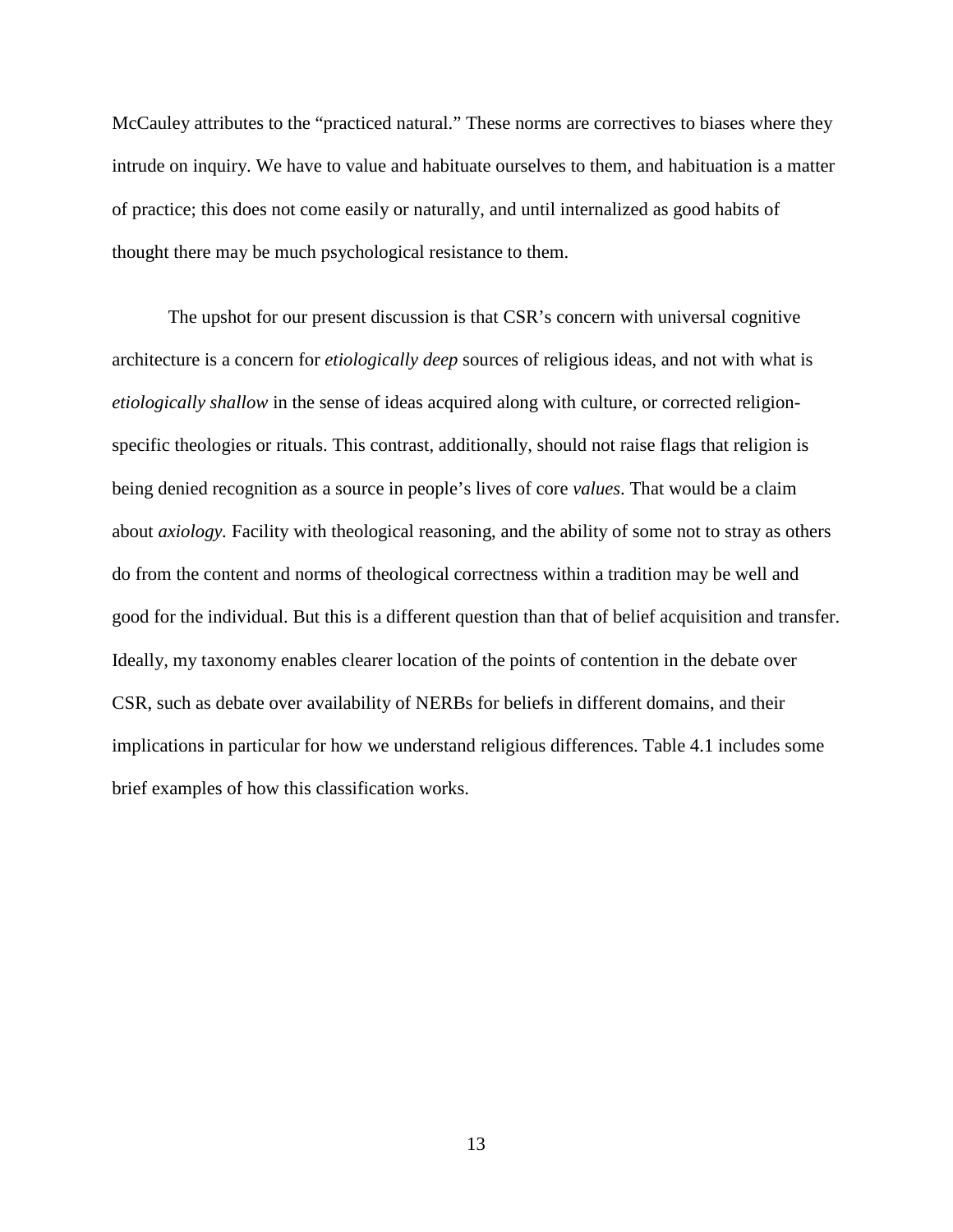|               | Deep                              | Shallow                          |
|---------------|-----------------------------------|----------------------------------|
| Etiologically | --Mere behaviors                  | --Intentional actions            |
|               | --Type 1 processing               | --Type 2 processing              |
|               | --Heuristic thinking of the old   | --Self-conscious employment of a |
|               | mind                              | doxastic strategy                |
| Axiologically | --Appeal of maturationally        | --Fluid rationality and critical |
|               | natural ideas                     | thinking dispositions            |
|               | --Pro-social moral emotions       | --Societal expectations and      |
|               | -- Anti-social emotions/Thanatos  | assigned social roles            |
|               | or other recurrent regressive     | --Culturally recognized virtues  |
|               | values                            | and vices                        |
|               | --Self-interest; ingroup-outgroup | --Posited universal moral        |
|               | dynamics                          | principles or rights.            |
|               |                                   | --Evolved scientific and         |
|               |                                   | disciplinary norms               |

Table 4.1 Organization of the Philosophical Implications of Dual-process Theory

The organization of issues according to this taxonomy also allows us to parse concerns about safety, sensitivity, and epistemic risk (Chapter 2). It is not enough to counter etiological challenges based on CSR research as Vainio does by pointing out how people may improve their theological reasoning within the faith tradition in which they are raised. The question of safe and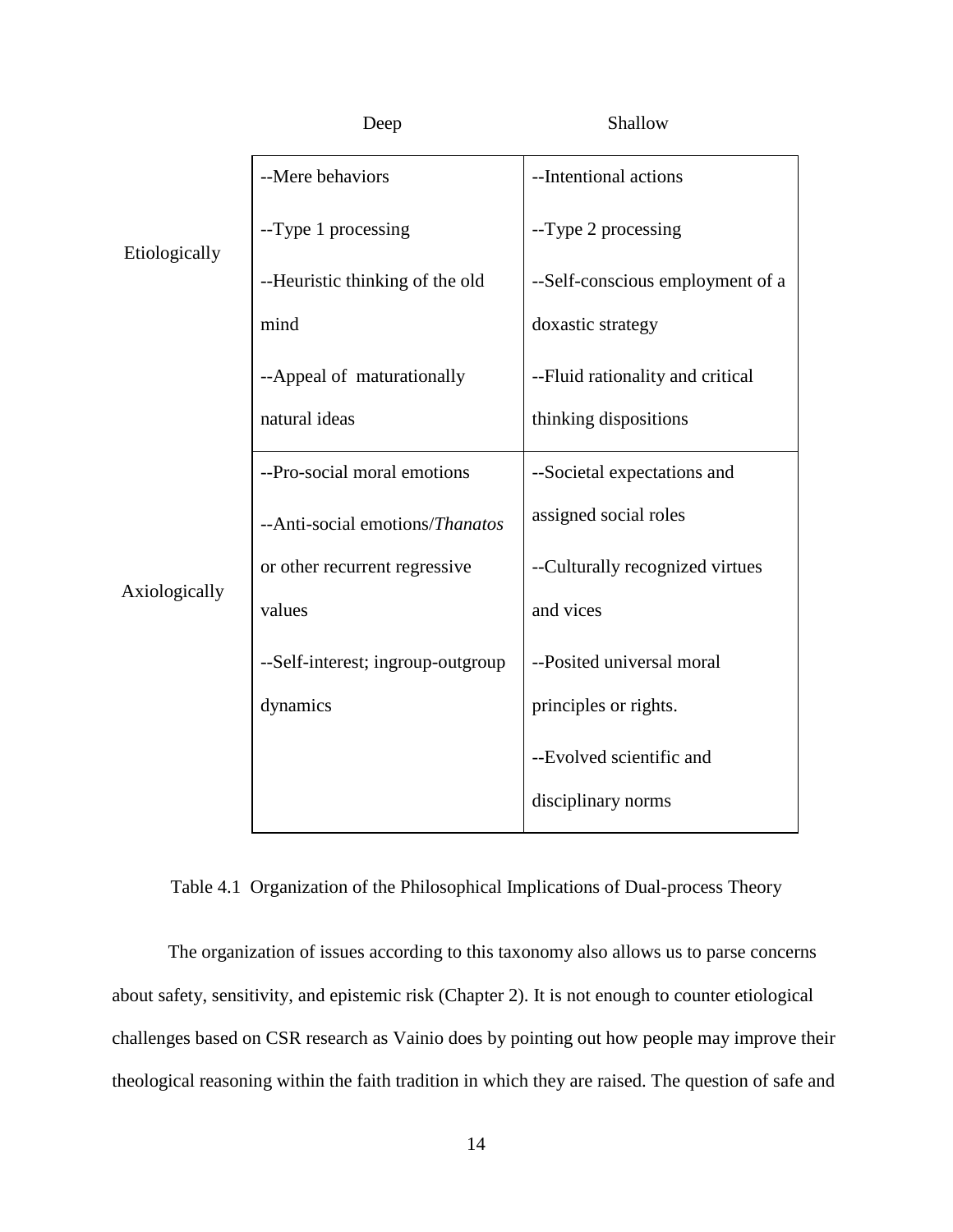sensitive belief acquisition is an externalist concern, and this is why the *post hoc* use of reason to defend or extend beliefs acquired on another basis is indeed philosophically significant, as we have previously argued. Those processes which are maturationally natural can be anticipated to continue to impact thought and culture, widely construed, even if they are not reliable processes in the sense of giving rise to beliefs that are truth-apt. One might correctly say that this is true for the full range of our controversial views, if it is true at all. But the self-reflection of a religious agent subsequent to an act of testimonial authority assumption will not very directly affect the *external* concerns with safety and sensitivity on which etiological challenges may be based. It cannot, because these are not even in the same ballpark: No appeal to theological systematization and reflection within a faith tradition has the power to later transform intervening or environmental veritic luck into benign evidential luck. Etiological challenges as framed by philosophers instead need to be met with *specific* reasons why the good religious luck in the etiology of a belief is benign rather than malign. Then the debate can truly be engaged. But to treat theological reflection as upgrading positive epistemic status, or as a sufficient demonstration of the agent's intellectual virtue, would be to assume that internal cogitations negate externalist concerns with veritic luck. That, I take it, is logically precluded by the external and modal status of veritic luck.

The second concern I raised above is the position Vainio takes on how NERBs are related to recognized religious diversity. He makes the blanket claim that

NERBs do not bring anything new that would dramatically change the situation. We already knew that diversity existed; suggesting a cognitive mechanism that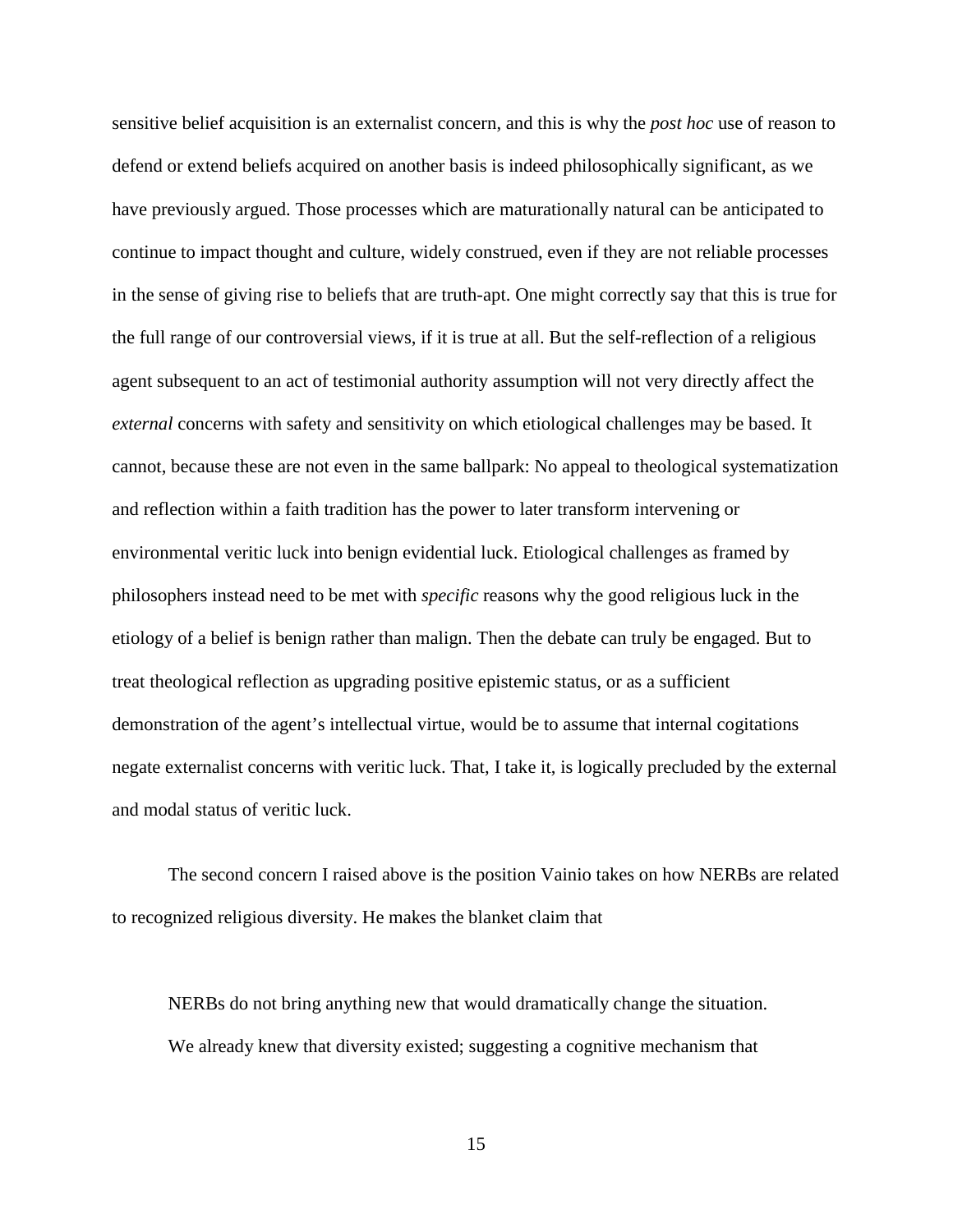brings about diversity does not alter the basic premises of the solutions that Christian theologians have already suggested in the course of history.<sup>[23](#page-96-0)</sup>

Cognitive science of religions raises an interesting philosophical question: If we are able to tell a plausible naturalistic story about how religiosity emerged in the course of human evolution, have we provided a debunking account, one that reveals the true nature of religion as something produced by impersonal forces of evolution? Vainio insists not, and this is consistent with our own non-reductionist view. Truth-tracking and fitness-tracking functions of belief are not identical, but neither are they mutually exclusive categories. Vainio may be right that "throughout their history, theistic religions have formulated answers that take into account the diversity of religions in a way that reflects their core beliefs." According to the author, "contemporary CSR provides nothing that would make religious noncognitivism or anti-realism more plausible than they were before."<sup>[24](#page-96-1)</sup>

To support this conclusion, Vainio has his readers focus on a peculiar claim made by Barrett: that if NERBs produced religious uniformity among humans, this might actually be a ground for antirealist. Vainio then reasons:

 For Barrett, NERBs combined with the *unity* of religions and worldviews would count against theological realism. In order for NERBs to acquire their debunking power, we would need a uniform belief – formation process that produces demonstrably false beliefs, not supported by epistemic arguments. So if NERBs plus uniformity would be more problematic for exclusivists, we can conclude that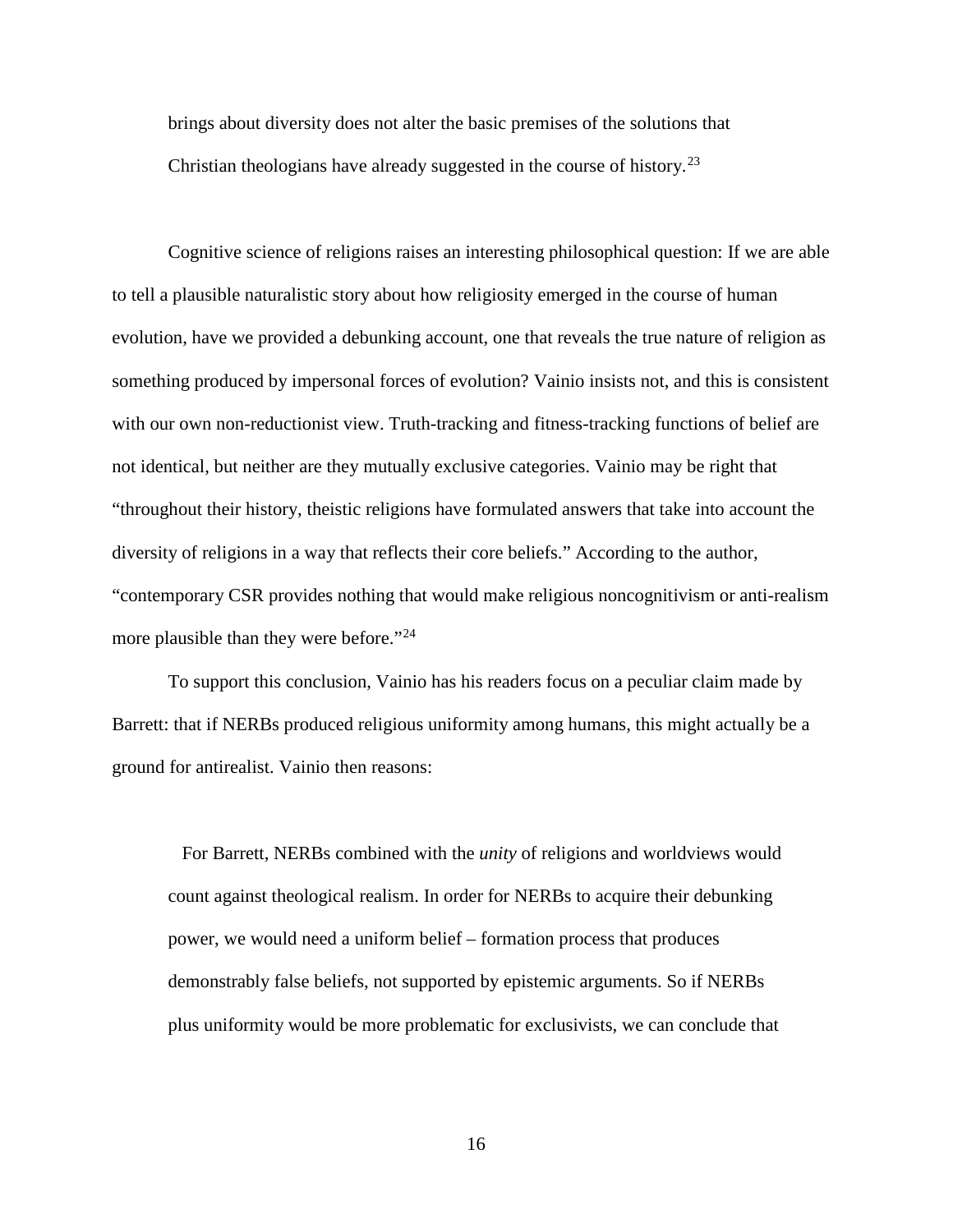NERBS plus diversity does not have an immediate effect on the evidential force of the exclusivist claims. Therefore, the debunking thesis fails.<sup>[25](#page-96-2)</sup>

Vainio's inference regarding the combination of NERBS and religious diversity, and his subsequent dismissal of their relevance to exclusivist responses to religious multiplicity, seems far too quick. I will argue that it is quite unsound: The relationship between NERBS and religious diversity is neither so uniform nor as settled as Vainio here asserts. Let me explain why.

Firstly, the application of NERBS likely does not require Barrett's somewhat quirky claim in the first place. Vainio might just be trying to argue on Barrett's premises, but imagining exclusivism — even doctrinal exclusivism — together with complete uniformity of belief makes no sense to me. Who would these exclusivists be excluding? For on this scenario there are no nonbelievers, and the uniformity of belief guarantees that there is only one set of beliefs that humans in fact adopt. Secondly, even assuming Barrett's claim that NERBs plus uniformity of religious belief provides the strongest case for anti-realism about religious belief, Vainio ignores an important detail in Barrett's argument: that "beliefs about God's, souls, and the rest would likewise be more suspect if it were discovered that *no matter the information available*, the mind used it to arrive deterministically at such beliefs" (italics added for emphasis).<sup>[26](#page-96-3)</sup> This rider makes the conditions under which uniform belief would invite skepticism still more hyperbolic. How would we ever discover if this odd counter-factual condition, no matter the information available, were met? This again makes doubtful Vainio's unusual view that contrariety somehow *reduces* the plausibility of fictionalism or anti-realism in that domain. As a general point, it increases it. Finally, Vainio's conclusion appears overdrawn because there are clearly conditions where a belief forming cognitive mechanism that gives rise to diverse outputs should motivate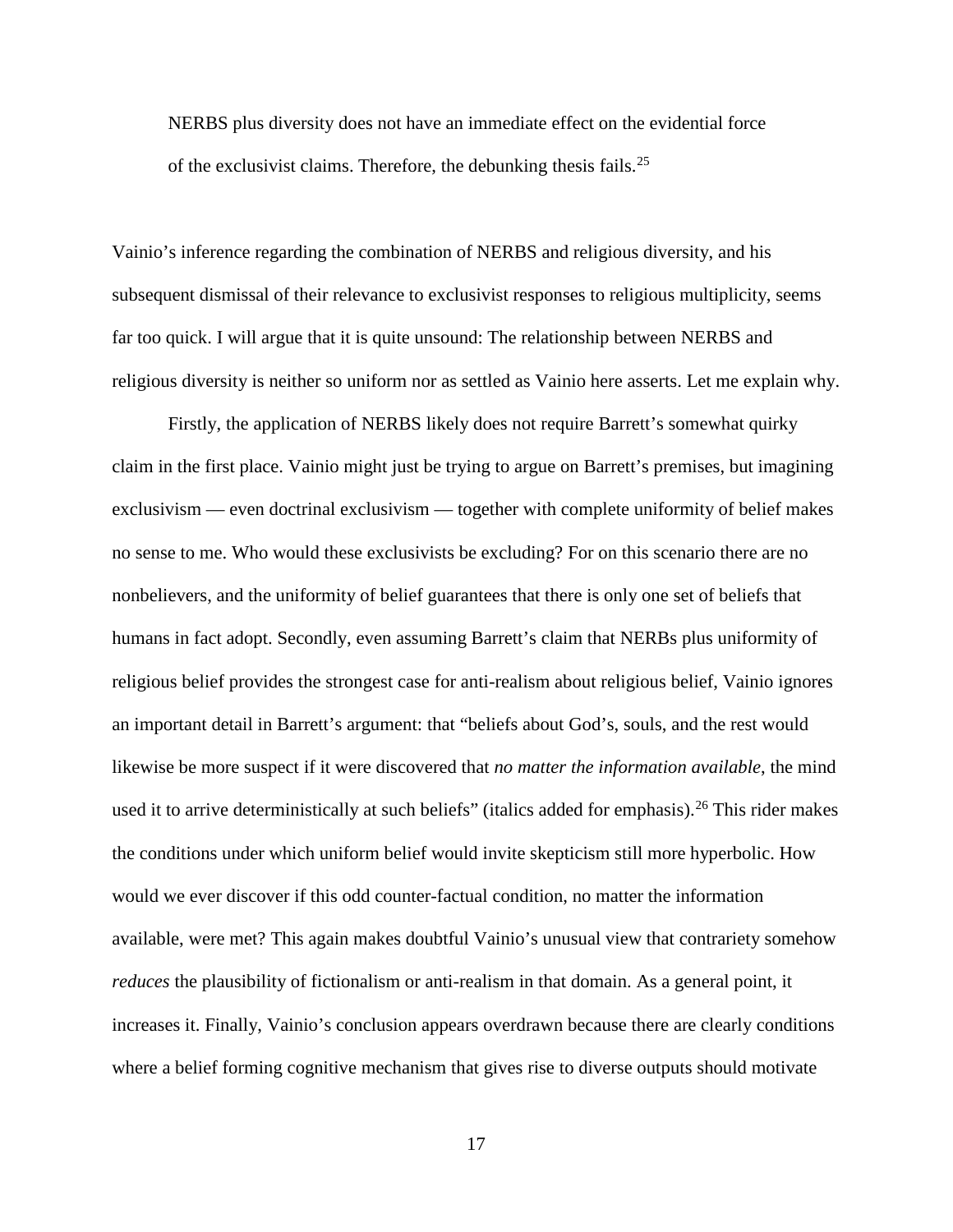skepticism about the epistemic status of *all*, not just some of the generated beliefs. Our study focuses not on religious truth and knowledge, but on doxastic responsibility and the intellectual viciousness of counter-inductive thinking. Still, we should not shy away from direct examination of the relationship between *de jure* and *de facto* challenges.

This relationship between the two types of challenges, which some recent collections in CSR contain interesting papers on, will be the focus of the next section. But throughout the course of this book we have been concerned with doxastic methods that generate sharply *asymmetric* moral, epistemic, and theological trait-ascriptions. We termed the production of contrariety through symmetrical proximate causes as the main generator of what we earlier termed *enemy in the mirror effects* (EME). So I do think that religious contrariety generated under unsafe or counter-inductive doxastic methods has an immediate effect on the evidential force of the exclusivist claims. The question, 'Are any of them better off?' naturally arises from our Etiological Symmetry thesis (in Chapter 2) plus the multiplicity or diversity it produces. This goes quite some distance, we have held, to explaining why exclusivist responses to religious multiplicity are far more common in testimonial traditions like those of the Abrahamic religions, than, for instance, in mystical or meditational-practice oriented traditions.<sup>[27](#page-96-4)</sup> Their mirrored vice/bias charges directed at faith-based belief in all alien faith communities makes their case for being epistemologically better off than any others, worse.

When the attitude exhibited by a religious exclusivist or recommended by an apologist is the attitude we would say that a biased individual *would* exhibit, we have the phenomena that we have called bias-mirroring. I take it that the exclusivist cannot plausibly deny this of exclusivists either of the home religion or of an alien one. But now the question becomes, in an inference to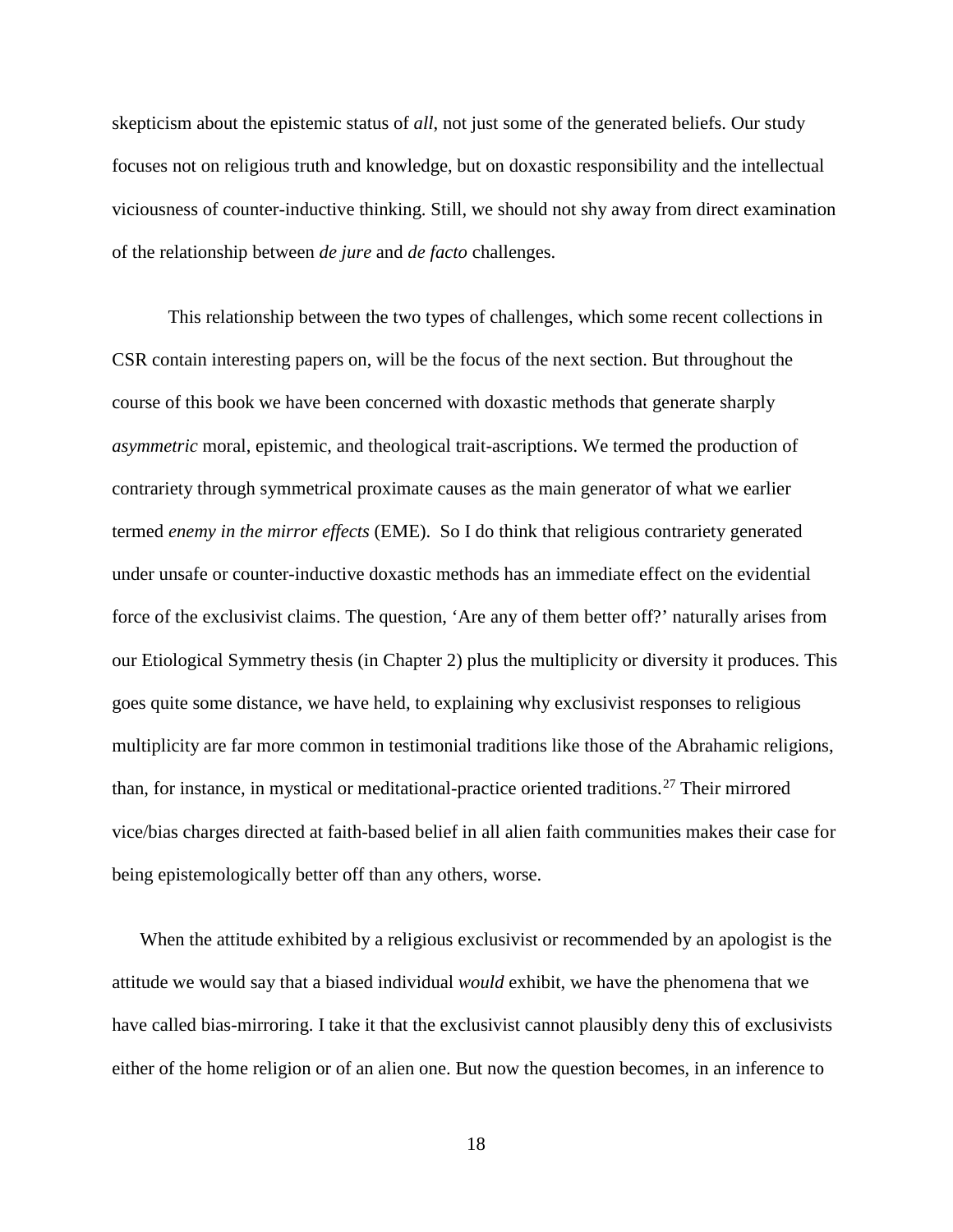the best explanation, does the self-exception cast in theological terms of divine plan, or the NERB provide the better explanation? Following the Diversity Principle as major norm of inductive reason, more diverse evidence is normally stronger than less diverse evidence. If the majority of religions, those not of the purported true faith, are well-explained by the NERB, there is an inductive presumption that describing one's own religion as the lone exception to naturalistic explanation rule does not of itself insulate one from the challenge. In the case of explanations involving identity bias one would think rather that religious exclusivism *invites*  uniform application, since self-exemption from causes that regularly lead to false religious beliefs is close to the very definition of exclusivism. The more numerous the self-exemptors, the more likely that all are shaped by the same causal factors. Applying the diversity principle rebuts Vainio's argument, and indicates that the strength of NERBs to motivate debunking explanations is a question of inductive strength. The New Problem is then a problem for Vainio insofar as it shows that when religious exceptionalism partakes of counter-inductive thinking, the alternative naturalistic explanation gains considerable strength.<sup>[28](#page-97-0)</sup>

Vainio is probably right that the theological liberalism of a generation ago, perhaps exemplified in John Hick's neo-Kantian *ding-an-sich* "tried to universalize everything in monistic fashion," while contemporary revisionism, in adopting more aspects of postmodernism, steps away from such essentialism and instead acknowledges genuine particularity. Liberal and conservative theologians might agree on this, though responses to multiplicity or related issues divide them. But we can add to this response to Vainio by relating another recent discussion of the reach and limitations of so-called evolutionary debunking arguments. According to P. E. Griffiths and John Wilkins (2013), "Evolutionary debunking arguments suggest that the evolutionary origins of our cognitive faculties should undermine our confidence in the beliefs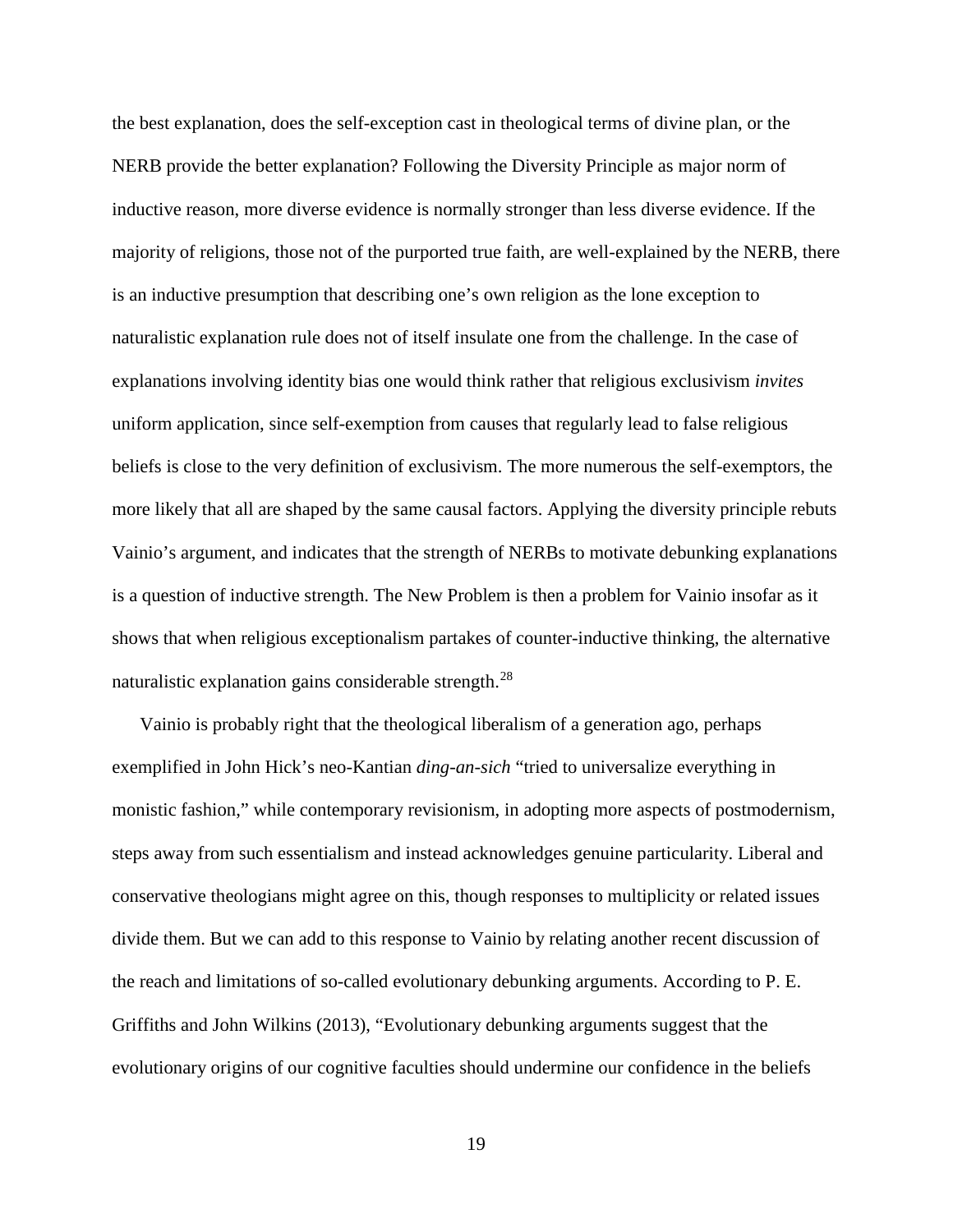which those faculties produce."<sup>[29](#page-97-1)</sup> Evolutionary adaptions may produce beliefs that in some domains are truth apt, and in other domains are not. So it is incumbent on evolutionary debunking arguments that they have resources to distinguish specific classes of belief for which the skeptical argument has force, and other beliefs for which it does not.

On the third point of contention, Vainio defines exclusivism in terms of its doctrinal, not its salvific sense. Many soteriological exclusivists are not also doctrinal exclusivists, and so can allow that there may be religious truths to be found outside the home religion. Exclusivism in the doctrinal sense is only about religious truth-possession, and so his "open exclusivism," is a watered down version of what most self-described exclusivists hold.<sup>[30](#page-97-2)</sup> This has an important implication for how Vainio treats NERBs. When he asks whether NERBs present any very direct challenge to the attitude of religious exclusivists, he presents exclusivism differently than when it implicates the further explanatory asymmetries of religious *value* and of culpability for unbelief that salvific exclusivism ascribes to religious aliens.<sup>[31](#page-98-0)</sup> I see NERBs as challenging asymmetries not supported by relevant difference reasoning. Salvific exclusivism entails many more relevant differences between religious insiders and outsiders than does doctrinal exclusivism. It most notably includes that religious aliens lack value in God's eye, and that they are morally culpable for not having taken up the one salvific religious identity. Essentially it is about people and their actions, not just about truth taken abstractly. Until Vainio takes up the harder case of salvific (or soteriological) exclusivism, I remain unconvinced by Vainio's treatment of NERBs and his conclusion that they raise no new worries for exclusivists. Moreover, I suspect that many of the intellectual virtues Vainio so nicely develops in his book, for instance "open-mindedness," "maintaining a critical attitude and public conversation," "virtuous tolerance" or the idea that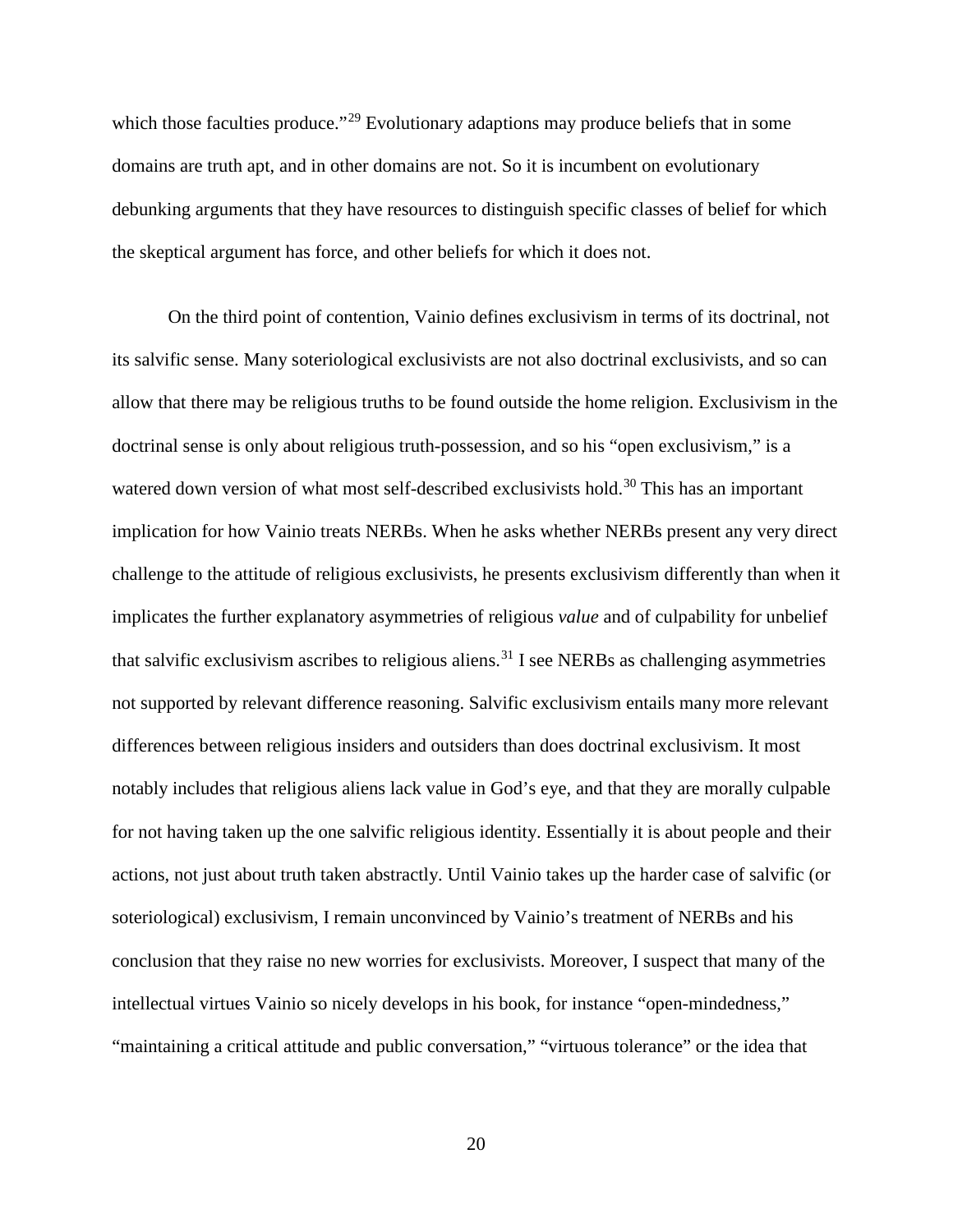inter-religious dialogue has to express intellectual virtues, are either rejected outright or implicitly violated in salvific exclusivism.[32](#page-98-1)

Under what specific conditions might evolutionary explanations 'debunk' belief? This is a question that Griffiths and Wilkins ask, but that Vainio's discussion seems to miss due to the blanket response tries he makes, that NERBS can never really suggest any new challenges that theologians haven't already thought about and responded to. The authors employ the helpful concept of a "Milvian Bridge" for domains in which natural selection will favor the production of truth-apt beliefs. They argue that "there is a Milvian Bridge connecting true commonsense beliefs to evolutionary success," while "no Milvian Bridge links true religious beliefs to evolutionary success." What the authors mean is that in the one domain but not the other, it is plausible to link true belief with pragmatic success, i.e., to see evolutionary success as grounds for attributing truth.<sup>[33](#page-99-0)</sup> So as the authors seem right to point out,

It is an error to contrast truth-tracking with fitness tracking because this treats complementary explanations at different levels of analysis as if they were rival explanations at the same level of analysis…. 'Fitness-tracking' is not an alternative to 'truth-tracking' because truth-tracking is a property at a lower level of explanation… It makes sense to ask if a trait is an adaptation for respiration, or for foraging, or for something else. It makes no sense to ask if a trait is an adaption 'for fitness,' since that is simply to repeat the definition of an adaptation—a trait that evolved because it enhanced fitness.<sup>[34](#page-99-1)</sup>

So evolutionary debunking arguments that work on universal causes have no force on everyday commonsense ideas, or arguably on beliefs obtained through scientific reasoning. But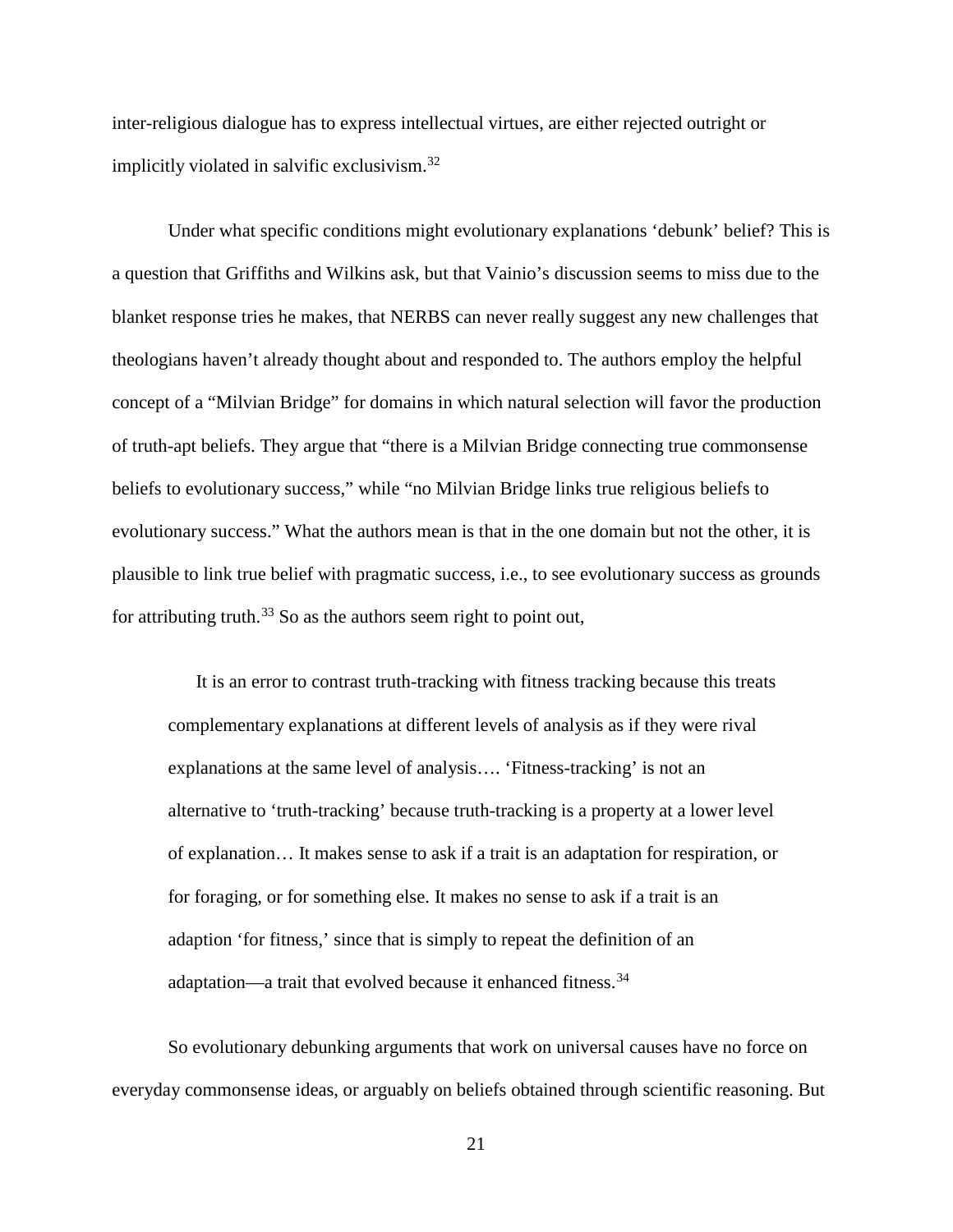etiological challenges based on an unusual proximate mechanism, like brainwashing, might challenge particular beliefs. Evolutionary debunking may, however, have more force against moral beliefs or religious beliefs, again either by domain, or by individuated belief. The success of debunking is tied to its ability to target an over-strong realism about the domain to which the target belief belongs. Religious beliefs, the authors conclude, "emerge as particularly vulnerable to evolutionary debunking arguments…. Current evolutionary theory really does support the view that human beings would have religious beliefs even if all religious beliefs were uniformly false." But, they continue, "debunking is not disproving. If there are independent reasons for religious belief, their cogency is not removed by the fact that religious beliefs have evolutionary explanations."<sup>[35](#page-99-2)</sup> This seems to be a more sound way to approach the special concern that the combination of NERBS plus religious diversity raises. But the relation between our *de jure*  challenge to the reasonableness of the exclusivist attitude, and a more widely cast *de facto*  challenge to beliefs acquired on the basis of testimonial authority assumption invites a more direct discussion.

#### *De jure* **and** *De facto* **Challenges: How Related?**

Challenges to a belief can take multiple forms. The literature on so-called debunking unfortunately equivocates somewhat between an argument that casts doubt on the *doxastic responsibility* (moral and intellectual virtue) of the agent in coming to hold or maintain the belief, and an argument that casts doubt on the *truth* (or candidacy *for* truth) of what the agent asserts.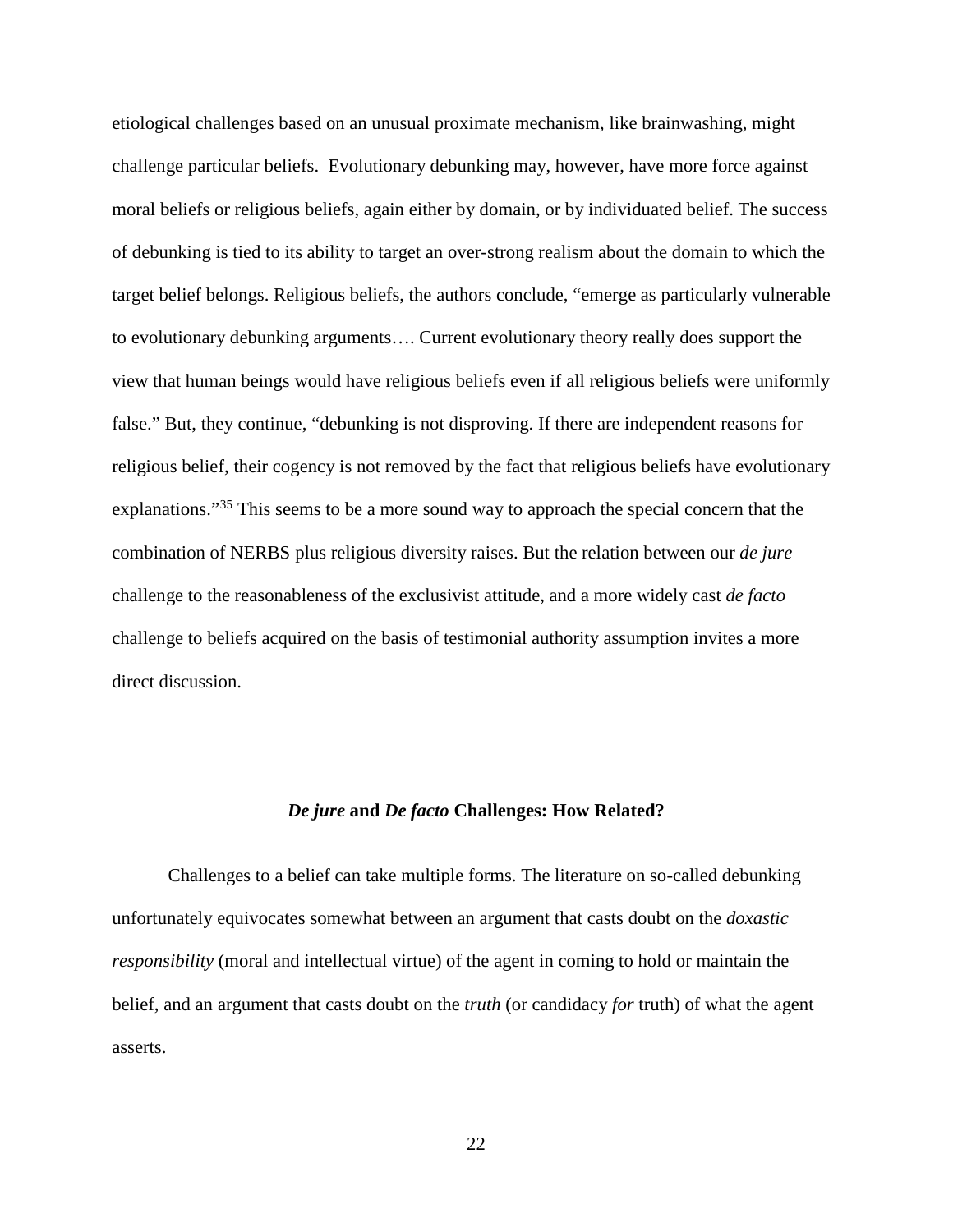If 'debunking explanation' is defined as covering both *de jure* and *de facto* challenges, as it seems to in the literature, it is not a very helpful term. While I will not use this term, the relationship between *de jure* and *de facto* challenges is indeed important question.<sup>[36](#page-99-3)</sup> Philip Kitcher's work should be mentioned in this connection. Kitcher's Terri Lectures makes solid points about the *symmetry - of - generation thesis* (thesis (AS) in Chapter 2). Recall that etiological symmetry holds wherever the proximate grounds behind beliefs are of the same general type. I see myself as close to Kitcher on this, as well as on his articulation of different models of faith with varying degrees of rational respectability (as well as on his clear, strong response to Dawkins, Sam Harris, and other "militant modern atheists").

However, Kitcher does not develop the further connections that interest us here: how asymmetry of content – strong and even polarized contrariety – *flows from etiolog*ically symmetrical processes, especially in testimonial faith traditions.<sup>[37](#page-100-0)</sup> Following upon my response to Vainio in the previous section, my thesis is that the *combination* of etiological symmetry and content contrariety is what we need to pay the most attention to. If this combination is quite epistemically significant, it is because it exhibits the clearest indicators of counter-inductive thinking. But notice also that it is combinations of this sort that also raise the plausibility of moving from judging some claims in the domain as untrue while allowing that others are possibly true, to judging it more likely that all of them are untrue. The debate over miracle claims is a debate where this dynamic of movement from a *de jure* to a *de facto* challenge is ever-present, so we can develop our thesis further by briefly comparing it with Hume on miracles.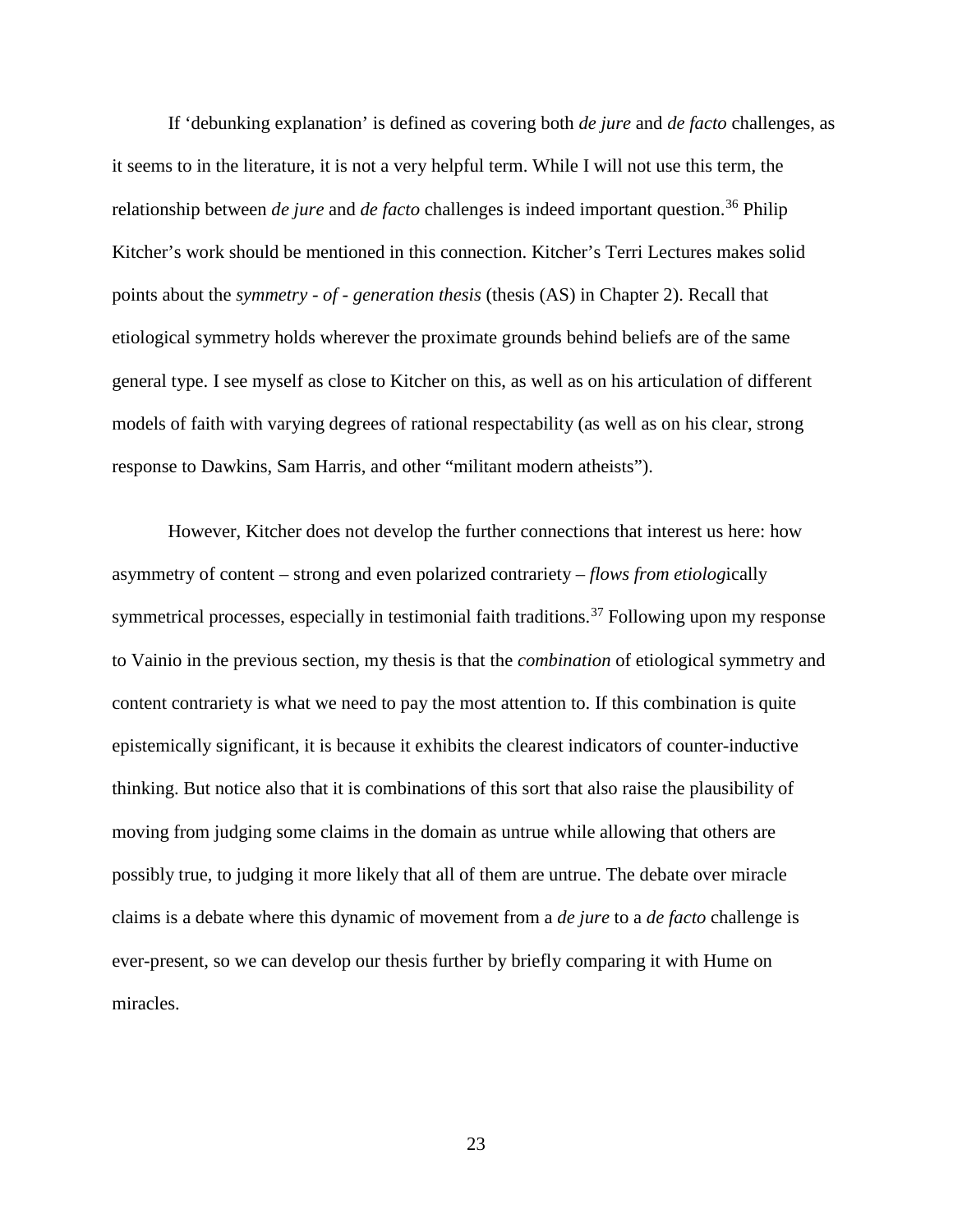#### *Hume on Miracles*

In certain respects, my project's concern with the explanatory asymmetries that power apologetics for religious exclusivism also parallels the Humean critique of miracles. The relationship between *de jure* and *de facto* challenges might be illuminated through this parallel, so let us make a brief digression. Hume did not overgeneralize in the way that presents religious beliefs as *en toto* rational or irrational. There are different possible bases for belief, through reasoning, experience, testimonial transfer, etc. Hume's argument starts from an epistemic focus on the reasonableness of belief in miracles on the basis of testimony; it focuses on the rational credibility of such claims for the recipient of testimony about a miracle event, not for someone who purportedly experienced such an event first-personally. The New Problem's challenge to sharply asymmetrical trait-ascriptions basically parallels this. In both cases this is an epistemological argument, or what we have called a *de jure* challenge.

But notice that Hume's argument also has potential, whether Hume pushed this line or not, for denying the very *existence* of miracles –a stronger *de facto* argument. The *de facto*  argument concerning miracles, suggested but not fully developed by Hume, holds that while it is logically *possible* that most miracle claims are false while some smaller number of them are true — say the miracle events recounted just in religion x's sacred narratives, uniquely — it is far more *probable* that all of them are false. Somewhat relatedly, in psychology if you design tests to look for an effect but in repeated studies do not observe it, this is good evidence that there *is no such effect*. This is no mean appeal to ignorance, but takes place through the search for evidence, and by deducing observable consequences from working hypotheses. Moving from absence of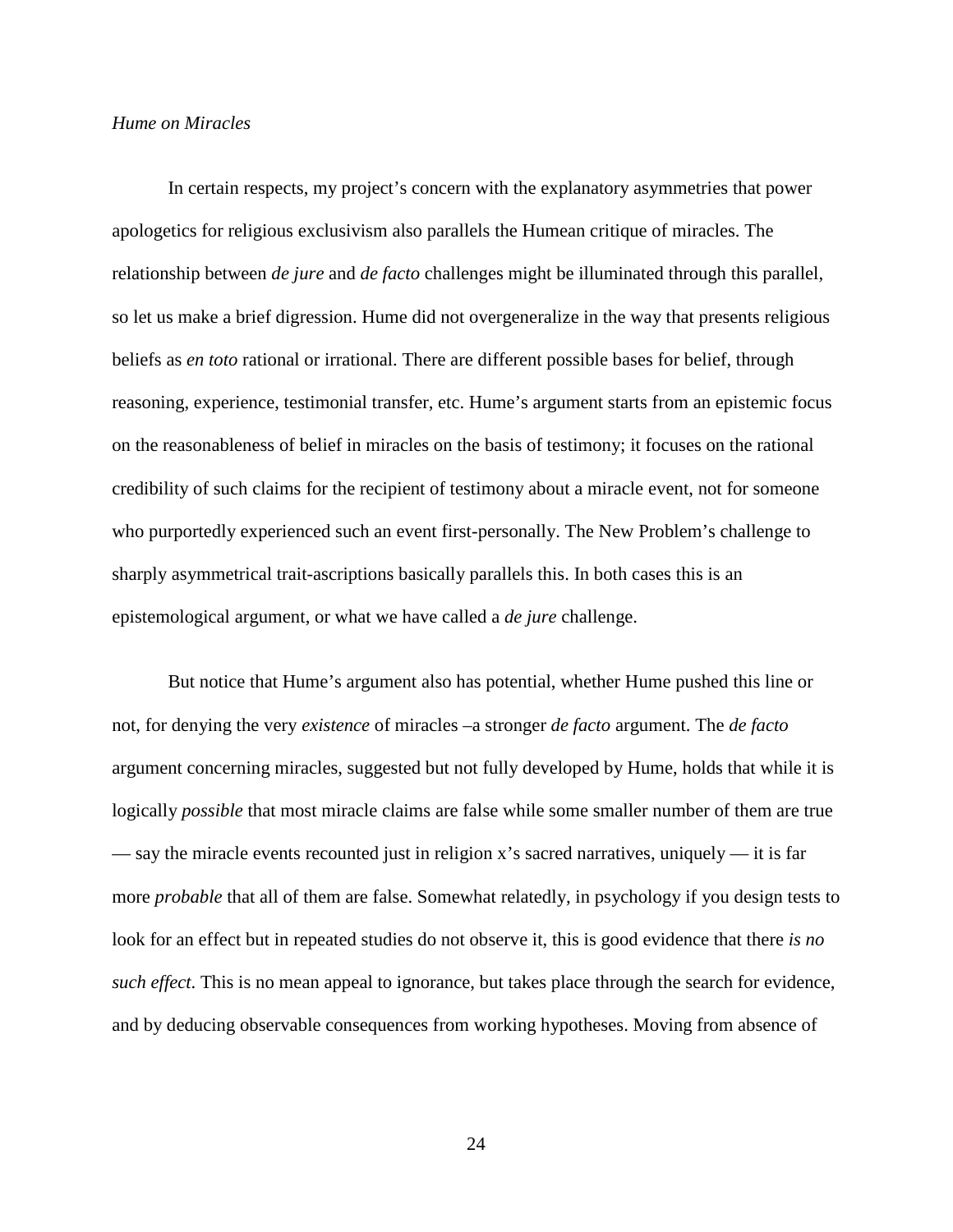evidence to evidence of absence thus seems be part of abductive reasoning; the epistemic import of lack of empirical evidence depends upon context, and by no means is always fallacious.<sup>[38](#page-100-1)</sup>

Hume's argument regarding miracles also has versions which draw attention to the counter-inductive nature of miracle claims. This comes in two ways: in his analysis of testimonial sources of such claims, and in the alternative psychological explanation he offers of why miracle claims are often persuasive for recipients of the testimony.<sup>[39](#page-101-0)</sup> About the first he writes, "When anyone tells me, that he saw a dead man restored to life, I immediately consider with myself, whether it be more probable, that this person should either deceive or be deceived, or the fact, which he relates, should really have happened." Beliefs based on human testimony varies with people's experience. "Where this experience is no uniform on any side, it is attended with an unavoidable contrariety in our judgments, and with the same opposition and mutual destruction of opposites as with every sort of evidence."[40](#page-101-1) To respect inductive norms concerning the reception of testimony, Hume thinks that we should always reject the miracle claim unless the falsehood of the testimony would be more miraculous than the breach of a causal regularity. Hume's own skepticism about the principle of induction has often been cited against him where he purports to say that the violation of a law of nature must be highly improbable. But Hume does not rely on his epistemological argument alone; he offers multiple supporting psychological explanations, explanations that people are motivated thinkers, and are driven by "the passion of *surprise* and *wonder,* arising from miracles," leading to their being too easily persuaded on the basis of vivid or eloquent testimony.<sup>[41](#page-101-2)</sup> My point is not that these alternative psychological explanations are correct, but only that the better supported one takes them to be, and the closer their fit with the epistemological considerations, the more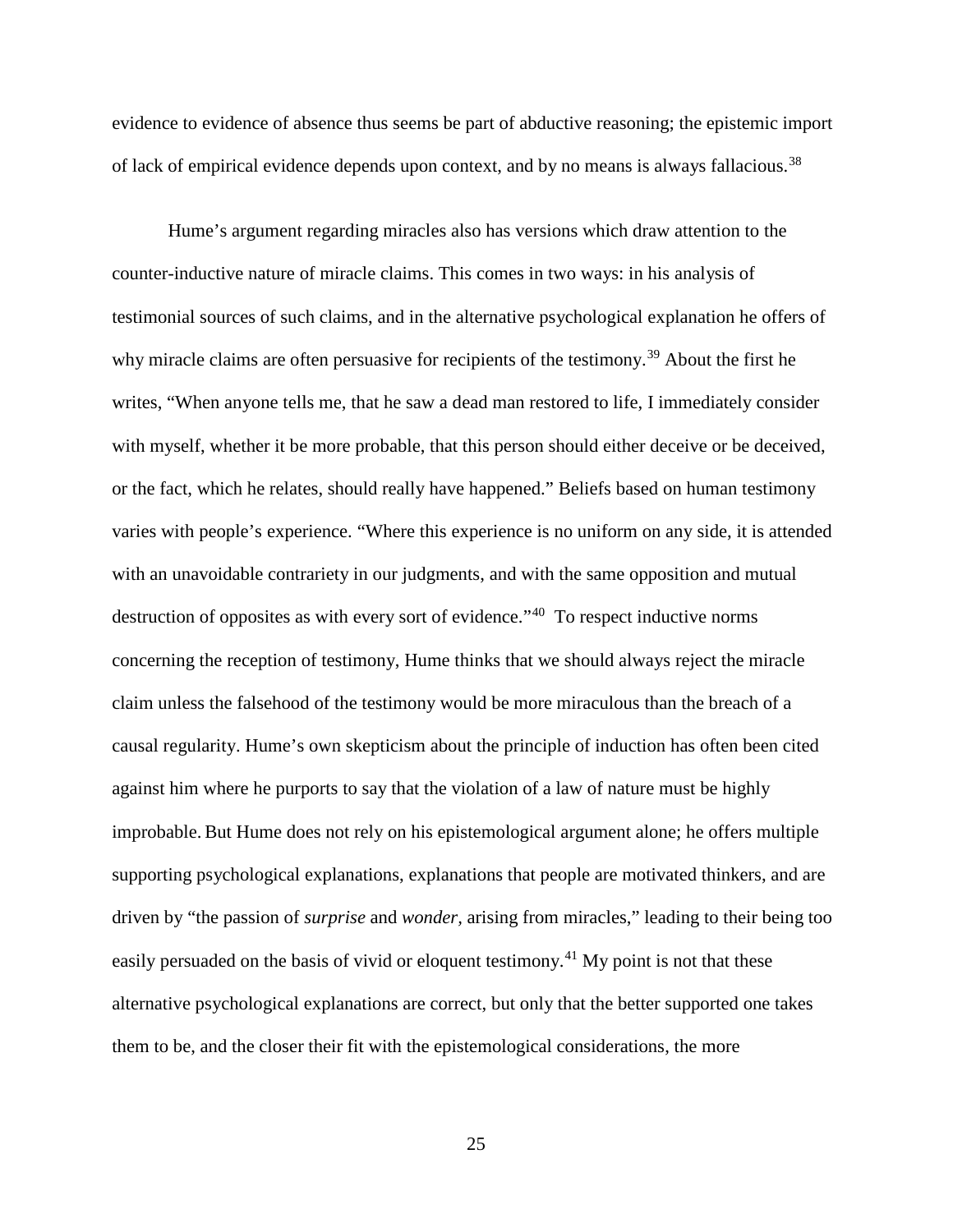philosophically motivated would be the assent from a *de jure* to a *de facto* challenge to miracles.<sup>[42](#page-102-0)</sup>

With regard to etiological challenges, it might be suggested that judging the ground for a belief to be not just inductively weak, but positively *counter*-inductive, provides just the kind of criteria that might validate assent to the stronger, 'debunking' sort of challenge. If so, this may be because what we find salient in such cases is not just failure of *safety*, but of *sensitivity*. Sensitivity demands that if *p* had been false then the agent in question wouldn't have believed *p*  on the basis on which she actually believes *p.* Helen De Cruz comments that when people apply maturationally natural doxastic methods, the beliefs they acquire are often insensitive. This occurs if they "would believe it even if God did not exist – making their belief veritically lucky."[43](#page-102-1) This is as much to say that sensitivity failure, as distinguished from safety failure, engages more directly the *truth-aptness debate.* Now, it stands to reason that this may be so for particular beliefs, or for whole domains of belief/opinion.<sup>[44](#page-102-2)</sup> If this is correct then sensitivity failure also serves to show when and how far the door is open for a skeptical *de facto,* in addition to a responsibility / rationality focused *de jure* challenge.

#### *The Religious Credence Thesis: Another Sort of Debunking Argument?*

How should we understand the relationship between *de jure* and *de facto* challenges? If these two objections are independent of one another then the philosophical success of one of these challenges does not guarantee the success of the other. So as a quick example of different views of how they relate, it is quite common among nontheists to combine a *de jure* objection that theism is epistemically unacceptable with agnosticism about the *de facto* objection that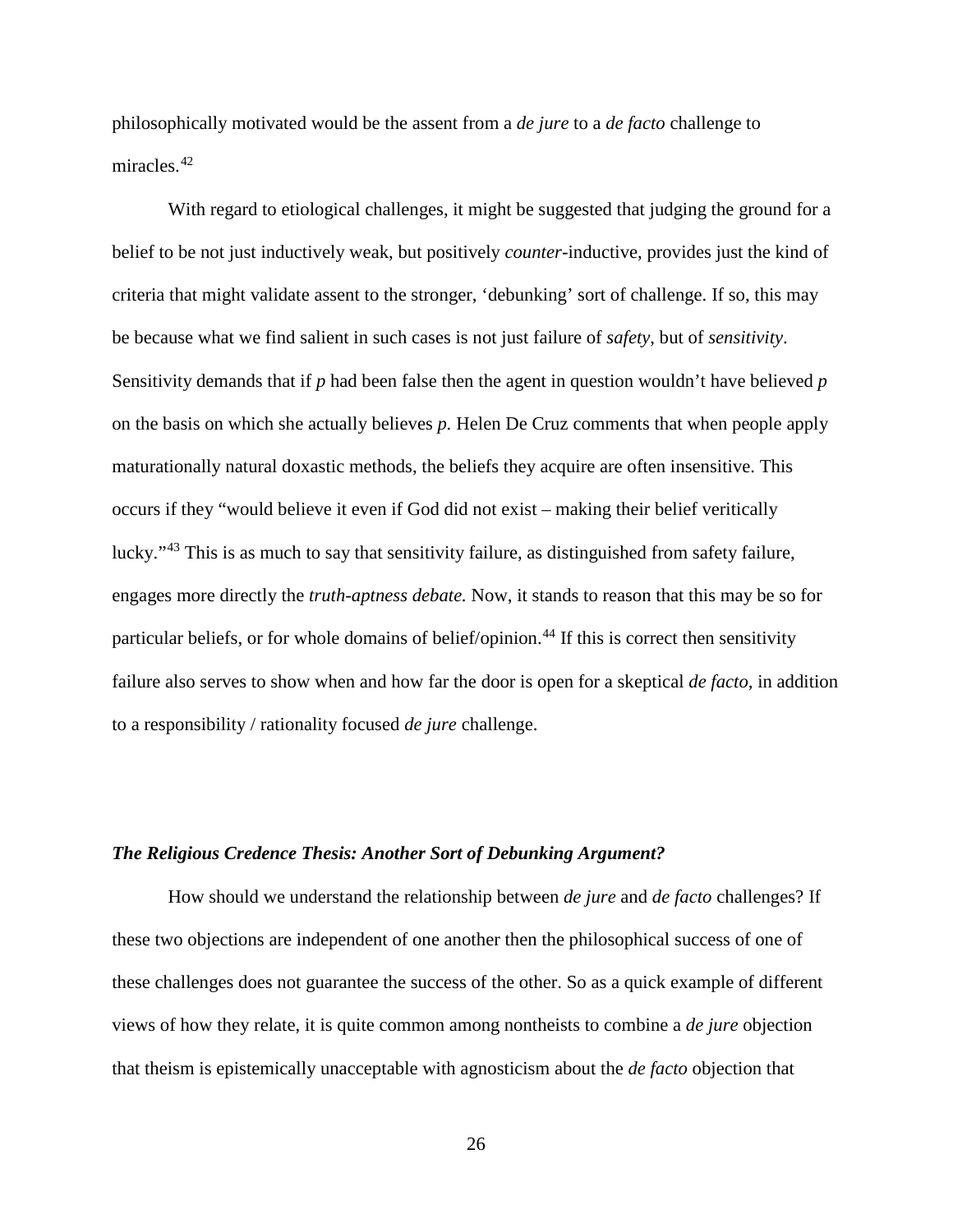theism is false.[45](#page-103-0) Principled agnostics tend to think that this gives their position the upper hand against atheists who may take *de facto* challenges to falls out of *de jure* challenges to the epistemic *standing* of some target beliefs or attitudes. Among theists, Alvin Plantinga, describes a "proper" *de jure* objection as a *de jure* objection that cannot be shown to implicitly depend on a *de facto* objection. In *Warranted Christian Belief,* Plantinga argues that there are no *de jure* objections that do not implicitly depend on a *de facto* objection, that latter being seen as one the theist can easily reject. John Bishop and Imran Aijaz (2004) reply that this strong dependence Plantinga asserts is too quick, and that the externalist epistemology Plantinga appeals to fails to justify the categorical rejection of *de jure* challenges to Christian belief. More positively, however, moderate religious fideism has the resources to "constrain" strong fideism by retaining some conditions for proper *de jure* challenges. Understanding faith as *doxastic venture,* as did Mill and James, is consistent with moderate religious fideism, Bishop and Aijaz argue, but not with a view like Plantinga's where "certain belief" and knowledge are self-attributed by the faithful. A doxastic venture account explains how a plurality of religious faith ventures arise, and the moral and epistemic limits of our right to them. But "doxastic" venture is used loosely here, since the authors do not want to beg the normative question about whether faith is rightly understood as a certain kind of propositional attitude. Some of what we call doxastic ventures may be sub-doxastic so long as it one's attitude towards faith-propositions is able to serve its normal function in practical reasoning. [46](#page-104-0)

While developing a narrowly-targeted *de jure* objection is the main approach we have pursued, CSR has little truck with *de jure* challenges, since these deal with questions of epistemic guidance and of the ethics of belief. CSR can proceed in simple suspension of *de facto*  questions about the existence of God. But there is a second kind of *de facto* challenge on the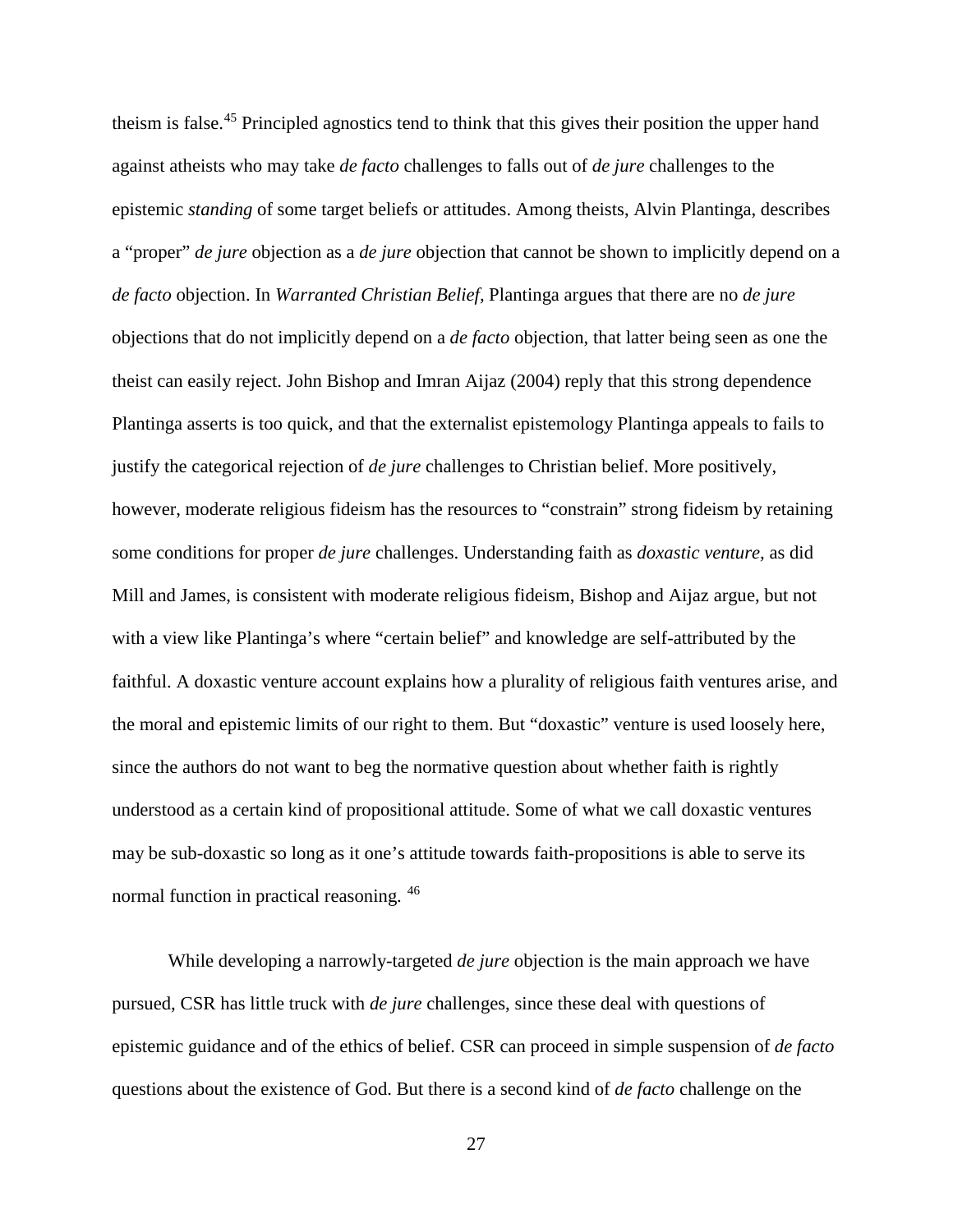table that CSR research might support. This is a challenge not to the positive epistemic standing of given religious beliefs, nor is it directly a challenge to the existence of God. It is a challenge to the correctness of description of religious "avowals" (for example, creedal confessions) as "beliefs" in the first place. This sort of 'debunking' argument may seem highly revisionary because it challenges the self-understanding those engaged in religious discourse, insofar as that self-understanding is overtly realist about religious language. Hence this kind of challenge is more closely aligned with fictionalist or non-cognitivist views about the aims of religious discourse. But for us it suggests further options for how best to understand the relationship between *de jure* and *de facto* challenges. Let's call this form of *de facto* challenge a challenge to status as an epistemic *state*, and we can look at how it draws directly upon work in CSR. But to provide background I will first digress onto Wittgenstein's *Lectures on Religious Belief,* before turning directly to the arguments of Neil van Leeuwen who best presents this type of challenge.

In the epigraph for this chapter, from Wittgenstein's *Lectures on Religious Belief*, we read, "No. There it will break down…. No induction" (56). Wittgenstein's passage I interpret as connecting both with a) our methodological approach emphasizing the centrality of counterinductive thinking in strongly fideistic conceptions of faith; and b) our analysis of logical and moral faults of the exclusivist response to religious multiplicity. The exclusivist is always claiming that an inductive pattern, however strong it may be, "breaks down" in their own case, usually because of their unique relationship with God. The pattern we apply to all others (whether the 'we' is a neutral observer or a committed exclusivist), a pattern of producing many false beliefs, breaks down *in our own case:* This is the exclusivist's purport. The reliability of our own tradition is wholly dependent upon its truth, but since exclusivists of every faith claim truth for themselves, the pattern-breaking reliability of a single testimonial tradition is still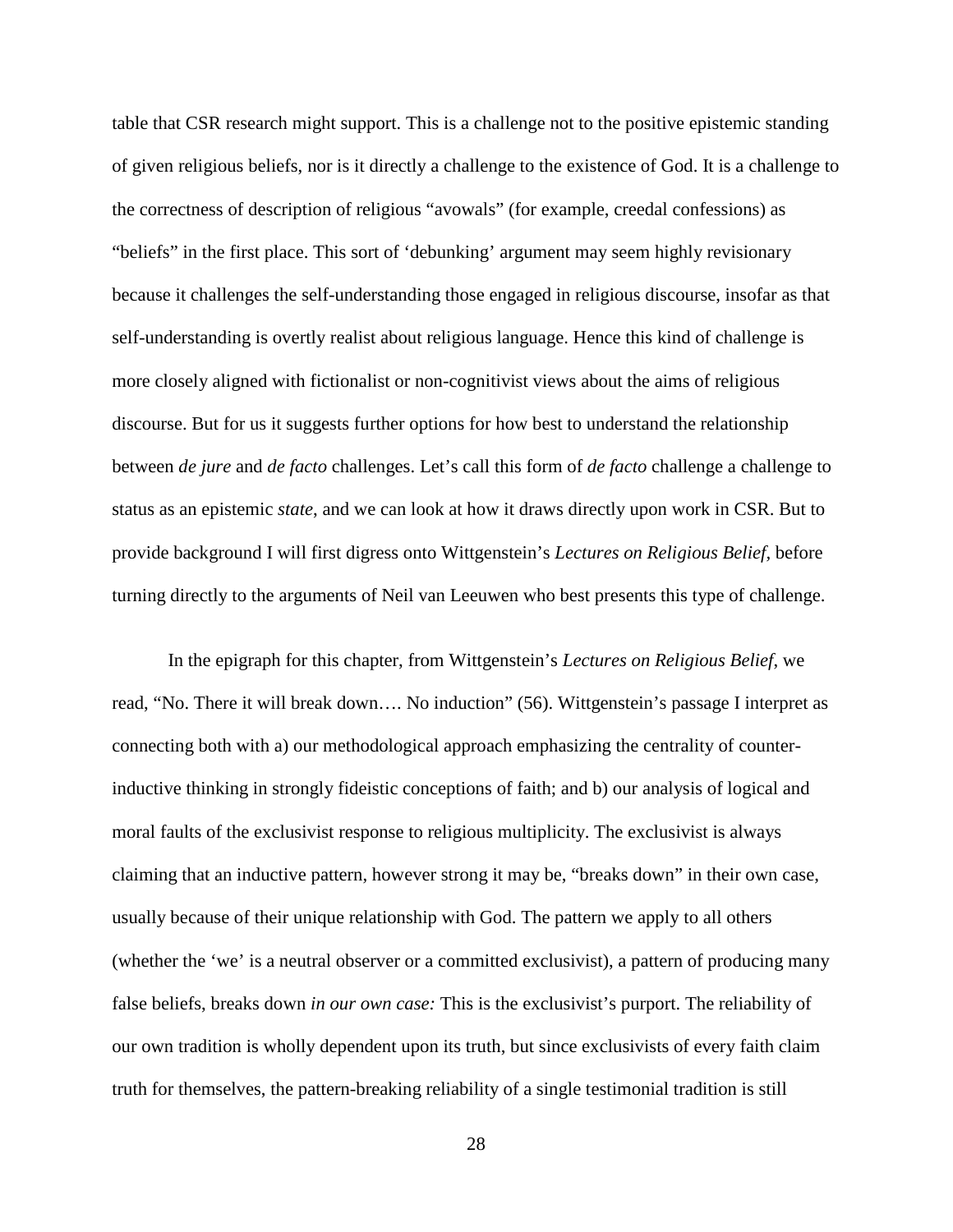asserted in the face of inductive logic. "No induction. Terror" clearly suggests violation of inductive norms. The only way it is not a violation is that the refusal of the demand suggests that religious language plays a quite different language game altogether, a game where "truth" loses its shared meaning. In the space of epistemically good reasons, the "No induction" demand itself demands justification. Not providing a positive response to it is to leave reasonableness, so long as reasonableness calls upon rational accountability, or the giving and asking for reasons.

Wittgenstein's *Lectures on Religious Belief* perhaps equivocates between descriptive and prescriptive fideism. I take it as primarily descriptive of how faith-based avowals often functions. But what has become known as Wittgensteinian fideism is weakly prescriptive as well. His claim about the distance between scientific and faith-based practice (which is fitted together with his picture theory of meaning) seems to instill an Independence model of the relationship between science and religion. Most theologians influenced by the Wittgensteinian view are not proponents of a Conflict, but of an Independence model. But let's back up and consider Wittgenstein's passage more closely on its own terms; although he was not specifically concerned with our special focus, his work can still help us illuminate aspects of fideistic thinking. Commenting on the contrast of religious and scientific practice, he writes, "A religious belief might in fact fly in the face of" a forecast based upon objective reasoning. In the face of an objective inductive pattern, Wittgensteinian fideism describes the faith-based believer in the Day of Judgment as asserting, "No. There it will break down…. No induction. Fear. That is, as it were, part of the substance of the belief."<sup>[47](#page-104-1)</sup> As a historical side-note, Wittgenstein read and appreciated Kierkegaard, who held a strong version of prescriptive fideism, claiming that genuine faith *should not* be based upon "objective reasoning."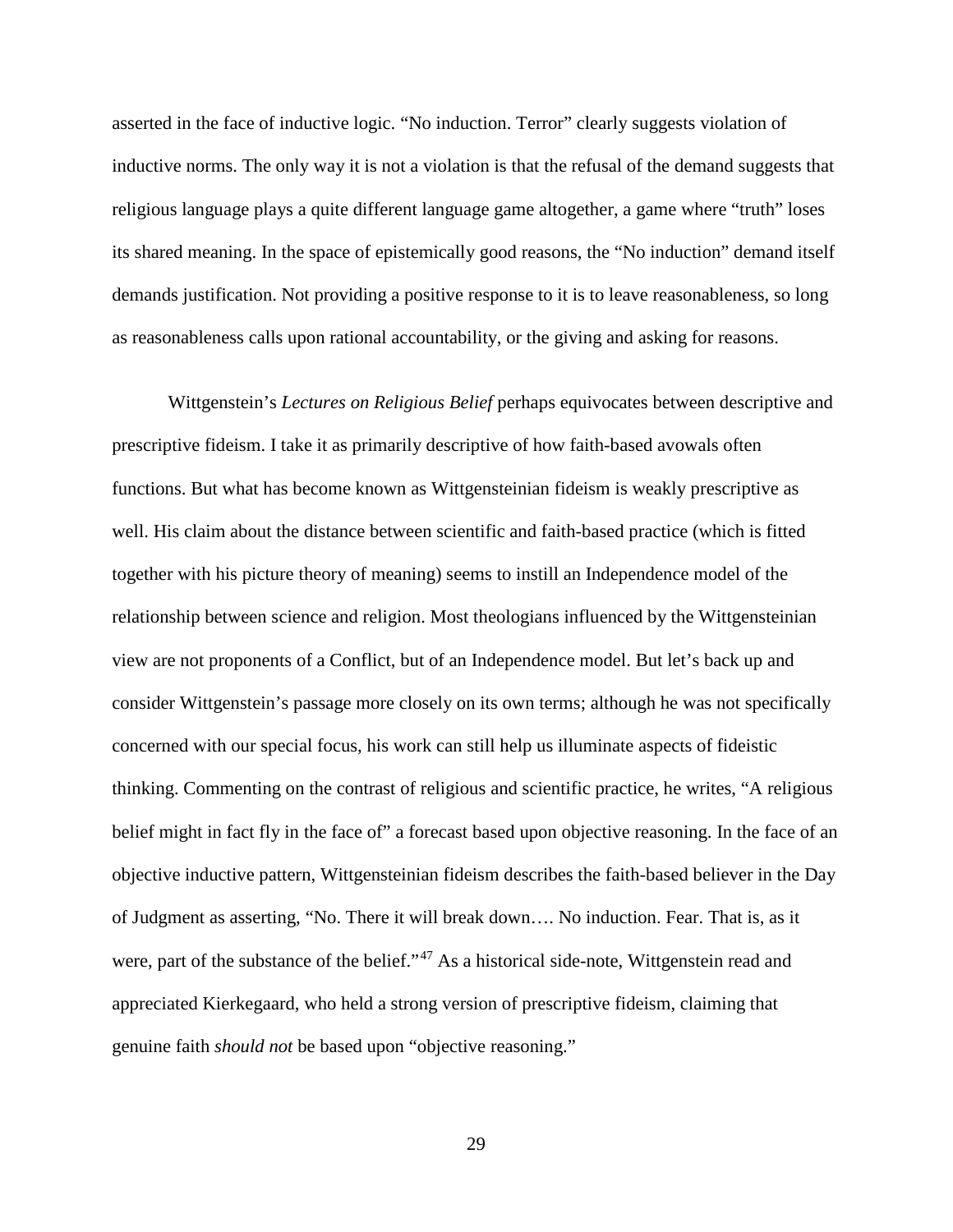This is why there is a mismatch but not a *contradiction* between a) the traits of factual belief as we understand it in everyday and scientific thinking, and b) what the religious adherent regards as their belief that a prophesied event like the Day of Judgment will indeed occur. Wittgenstein is focusing on the (mis)communication between the Day of Judgment believer and another person who does not believe it. "These controversies look quite different from any normal controversies. Reasons look entirely different from normal reasons."<sup>[48](#page-104-2)</sup> He goes on to comment, "In a religious discourse we use such expressions as: 'I believe that so and so will happen,' and use them differently to the way we use them in science.... [T]here is this extraordinary use of the word 'believe.' One talks of believing and at the same time one doesn't use 'believe' as one does ordinarily."[49](#page-105-0)

Together with Wittgenstein's broader account of disparate language games with little commensurability between them, these passages go some distance to explaining Wittgenstein as articulating an Independence model of the relationship between scientific and religious thought. Vainio and others point out that there has been a "slide to 'Wittgensteinian fideism' in narrative theology." But logically, this means more of an Independence model of faith and reason. The question becomes whether the insulation of beliefs from evidential challenge which Independence affords does not come at the cost of ceding historical claims ("propositions") to evidence-based objective reasoning. This is why charges of relativism regularly attend critical examination not only of particularist exclusivism, but also of any conception of religious language games that insulate religious assertions from the need for rational justification.

Following this line of thought there is a kind of cognitive dissonance that we would expect to arise for agents in such a situation of prescribed certainty that events, such as miracle events in a purported special revelation, in fact transpired. This is because to make an act of faith the basis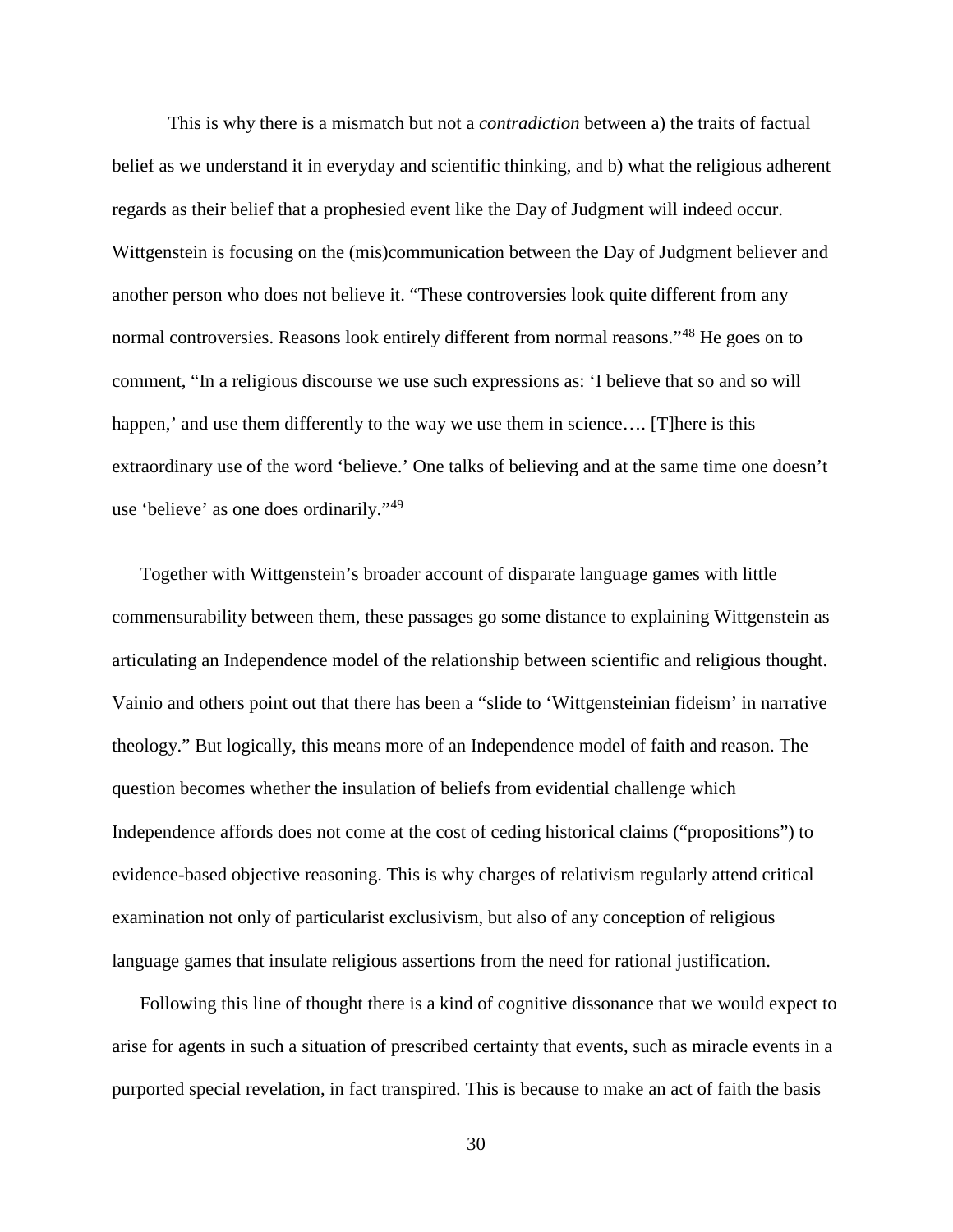for certainty about truths of an historical order invites all the oddities that Kierkegaard drew attention to, and for which his own response was to abandon objective reasoning in favor of embracing the paradoxical idea of "truth as subjectivity." Evidences are conditional, but truthqua-faith is prescribed to be unconditional. Religious truth does not require or even desire evidence in the objective sense, but the credence is still a belief with a historical/factual content. $50$ 

Since these deep thinkers, Lessing, Kierkegaard, Barth, Wittgenstein and many others all point to this cognitive dissonance through metaphors like "ditch," "chasm," etc. let's give a more a more definite terminology to this important problem where logic and psychology clash. Let's define *State and Standing Tension Effects* as follows:

- (SAST) The effects (reported or indicated) of unresolved tension in an agent's thought process brought on by a combination of: a) the underdetermination of historical evidence for a justification of faith,
	- and
	- b) the overdetermination by multiple trait-dependent factors for taking purported special revelation to supply well-grounded historical/empirical beliefs.<sup>[51](#page-105-2)</sup>

A philosopher who develops this area of concern between psychology and epistemology is Neil van Leeuwen. In his papers, "Do Religious 'Beliefs' Respond to Evidence?" (2017) and "Religious Credence is not Factual Belief" (2014), the author argues that "psychology and epistemology should posit distinct cognitive attitudes of religious credence and factual belief,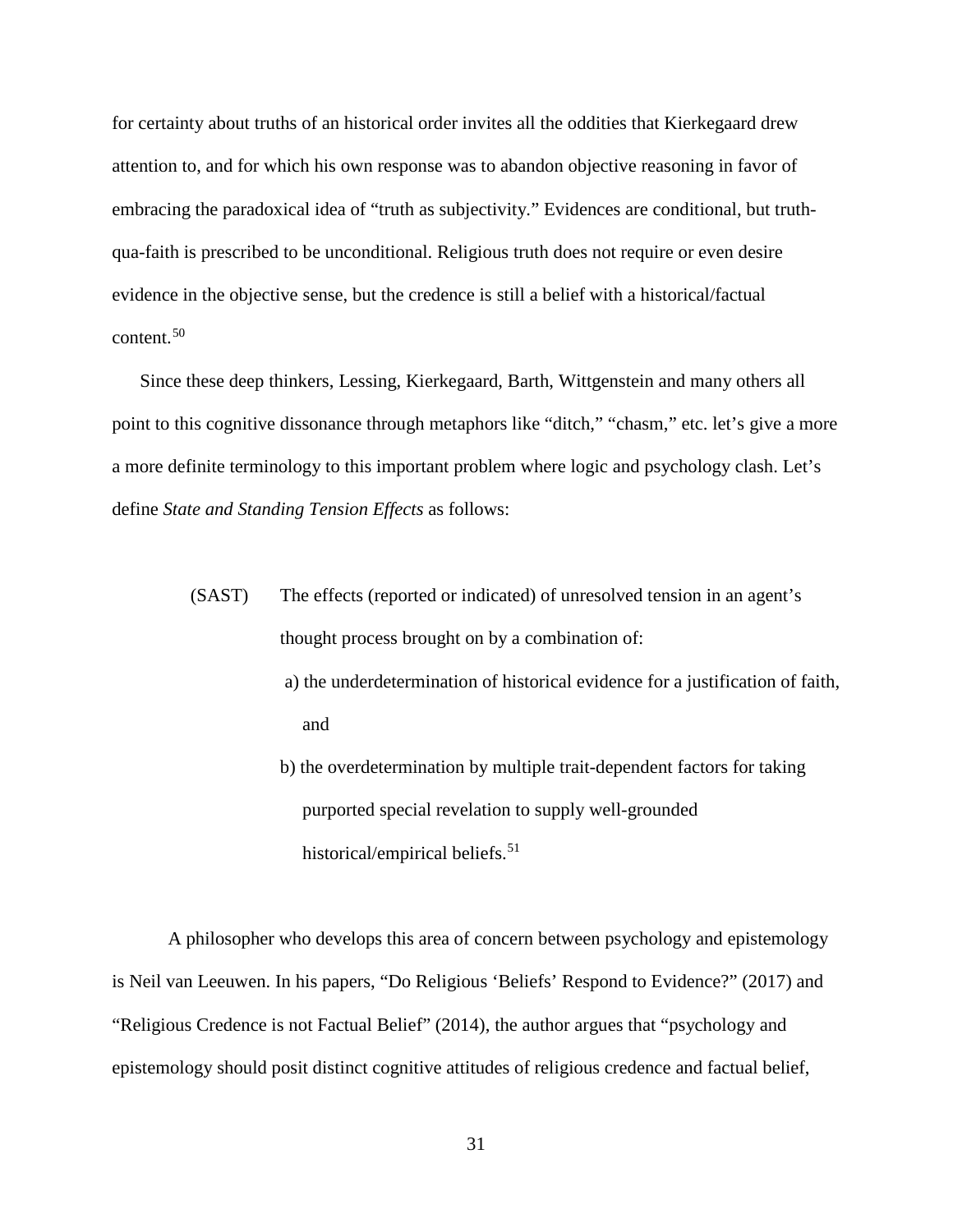which have different etiologies and different cognitive and behavioral effects."<sup>[52](#page-105-3)</sup> Leeuwen more specifically argues that religious credence<sup>[53](#page-106-0)</sup> and factual belief have distinctive properties of their own: "[F]actual beliefs (i) are practical setting independent, (ii) cognitively govern other attitudes, and (iii) are evidentially vulnerable. By way of contrast, religious credences (a) have perceived normative orientation, (b) are susceptible to free elaboration, and (c) are vulnerable to special authority. Leeuwen's term "credence" doesn't *require* a doxastic interpretation, and it captures the mood of faith in following what one takes to be doxastic requirements.<sup>[54](#page-106-1)</sup>

I think Leeuwen is correct that "when we talk about differences in 'beliefs,' we tend to focus on differences in *contents,* without considering the possibility that we are lumping distinct *attitudes* under this one word."[55](#page-107-0) The support he offers for this claim draws upon differences between cognitive and conative attitudes, where the former represent how situations *are or might be*, while the latter represent how the agent would like things to be, or how things *should be made to be.* Using this distinction, it becomes problematic to say that things on William James' faith ladder, where there is a shift from what ought to be to what is, rightly constitute "beliefs." James indeed urged us to recognize the mood of faith in our faith ventures. While astute on that matter, James never seems to have questioned that these were *doxastic* ventures; he routinely traffics in the language of religious *beliefs*. Whether it is even possible to intentionally follow Kierkegaard's prescription and acquire a belief one judges not to be sufficiently supported by one's evidences, has been recently debated between Andre Buckareff (2005) and John Bishop (2005). For our study, the important point is that this problem must lead one to acknowledge non-doxastic alternatives to a simple "belief" characterization of faith.<sup>[56](#page-107-1)</sup> Looking to actual doxastic practice among the religious returns us to *SAST effects*. The logical tensions between fideism and the evidential grounding normally expected of historical beliefs tend to be ignored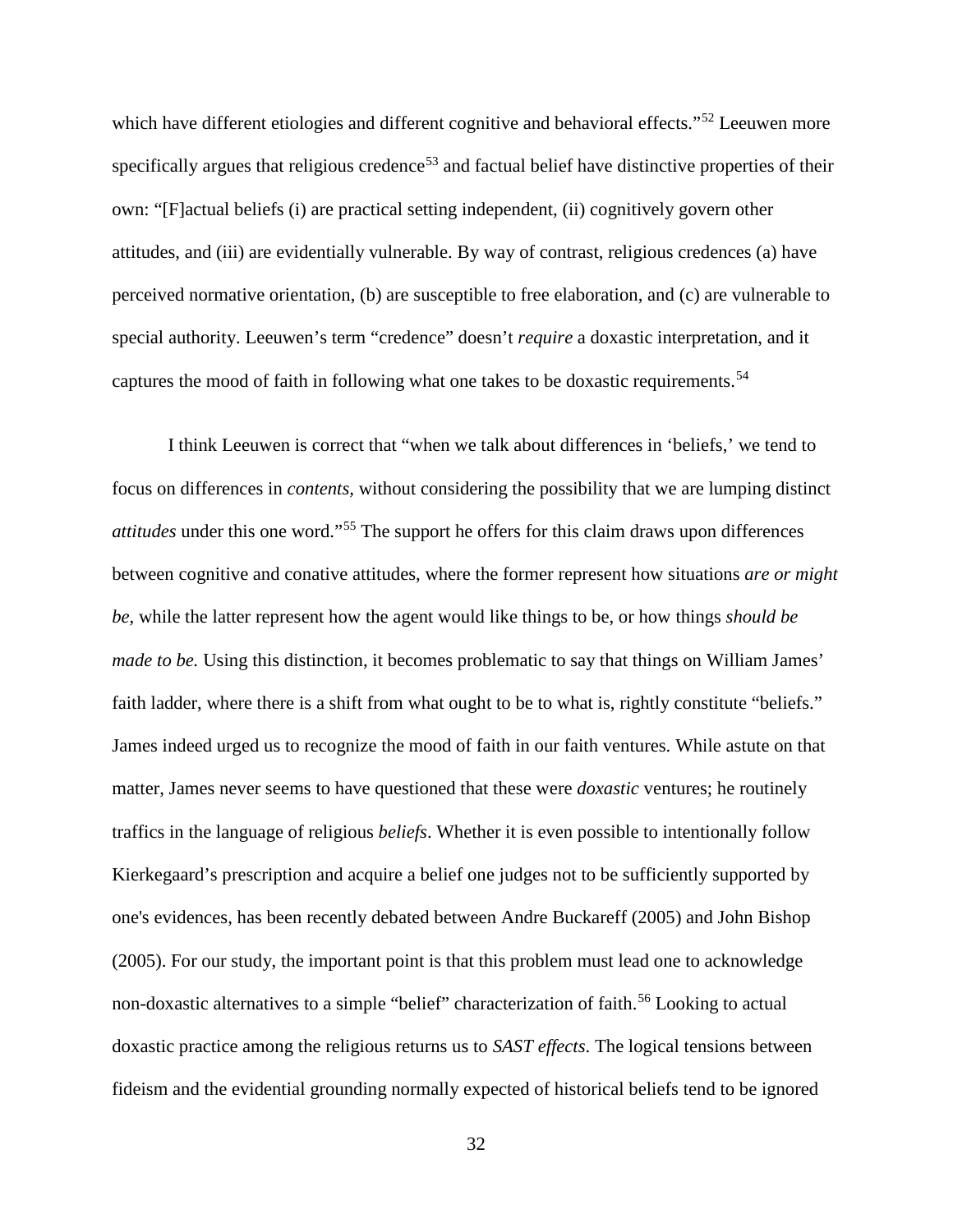when the model of faith that is adopted involves any kind of prescribed certitude, or prescribed absence of doubt. The prescription makes the will primary in acquiring or maintaining religious commitments. Prescribed certainty appears suspiciously oxymoronic. But the logical tensions between affective grounds and historical belief cannot be fully repressed. They have psychological effects, which Leeuwen supplies empirical evidence of, and which we have described as involving observable *SAST effects*.

In this connection, Leeuwen's analysis might be seen as a different and more subtle form of debunking, a *de facto* form that draws more upon logical and philosophical than evolutionary grounds. But as Leeuwen points out, illusory self-attributions of belief, which are certainly possible, are harder to investigate when philosophy and cognitive science both tend to assume that belief "is a single cognitive attitude type and that variation in behavioral effects of different beliefs is due to variation in contents" (706). Leeuwen's strongest thesis, and one that he suggests should guide further psychological and epistemic inquiry, is:

> (RCT) *Religious Credence Thesis*: psychology and epistemology should posit distinct cognitive attitudes of religious credence and factual belief, which have different characteristic etiologies (how they're formed and revised) and different forward effects (downstream consequences).

I am not here endorsing this thesis, which is a broad generalization indeed if intended to debunk religious utterances generally. But the basic distinction between belief and credence clearly connects with some aspects of our approach through philosophy of luck. It also suggests an interesting motivation for a *de facto* challenge that might either complement or compete with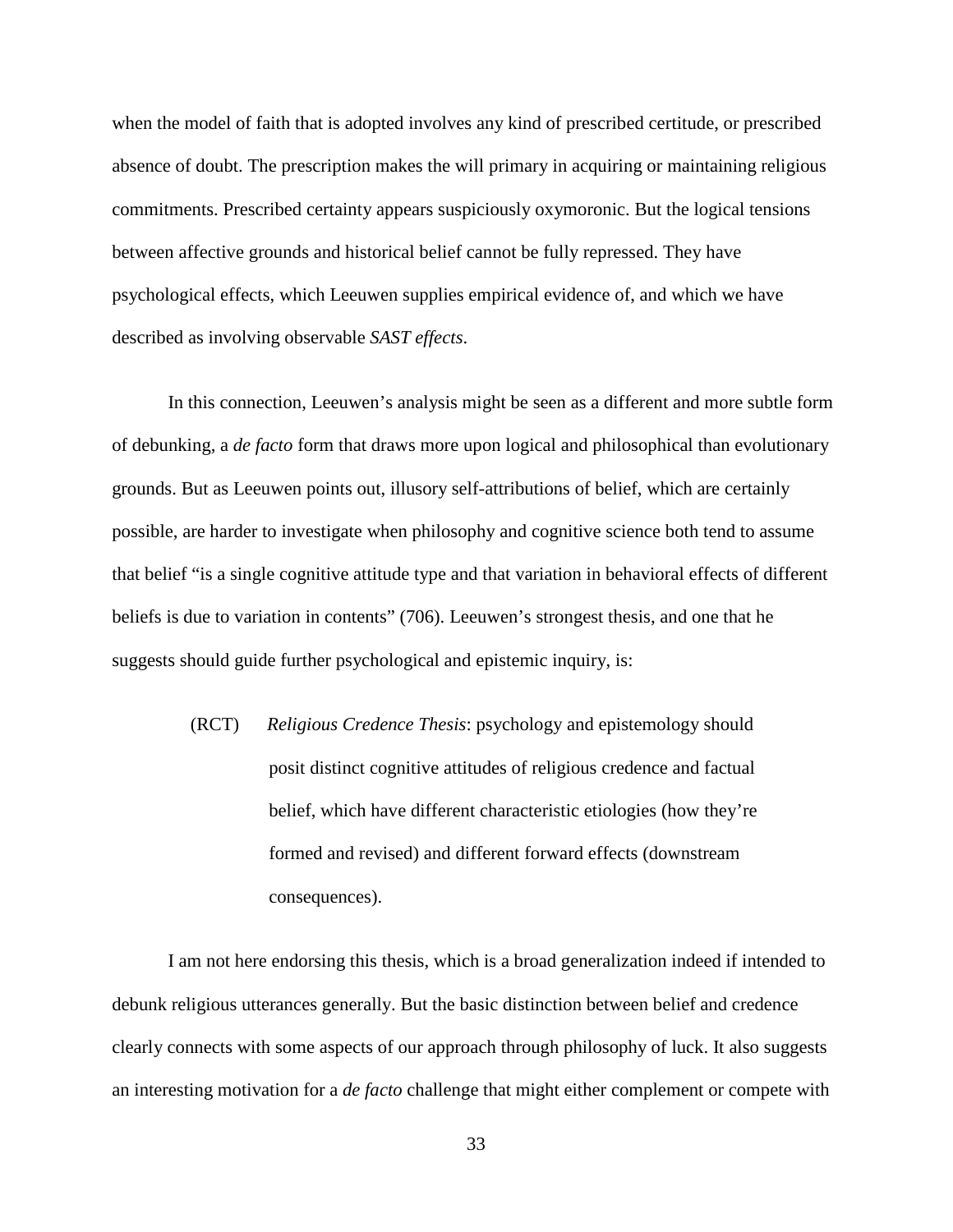the *de jure-*focused treatment I gave to the New Problem. What we earlier described as *SAST effects* addresses the same mismatch of belief and evidence. Both Leeuwen's approach and my own have potentially strong implications for religious epistemics. Philosophers of religion have often described it by saying the phenomenology is one of "believing in" rather than "believing that." Kierkegaardian truth-as-subjectivity is over-against objective reasoning, but the "gulf" or "chasm" thus created cannot simply be denied. Prescribed certainty can engender a kind of cognitive dissonance when the prescription to have faith talks to the heart, yet faith is supposed held to be held propositionally.<sup>[57](#page-107-2)</sup> The resulting mismatch of belief and evidence invites confabulation on the part of agents, so that strong fideism is a prime area for study of confabulatory explanations.

The religious normally self-ascribe beliefs to themselves, yet the model of faith at work is often one that also identifies genuine faith with heart-felt avowal. This challenges any simple assumption that religious avowals are cognitive utterances. Before judging belief-attribution as appropriate or somewhat illusory in the religious domain, Leeuwen wants us to note examples of conflations in pre-theoretical speech. Historical examples he discusses are "jade" and "hysteria"; both terms once lumped together as phenomena that moderns have learned to more carefully distinguish. Leeuwen thinks there is an analogy with the catch-all term "belief." He is at least correct that good science depends on recognizing distinct phenomena as distinct, and that we need more clarity about "belief" and its close cousins. A related point I would make is that if the belief/credence or doxastic/subdoxastic distinction is indeed looming larger today in philosophy of religion and in cognitive science of religion, it may be because our descriptive fideism has led us to better recognize the way people can conflate these.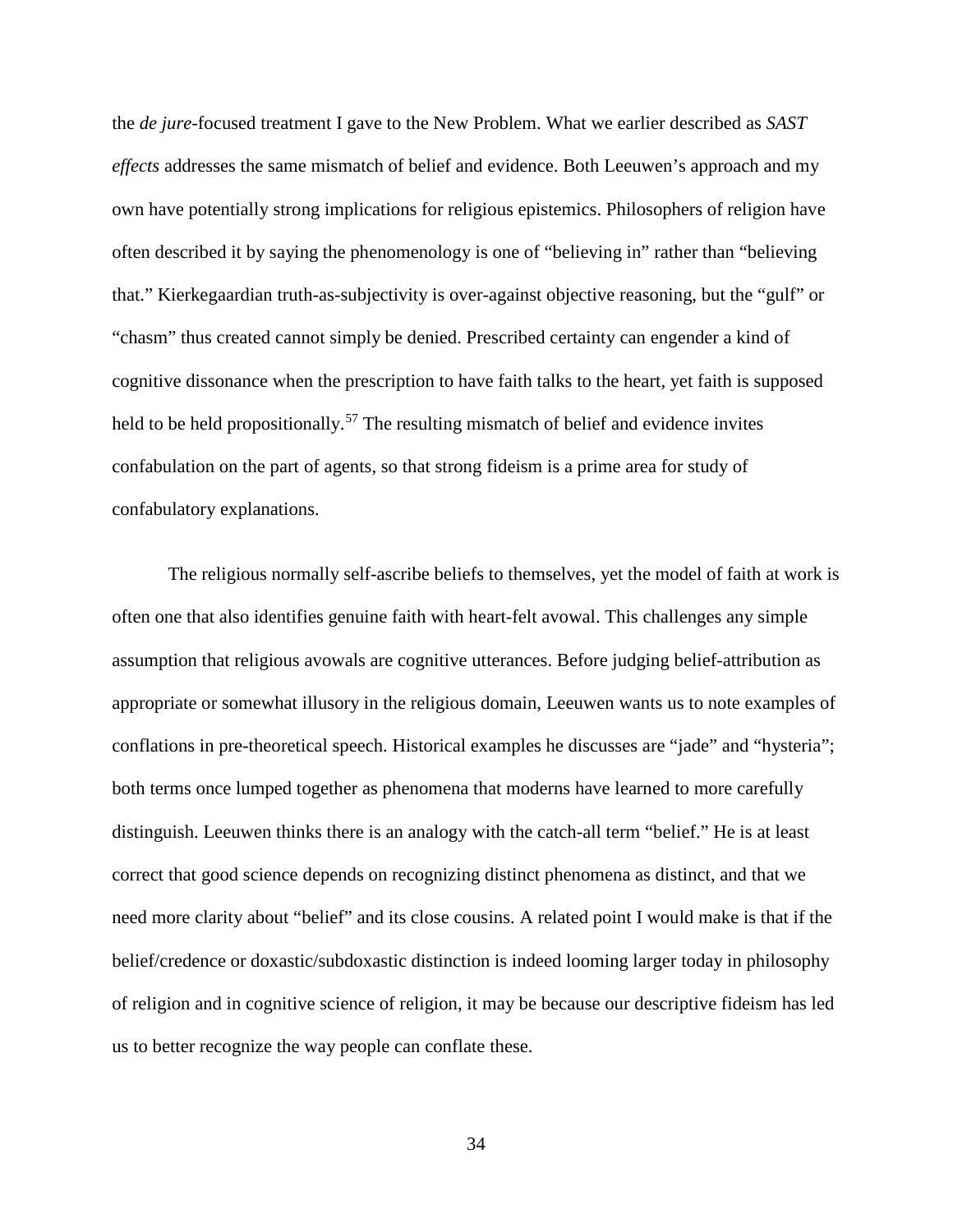Another thing my analysis adds to Leeuwen's is that "prescribed belief" and "prescribed certitude," due to their implicit strong voluntarism, are markers of credence rather than belief. The argument here, as in our own *de jure* approach, has much to do with the strengths of analogies, and the conditions for reasonably-drawn disanalogies. Etiological symmetries and asymmetries; psychological states of belief and of affective credence; epistemic and pragmatic reasons: each of these pairs point to what credences are *if* they are not beliefs; these pairs do not merely point to what kinds of evidence there is for some target religious proposition.<sup>[58](#page-108-0)</sup> Motivated reasoning — directional thinking — leads to the question of what religious credences are, and not just what levels of total evidence there are for different religious propositions.<sup>[59](#page-108-1)</sup> Motivated reasoning or directional thinking leads to these paradoxes of prescribed certainty. Predictably, people try to steer clear of these paradoxes by denying or 'sinking the fact' of directional thinking in the acquisition and maintenance of their beliefs in the religious domain. $60$ 

No greater moral dissonance is aroused in an individual than by a perceived demand of faith that the individual make what Kierkegaard famously termed a "teleological suspension of the ethical." This term is tantamount to Abraham's perceived duty to follow the will of God for a ritual sacrificing of his son Isaac, against all "universal" ethical reasoning. A perceived divine command is answered by the knight of faith. The "particular," suspends and then overrides natural sentiments and universal principles; one's duty is not to think or to question, but to make oneself the vessel of God's will even where its rationality or morality is something of a complete mystery. The moral dissonance thus aroused when the perceived demand of God seems at odds with universal moral thinking, such as a parent killing their own child, or a loving god demanding blood, cannot but affect the individual's psyche. This is perhaps why Kierkegaard, that great lover of paradox, gave us such a rich reflection on Abraham as an exemplar of faith,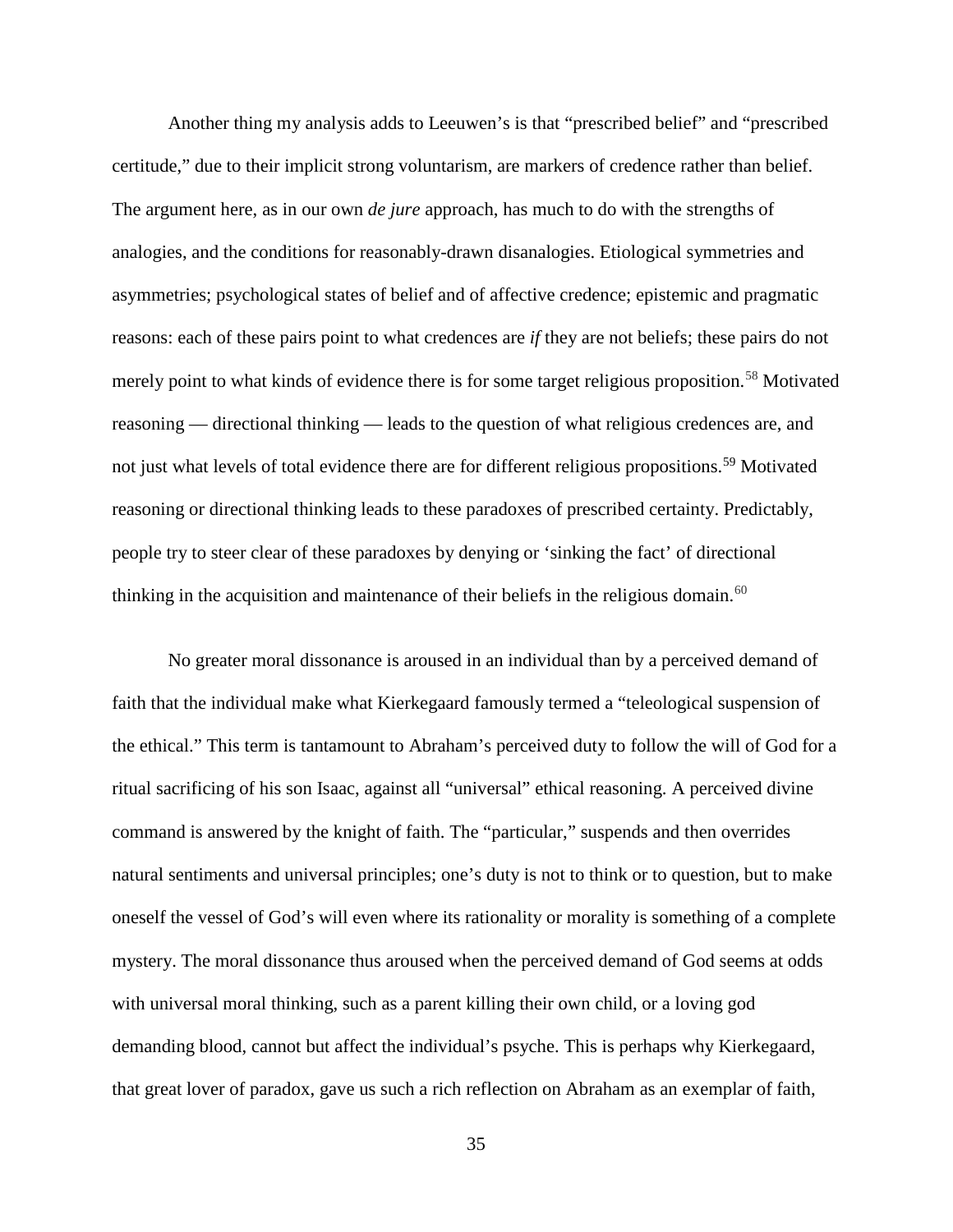and on why says he that he both admired and abhorred his action. But SAST effects and Leeuwen's Religious Credence Thesis focus attention directly not on ethical choices and ensuing moral dissonance, but rather on its epistemological correlate, religious avowals on fideistic motivations, or what I propose to call "teleological suspension of the logical," or "teleological suspension of the epistemological."

In summary, while I remain skeptical of the sweeping, highly revisionary account of religious seemings as non-doxastic that Leeuwen's Religious Credence Thesis introduces, I still want to heed his warnings against accepting belief-talk uncritically.<sup>[61](#page-109-0)</sup> Faith venture should be understood as potentially referring to doxastic *or* to sub-doxastic commitments. Leeuwen's thesis and the empirical support that he offers for it substantially broadens our understanding of *de facto* challenges and their relationship to our more restricted *de jure* argument focused just around exclusivist responses to religious multiplicity. While it might seem natural to associate (RCT) with a sweeping *de facto* argument, in fact Leeuwen's account throws a strong light on what he terms "extremist credence." Extremist credences "are vicious because they are not responsive to evidence and they have unrestricted downstream consequences on thought and action."[62](#page-109-1)

It is these that display the strong mismatch we find in *SAST effects.* Leeuwen defines extremist credences as ones that are allowed to be "behavior-guiding," and to have "wide cognitive governance," yet without acknowledging evidential vulnerability: "As the practical setting of religious credence expands to cover more and more of an agent's life, without also acquiring evidential vulnerability, the agent tends toward extremism, which is vicious."[63](#page-109-2) This passage I think locates one target of Leeuwen's argument, similar to our own, as strong fideism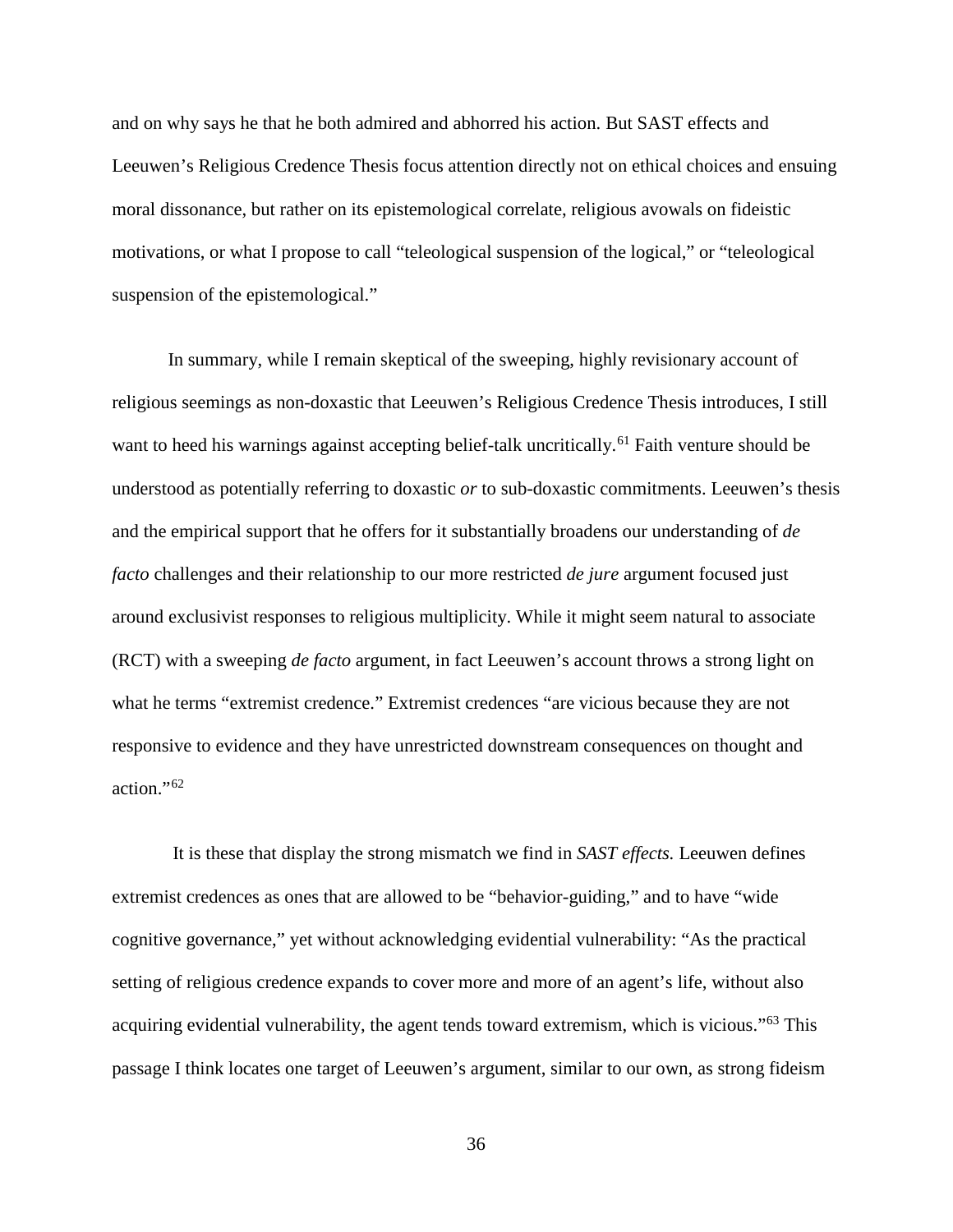and the teleological suspensions of the ethical, logical, and epistemological that it regularly generates.

## *Counter-Inductive Thinking and Minimally Counter-Intuitive Teachings: How Related?*

As we noted earlier, comparative fundamentalism and CSR have not been closely connected, and CSR is sometimes criticized for neglecting the particularities of practices and beliefs that interest those in religious studies. It is of course such particularities that claims to religious uniqueness are premised upon. Robert McCauley's response to the question of balance raised earlier is that CSR's focus on popular religiosity and the appeal of maturationally natural ideas is well-suited "to redress an imbalance in religious studies – an imbalance in favour of the particular over the general and the interpretive over the explanatory."[64](#page-109-0)

McCauley and other cognitivists take popular representations of the supernatural to be culturally successful *because they trigger and are processed by intuitive systems.* By their focus on what I call the etiologically deep, they tend to ignore *directional thinking.* McCauley shares James' claim that theological systems are secondary constructions, but he is quite critical of what he perceives as James' over-emphasis on faith tendencies as emotionally engaged. Also, James focused on experience, mostly of the exceptionally faithful, while McCauley focuses on evolutionary mechanisms and their manifestation in popular religiosity. While CSR's focus is certainly valid, I worry that the cognitivist approach tends to jettison Mill's and James' interests in individual temperament and the role of emotions and value religious faith ventures. James is certainly correct that there is constant movement between belief and value during assent up the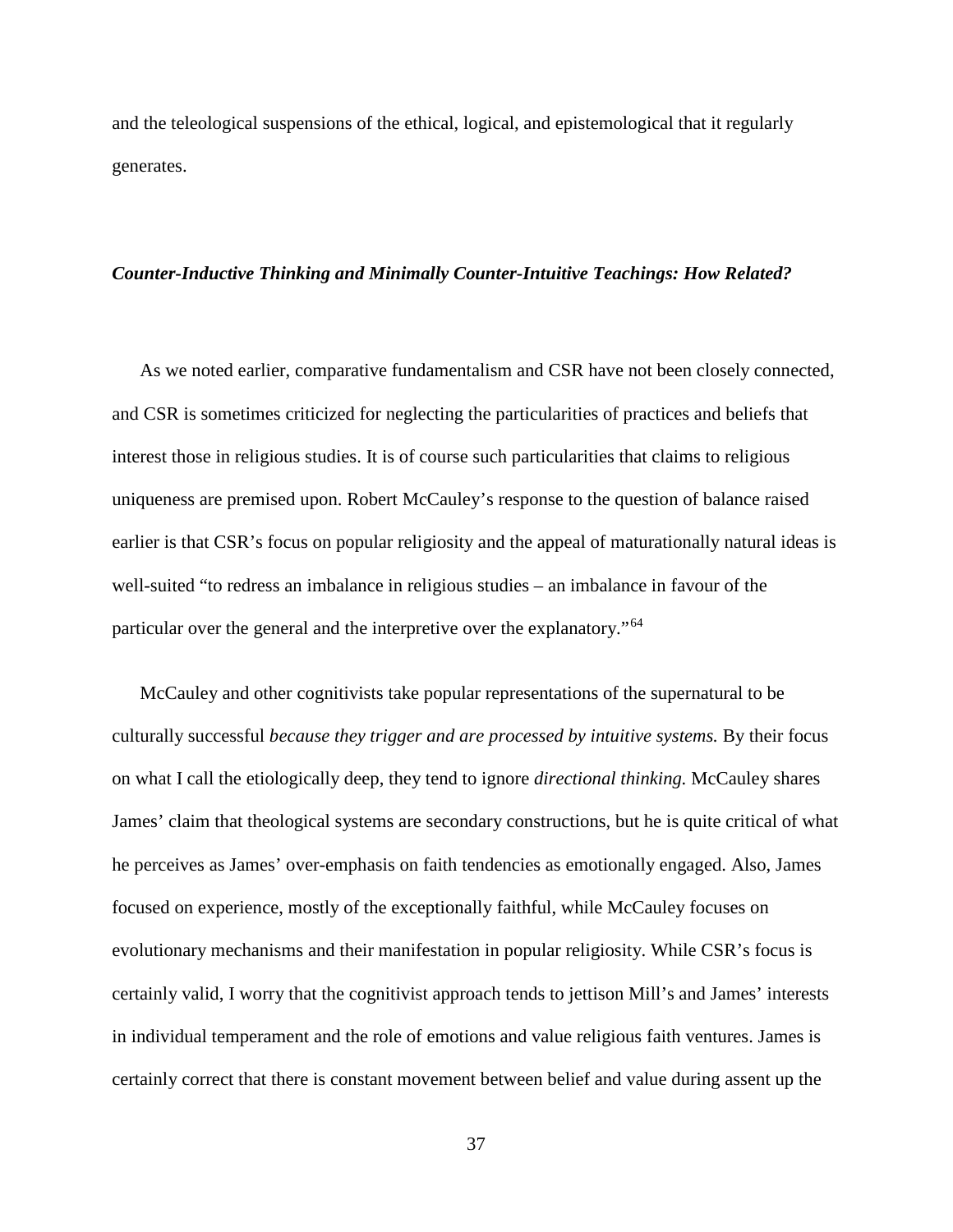"faith ladder." Also, the role of directional thinking in generating religious contrariety is central to our earlier critique of fundamentalism, and to any *de jure* or responsibility-focused approach such as we have taken in this book.

But there may be grounds for rapprochement between the more cognitivist and comparative approaches in the study of religion. There may be specific research projects that call upon both, and require their broader integration. This is what I think we discover when we pose a question about the relationship between McCauley's interest in the universal appeal of "minimally counter-intuitive" ideas, and our own interest in people's differential predilection to indulge in "counter-inductive" thinking. Let's explore this relationship more methodically. CSR tells us that there is a correlation between "minimally counter-intuitive" ideas arising from maturationally natural processes, and the beliefs/credences that people find the most memorable, 'live,' or appealing.<sup>[65](#page-110-0)</sup> Does this attractiveness of ideas that are 'just weird enough' suggest that there could be a more direct relationship also between Type 1 or maturationally natural processing and counter-*inductive* thinking? In other words, does the attractiveness of counterintuitive or counter-schematic religious ideas for some agents predict a pattern of counterinductive *inference* in the religious domain? I believe so, and will here argue that this connection between CSR's focus on counter-intuitive *content* with our own focus on violation of inductive norms in one's mode of inference and explanation has the potential to expand CSR's focus by connecting it in various ways with religion and philosophy of luck/risk as articulated in Part I.

A propensity for counter-inductive thinking may be only one instance of negative attitudes towards reason carried in one's model of faith. Emil Brunner, an influential Lutheran post-liberal, for example claims that "the teaching of the gospel and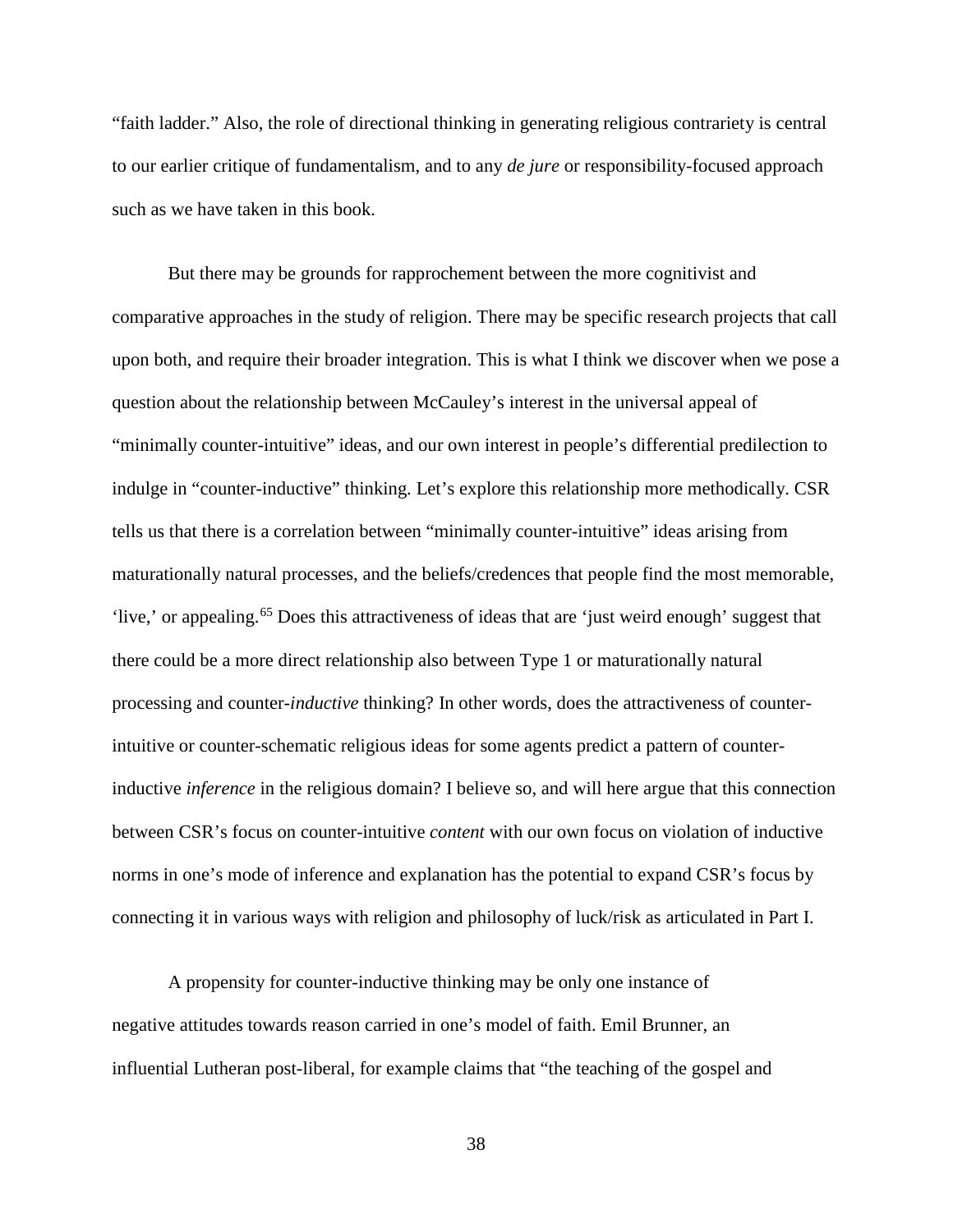the theory of progress are irreconcilable opposites."[66](#page-110-1) This is a conflict model of the relationship between faith and reason. It may relatedly be suggested that a combination of CSR's religious idea-focused approach and our own explanation-focused approach both diagnose 'ironic' rationalizations of religious exceptionalism. The example we have used is Barth's irony that God faults all religion, yet chooses Christianity to be the root of revelation, and Christians alone to rightly award themselves 'the prize.' But this extends more generally to scriptural passages where God's irony shows through a) in disdaining the evidence-demanding 'doubting Thomas'; b) in choosing to convey highest wisdom or revelation through those who seem weakest; or c) in choosing a divine plan where the meek shall eventually inherit the earth; or d) in purposefully making true saving revelation appear as "foolishness to the Greeks," etc.<sup>[67](#page-110-2)</sup> Are highly ironic religious narratives such as these perhaps *more* credible to individuals whose model of faith is more than just moderately fideistic? If so, is this perhaps because these ironies, connected with minimally counterintuitive ideas on the one hand and discovery of truth through counter-inductive inference on the other, coheres with their own strongly anti-rationalist theological method?

CSR is seeing innovations that allow investigators better access to people's actual and/or implicit religious beliefs and attitudes. For example, interest has been drawn to covert and implicit measures of religiosity, in addition to explicit measures like self-reports; source monitoring tasks; partially structured measures using responses to short narratives, consistency between explicitly and implicitly-held religious beliefs; and theological correctness or distance between theologically correct belief and popular religiosity.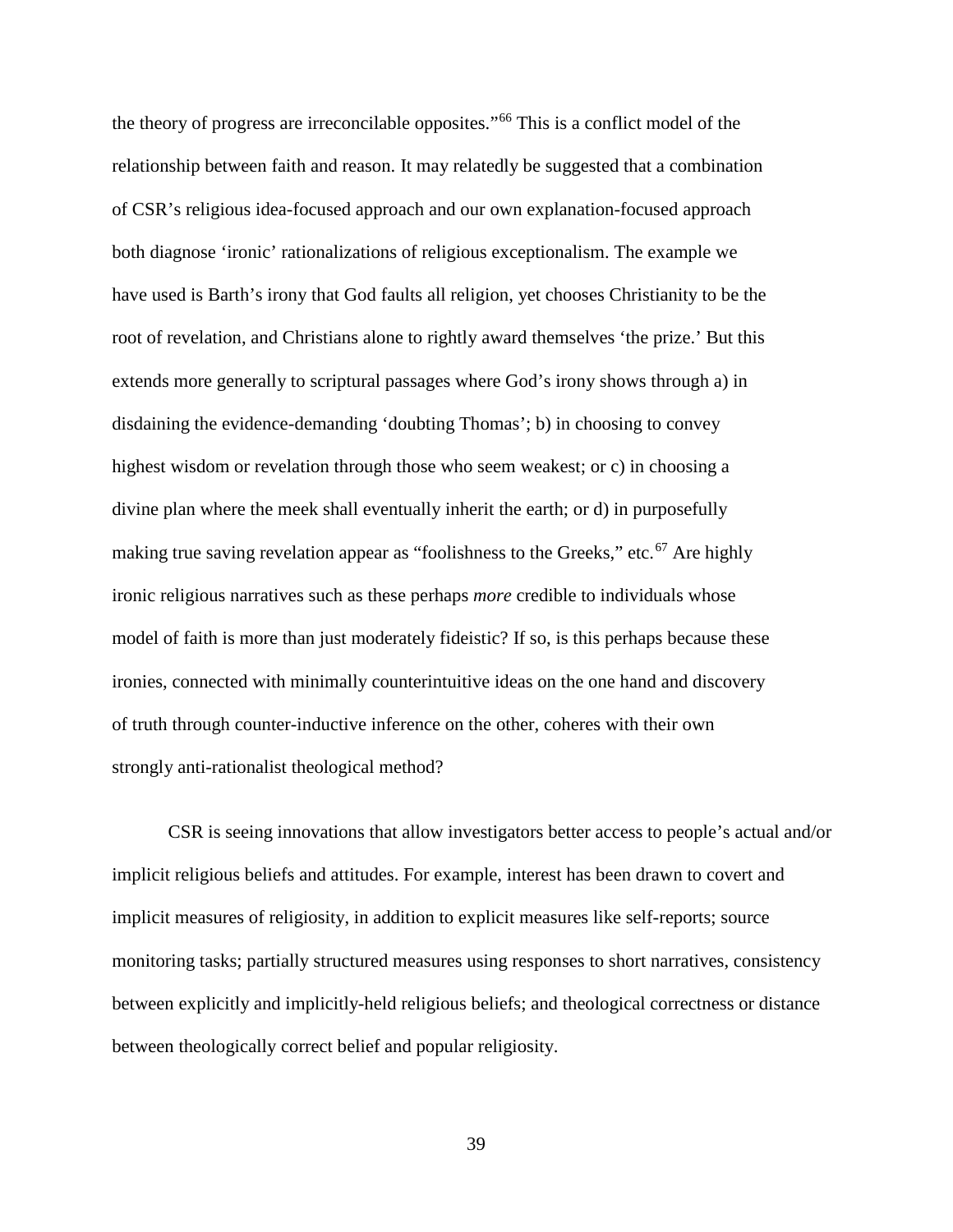Attempting to find measures for "religiosity" in some general sense is not as useful for connecting CSR with philosophy of religion, as are more specific measures for counter-inductive thinking and what I term bias-mirroring. From a descriptive or scientific perspective, the etiology of belief in religious faith traditions is symmetrical until proven otherwise. But asymmetric traitascriptions can be studied simply as bias-like, since methodological neutrality limits do not license psychologists to 'reduce' ironic narratives to tropes, or theologically-case asymmetric religious trait-ascriptions to known social bias. But it does license them to study how people's self-reported responses to religious multiplicity *mirror* known cognitive and social biases. Let's call this a *bias mirroring effect* (BME). As the New Problem in chapter Two, and the articulation we gave to descriptive fideism in chapters Three and Four worked to show, strong fideists to a significant extent mirror one another in their mode of belief acquisition, and in the ways that they maintain their uniqueness and superiority. Some of the best evidence for the mirroring of social biases among test subjects might be the extent to which they *attribute* bias to religious aliens in order to buttress their uniqueness and to explain the falsity of contrary beliefs and the culpability of others in holding them. Bias mirroring effects are in evidence wherever we find test subjects responding in ways that a biased individual *would* think or judge.

It has been proposed that CSR's studies of minimally counter-intuitive ideas and their psychological appeal can be approached philosophically from its connection with epistemic risk and with how religious agents weigh or fail to weigh it. If there is such a connection between counter-intuitive content of appealing ideas and counter-inductive thinking as a matter of strength of fideistic orientation, then religious epistemics must study the implications of these and other empirical studies. This also reinforces the point that in CSR there is no either/or choice between an explanatory approach focused on general cognitive mechanisms and an approach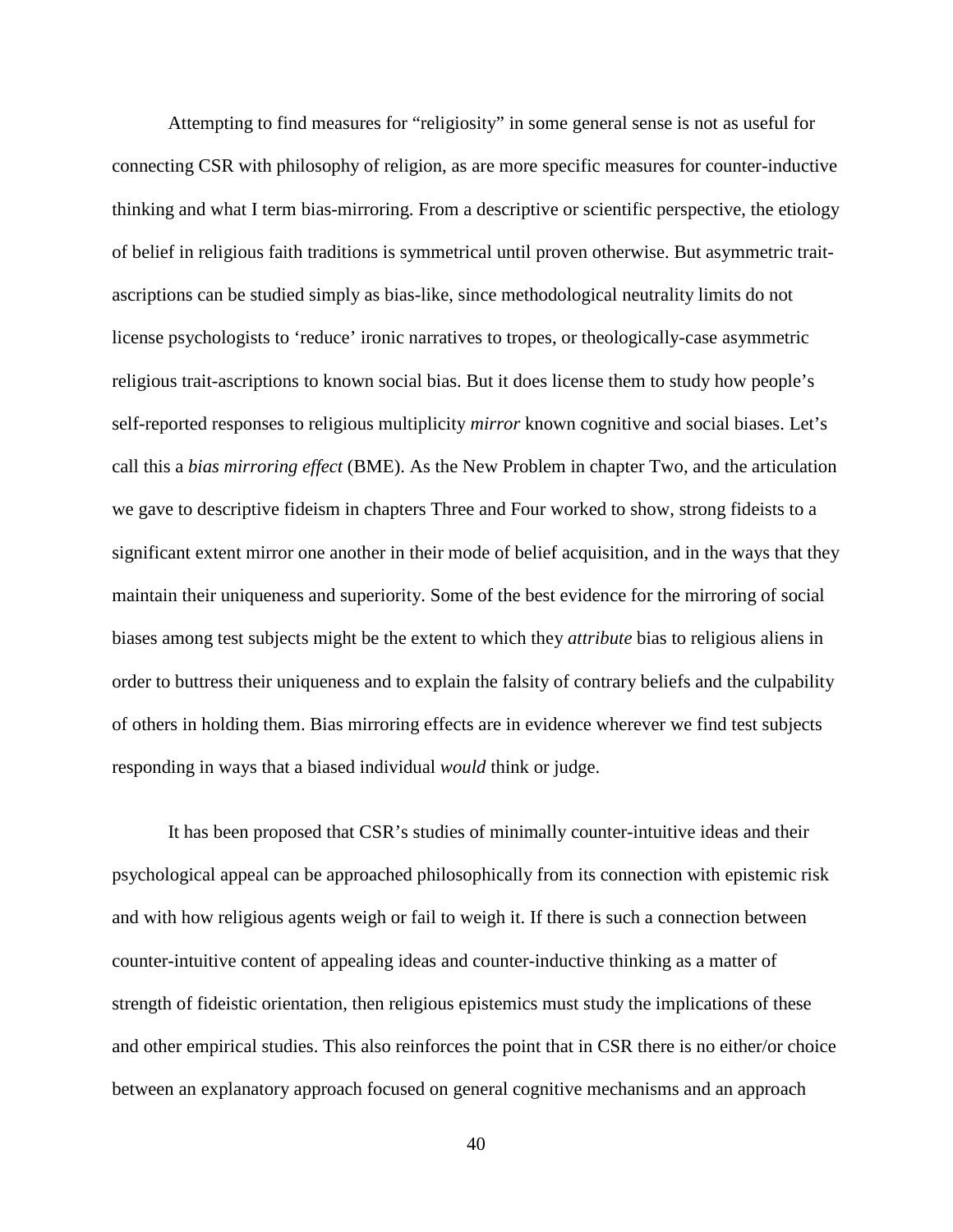through comparative study of fideistic orientation. Cognitivists remain interested in studying the "doctrinal mode of religiosity," and my suggestions for more integration between CSR and religious studies are made in the spirit of Jesper Sorensen's claim that cognitivist theories enable "more precise historical (and ethnographic) descriptions as well as facilitate comparative historiography."<sup>[68](#page-110-3)</sup>

The best way to look for these connections between the counter-intuitive and the counterinductive is to utilize our inductive risk toolkit to pose some new questions at this intersection. Table 4.2 codifies a number of these suggestions including how best to scale *fideistic orientation*  along a spectrum from weaker to stronger. Philosophers might interact with cognitive psychologists in designing related tasks, and honing the hypotheses that motivate them. The two kinds of *tasks* outlined on this table —Inductive Risk and Source Monitoring— are easy-enough to define. Inductive Risk tasks are tasks with making inferences from inductive evidence. Source monitoring tasks ask test subjects to interpret the meaning of provided testimony, to assess the trustworthiness of a testimonial source, and to distinguish empirical from narrative meaning. The two kinds of *effects* outlined on the table —Bias Mirroring and SAST— are ones that I suggest can best be studied in self-reporting surveys about their own doxastic methods, after they have been *primed* in ways that make them sensitive to these problems in other people's (for instance, religious outsiders') doxastic methods.<sup>[69](#page-110-4)</sup> Some of the other questions on the chart highlight how philosophers best interact for the sake of this research program with social psychologists concerned with religious radicalization, or with comparative religious studies scholars.

My proposal for balancing the general and the particular in the scientific study of religion is also in a sense a proposal for bringing philosophy and psychology of religion closer together.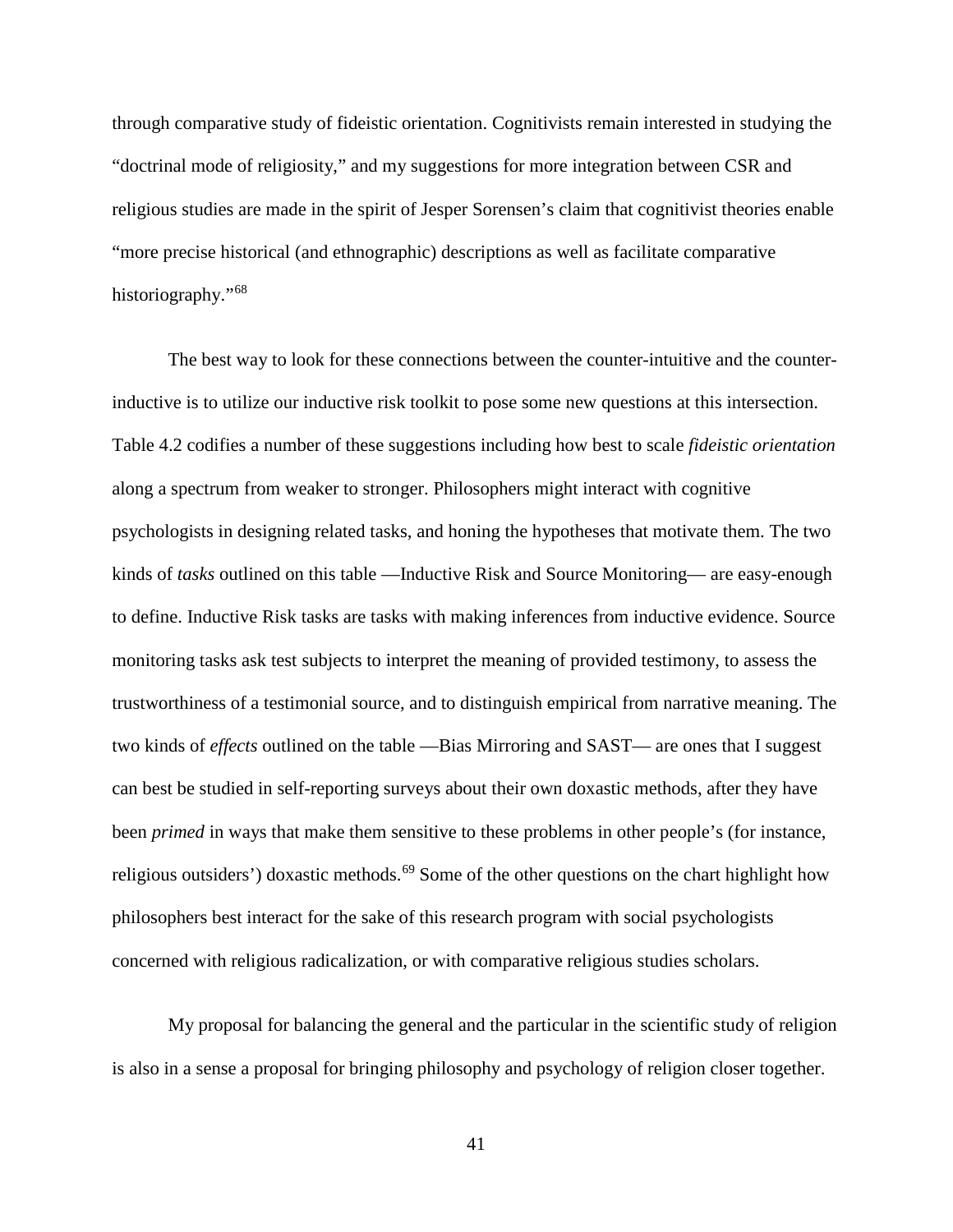While trying to develop specific scales for the just-described observable effects would be a collaborative project that goes well beyond the scope of this book, McCauley and other CSR researchers often call for new questions at the interfaces of philosophy and psychology. Table 4.2, with which we can draw this chapter to a close, aims to provide some slightly more formal questions reflecting our approach. Since we primarily motivate it as an investigation of possible correlations between the Appeal of Counter-Intuitive Ideas and the Penchant for Counter-Inductive Thinking, I will give this research program the simple acronym, *CICI.*

| <b>Inductive Risk Tasks</b>                                             | Tasks with inductive evidence and inference <sup>70</sup>                                                                                                                                                                                                                                                                                                                                                                                                                            |
|-------------------------------------------------------------------------|--------------------------------------------------------------------------------------------------------------------------------------------------------------------------------------------------------------------------------------------------------------------------------------------------------------------------------------------------------------------------------------------------------------------------------------------------------------------------------------|
| a) Tasks on fluid rationality<br>and critical reasoning<br>dispositions | What are the studyable relationships between the <i>natural</i><br><i>asymmetry</i> of causal explanation and the way that asymmetries are<br>ascribed and causal inferences made by people in the religious<br>domain?<br>Does the attractiveness of counter-intuitive or counter-schematic<br>ideas or evidence for some agents predict a pattern counter-<br>inductive <i>inference</i> in the religious domain?<br>Does strongly fideistic orientation correlate with heightened |
|                                                                         | counter-intuitive, counter-schematic, counter-inductive, and<br>counter-evidential thinking? <sup>71</sup>                                                                                                                                                                                                                                                                                                                                                                           |
| b) Rationalism-Fideism Scale                                            | What is each tested person's orientation on a rationalistic-to-<br>fideistic spectrum? How can their <i>specific</i> theological method be<br>described?                                                                                                                                                                                                                                                                                                                             |

<table 4.2 near here>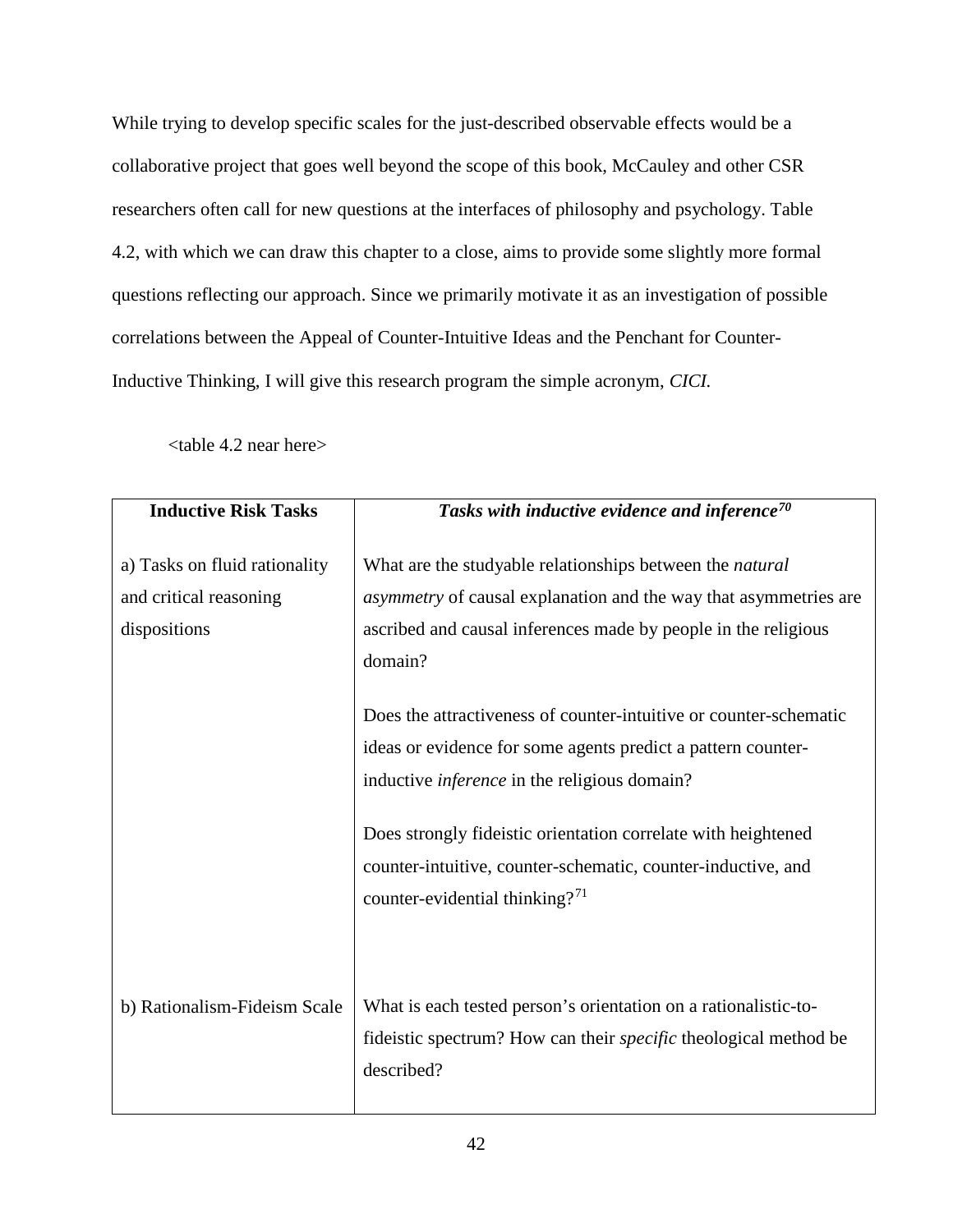|                                                | How might strong fideistic orientation be measured with markers           |
|------------------------------------------------|---------------------------------------------------------------------------|
|                                                | of the person's inductively risky beliefs or doxastic strategies?         |
| c) Fundamentalist Orientation<br><b>Scales</b> | Is cognitive risk-taking prescribed by the agent's theological            |
|                                                | method? Is the need for objective evidence of one's religious             |
|                                                | beliefs accepted or rejected?                                             |
|                                                | How can religious orientation scales be made more comparative?            |
|                                                | How can psychologists study similarities among Abrahamic                  |
|                                                | religions? What are the markers of fideistic <i>testimonial authority</i> |
|                                                | assumption?                                                               |
|                                                | In what domains or with what priming does inductive norm                  |
|                                                | violation most often occur? How do counter-inductive inferences           |
|                                                |                                                                           |
|                                                | protect assumptions of religious uniqueness and superiority?              |
|                                                |                                                                           |
|                                                |                                                                           |
| <b>Source Monitoring Tasks</b>                 | Tasks of interpreting the meaning of provided testimonial or              |
|                                                | other sources of claims                                                   |
|                                                | How do religious and non-religious subjects differ in how reliably        |
| a) Assessment of claims $\&$                   | they are able to monitor claims and sources of claims?                    |
| sources of claims                              |                                                                           |
|                                                | Do religious subjects differ from others in how reliably they track       |
|                                                | inner vs. outer sources of experience?                                    |
|                                                | How <i>trait-dependent</i> are these and other inferences people make     |
|                                                | from their purported religious experiences?                               |
|                                                | How reliably do they track differences between simple and                 |
| b) Assessment of narrative vs.                 | narrative testimony? For example, how reliably do they track              |
| simple testimonial intent                      | imaginary elements, and author intent?                                    |
|                                                |                                                                           |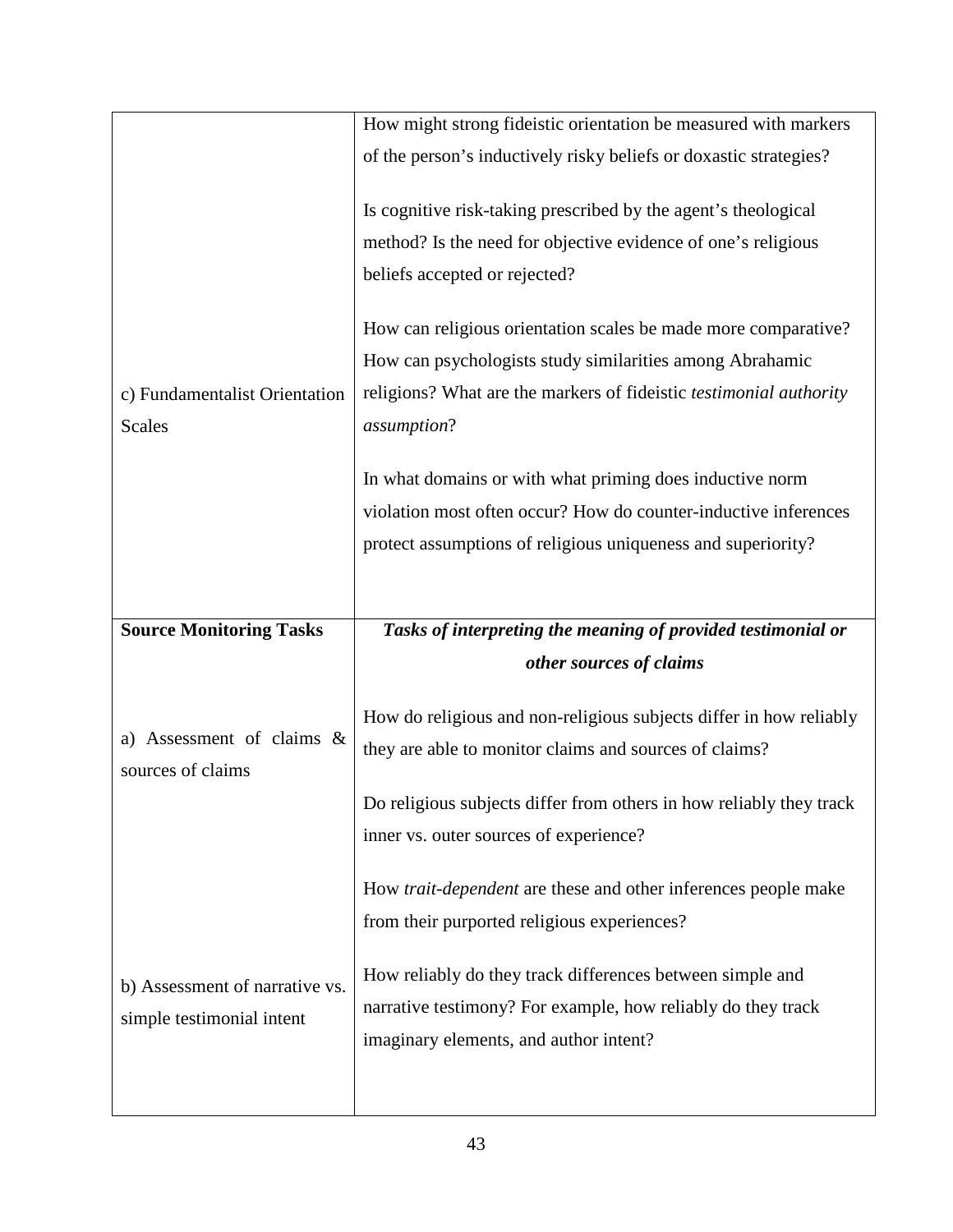|                                | How reliably do they recognize non-literal passages within longer<br>testimonial tracks?                      |
|--------------------------------|---------------------------------------------------------------------------------------------------------------|
| c) Assessment of authority of  |                                                                                                               |
| the written word, or expertise | Are people more likely to attribute reliability and inerrancy to a                                            |
| in different domains           | written text, in contrast with non-written forms of testimony?                                                |
|                                |                                                                                                               |
|                                | How do assumptions about religious authority or expertise bear                                                |
|                                | upon what religious ideas are treated as inerrant?                                                            |
|                                | Do people attribute expertise uncritically or in minimally truth-apt                                          |
|                                | domains where expertise is doubtful?                                                                          |
|                                | Are ambiguous/mysterious/ironic religious texts/teachings                                                     |
|                                | preferred and found persuasive (the Guru effect)?                                                             |
|                                |                                                                                                               |
|                                |                                                                                                               |
| <b>Bias Mirroring Effects</b>  | Indicators of religious subjects mirroring what they concede                                                  |
|                                |                                                                                                               |
|                                | biased persons would say or do.                                                                               |
|                                |                                                                                                               |
| a) Ethnocentrism               | Do religious and non-religious subjects differ in likelihood of                                               |
|                                | absolutizing ethics, or culture-specific mores? In advocating                                                 |
|                                | express moral paternalism?                                                                                    |
|                                | Do religious and non-religious subjects differ in mirroring                                                   |
| b) Group biases                | epistemic or ontic injustice toward outgroupers?                                                              |
|                                |                                                                                                               |
|                                | How do religious and non-religious subjects differ in how they                                                |
| c) Inter-personal biases       | mirror group biases (for instance, ingroup-outgroup bias, group                                               |
|                                | polarization)?                                                                                                |
|                                |                                                                                                               |
|                                | Is there more willingness among religious persons to risk others by                                           |
|                                | submitting them to the ingroup's moral dictates? How is the<br>exposure of others to moral risk rationalized? |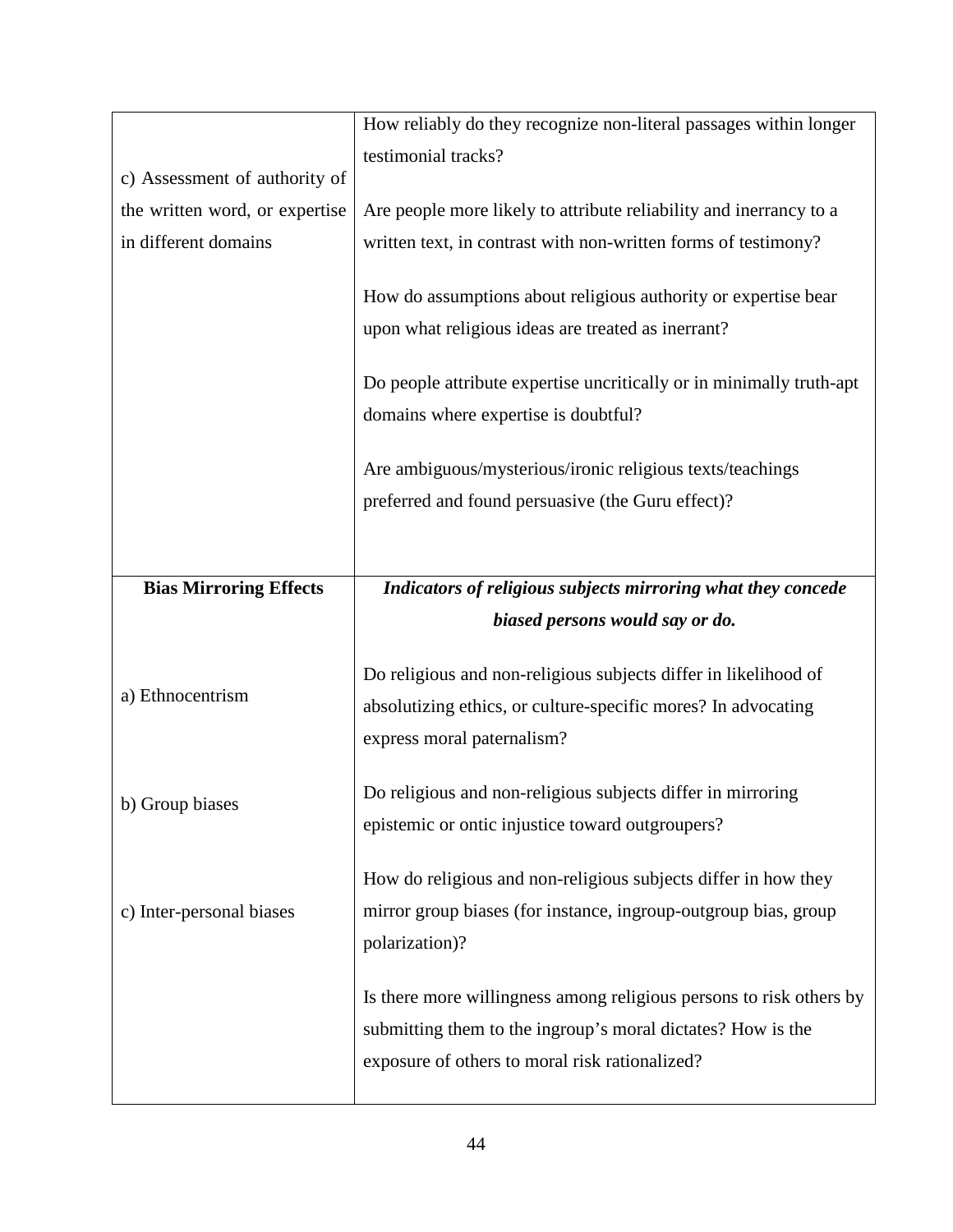|                                  | How do religious and non-religious subjects differ in how they       |
|----------------------------------|----------------------------------------------------------------------|
|                                  | mirror personal biases (for instance, my-side bias, belief bias,     |
|                                  | assimilation bias, false consensus, pluralistic ignorance)?          |
|                                  |                                                                      |
|                                  | Does the religious subject's response to religious multiplicity rely |
|                                  | on peerhood denial through theologically-cast discrediting           |
|                                  | mechanisms?                                                          |
|                                  | Does the religious subject's response to religious multiplicity rely |
|                                  | on 'easy closure' inferences to support the falsity of all beliefs   |
|                                  | inconsistent with the home religion, or to support the reduction of  |
|                                  | complex multiplicity to simple contradiction and truth versus        |
|                                  | falsity?                                                             |
|                                  |                                                                      |
|                                  | Does the religious subject mirror belief-bias and my-side bias more  |
|                                  | so than non-religious subjects? Is this mirroring more pronounced    |
|                                  |                                                                      |
|                                  | as the subjects studied move up the scale of fideistic orientation?  |
|                                  |                                                                      |
|                                  |                                                                      |
| <b>SAST (Epistemic State and</b> | Indicators of religious subjects having unresolved mismatches,       |
| <b>Standing Tension) Effects</b> | for example, mismatches between explicit and implicit, or            |
|                                  | between religious credences and evidence/belief, etc.                |
|                                  | When a task shows the religious subject that a (or preferably her    |
| a) Pressure on epistemic         | own) doxastic strategy is epistemically risky, does she display      |
| standing of beliefs/judgments    | expected contingency anxiety? Does she show marks of tension         |
|                                  | between asserting a religious absolutism and the cultural            |
|                                  | contingencies of religious identity?                                 |
|                                  |                                                                      |
|                                  | If so, how does this come with willingness for belief revision? If   |
|                                  | not, is the absence of contingency anxiety associated with marks of  |
|                                  | cognitive dissonance? Of confabulatory explanation?                  |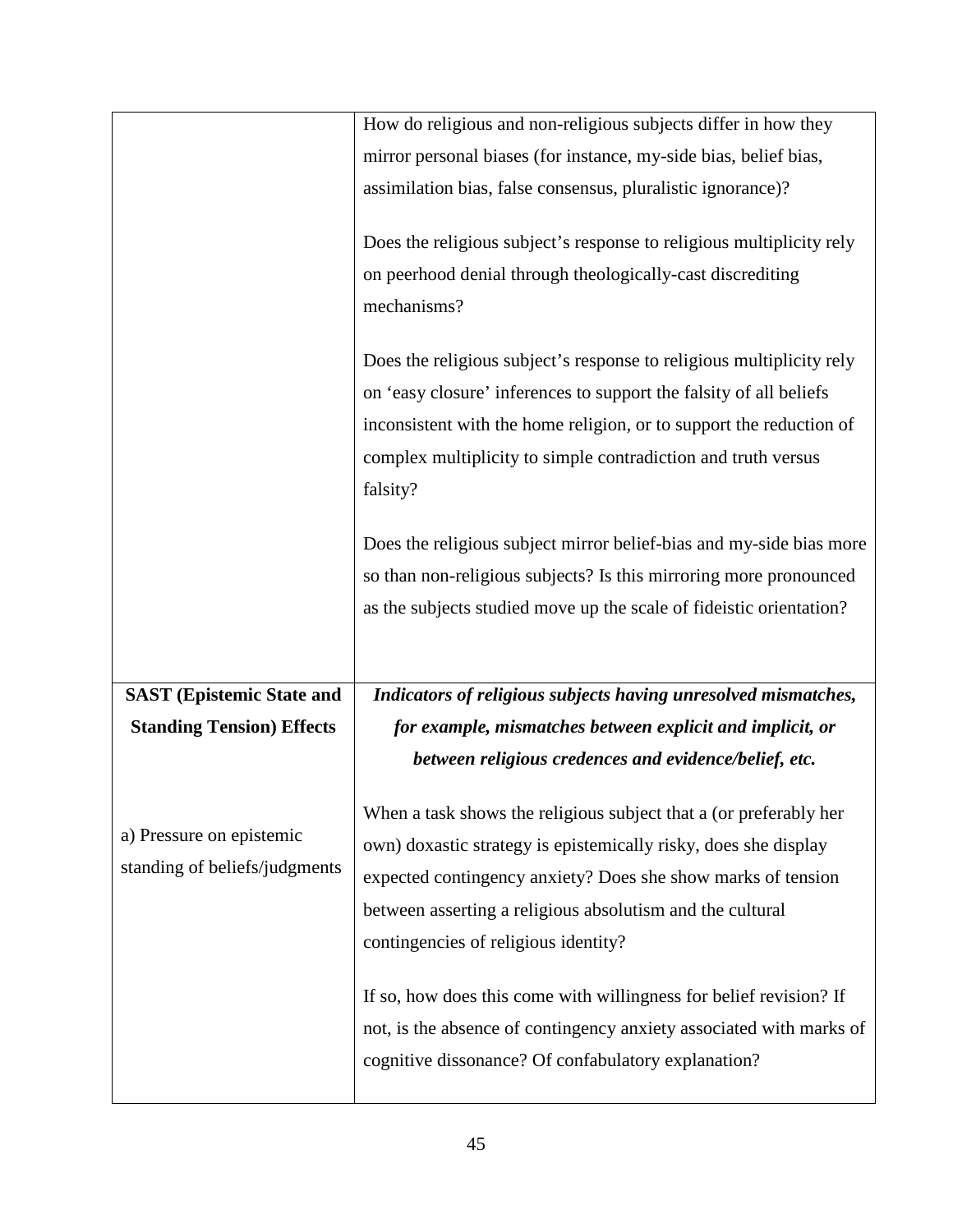|                                                             | Are there indicators of religious subjects' cognitive attitudes as<br>fitting profiles of alief rather than belief, conative rather than<br>cognitive attitudes, etc.?                            |
|-------------------------------------------------------------|---------------------------------------------------------------------------------------------------------------------------------------------------------------------------------------------------|
| b) Slippage between models,<br>and logical coherence faults | Is there observable 'slippage' in the subject's responses between<br>emotional/affective responses and assertion of cognitive truth<br>claims?                                                    |
|                                                             | Is there observable 'slippage' between the agent's espousal of an<br>Independence model and a Conflict (or Warfare) model of the<br>relationship between reason and faith?                        |
|                                                             | Does priming the subject for SAST effects increase her willingness<br>to compensate with a higher reliance on a Conflict (Warfare)<br>model of the relationship between faith and reason?         |
|                                                             | Under what priming or assigned tasks do we observe religious<br>subjects violate inductive norms, or express a willingness for<br>teleological suspension of the logical, or the epistemological? |

Table 4.2 CICI: Some Key Questions for Research on Relationships between the Appeal of Counter-Intuitive Ideas and the Penchant for Counter-Inductive thinking

## **Part Two Conclusion**

Part II of this book developed implications and applications of Part I's focus on problems of religious luck/risk. It did so by recasting many of the problems regarding luck-leaning asymmetric religious-trait ascriptions into more formal terms of assumed moral and epistemic risk. Inductive risk emerged as a central concept in this study, and as a concept that helps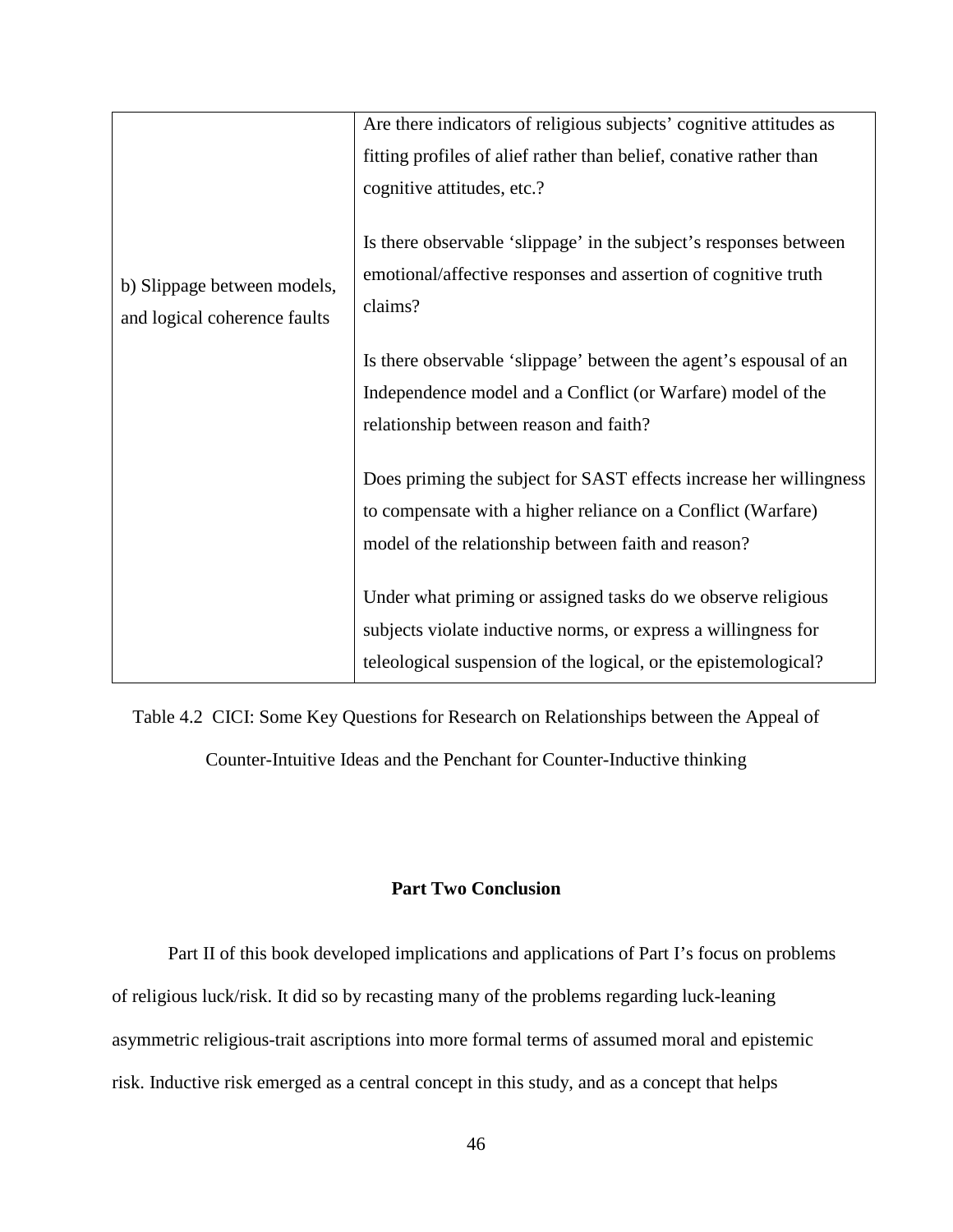operationalize problems of lucky belief, luckily true belief, and moral risk attending doxastic faith ventures. We gave fullest development to why there may be strong correlations between inductively risky cognitive strategies and religious fideism, what implications such correlations might have, and what sorts of reasoning tasks and self-reporting questions might be assigned to subjects of psychological experiments to test for these correlations and others involving specific religious orientation and disposition to violate inductive norms.

Chapter 3 more specifically elaborated how religious contrariety arises on the basis of etiological symmetries. It examined the *enemy in the mirror* phenomenon where multiple groups, while arising on a similar basis at least in terms of proximate causes, come to similarly absolutistic stances where unfriendliness towards religious outsiders is typical, and may even be taken as theological correctness. Uniqueness of content or standing with the divine is emphasized, and etiological symmetry and its epistemological implication is ignored. The emergence of the enemy in the mirror can be predicted to arise in testimonial traditions which promote strongly fideistic models of faith. A research program to examine fideistic orientation and its relation to epistemically risky doxastic strategies is one of potentially numerous research programs on which philosophers and psychologists might work collaboratively.

Chapter 4 took up the matter of the limits of reasonable disagreement more directly, examining critiquing both forms that salvific exclusivism can take, particularist exclusivism and mutualist exclusivism. Since mutualist exclusivism aims to get around power objections to the reasonableness of particularist or religion-specific exclusivism, that chapter developed a dilemma and other direct arguments to challenge it.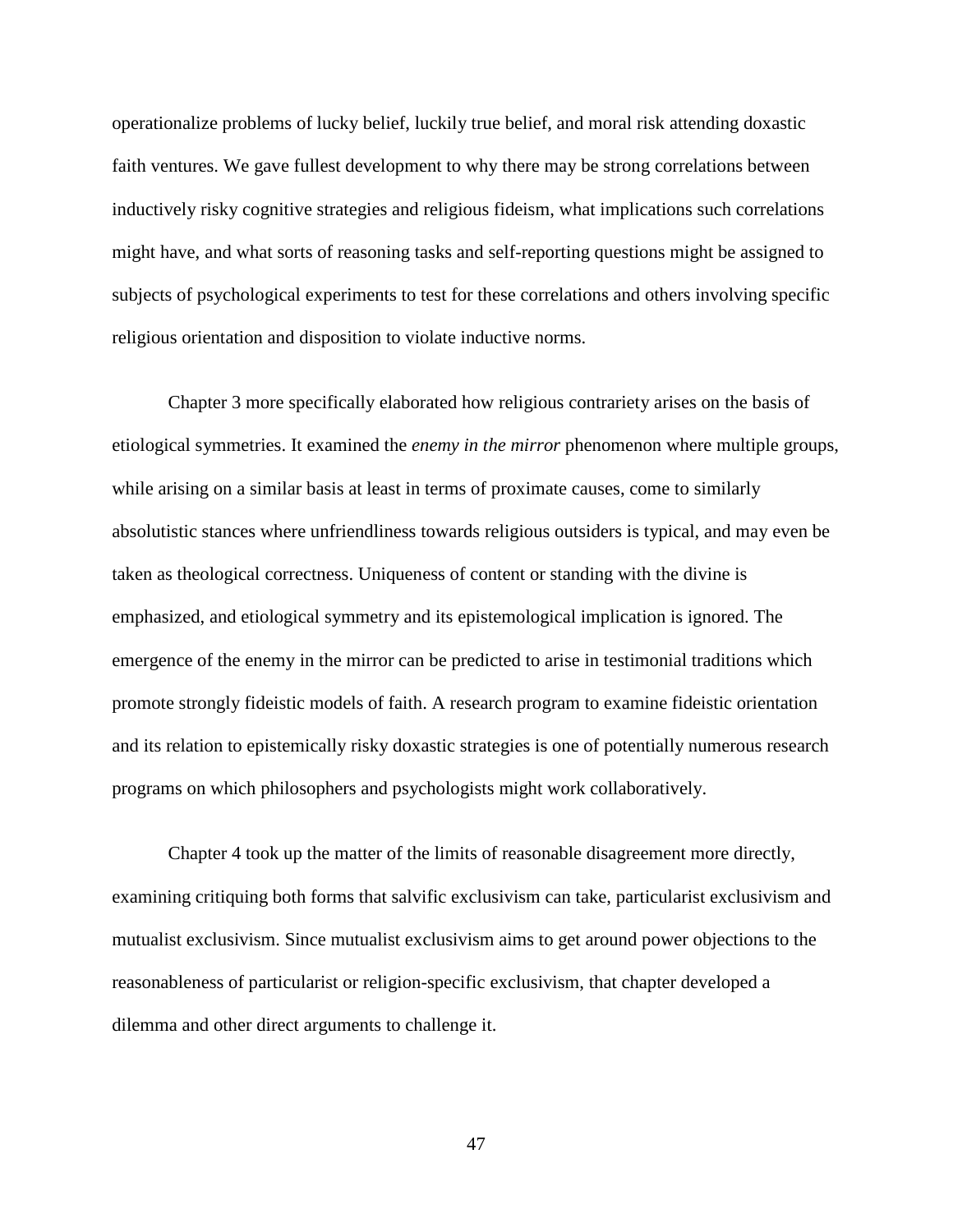Chapter 5 presented a critical examination of the logical coherence of the two forms of religious exclusivism, religion-specific, and mutualist. Picking up where the Exceptionalist Dilemma of the New Problem in Chapter 2 left off, but utilizing more of the Inductive Risk 'Toolkit' developed in the intermediate chapters, I explained why post-liberal theologians have turned towards mutualist exclusivism when they try to defend the rationality or reasonableness of the two things that have been the focus of this book: exclusivist responses to religious multiplicity, and radically asymmetric religious trait-ascriptions. But I also argued that mutualist exclusivism on closer examination implies its own contradiction, and so is conceptually incoherent. I also argued that in its practical consequences it tends to produce the enemy in the mirror, and to mirror all manner on known biases by rejecting genuine inter-faith dialogue in favour of polarized and polemical apologetics. So not just the logical coherence, but the moral and theological adequacy of mutualist exclusivism were also directly challenged.

Chapter 6 then examined themes in CSR, and suggested a substantial fusion of concerns with counter-intuitive ideas (an assessment of content) and counter-intuitive thinking (an assessment of patterns of inference). We asked whether McCauley's study of the appeal of maturationally natural ideas, including those that have some degree of counter-*intuitiveness*, can be connected with observable counter-*inductive* propensities in their patterns of *inference*. I argued that philosophy of luck/risk allows us to investigate the many connections between strong or counter-inductive fideism and the counter-intuitive ideas of popular religiosity. I have argued that a proper *de jure* objection to the well-foundedness of belief and to the doxastic responsibility of the agent can at the least be made when the target of the *de jure* challenge is specific beliefs, attitudes, or doxastic strategies. Since our account is agent focused and, as pragmatist, holds an understanding of epistemology as a theory of inquiry and agency, we did not target theism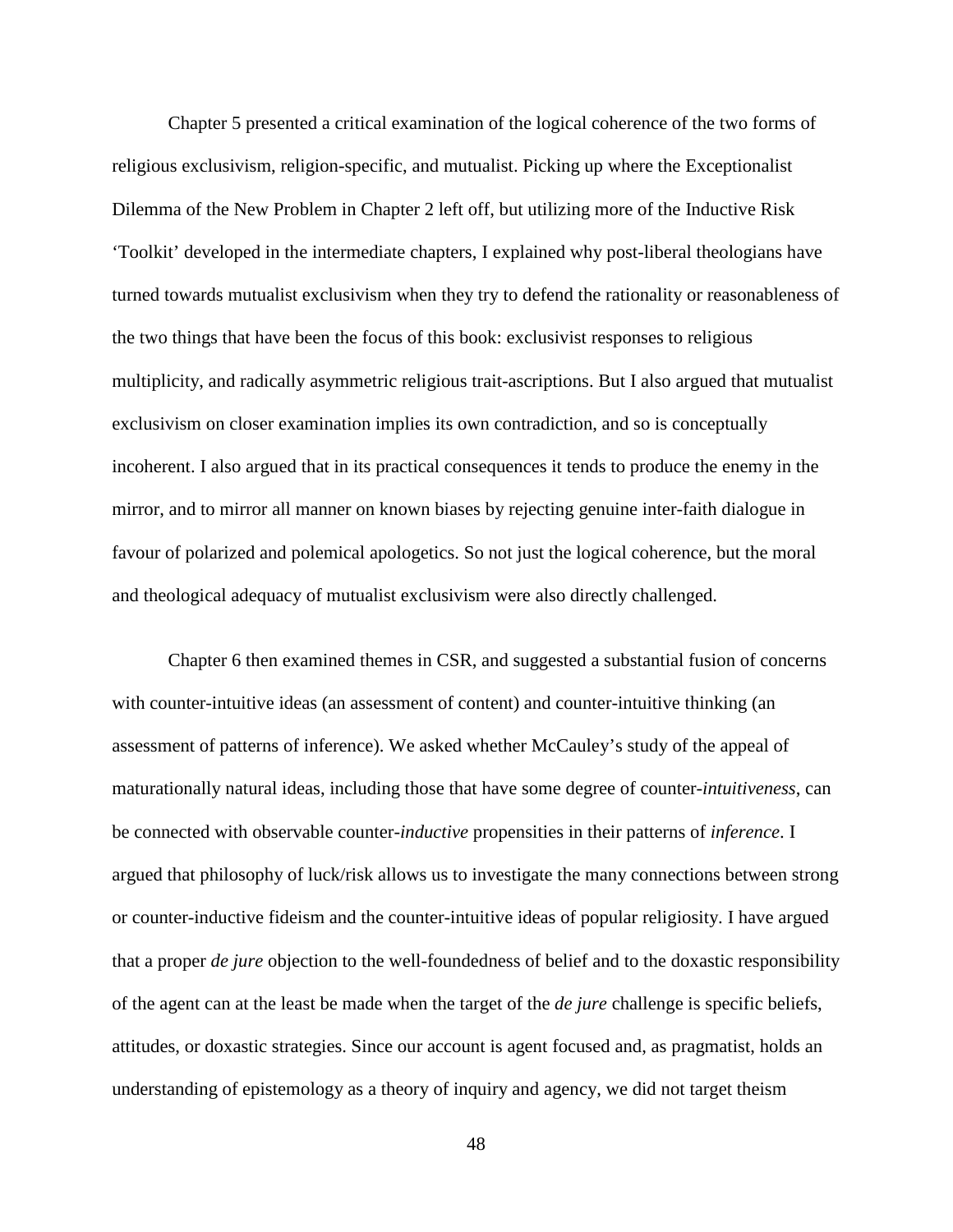generally. Theism, deism, pantheism, and many other conceptions of godhead may be associated with texts considered scriptural, but we have explored how especially important the concept of special revelation is in the testimonial traditions, especially those of the Abrahamic family of religions. And we argued that the testimonial authority assumption is key indicator of fideism, and takes many different, culturally specific forms, but is only one of multiple markers of fideistic orientation. Such a restricted target as my own does not presuppose the truth or falsity of theism, and is methodologically agnostic about putative special revelations. If it is judged by the reader that my approach goes beyond neutrality to overt scepticism about purported special revelation, then the reader will associate it with the many European and American Enlightenment-era *philosophes* who were*,* This need and should not depend on the falsity of something so broad as what James calls "the religious hypothesis," though the relationship between de facto and de jure objections is an interesting and timely project that, Leeuwen's credence theory, philosophers of religion, CSR researches and theologians concerned with luckfree theologies should all pursue. I introduced my own collaborative research program, *CICI* that a) gives reason to think there are important hypotheses to be pursued at the intersection of CSR research on the popular appeal of counter-intuitive ideas, and research focused on counterinductive thinking, as our inductive risk theory proposes. McCauley is always inviting new questions to spur further developments in CSR, and in answer to this we concluded with a list of more specific questions that allow us, a) to give more detail to the proposal for a new scale for religious orientation that focuses on characteristics of counter-inductive thinking as a key indicator of strongly fideistic orientation; b) to more specifically connect CSR with philosophy of luck, with problems of religious luck, and with the hypothesis of descriptive fideism; c) to develop all of these as a contribution to the advancement of the field of comparative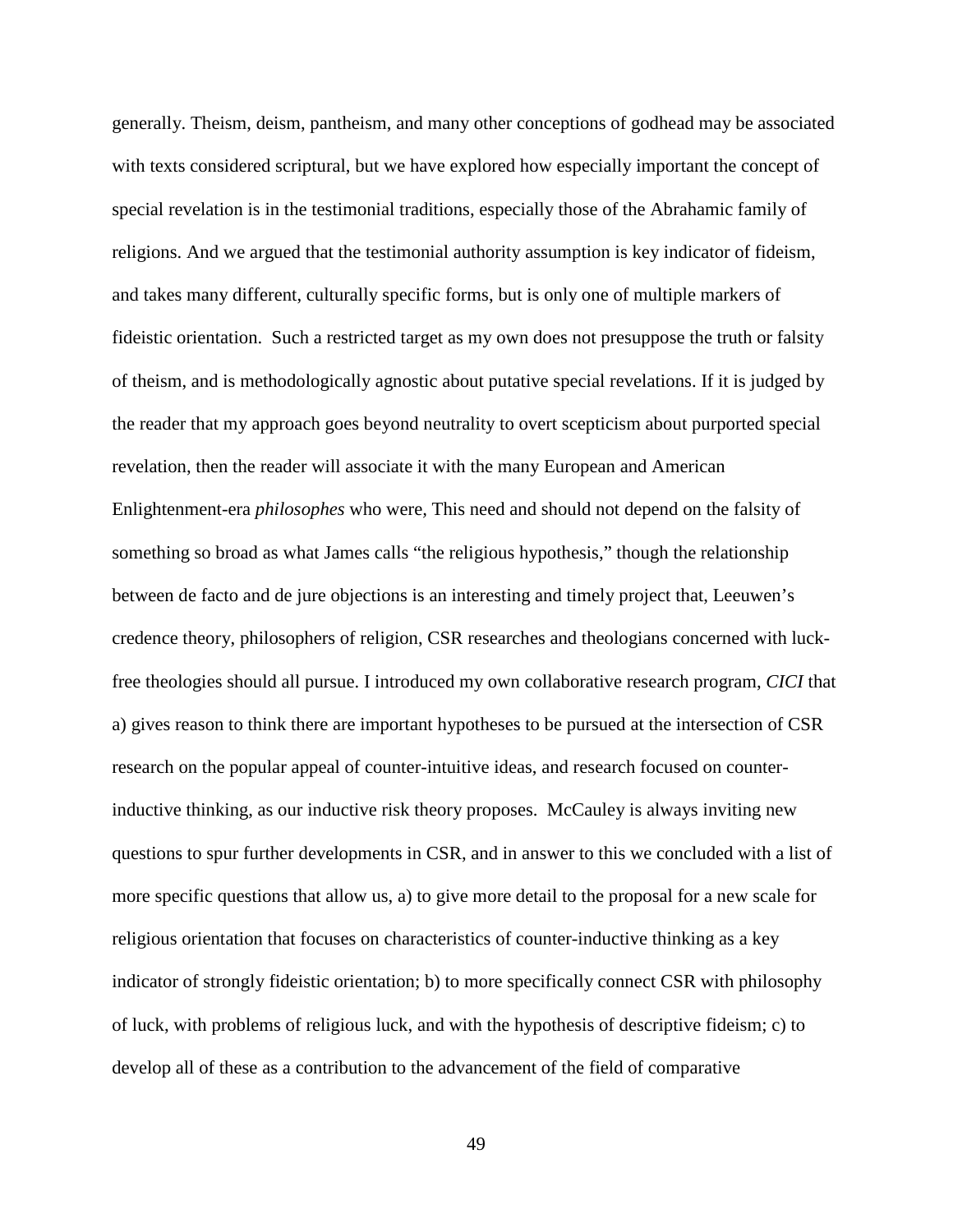fundamentalism; and d) to balance in the proposed research program the powerful generalism of the cognitive approach with the careful attention to trait-dependent individual and group differences, including differences in doxastic methods, that is so important in philosophy and social science as well as in theology.

## **Book Conclusion**

The explanatory relevance of measures of inductive risk connects it with cognitive and social psychology of religion, while its normative relevance connects with epistemology of testimony, the epistemic significance of disagreement, and the ethics of belief. The chapters of Part II have developed both sides of our inductive risk account, while trying to keep them properly separated.

On the normative side, the major theme of the book has been the limits of reasonable disagreement, and how these limits are surpassed in responses to disagreement or to religious diversity where one or more of the disputants relies explicitly or implicitly on counter-inductive thinking to judge matters of religious truth. We have argued for the intellectual and moral inadequacy of the exclusivist response to religious multiplicity, and insisted that at the least, faith and other theological virtues need to be rendered consistent with universal moral and epistemic virtues. We have emphasized that given the plurality of models of faith that the religious employ, a person's inherited model of faith should be the first, and not the last thing given critical attention by responsible believers. We therefore more constructively discussed moral and epistemic virtue, and how appealing to virtue-based conceptions of moral and doxastic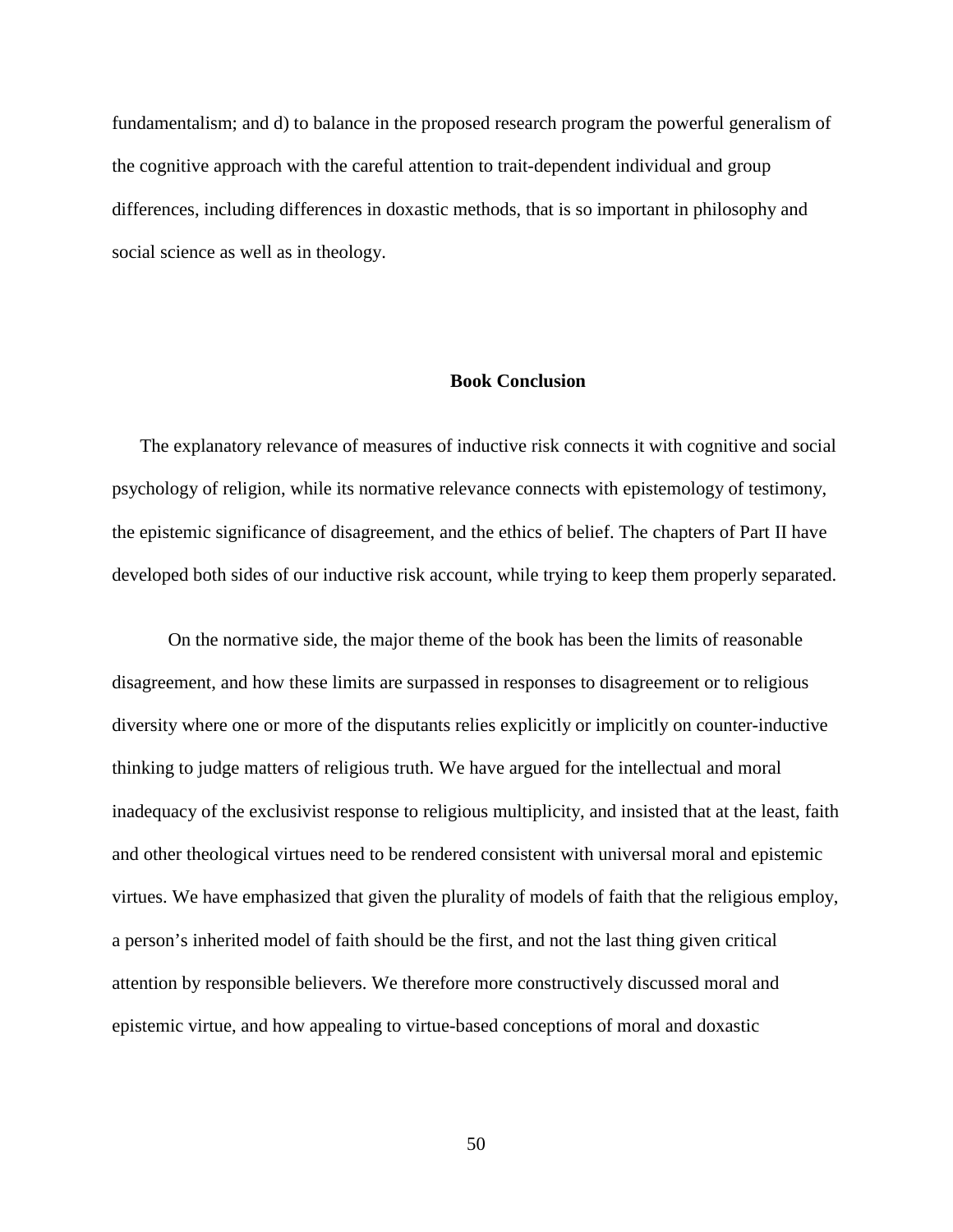responsibility suggests a good deal of common ground between religionists and secularists, and a basis for dialogue.

Problems of religious luck can be debated in a lot of different ways, and I have tried to advance this debate rather than arguing that it must play out in one specific way in philosophy of religion. So we have tried to stay neutral with respect to certain debates about religious realism, so as to produce a proper *de jure* arguments against exclusivist attitudes to religious multiplicity, and theologically-cast, radically asymmetric trait-ascriptions to religions insiders and outsiders. I have not assumed that belief may never be permissibly responsive to non-epistemic reasons, and I reject one-size-fits-all answers to the question of how a person should reasonably respond to genuine peer disagreement. Since our focus has been on the *limits* of reasonable disagreement, we have not said much positively in support of a permissivist ethics of belief, although we have situated our account in close proximity to pragmatism and to Rawlsian reasonable pluralism.

Hence it is enough to say that the inductive risk account might be consistent with different accounts of the ethics of belief, and of proper philosophical guidance, but that my pragmatism leads me to view as permissible all such religious faith ventures as do *not* centrally ply on good/bad religious luck (or "aggravate" problems of religious luck, to go back to Zagzebski's original paper). I have on these issues basically taken a Rawlsian, broadly permissivist view, while developing with Bishop and Aijaz the important idea that recognition of a right to moderately fideistic assumptions is the most philosophically sound and practically effective way to constrain strongly fideistic faith ventures. In this way also, the book does not just explain how to present a proper *de jure* objection; it also suggests how to *answer* such an objection when its target is sweepingly broad (for instance, alleging the irrationality of all theistic belief), or when the objection is only belief and not *agent*-focused.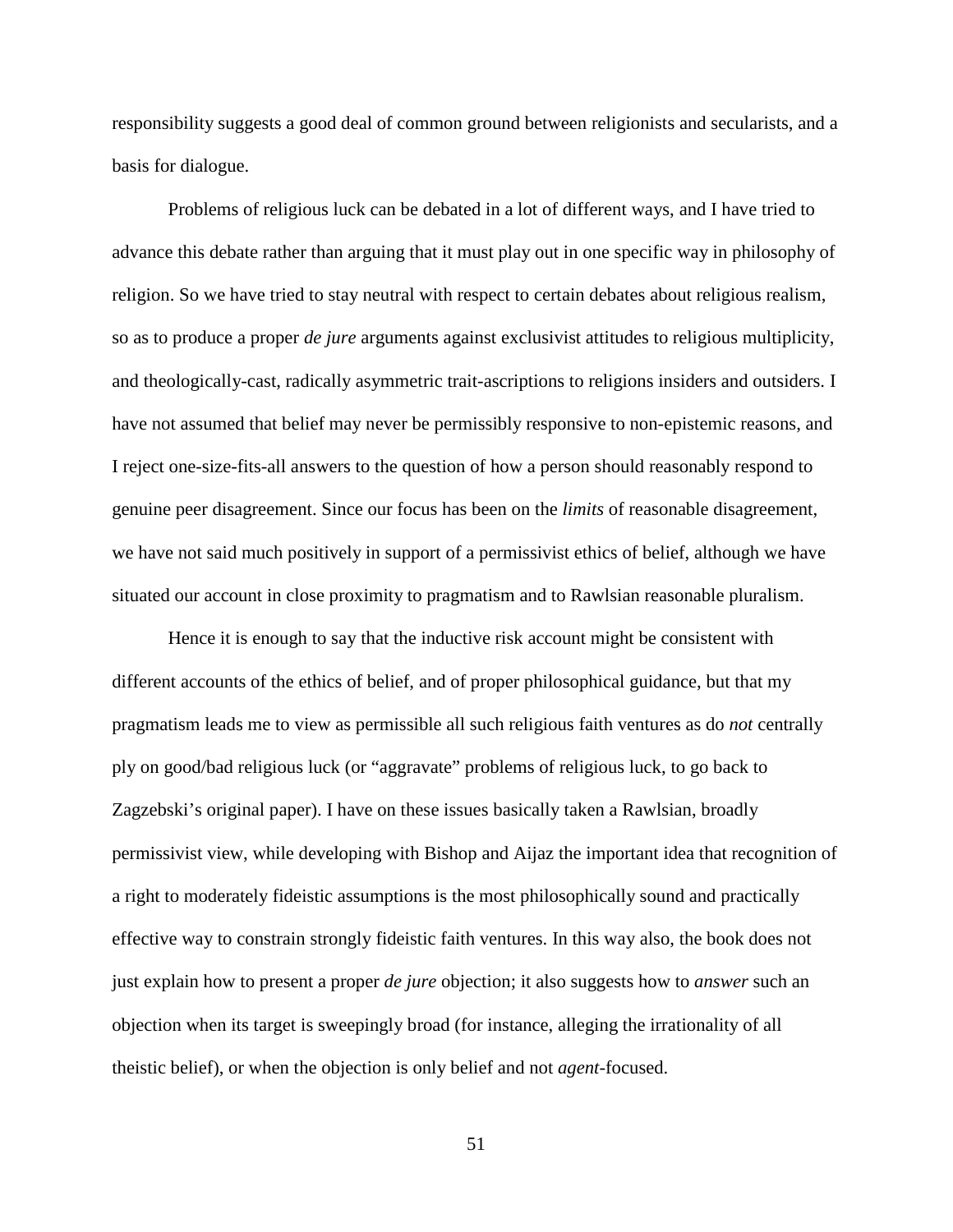I had earlier thought to conclude this book with reference to William James' famous 1896 Preface to *The Will to Believe and Other Essays in Popular Philosophy*, where he writes,

[I]f we are empiricists, if we believe that no bell in us tolls to let us know for certain when truth is in our grasp, then it seems a piece of idle fantasticality to preach so solemnly our duty of waiting for the bell. Indeed we *may* wait if we will, —I hope you do not think that I am denying that— but... in either case we *act*, taking our life in our hands. No one of us ought to issue vetoes to the other, nor should we bandy words of abuse. We ought, on the contrary, delicately and profoundly to respect one another's mental freedom: then only shall we bring about the intellectual republic....<sup>[72](#page-111-2)</sup>

The Preface ends with James' prescription that we "live and let live" in spiritual or secular experiments of living, tolerating them so long as they are tolerant themselves. A selfconsistent permissivism allows that there is no duty to tolerate the intolerant; the logical coherence of pluralism is clearly decreased, not increased, by the notion of toleration of antipluralism *without limit*. But there is keen recognition in James' view that religious and philosophical overbeliefs serve positive functions personally and socially, and that in them "the negative, the alogical, is never wholly banished." Thus I agree strongly with James' permissivist recommendation to value and support that "*spirit of inner tolerance* without which all our outer *tolerance* is soulless, and which is *empiricism's glory."*[73](#page-111-3) *But I will make one qualification of James' claim, to conclude instead that rational support for a spirit of inner tolerance is empiricism's conclusion, and God's glory.*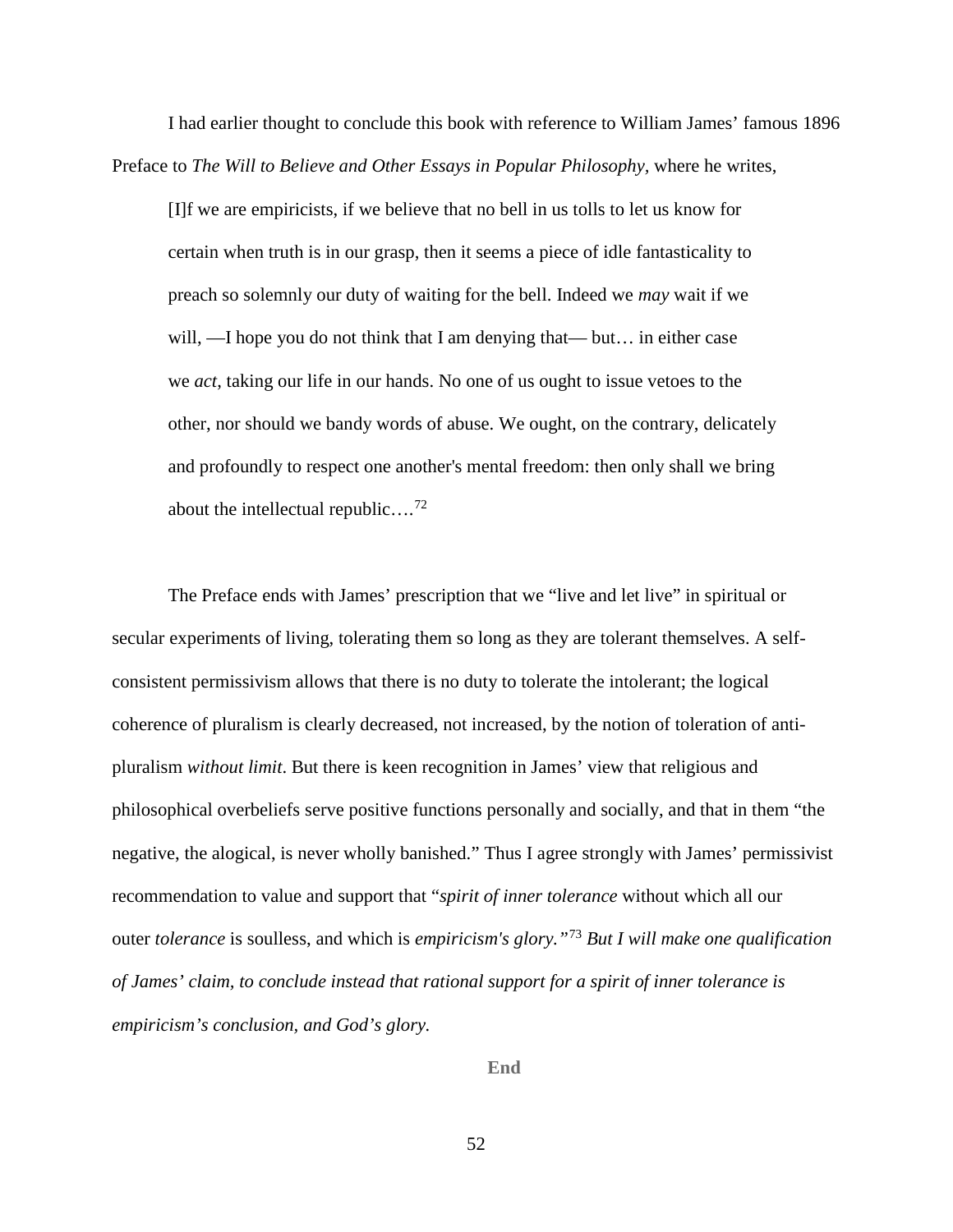## *Problems of Religious Luck* **Full Book Bibliography**

- Adamo, Christopher. "One True Ring or Many? Religious Pluralism in Lessing's *Nathan the Wise*." *Philosophy and Literature* 33, no. 1 (2009): 139-149, doi: 10.1353/phl.0.0048.
- Adams, Robert M. "Kierkegaard's Argument against Objective Reasoning in Religion." In *Philosophy of Religion: An Anthology*, 3rd Edition, edited by Louis P. Pojman, 408-418. Belmont, CA: Wadsworth Publishing, 1998.
- Aijaz, Imran and John Bishop. ["How to Answer the 'de Jure' Question about Christian Belief](https://philpapers.org/go.pl?id=BISHTA&proxyId=&u=http%3A%2F%2Fdx.doi.org%2F10.1007%2Fs11153-004-5814-x)." *[International Journal for Philosophy of Religion](https://philpapers.org/asearch.pl?pub=430)* 56, no. 2-3 (2004): 109–129.
- Aijaz, Imran. "Traditional Islamic Exclusivism –A Critique." *European Journal for Philosophy of Religion* 6, no. 2 (2014):185-209.
- ------. ["Some Ruminations about Inculpable Non-belief.](https://philpapers.org/go.pl?id=AIJSRA&proxyId=&u=http%3A%2F%2Fdx.doi.org%2F10.1017%2FS0034412512000339)" *[Religious Studies](https://philpapers.org/asearch.pl?pub=977)* 49, no. 3 (2013): 399- 419.
- ------. "Belief, Providence and Eschatology." *Philosophy Compass* 1 (2008): 231–253.
- Aiken, Scott and Robert B. Talisse. *Why We Argue, and How We Should*. London, United Kingdom: Routledge, 2013.
- Aiken, Scott and Robert B. Talisse. "The Will-to-Believe is Immoral." In *William James, Moral Philosophy, and the Ethical Life: The Cries of the Wounded*, edited by Jacob Goodson, 143-160. Lanham, MD: Lexington Books, 2018.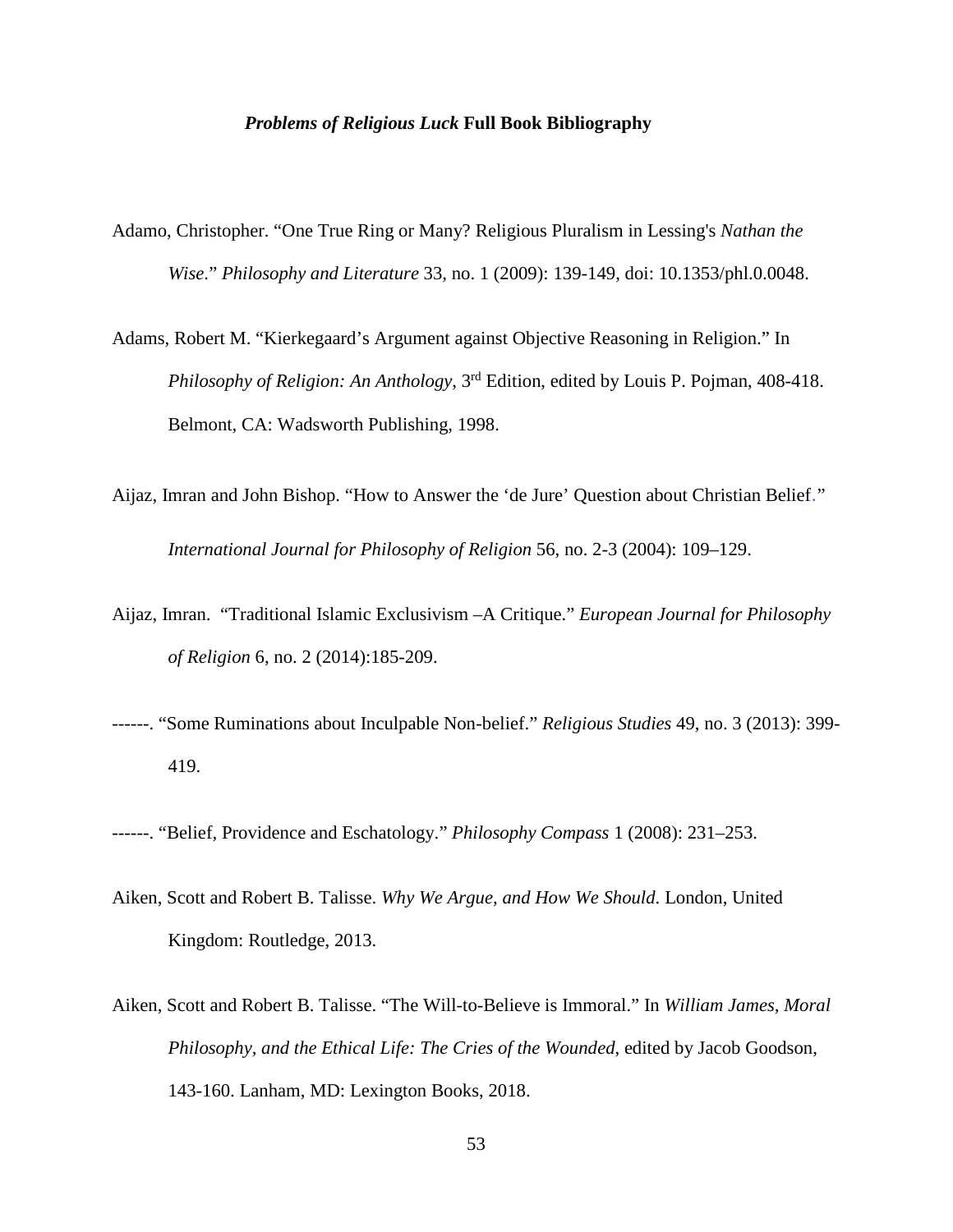- Alexander, David and Daniel M. Johnson. (eds.) *Calvinism and the Problem of Evil.* Harrison, NY: Pickwick Publishing, 2016.
- Alimi, Eitan Y., Charles Demetriou, and Lorenzo Bosi. *The Dynamics of Radicalization: A Relational and Comparative Perspective.* Oxford, United Kingdom: Oxford University Press, 2015.
- Altemeyer, Bob and Bruce Hunsberger. (2004). "A Revised Religious Fundamentalism Scale: The Short and Sweet of It." *International Journal for the Psychology of Religion* 14, no. 1 (2004): 47-54.
- Amesbury, Richard. "Fideism." In *Stanford Encyclopedia of Philosophy*, edited by Edward N. Zalta, Stanford, CT: Metaphysics Research Lab at Stanford University, 2007. [http://plato.stanford.edu/entries/fideism/.](http://plato.stanford.edu/entries/fideism/)
- Anderson, Mark B. "Molinism, Open Theism, and Soteriological Luck." *Religious Studies* 47, no. 3 (2011): 371-381.
- Anderson, Pamela S. "Postmodern Theology." In *The Routledge Companion to Philosophy of Religion*, edited by Chad Meister and Paul Copan, 569-581. New York, NY: Routledge, 2007.
- Aristotle. *On Sophistical Refutations*, translated by W. A. Pickard-Cambridge. e-Books@Adelaide. Adelaide, Australia: University of Adelaide, 2015. Accessed from https://ebooks.adelaide.edu.au/a/aristotle/sophistical/.
- Armstrong, Karen. *A History of God: The 4,000-Year Quest of Judaism, Christianity, and Islam.*  New York, NY: MJF Books, 2015.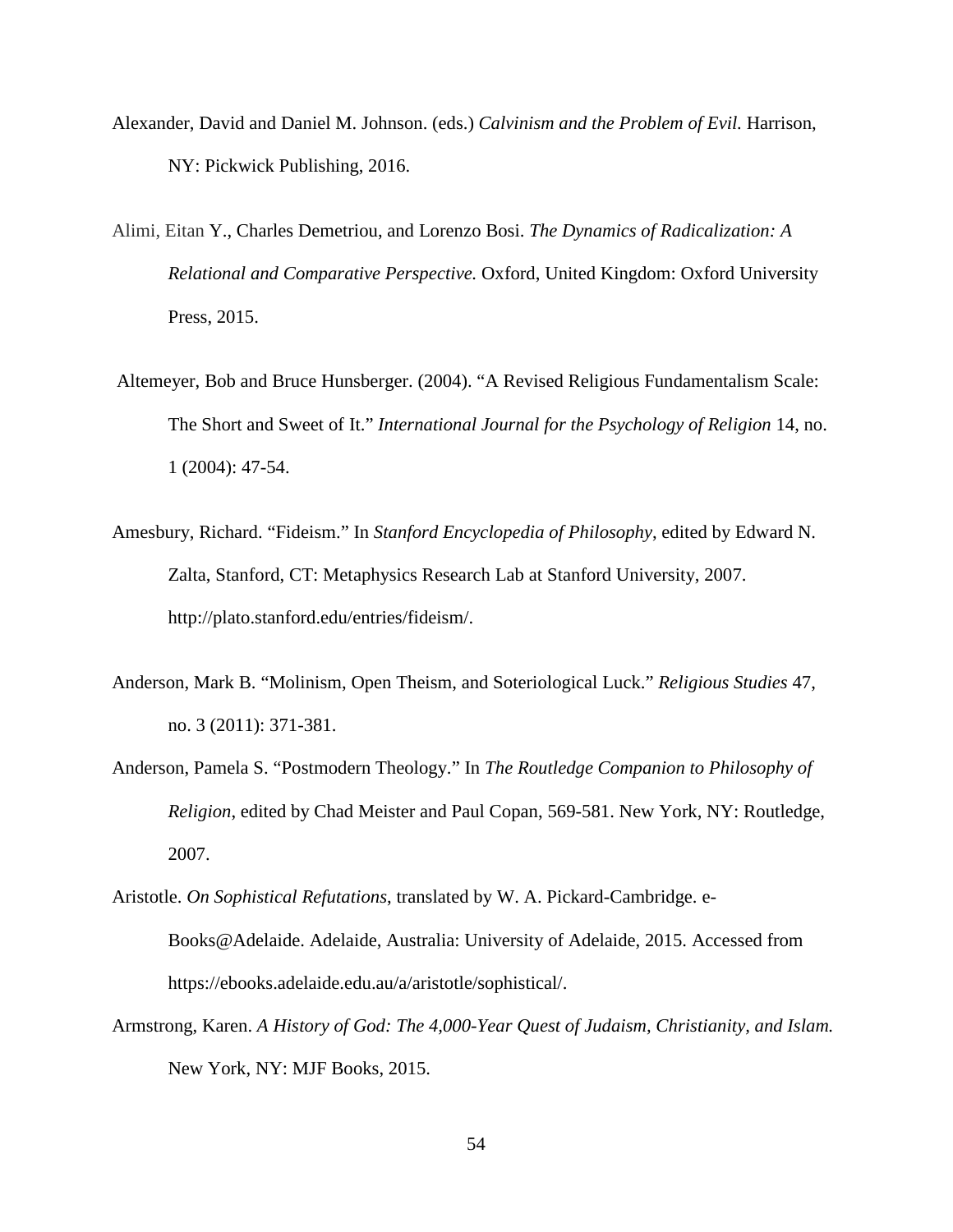-------. *The Case for God*. New York, NY: Anchor Books, 2013.

- -------. *The Battle for God: Fundamentalism in Judaism, Christianity and Islam.* New York, NY: Knopf/HarperCollins, 2000.
- Audi, Robert. "The Ethics of Belief and the Morality of Action: Intellectual Responsibility and Rational Disagreement." *Philosophy* 86, no. 335 (January 2011): 5-29.
- Axtell, Guy. (2019). "Well-Founded Belief and the Contingencies of Epistemic Location." In *Well-Founded Belief: New Essays on the Epistemic Basing Relation*, edited by P. Bondy and J.A. Carter*.* Oxford, United Kingdom: Oxford University Press, forthcoming.
- -------. "William James on Pragmatism and Religion." In *William James, Moral Philosophy, and the Ethical Life: The Cries of the Wounded*, edited by Jacob Goodson, 317-336. Lanham, MD: Lexington Books, 2018.
- -------. "Thinking Twice about Virtue and Vice: Philosophical Situationism and the Vicious Minds Hypothesis." *Logos & Episteme* 8, no. 1 (2017): 7-39, doi: 10.5840/logosepisteme2017811.
- -------. "Possibility and Permission? Intellectual Character, Inquiry, and the Ethics of Belief." In *William James on Religion,* edited by S. Pihlstrom and H. Rydenfelt, 165-198. London, United Kingdom: Palgrave MacMillan UK, 2013.
- -------. "From Internalist Evidentialism to Virtue Responsibilism: Reasonable Disagreement and the Ethics of Belief." In *Evidentialism and its Discontents,* edited by Trent Dougherty, 71-87. Oxford, United Kingdom: Oxford University Press, 2011.

-------. "Recovering Responsibility." *Logos and Episteme* 3, (Fall, 2011): 429-454.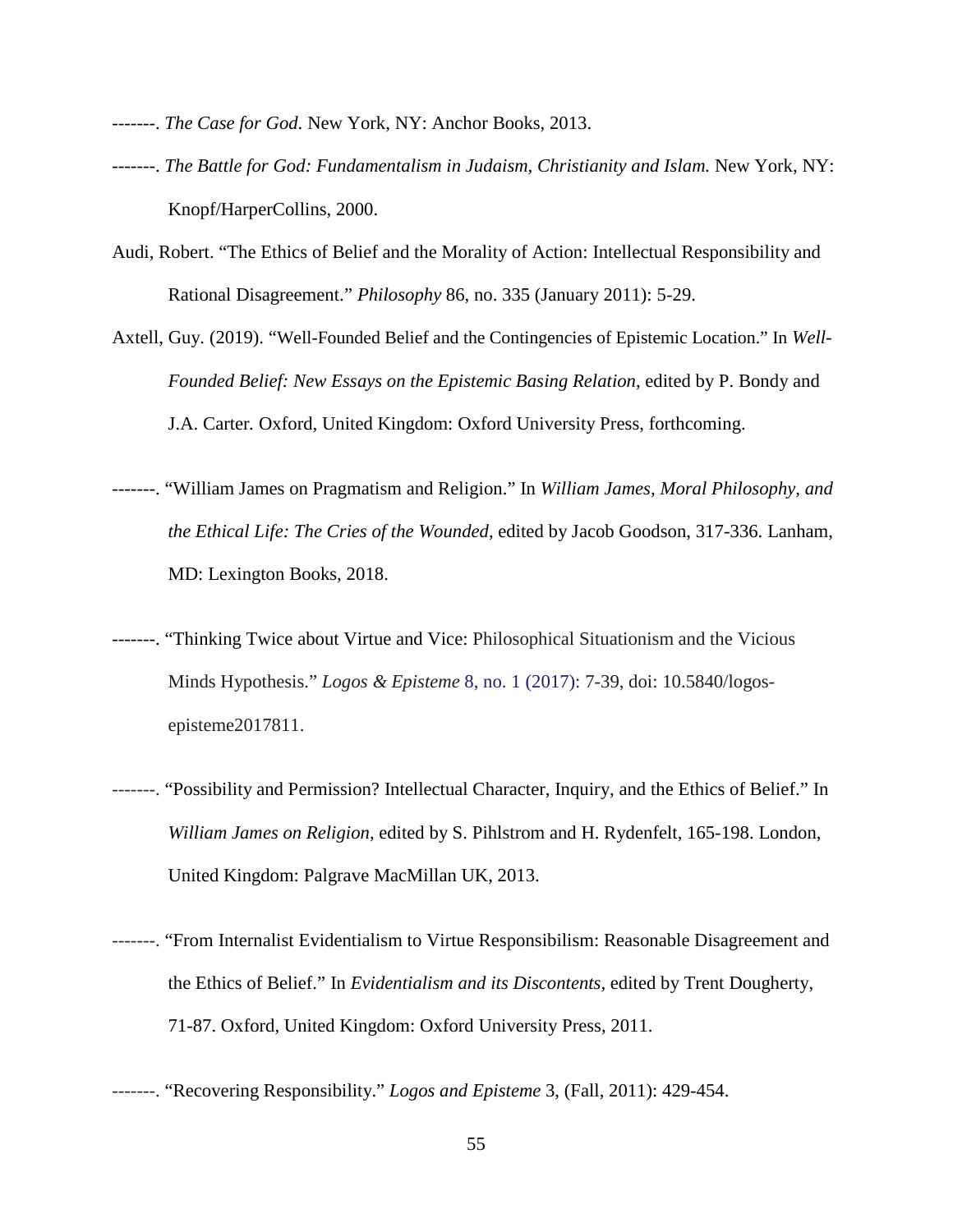- -------. "Review of Robert C. Roberts and W. Jay Wood *Intellectual Virtues*." In *Ethics* 119, no. 2 (2009): 377-382.
- -------. "Blind Man's Bluff: Plantinga's Apologetic Stratagem." *Phil. Studies* 30, no. 1 (2006): 131-152.
- -------. "Teaching James's 'The Will to Believe.'" In *Teaching Philosophy* 24, no. 4 (2001): 325- 345.
- Aydin, Mahmut. "A Muslim Pluralist: Jalaluddin Rumi." In *Myth of Religious Superiority: Multifaith Explorations of Religious Pluralism*, edited by P. Knitter, 220–236. Maryknoll, NY: Orbis Books, 2004.
- Baker-Hytch, Max. "Religious Diversity and Epistemic Luck." *International Journal for Philosophy of Religion* 76, no. 2 (2014): 171-191.
- ------. "Testimony amidst Diversity." In *[Knowledge, Belief, and God: New Insights in Religious](https://philpapers.org/rec/BENKBA-2)  [Epistemology](https://philpapers.org/rec/BENKBA-2)*, edited by Matthew A. Benton, John Hawthorne, and Dani Rabinowitz. Oxford, United Kingdom: Oxford University Press, 2018. doi:10.1093/oso/9780198798705.003.0010.
- Baldwin, Erik and Michael Thune. "The Epistemological Limits of Experience-Based Exclusive Religious Belief." *Religious Studies* 44, no. 4 (2008): 445-455. doi:

10.1017/S0034412508009530.

Ballantyne, Nathan. "De-Biasing Biased Thinkers (Including Ourselves)." *Journal of the American Philosophical Association* 1, no. 1 (2015): 141-162.

-------. "Does Luck Have a Place in Epistemology?" *Synthese* 191, no. 7 (2014): 1391–1407.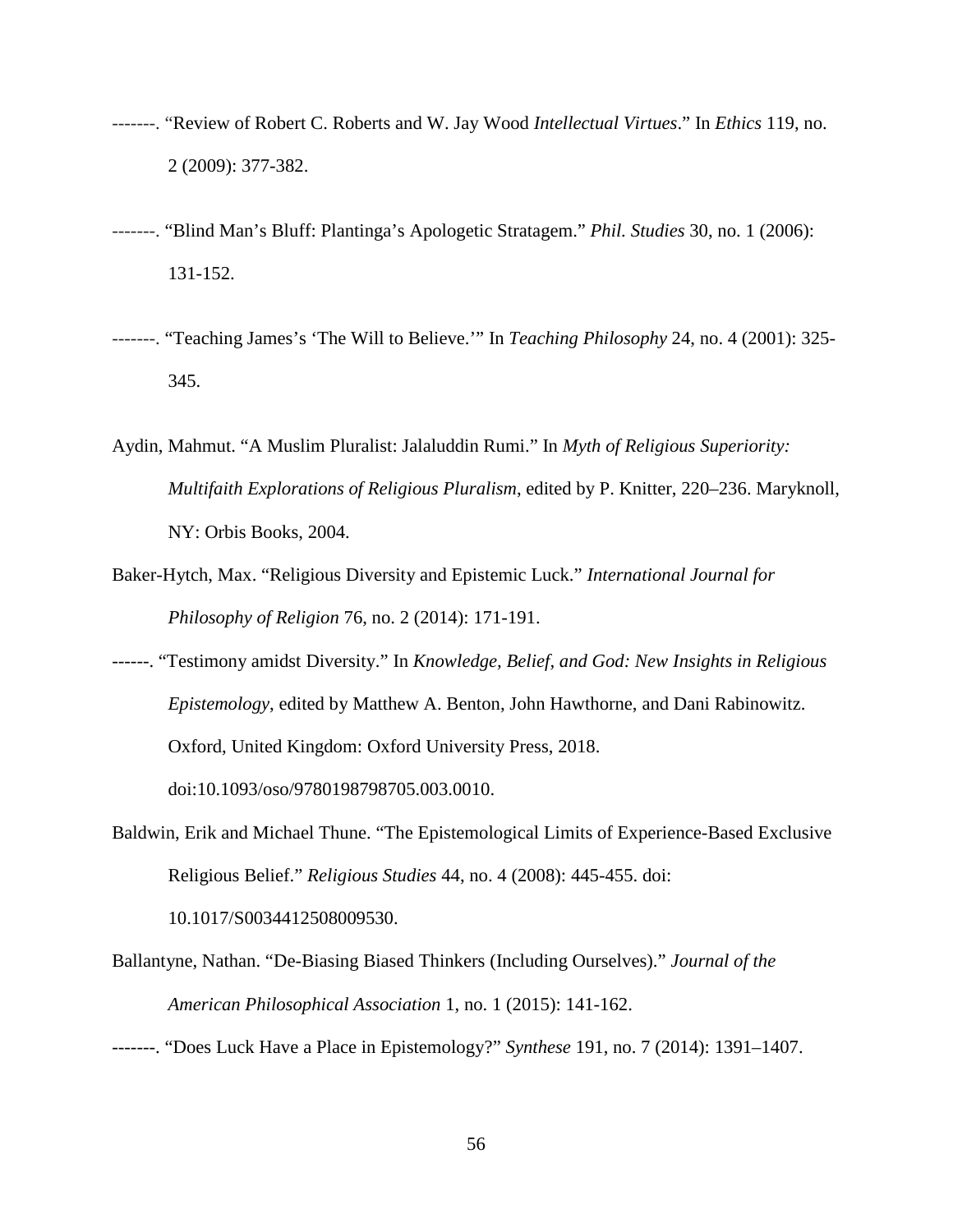- -------. "The Problem of Historical Variability." In *Disagreement and Skepticism*, edited by D. Machuca, 239-259. New York, NY: Routledge Press, 2013.
- Barnett, Brian C. ["A Probabilistic Defense of Proper De Jure Objections to Theism.](https://philpapers.org/rec/BARAPD-14)" *Religious Studies,* forthcoming (2019).
- Barrett, Justin L. *Cognitive Science, Religion, and Theology: From Human Minds to Divine Minds*. West Conshohocken, PA: Templeton Press, 2011.

Barth, Karl. *Church Dogmatics, Volume 1.* Peabody, MA: Hendrickson Publishers, 2010.

- Basinger, David. *Religious Diversity: A Philosophical Assessment.* London, United Kingdom: Routledge Press, 2002.
- Basu, Rima and Schroeder, Mark (eds.). "Can Beliefs Wrong?" special edition, *Philosophical Topics* 46 (1), 2018a.
- Basu, Rima and Schroeder, Mark. "Epistemic Wronging." In *Pragmatic Encroachment in Epistemology*, edited by Brian Kim and Matthew McGrath. London: Routledge, 2018b.
- Bergmann, Michael and Patrick Kain. (eds.) *Challenges to Moral and Religious Belief: Disagreement and Evolution.* Oxford, United Kingdom: Oxford University Press, 2014.
- Biddle, Justin B. ["Inductive Risk, Epistemic Risk, and Overdiagnosis of Disease.](https://philpapers.org/go.pl?id=BIDIRE&proxyId=&u=http%3A%2F%2Fdx.doi.org%2F10.1162%2FPOSC_a_00200)" *[Perspectives](https://philpapers.org/asearch.pl?pub=766)  [on Science](https://philpapers.org/asearch.pl?pub=766)* 24, no. 2 (2016): 192-205.
- Biddle, Justin B. and Rebecca Kukla. "The Geography of Epistemic Risk." In *Exploring Inductive Risk*, edited by Kevin C. Elliot and Ted Richards, 215-238. Oxford Scholarship Online*. 111*Oxford, United Kingdom: Oxford University Press, 2017. doi: 10.1093/acprof:oso/9780190467715.001.0001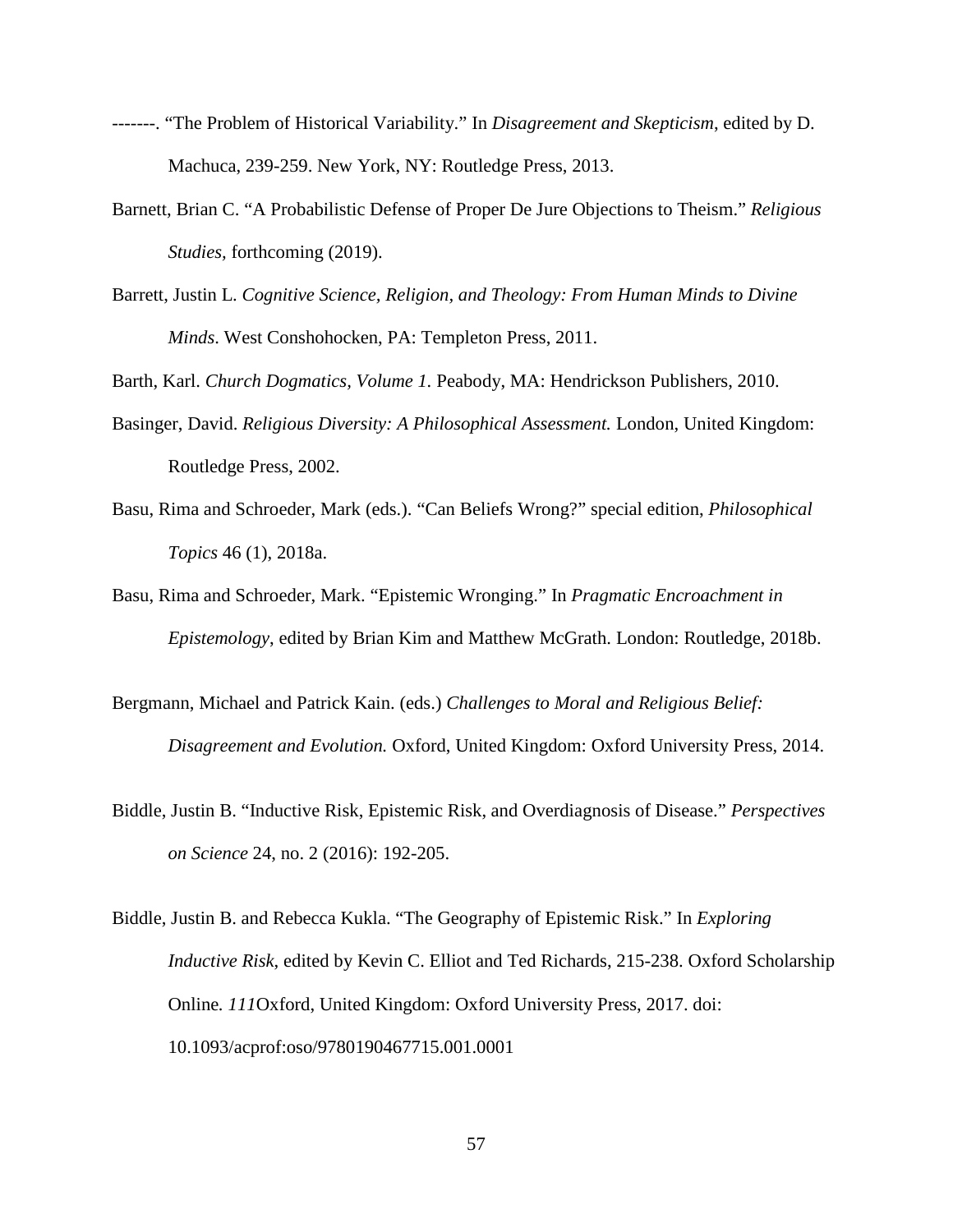- Bishop, John. "Trusting Others, Trusting in God, Trusting the World." In *Religious Faith and Intellectual Virtue*, edited by Lauren F. Callahan and Timothy O'Connor, 159-173. New York, NY: Oxford University Press, 2014.
- -------. "How a Modest Fideism May Constrain Theistic Commitments: Exploring an Alternative to Classical Theism." *Philosophia* 35, no. 3-4 (2007a): 387–402.
- -------. *Believing by Faith: An Essay in the Epistemology and Ethics of Religious Belief*. New York, NY: Clarendon Press, 2007b.
- ------. "On the Possibility of a Doxastic Venture: A Reply to Buckareff." *Religious Studies* 41, no. 4 (2005): 447–451.
- Blanshard, Brand. *Reason and Belief* (The 1970 Gifford Lectures). London, United Kingdom: George Allen & Unwin, 1974. https://www.giffordlectures.org/books/reason-and-belief/.
- Bogardus, Tomas. "The Problem of Contingency for Religious Belief." *Faith and Philosophy* 30, no. 4 (2013): 371–92.
- Bondy, Patrick and Duncan Pritchard. "Propositional Epistemic Luck, Epistemic Risk, and Epistemic Justification." *Synthese* (2016): 1-10*.* https://doi.org/10.1007/s11229-016- 1262-2.
- Booth, Anthony and Rik Peels. "Why Responsible Belief is Permissible Belief." *Analytic Philosophy* 55, no. 1 (2014): 75-88.
- [Bortolotti,](https://philpapers.org/s/Lisa%20Bortolotti) Lisa and Matthew Broome. "A Role for Ownership and Authorship in the Analysis of Thought Insertion." *Phenomenology and the Cognitive Sciences* 8, no. 2 (2009): 205-224.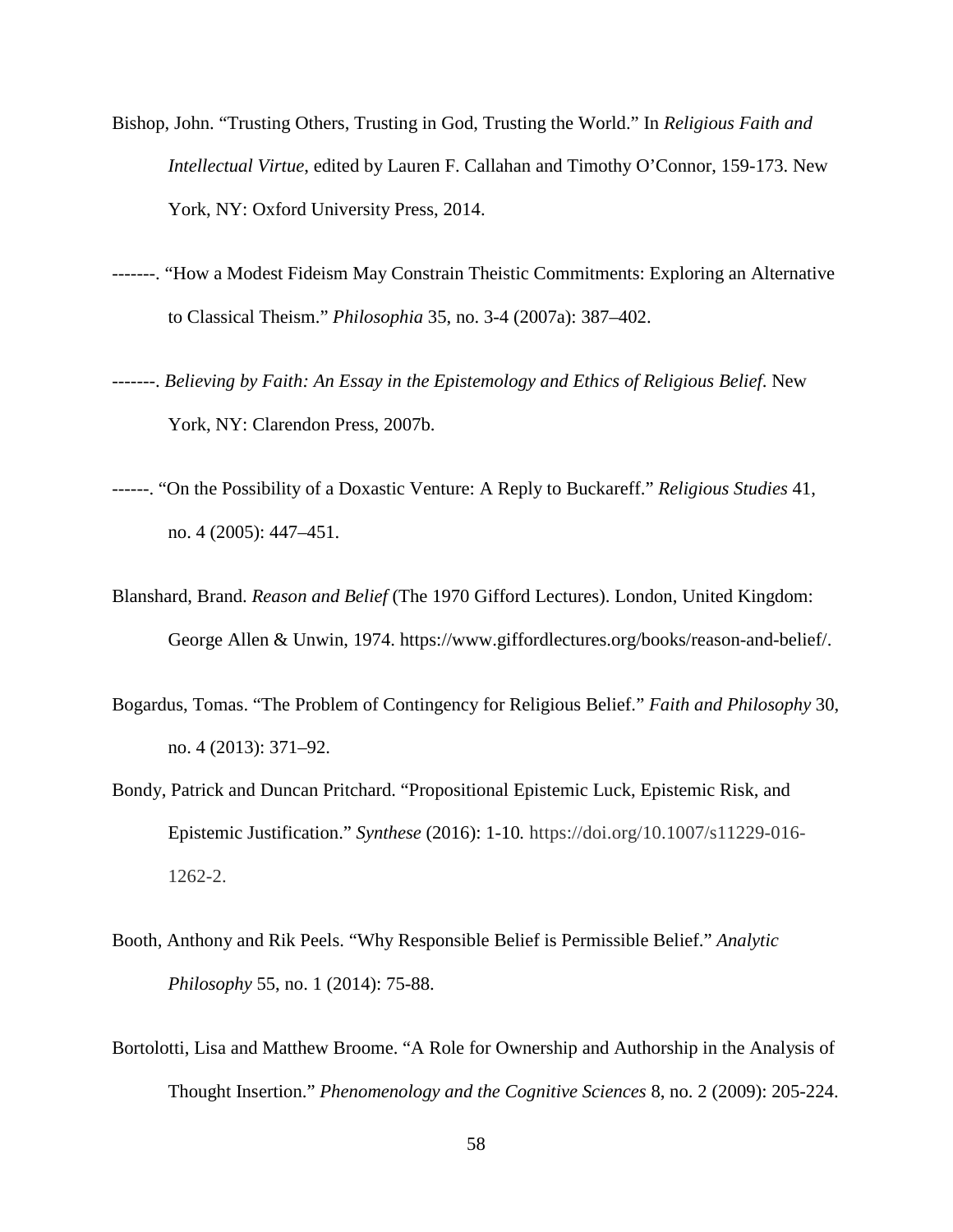- Bortolotti, Lisa. "Stranger than Fiction: Costs and Benefits of Everyday Confabulation." *Rev. Phil.Psych* 9 (2018): 227–249. https://doi.org/10.1007/s13164-017-0367-y.
- Brady, Michael S. and Miranda Fricker. (eds.) *The Epistemic Life of Groups: Essays in the Epistemology of Collectives*. Oxford, United Kingdom: Oxford University Press, 2016.
- Brague, Remi. "The Concept of the Abrahamic Religions, Problems and Pitfalls." In *The Oxford Handbook of the Abrahamic Religions*, edited by Adam J. Silverstein and Guy G. Stroumsa. Oxford, United Kingdom: Oxford University Press, 2015. doi: 10.1093/oxfordhb/9780199697762.013.5
- Breyer, Daniel. "Reflective Luck and Belief Ownership." *Acta Analytica* 25, no. 2 (2010): 133- 154.
- Breyer, Daniel. "Ownership, Agency, and Defeat." *Acta Analytica* 28, no. 2 (2013): 253-256.
- Breyer, Daniel and John Greco. "Cognitive Integration and the Ownership of Belief: Response to Bernecker." *Philosophy and Phenomenological Research* 76, no. 1 (2008): 173-184.

Brunner, Emil. *The Divine Imperative.* Cambridge, United Kingdom: Lutterworth Press, 2003.

- Buchanan, Allen. "Political Liberalism and Social Epistemology." *Philosophy and Public Affairs* 32, no. 2 (2004): 95-130.
- Buchak, Lara. "Belief, Credence, and Norms." *Philosophical Studies* 169, no. 2 (2014): 285– 311.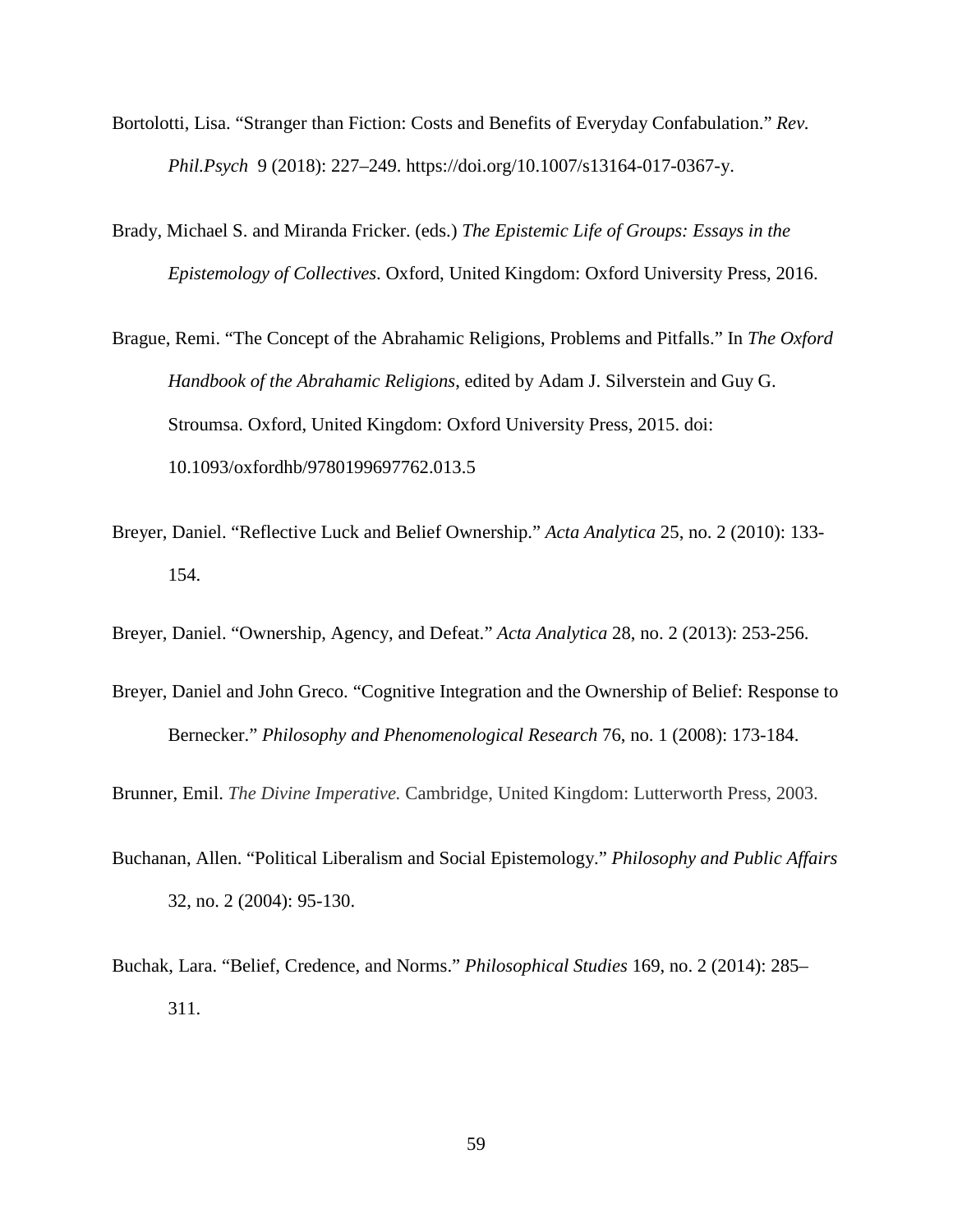- Buckareff, Andrei and Allen Plug. "Escapism, Religious Luck, and Divine Reasons for Action." *Religious Studies* 45, no. 2 (2009): 63-72.
- Buckareff, Andrei. "Can Faith be a Doxastic Venture?" *Religious Studies* 41, no. 4 (2005): 435- 445.
- Callahan, Laura F. and Timothy O'Connor. (eds.) *Religious Faith and Intellectual Virtue*. New York, NY: Oxford University Press, 2014.
- Carroll, Thomas D. "The Traditions of Fideism." *Religious Studies* 44, no. 1 (2008): 1-22.
- Carter, J. Adam, Benjamin W. Jarvis, and Katherine Rubin. "Belief without Credence." *[Synthese](https://link.springer.com/journal/11229)* 193, no. 8 (2016): 2323–2351.
- Carter, J. Adam. "On Behalf of Controversial View Agnosticism." *European Journal of Philosophy*. (2018): 1- 13. https://doi.org/10.1111/ejop.12333.

- Cassam, Quassim. "The Epistemology of Terrorism and Counter-Terrorism." In *Philosophy*, special edition. Cambridge, United Kingdom: Cambridge University Press, forthcoming (2018).
- Christiansen, David. "Disagreement and Public Controversy." In *Essays in Collective Epistemology*, edited by Jennifer Lackey, 142-163*.* Oxford, United Kingdom: Oxford University Press, 2014.
- Christiansen, David and Jennifer Lackey. (eds.) *The Epistemology of Disagreement: New Essays.*  Oxford, United Kingdom: Oxford University Press, 2013.

<sup>-----.</sup> "A Modal Account of Luck Revisited." *Synthese* 194, no. 6 (2017): 2175-2184.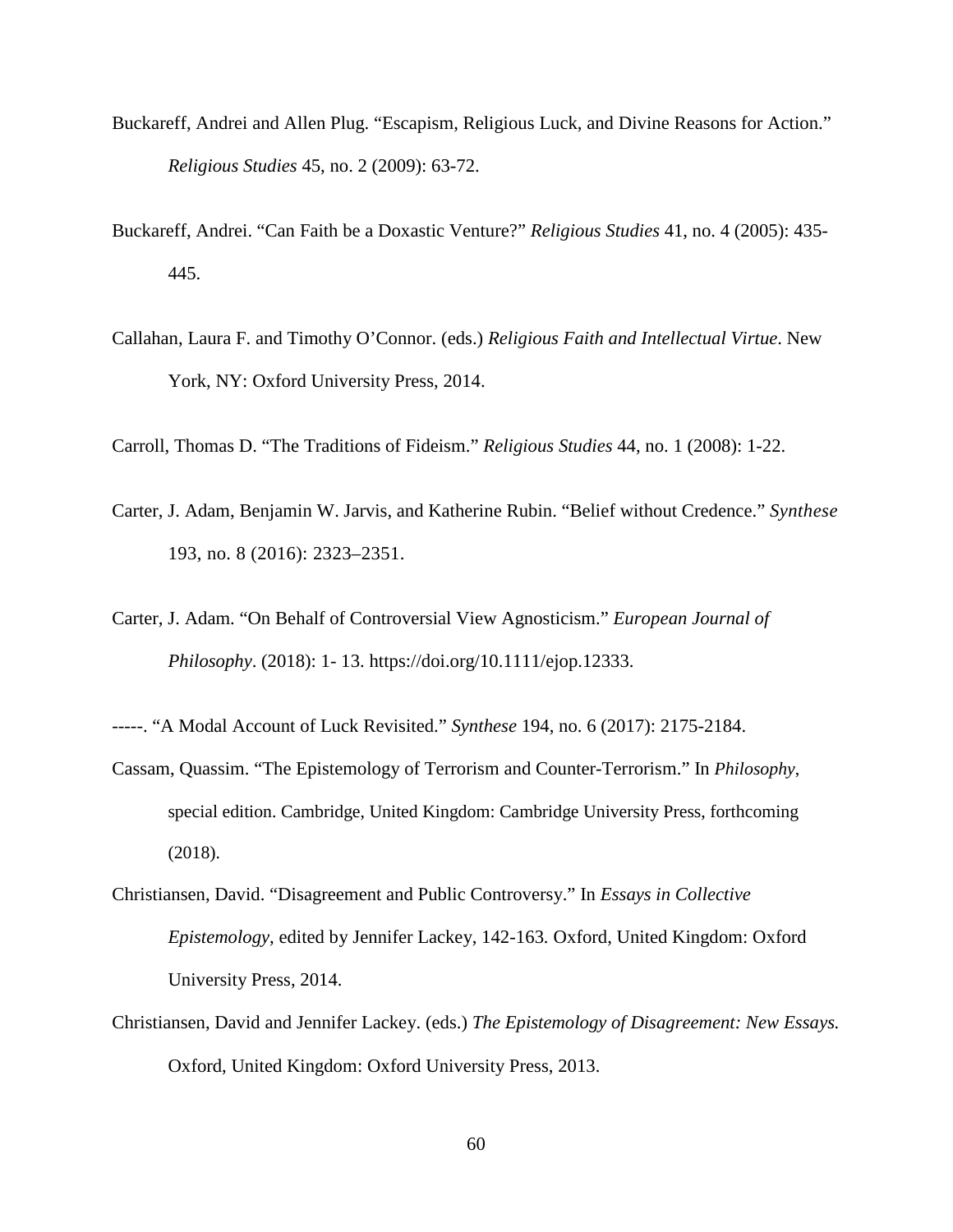- Church, Ian M. and Robert J. Hartman. *The Routledge Handbook of the Philosophy and Psychology of Luck.* London, United Kingdom: Routledge Press, 2019.
- Church, Ian M. "Getting 'Lucky' with Gettier." *European Journal of Philosophy* 21, no. 1 (2013): 37–49.
- Clarke, Steve. (2012). "Coercion, Consequence and Salvation." In *Scientific Approaches to the Philosophy of* Religion, edited by Y. Nagasawa, 205-223. New York, NY: Palgrave Macmillan, 2012.
- Clary, Erik M. "Theology of Religions in Flux: On Paul Knitter's Soteriological Shift Culminating in Mutualism." *Trinity Journal* 31, no. 2 (2010): 243-263.
- Cleveland, Christena. *Disunity in Christ: Uncovering the Hidden Forces that Keep Us Apart*. Westmont, IL: IVP Books, 2014.
- Coffman, E. J. *Luck: Its Nature and Significance for Human Knowledge and Agency.* London, United Kingdom: Palgrave Macmillan UK, 2015.
- Cohen, G. A. "Paradoxes of Conviction." In *If You're An Egalitarian, How Come You're So Rich?*, edited by G. A. Choen, 7-19. Cambridge, MA: Harvard University Press, 2000.
- Condorcet, Marquis de. "Outlines of an Historical view of the Progress of the Human Mind." (Translated from the French.) (Philadelphia: M. Carey, 1796). 8/14/2018. <http://oll.libertyfund.org/titles/1669>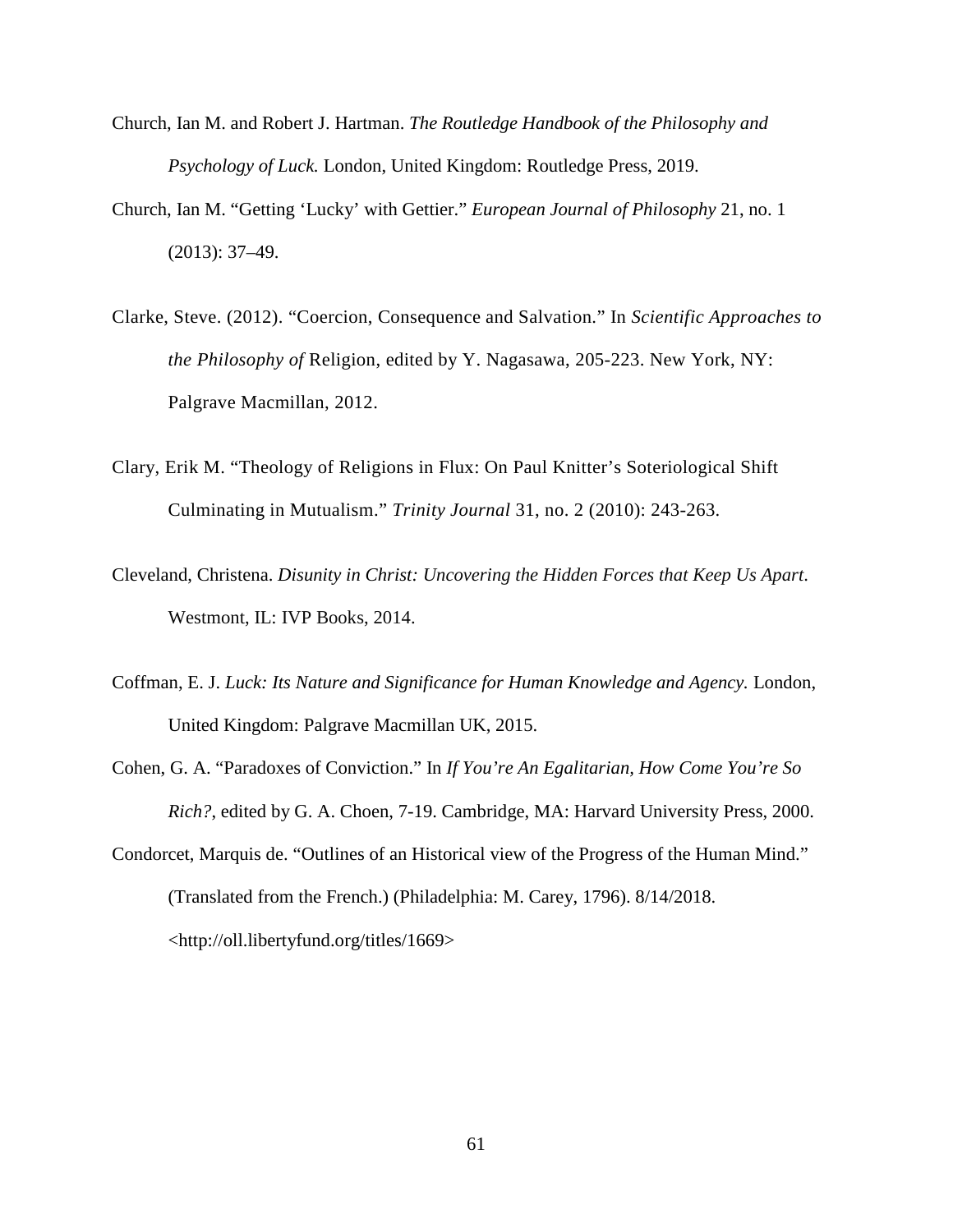- Cowan, Steven. "Molinism, Meticulous Providence, and Luck." *Philosophia Christi* 11, no. 1 (2009): 156-169.
- Craig, William L. '"No Other Name': A Middle Knowledge Perspective on the Exclusivity of Salvation through Christ." *Faith and Philosophy* 6, no. 2 (1989): 172-188.

-----. "Middle Knowledge and Christian Exclusivism." *Sophia* 34, no. 1 (1995): 120-139.

- Davis, John K. "Faultless Disagreement, Cognitive Command, and Epistemic Peers." *Synthese* 192, no. 1 (2015): 1–24.
- -----. "Subjectivity, Judgment, and the Basing Relationship." *Pacific Philosophical Quarterly* 90, no. 1 (2009): 21–40.
- Davison, Scott. "Salvific Luck." *International Journal for Philosophy of Religion* 45, no. 2 (1999): 129-137.

Dawkins, Richard. *The God Delusion*. Boston, MA: Mariner Books, 2008.

- Dawes, Greg. and James Maclaurin. (eds.) *A New Science of Religion*. New York, NY: Routledge, 2013.
- Dawes, Gregory and Jonathan Jong. "Defeating [the Christian's](https://philpapers.org/rec/DAWDTC) Claim to Warrant." *Philo* 15, no. 2 (2012): 127-144.
- D'Costa, Gavin. "The Impossibility of a Pluralist View of Religions." *Religious Studies* 32, no. 2 (1996): 223-232.
- De Cruz, Helen. "Divine Hiddenness and the Cognitive Science of Religion." In *Hidden Divinity and Religious Belief*, edited by Adam Green and Eleonore Stump, 53-68*.* Cambridge, United Kingdom: Cambridge University Press, 2015.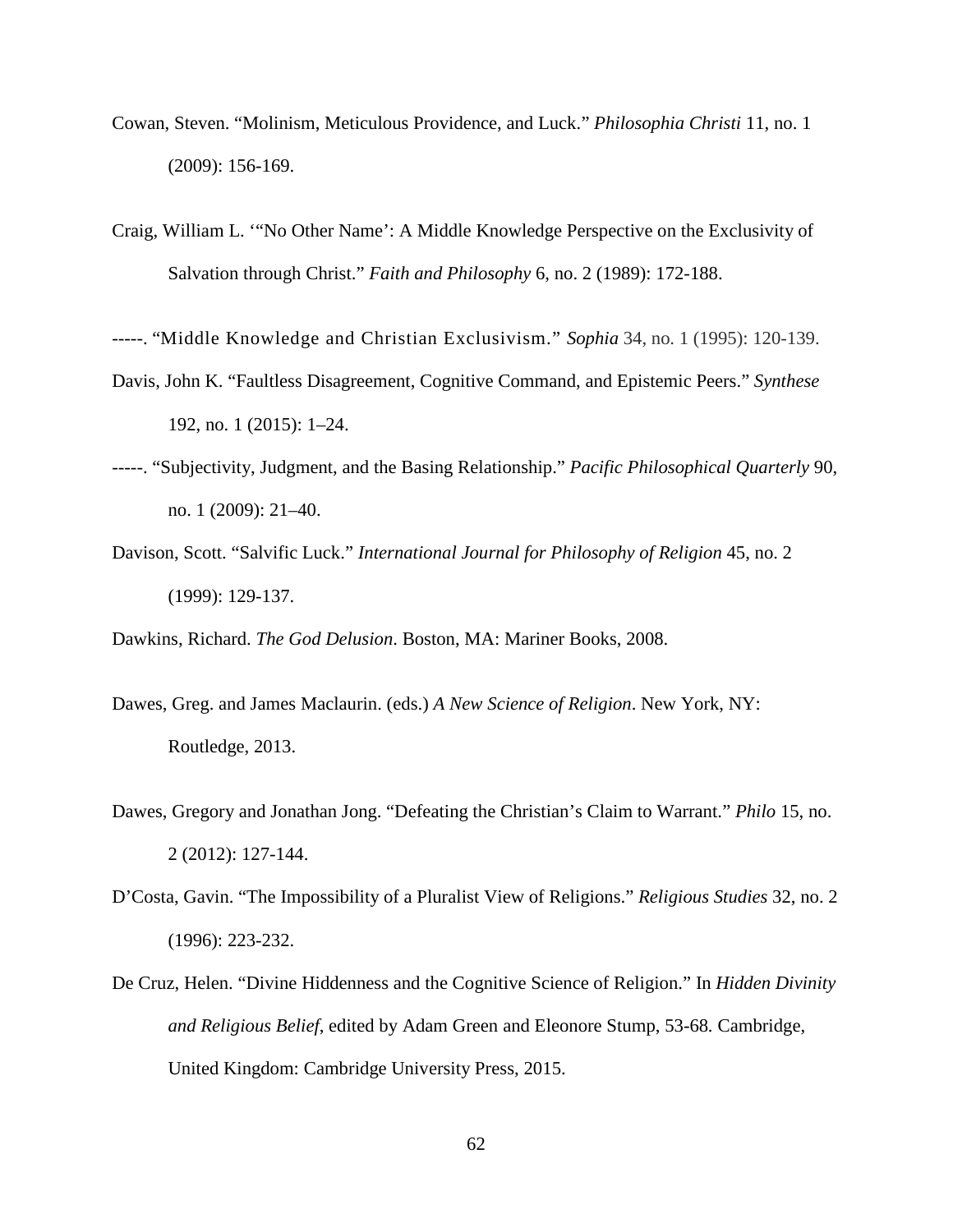- -----. "The Relevance of Hume's Natural History of Religion for Cognitive Science of Religion." *Res Philosophica* 92, no. 3 (2015): 653-675.
- -----. "The Enduring Appeal of Natural Theological Arguments." *Philosophy Compass* 9, no. 2 (2014): 145–153. doi:10.1111/phc3.12105.
- Diller, Jeanine and Asa Kasher. (eds.) *Models of God and Alternative Ultimate Realities.*  Heidelberg, Germany: Springer Netherlands, 2013.
- DiPaolo, Joshua and Robert M. Simpson. "Indoctrination Anxiety and the Etiology of Belief." *Synthese*, 193, no. 10 (2016): 3079–3098. doi: 10.1007/s11229-015-0919-6.
- Douglas, Heather. "Inductive Risk and Values in Science." *Philosophy of Science* 67, no. 4 (2000): 559-579.
- Dulles, Avery. "The Problem of Revelation." *Proceedings of the Catholic Theological Society of America* (1974): 77-106*.* https://ejournals.bc.edu/ojs/index.php/ctsa/article/view/2791/2420.
- Dutton, Kevin and Dominic Abrams. "What Researchers say about Defeating Terrorism." Scientific American Mind. [https://www.scientificamerican.com/article/what-research](https://www.scientificamerican.com/article/what-research-says-about-defeating-terrorism/)[says-about-defeating-terrorism/.](https://www.scientificamerican.com/article/what-research-says-about-defeating-terrorism/)
- Eklund, Dan-Johan. "Is Non-evidential Believing Possible? John Bishop on Passionally Caused Beliefs." *Religious Studies* 50, no. 3 (2014): 309-320. https://doi.org/10.1017/S0034412513000516.
- Elliot, Kevin C. and Ted Richards. *Exploring Inductive Risk: Case Studies of Values in Science*. Oxford, United Kingdom: Oxford University Press, 2017.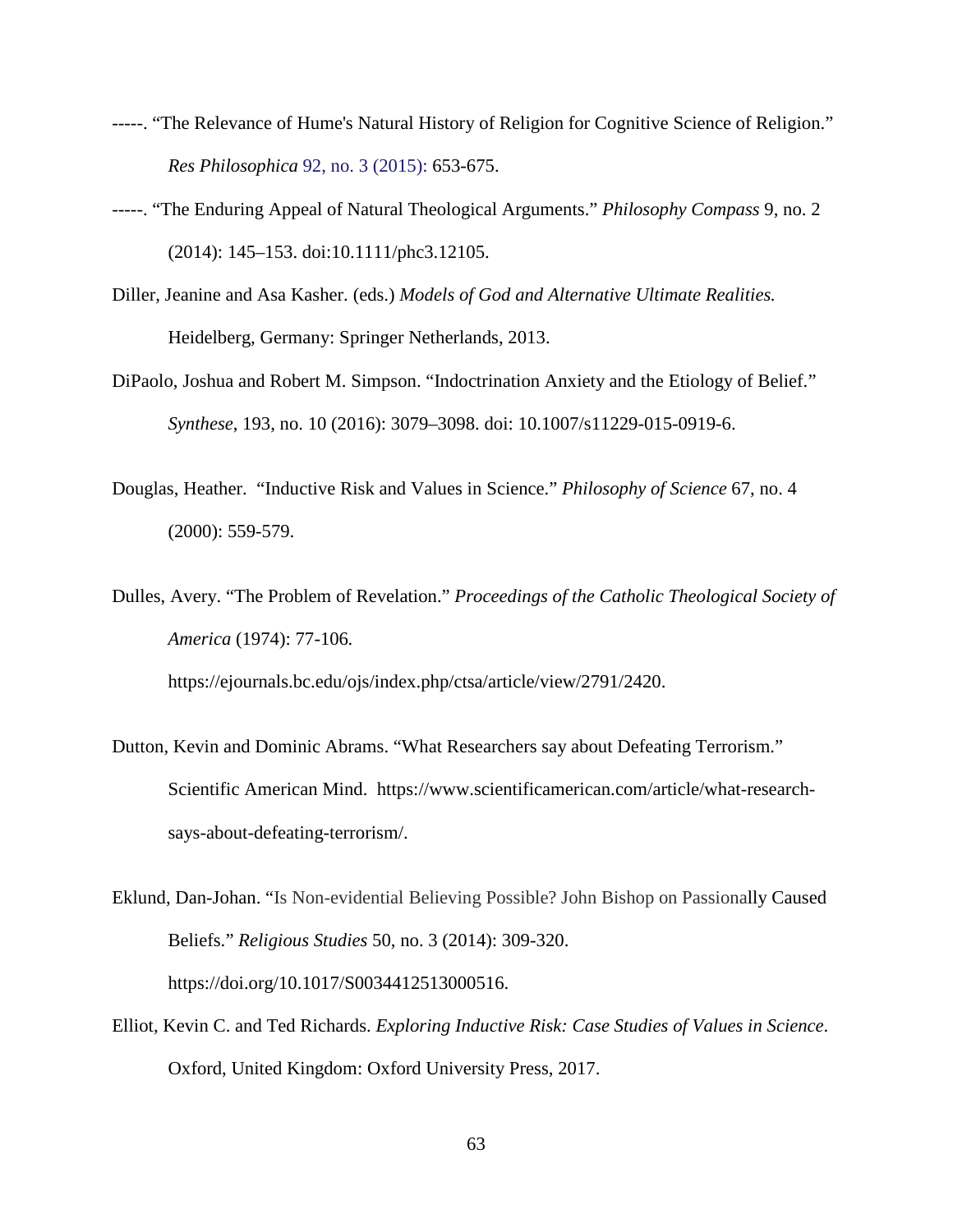- Enoch, David and Ehud Guttel. "Cognitive Biases and Moral Luck." *The Journal of Moral Philosophy* 7 (2010): 1–15.
- Engel Jr., Mylan. "Epistemic Luck." *Internet Encyclopedia of Philosophy*. http://www.iep.utm.edu/epi-luck/.
- -----. "Is Epistemic Luck Compatible with Knowledge?" *Southern Journal of Philosophy* 30, no. 2 (1992): 59-75.
- Euben, Roxanne. *Enemy in the Mirror: Islamic Fundamentalism and the Limits of Modern Rationalism.* Princeton, NJ: Princeton University Press, 1999.
- Fantl, Jeremy. *Limitations of the Open Mind.* Oxford, United Kingdom: Oxford University Press, 2018.
- Foresman, Galen, Peter Fosl, and Jamie C. Watson. *The Critical Thinking Toolkit.* London, United Kingdom: Wiley-Blackwell, 2017.
- Fraser, Rachel. "Testimonial Pessimism." In *Knowledge, Belief, and God: New Insights in Religious Epistemology*, edited by Matthew A. Benton, John Hawthorne, and Dani Rabinowitz, 203-227. Oxford, United Kingdom: Oxford University Press, 2018.
- -----. "The Pragmatics and Epistemology of Testimony." Podcast of the Moral Sciences Club, University of Cambridge. Cambridge, United Kingdom, Recorded May 16, 2017. Accessed from https://sms.csx.cam.ac.uk/media/2481645.
- Freedman, Karyn L. "Testimony and Epistemic Risk: The Dependence Account." *Social Epistemology* 29, no. 3 (2015): 251-269. doi: [10.1080/02691728.2014.884183.](https://doi.org/10.1080/02691728.2014.884183)
- Fricker, Miranda. *Epistemic Injustice: Power and the Ethics of Knowing.* Oxford, United Kingdom: Oxford University Press, 2007.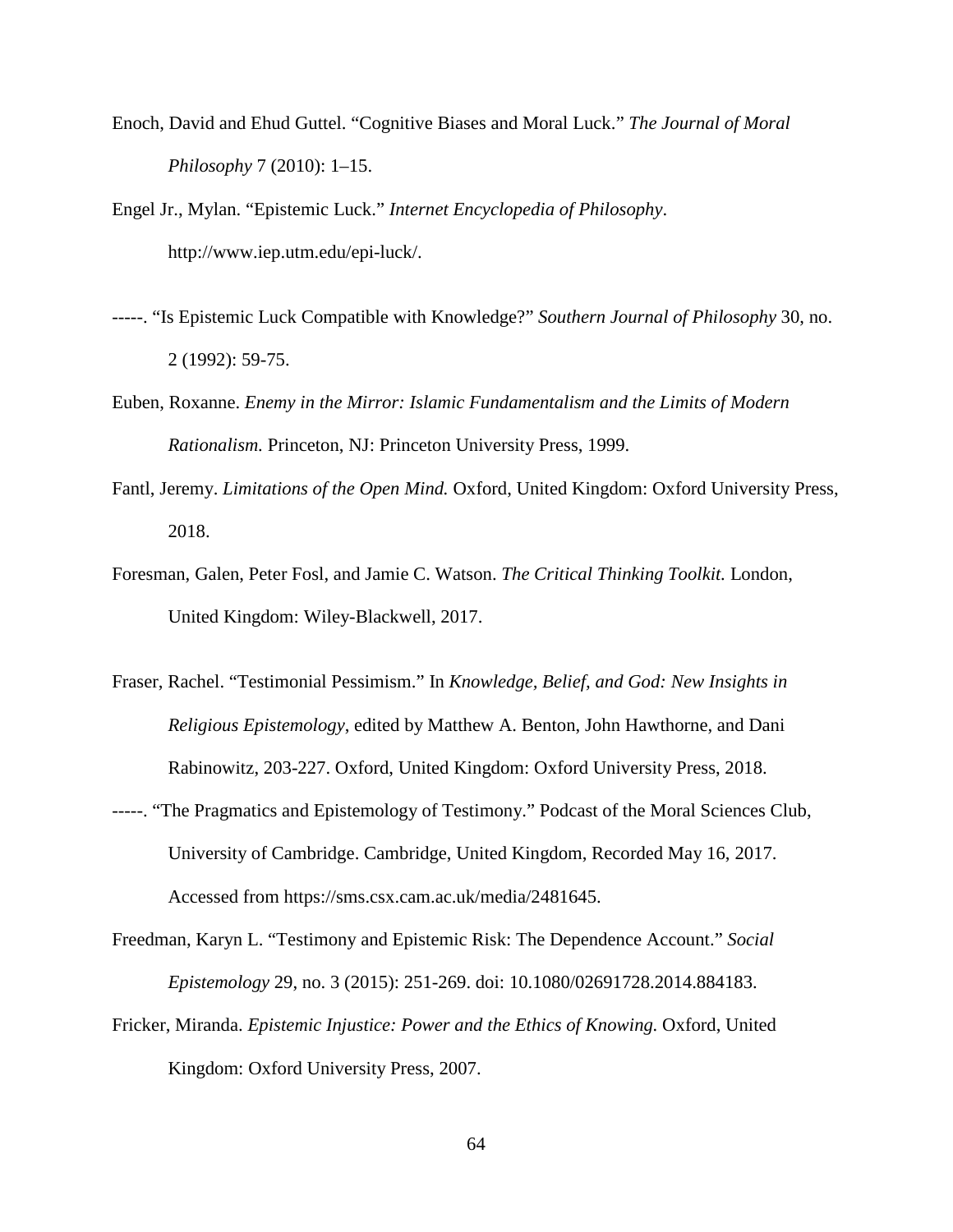- Fringer, Rob A. and Jeff K. Lane. *Theology of Luck: Fate, Chaos, and Faith*. Kansas City, MO: Beacon Hill, 2015.
- Gellman, Jerome. "In Defence of a Contented Religious Exclusivism." *Religious Studies* 36, no. 4 (2000): 401-417.
- Giberson, Karl H. (ed.) *Abraham's Dice: Chance and Providence in the Monotheistic Traditions.*  Oxford, United Kingdom: Oxford University Press, 2016*.*
- Goldman, Alvin I. "Epistemics: The Regulative Theory of Cognition." *Journal of Philosophy* 75, no. 10 (1978): 509-523.
- Greco, John. "Friendly Theism." In *Religious Tolerance through Humility*, edited by J. Kraft and D. Basinger, 51-60. Burlington, VT: Ashgate, 2008.
- Green, Adam. "Cognitive Science and the Natural Knowledge of God." *The Monist* 96, no. 3 (2013): 399-419.
- Green, Garrett. "Challenging the Religious Studies Canon: Karl Barth's Theory of Religion." *The Journal of Religion* 75, no. 4 (1995): 473-486.
- Griffiths, Paul E. and John Wilkins. *"*Evolutionary Debunking Arguments in Three Domains: Fact, Value, and Religion." In *A New Science of Religion*, edited by G. Dawes and J. Maclaurin, 133-146. London, United Kingdom: Routledge, 2013.
- Griffiths, Paul and John Wilkins. *"*When Do Evolutionary Explanations of Belief Debunk Belief?*" Phil Sci Archive* (2010): http://philsci-archive.pitt.edu/5314/ (accessed November, 2017).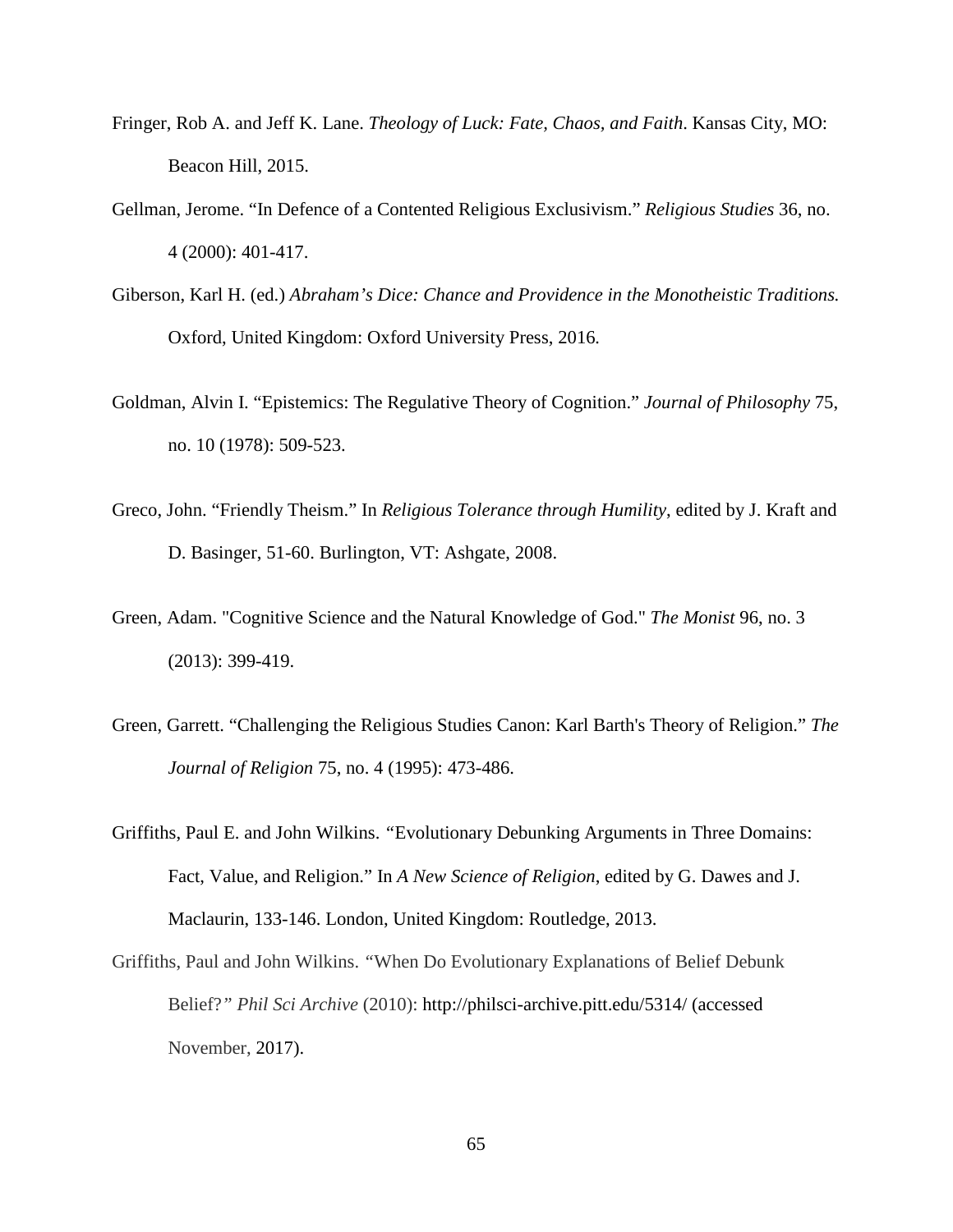Griffiths, Paul J. *Problems of Religious Diversity*. Hoboken, NJ: Wiley-Blackwell, 2001.

------. "Why We Need Interreligious Polemics." In *First Things* 44 (1994).

- ------. *An Apology for Apologetics: A Study in the Logic of Interreligious Dialogue.* Eugene, OR: Wipf and Stock, 2007.
- Grube, Dirk-Martin and Walter Van Herck. (eds.) *Philosophical Perspectives on Religious Diversity: Bivalent Truth, Tolerance, and Personhood.* London, United Kingdom: Routledge, 2018.
- Grube, Dirk-Martin. "Justified Religious Difference: A Constructive Approach to Religious Diversity." *International Journal of Philosophy and Theology* 76, no. 5 (2015): 419-427.
- ------. "Justification Rather Than Truth: Gotthold Ephraim Lessing's Defence of Positive Religion in the Ring-Parable." *Bijdragen International Journal of Philosophy and Theology* 66, no. 1 (2005): 357-378.
- Gschwandtner, Christina. "Philosophical Reflections on the Shaping of Identity in Fundamentalist Religious Communities." *International Journal of Philosophical Studies*. 24, no. 5 (2016): 704–724.
- Habermas, Gary R. "An Appraisal of the Leap of Faith." *LBTS Faculty Publications and Presentations* (1991): 398. http://digitalcommons.liberty.edu/lts\_fac\_pubs/398.
- Haack, Susan. "'The Ethics of Belief' Reconsidered." In *The Philosophy of Roderick M. Chisholm*, edited by Lewis E. Hahn, 129-144. Chicago, IL: Open Court, 1997.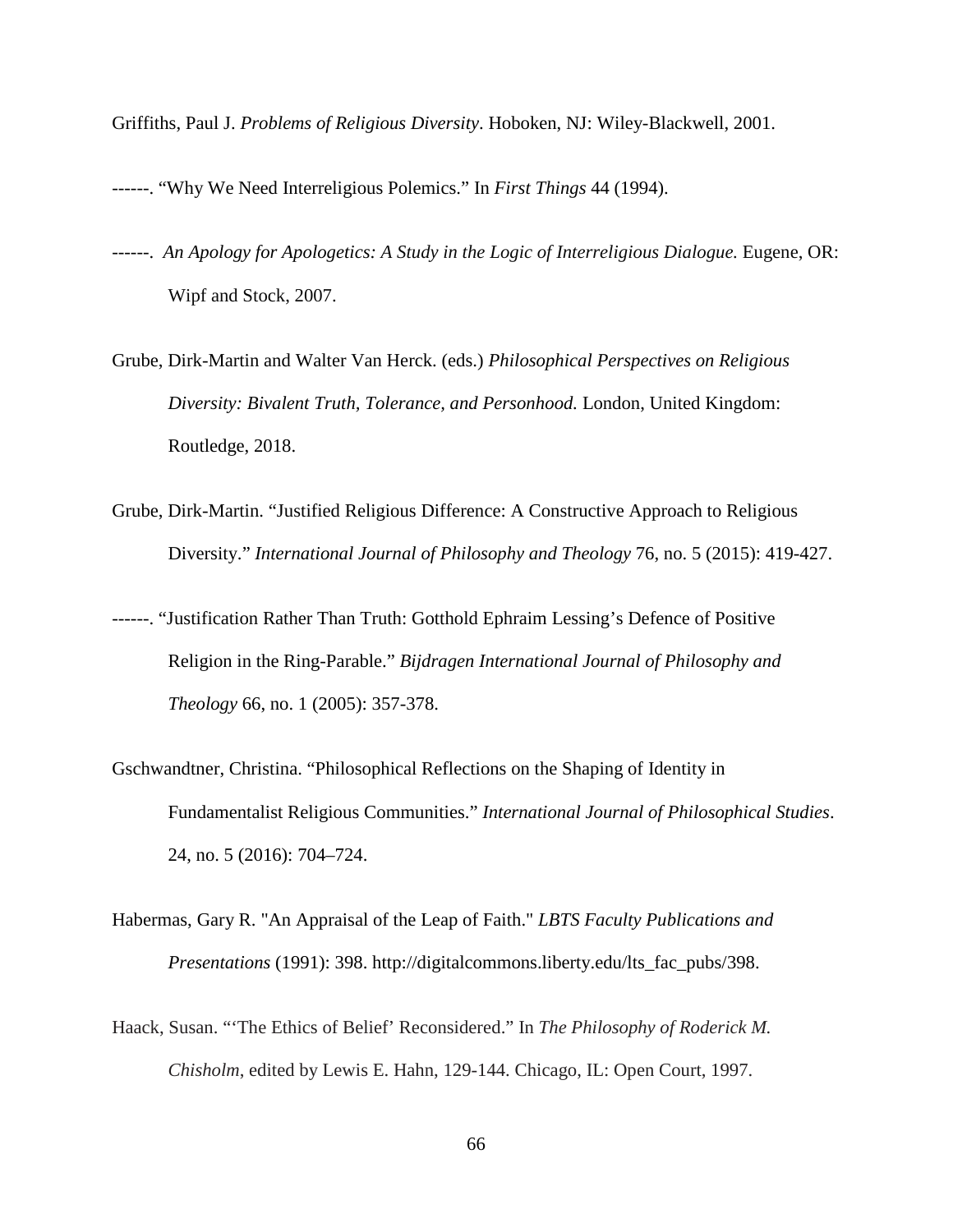- Haidt, Jonathan. *The Righteous Mind: Why Good People Are Divided by Politics and Religion.* New York, NY: Vintage Books, 2012.
- Hales, Steven and Jennifer A. Johnson. "Luck Attribution and Cognitive Bias." *Metaphilosophy*  45, no. 4-5 (2014): 509-528.
- Hanson, Delbert J. *Fideism and Hume's Philosophy.* Bern, Switzerland: Peter Lang International Academic Publishers, 1993.
- Harman, Gilbert. "Knowledge, Reasons, and Causes." *Journal of Philosophy* 67, no. 21 (1970): 841-855.
- Hartman, Robert J. *In Defense of Moral Luck: Why Luck Often Affects Praiseworthiness and Blameworthiness.* London, United Kingdom: Routledge, 2017.
- -----. "How to Apply Molinism to the Theological Problem of Moral Luck." *Faith and Philosophy* 31 (2014): 68-90.
- -----. ["Involuntary Belief and the Command to Have Faith."](https://philpapers.org/rec/HARIBA) *International Journal for Philosophy of Religion* 69, no. 3 (2011): 181-192.
- [Hempel,](https://philpapers.org/s/Carl%20G.%20Hempel) Carl G. "Science and Human Values." In *Aspects of Scientific Explanation and Other Essays in the Philosophy of Science*, 81-96. New York, NY: The Free Press, 1965

Herman, David. *Storytelling and the Sciences of Mind.* Boston, MA: MIT Press, 2013.

- Hick, John. *The Interpretation of Religion: Human Responses to the Transcendent, Second Edition.* New Have, CT: Yale University Press, 2005.
- -----. "The Epistemological Challenge of Religious Pluralism." *Faith and Philosophy* 14, no. 3 (1997): 277-286.
- Hirstein, William. *Brain Fiction: Self-Deception and the Riddle of Confabulation*. Denver, CO: A Bradford Book, 2005.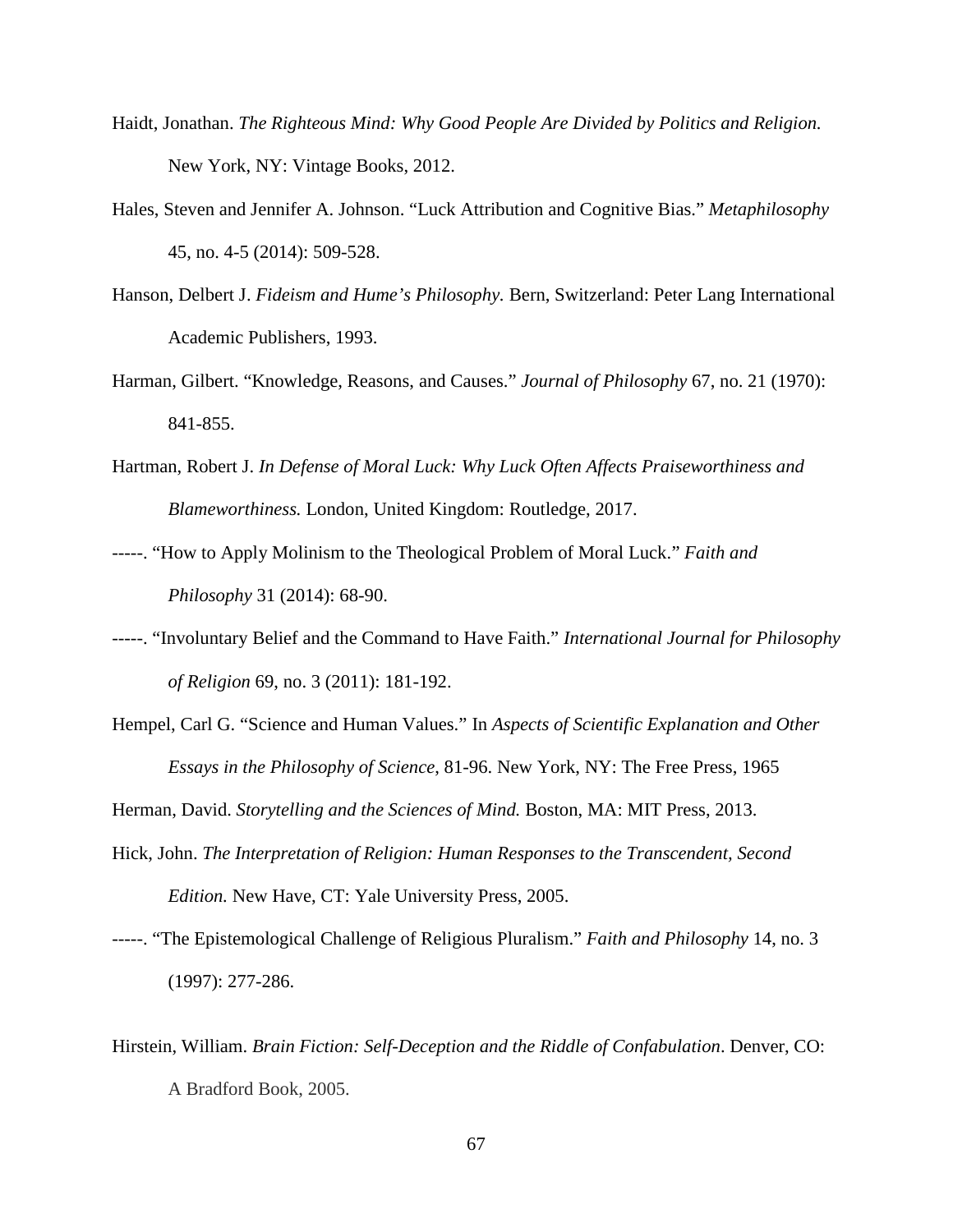- Hood Jr., Ralph W., Peter C. Hill, and W. Paul Williamson. *The Psychology of Religious Fundamentalism.* New York, NY: Guilford Press, 2005.
- Howard-Snyder, Daniel and Paul K. Moser. (eds.) *Divine Hiddenness: New Essays.* Cambridge, United Kingdom: Cambridge University Press, 2002.
- Howell, Robert J. "Google Morals, Virtue, and the Asymmetry of Deference." *Noûs* 48, no. 3 (2014): 389-415.
- Hume, David. *Dialogues and the Natural History of Religion*, edited by J. Gaskin. Oxford, United Kingdom: Oxford University Press, 2009.
- Hunt, David. "Middle Knowledge and the Soteriological Problem of Evil." *Religious Studies* 27, no. 1 (1991): 3-26.
- Hustwit, J. R. *Interreligious Hermeneutics and the Pursuit of Truth*. Lexington, KY: Lexington Books, 2014.
- Ichikawa, Jonathan J. and Steup Matthias. "The Analysis of Knowledge." In *The Stanford Encyclopedia of Philosophy*, edited by E.N. Zalta. Stanford, CT: Metaphysics Research Lab at Stanford University, 2018. https://plato.stanford.edu/entries/knowledge-analysis/ (accessed 2018).
- James, William. *The Will to Believe and Other Essays in Popular Philosophy.* Cambridge, MA: Harvard University Press, 1979.
- *-----*. *Pragmatism.* Indianapolis, IN: Hackett Publishing Co., 1981.
- *-----. The Varieties of Religious Experience.* New York, NY: Dover Publications, 2002.
- *-----. Some Problems of Philosophy.* Cambridge, MA: Harvard University Press, 1979.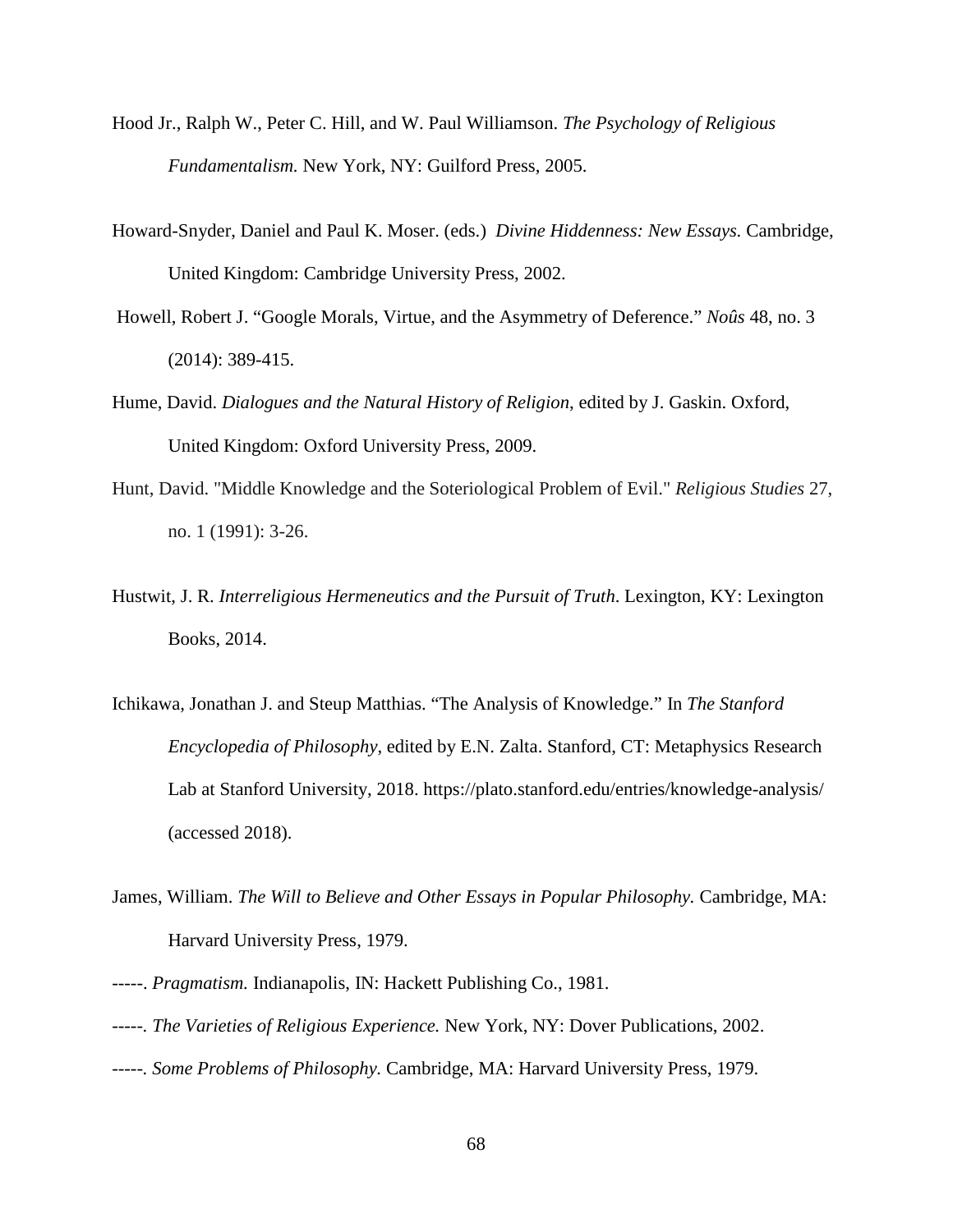- Jensen, Alex, Valerie J. Chock, Kyle Mallard, and Jonathan Matheson. "A Review of Linda Zagzebski's *Epistemic Authority*." *Social Epistemology Review and Reply Collective* 6, no. 9 (2017): 29-34.
- Jones, James W. "Religion and Violence from a Psychological Perspective." In *The Oxford Handbook of Religion and Violence*, edited by Michael Jerryson, Mark Juergensmeyer, and Margo Kitts, 385-396. Oxford, United Kingdom: Oxford University Press, 2013.

Jones, Russell E. "Escapism and Luck." *Religious Studies* 43, no. 2 (2007): 205-216.

[Jong,](http://journals.sagepub.com/author/de+Jong%2C+Huib+Looren) Huib Looren de. "Introduction: A Symposium on Explanatory Pluralism." *Theory and Psychology* 11, no. 6 (2001):

http://journals.sagepub.com/doi/abs/10.1177/0959354301116001.

- Juergensmeyer, Mark. *Terror in the Mind of God: The Global Rise of Religious Violence*. Berkeley, CA: University of California Press, 2003.
- Kant, Immanuel. "The End of all Things." In *Perpetual Peace and other Essays*, translated by Ted Humphrey, 93-102*.* Indianapolis, IN: Hackett Publishing Co.
- Katzoff, Charlotte. "Religious Luck and Religious Virtue." *Religious Studies* 40, no. 1 (2004): 97-111.
- Kelly, Thomas. "Evidence Can Be Permissive." In *Contemporary Debates in Epistemology*, *2nd Edition*, edited by Matthias Steup, John Turri, and Ernest Sosa, 298-311. Hoboken, NJ: Wiley-Blackwell, 2013.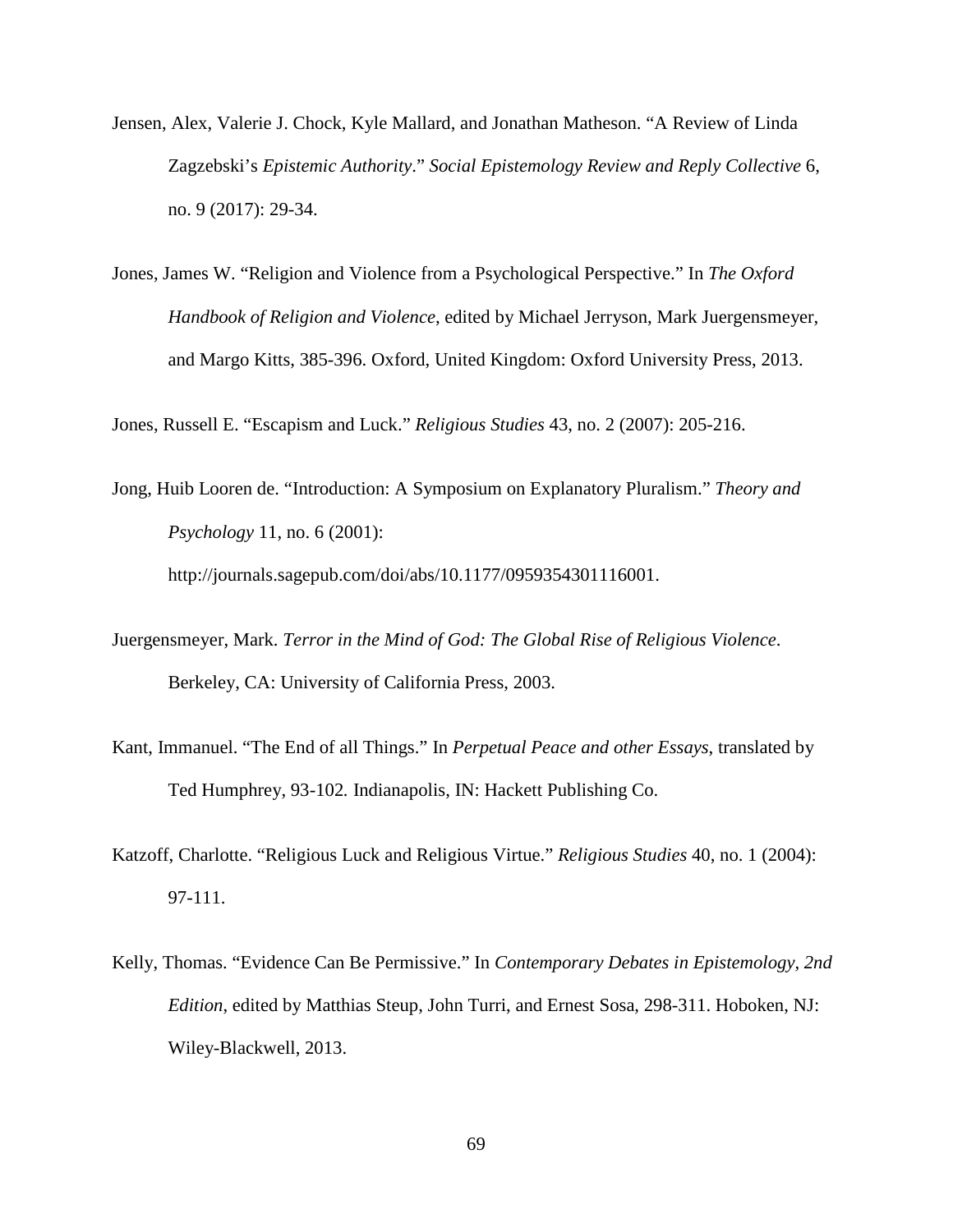- ------. "Disagreement, Dogmatism, and Belief Polarization." *Journal of Philosophy* 105, no. 10 (2008): 611-633.
- Kennedy, Kathleen A. and Emily Pronin. "Bias Perception and the Spiral of Conflict." In *Ideology, Psychology, and Law*, edited by Jon Hanson, 410-446*.* Oxford, United Kingdom: Oxford University Press, 2012.
- Kidd, Ian J. "Charging Others with Epistemic Vice." *The Monist* 99, no. 3 (2016): 181–197.
- -----. "A Phenomenological Challenge to 'Enlightened Secularism.'" *Religious Studies* 49, no. 3 (2013): 377-398.
- Kierkegaard, Søren. *Concluding Unscientific Postscript to Philosophical Fragments, Volume 1*, edited and translated by Edna Hong and Howard Hong. Princeton, NJ: Princeton University Press, 1992.
- ------. *Philosophical Fragments*, edited and translated by Edna Hong and Howard Hong. Princeton, NJ: Princeton University Press, 1985.
- ------. *Fear and Trembling*, translated by Alastair Hannay. London, United Kingdom: Penguin Classics, 1986.
- Kitcher, Philip. *Life after Faith: The Case for Secular Humanism*. New Haven, CT: Yale University Press, 2015.
- ------. "Militant Modern Atheism." *Journal of Applied Philosophy* 28, no.1 (2011): 1–13. doi: 10.1111/j.1468-5930.2010.00500.x.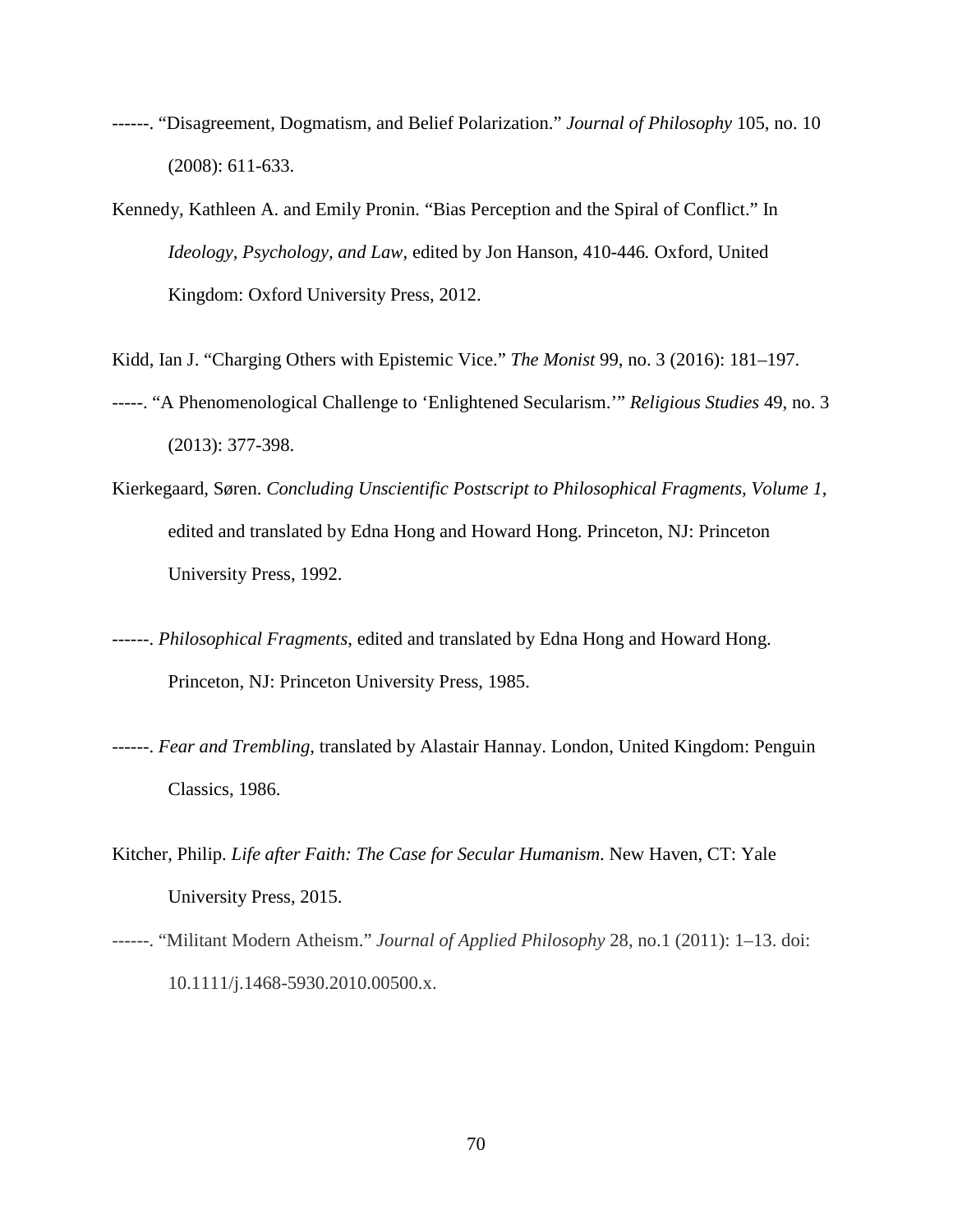Knitter, Paul. (ed.) *The Myth of Religious Superiority.* Maryknoll, NY: Orbis Books, 2004.

-------. *Introducing Theologies of Religions*. Maryknoll, NY: Orbis Books, 2002.

- Knobe, Joshua and Bertram F. Malle. "Self and Other in the Explanation of Behavior: 30 Years Later." *Psychologica Belgica* 42, no. 1-2 (2002): 113-130.
- [Kopec,](https://philpapers.org/s/Matthew%20Kopec) Matthew and Michael Titelbaum. "The Uniqueness Thesis." *Philosophy Compass* 11, no. 4 (2016):189-200.
- Kraft, James. *The Epistemology of Religious Disagreement: A Better Understanding.* London*,* United Kingdom: Palgrave Macmillan, 2012.
- Kvanvig, Jonathan L. "Jonathan Edwards on Hell." In *Jonathan Edwards: Philosophical Theologian*, edited by Paul Helm and Oliver Crisp, 1-12. London, United Kingdom: Routledge, 2003.
- Lackey, Jennifer. "Experts and Peer Disagreement." In *Knowledge, Belief, and God: New Insights in Religious Epistemology*, edited by Matthew A. Benton, John Hawthorne & Dani Rabinowitz, 228-245. Oxford, United Kingdom: Oxford University Press, 2018.
- -------. "Taking Religious Disagreement Seriously." In *Religious Faith and Intellectual Virtue*, edited by Lauren F. Callahan and Timothy O'Connor, 299-316. New York, NY: Oxford University Press, 2014.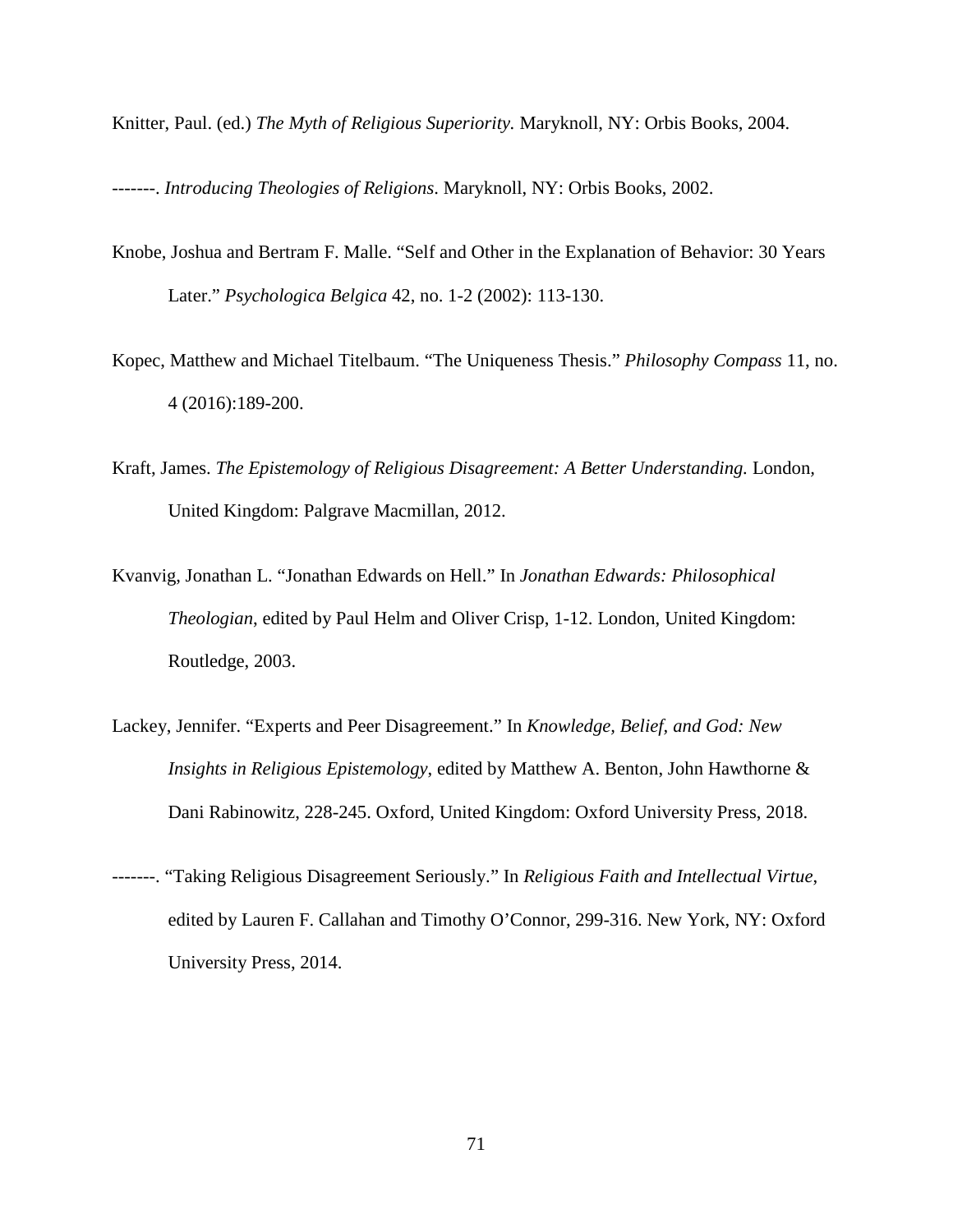- Leeuwen, Neil Van. "Do Religious 'Beliefs' Respond to Evidence?" *Philosophical Explorations*  20, no.1 (2017): 52–72.
- -------. "Religious Credence is not Factual Belief." *Cognition* 133, no. 3 (2014): 698‐715.
- -------. "[The Product of Self-Deception.](https://www.academia.edu/1808194/The_Product_of_Self-Deception)" *Erkenntnis* 67, no. 3 (2007): 419-437.
- Lewis, Thomas A. *Why Philosophy Matters for the Study of Religion – and Vice Versa.* Oxford, United Kingdom: Oxford University Press, 2015.
- Lightfoot, Cynthia. *The Culture of Adolescent Risk-Taking*. New York, NY: Guilford Press, 1997.
- Liht, José, Lucian G. Conway, Sara Savage, and Weston White. "Religious Fundamentalism: An Empirically Derived Construct and Measurement Scale." *Archive for the Psychology of Religion* 33, no. 3 (2011): 299-323.
- Lindbeck, George. "The Gospel's Uniqueness: Election and Untranslatability." *Modern Theology* 13, no. 4 (1997): 423–450.
- Lefebure, Leo D. *Revelation, the Religions, and Violence.* Maryknoll, NY: Orbis Books, 2000. Locke, John. *The Second Treatise of Government and A Letter Concerning Toleration.* Mineola, NY: Dover Publications, 2002.
- Long, Todd R. "A Proper *de jure* Objection to the Epistemic Rationality of Religious Belief." *Religious Studies* 46, no. 3 (2010): 375–394*.* Cambridge, MA: Cambridge University Press. doi:10.1017/S0034412509990382.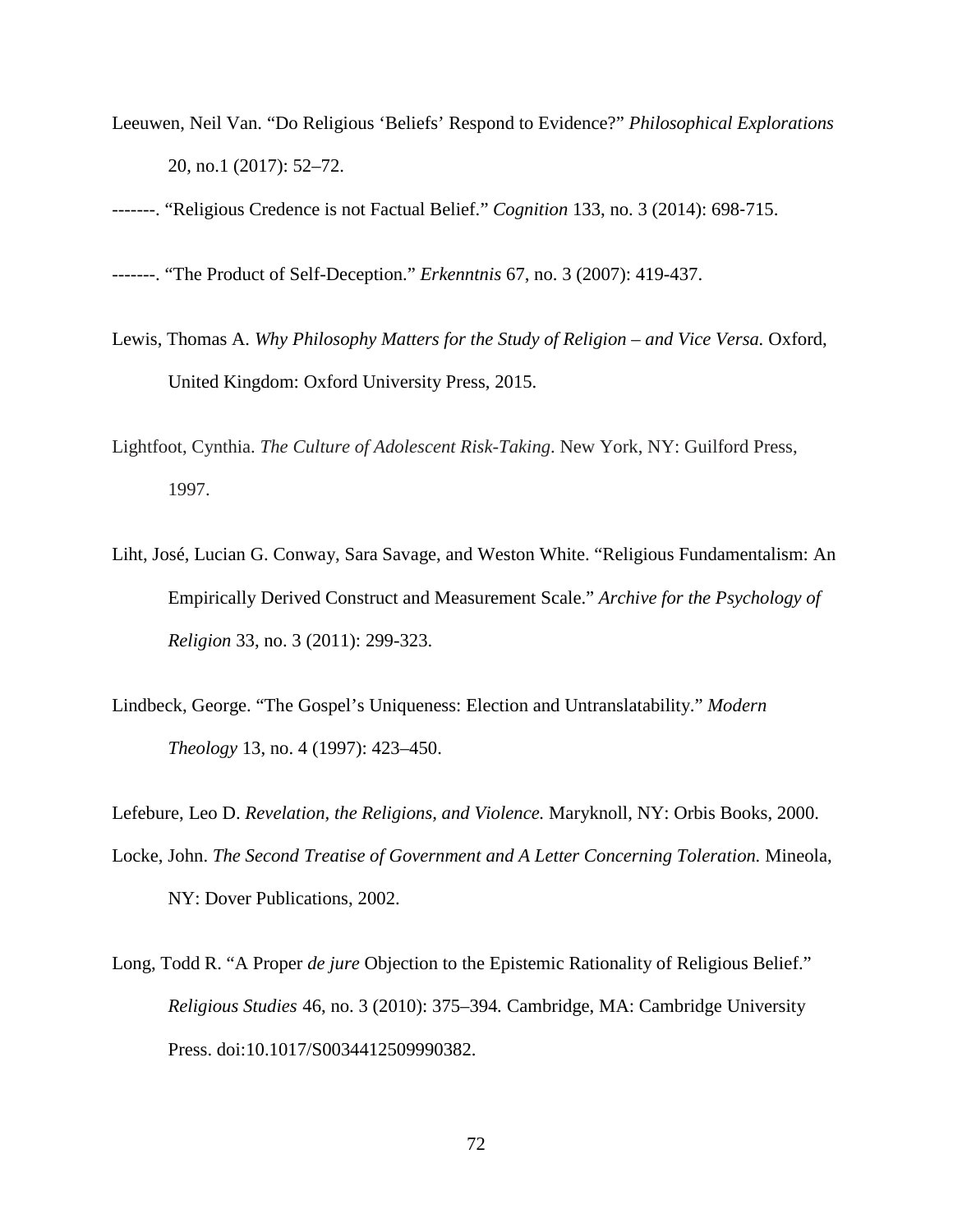- Longino, Helen E. "The Epistemic Life of Groups: Essays in the Epistemology of Collectives." *Australasian Journal of Philosophy* 96, no. 2 (2018): 401-404.
- ------. "Feminist Epistemology at Hypatia's 25th Anniversary." *[Hypatia](https://philpapers.org/asearch.pl?pub=404)* 25, no. 4 (2010): 733- 741.
- Lyons, Jack and Barry Ward. *The New Critical Thinking*: *An Empirically Informed Introduction.* London, United Kingdom: Routledge, 2017.
- Maitzen, Stephen. "Divine Hiddenness and the Demographics of Theism." *Religious Studies* 42, no. 2 (2006): 177–191.
- Malle, Bertram. "Attributions as Behavior Explanations: Towards a New Theory." University of Oregon, 2003 (unpublished manuscript, Copyright by Bertram F. Malle).
- Marbaniang, Domenic. "Religious Fundamentalism and Social Order: A Philosophical Perspective." *Religious Fundamentalism* (2010). (unpublished conference paper) accessed at https://philpapers.org/rec/MARRFA-4.

------. "Anatomy of Religious Violence." *Basileia* 1, no. 1 (2008): 20-24.

- Margalit, Avishai. "The Ring: On Religious Pluralism." In *Toleration: An Elusive Virtue*, edited by David Heyd, 147-157. Princeton, NJ: Princeton University Press, 1996.
- Margolis, Joseph. *The Truth about Relativism.* Oxford, United Kingdom: Blackwell Publishers, 1991.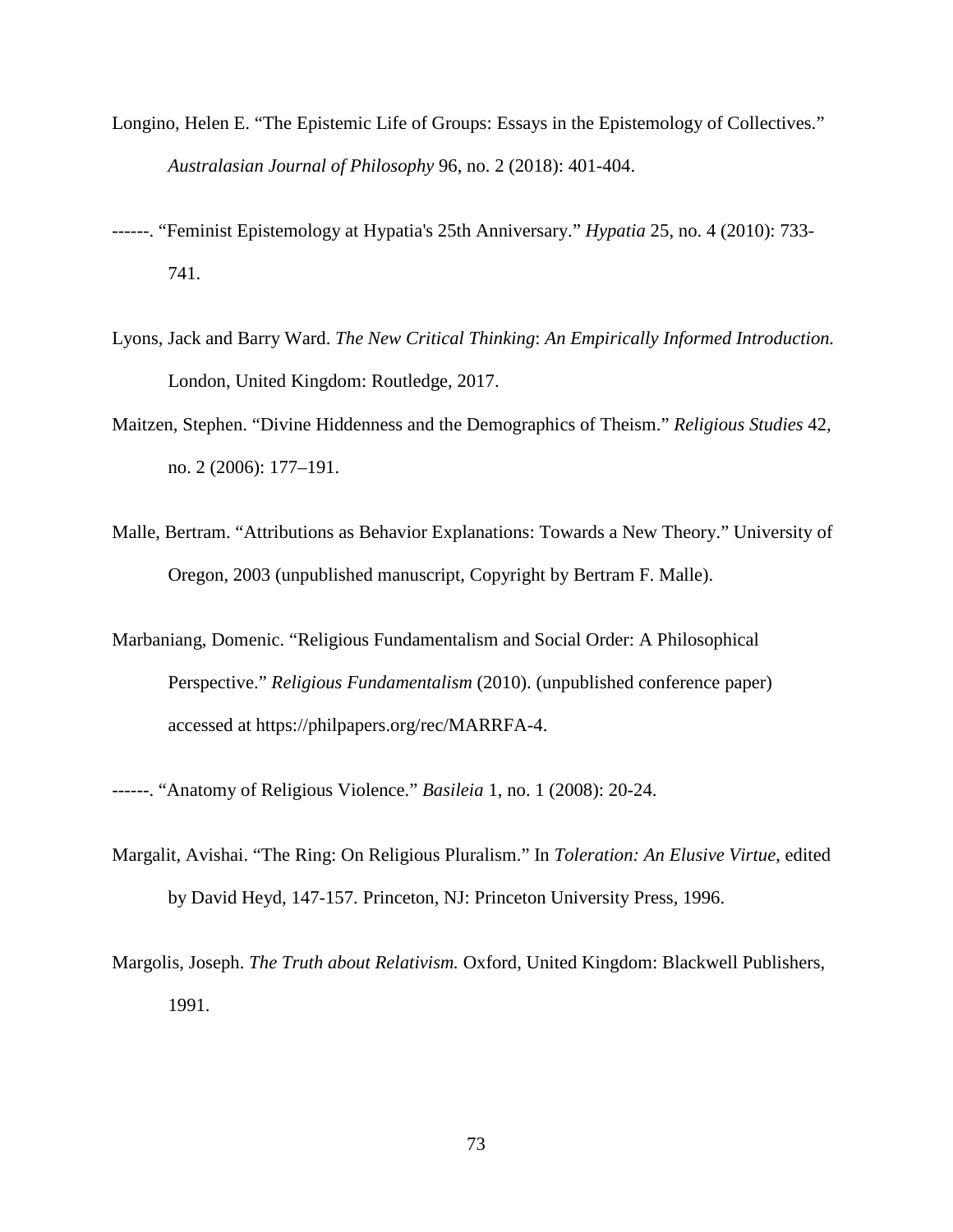- Marsh, Jason. "Do the Demographics of Theistic Belief Disconfirm Theism? A Reply to Maitzen." *Religious Studies* 44, no. 4 (2008): 465-471.
- Mathewes, Charles, Matthew Puffer, and Mark Storslee, (eds.) "Comparative Religious Ethics." *Critical Concepts in Religious Studies.* London, United Kingdom: Routledge, 2016.
- Mawson, T. J. "Mill's Argument against Religious Knowledge." *Religious Studies* 45, no. 4 (2009): 417-434.
- McAdams, Dan P. *The Stories We Live By: Personal Myths and the Making of the Self.* New York, NY: The Guilford Press, 1997.
- McCain, Kevin. ["The Virtues of Epistemic Conservatism.](https://philpapers.org/rec/MCCTVO-10)" *Synthese* 164, no. 2 (2008): 185-200. McCauley, Robert. *Philosophical Foundations of the Cognitive Science of Religion: A Head Start*. London, United Kingdom: Bloomsbury Publishing, 2017.
- -------. *Why Religion is [Natural and Science is Not](http://www.robertmccauley.com/books/why-religion-is-natural-and-science-is-not)*. Oxford, United Kingdom: Oxford University Press, 2011.
- -------. "Cognitive Science and the Naturalness of Religion." *Philosophy Compass* 5, no. 9 (2010): 779–792. doi:10.1111/j.1747-9991.2010.00326.x.
- -------. *Mind and Religion: Cognitive and Psychological Foundations of Religiosity*, edited by Harvey Whitehouse*.* Lanham, MD: Alta Mira Press, 2005.
- McCauley, Robert. and Harvey Whitehouse. "Introduction: New Frontiers in the Cognitive Science of Religion." *Journal of Cognition and Culture* 5, no. 1-2 (2005): 1-13.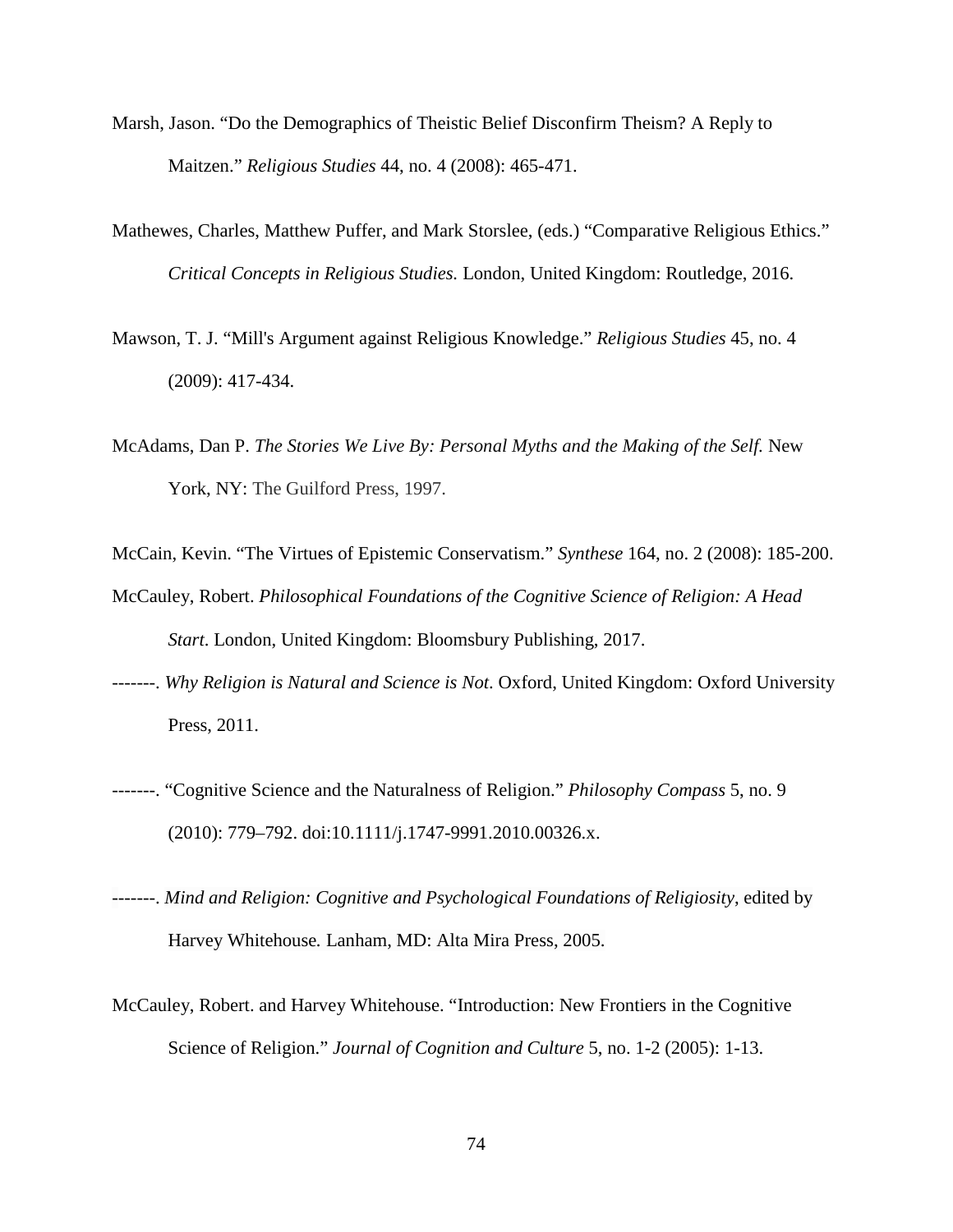- McDonough, Richard. "Religious Fundamentalism: A Conceptual Critique." *Religious Studies*  49, no. 4 (2013): 561-579.
- McKay, Ryan T., and Daniel C. Dennett. "The Evolution of Misbelief." *Behavioral and Brain Sciences* 32, no. 6 (2009): 493-510.
- McKim, Robert. *Religious Ambiguity and Religious Diversity.* Oxford, United Kingdom: Oxford University Press, 2015.

-----. *On Religious Diversity.* Oxford, United Kingdom: Oxford University Press, 2012.

- Medin, Douglas and Sandra Waxman. "Interpreting Asymmetries of Projection in Children's Inductive Reasoning." In *Inductive Reasoning: Experimental, Developmental, and Computational Approaches*, edited by A. Feeney and E. Heit, 55-80. Cambridge, United Kingdom: Cambridge University Press, 2007.
- [Michel,](https://philpapers.org/s/Christoph%20Michel) Christoph and Albert Newen. "Self-Deception as Pseudo-Rational Regulation of Belief." *[Consciousness and Cognition](https://philpapers.org/asearch.pl?pub=235)* 19, no. 3 (2010): 731-744.
- Mill, John S. *On Liberty.* BLTC Research.<https://www.utilitarianism.com/ol/three.html> (accessed October 30, 2017).
- Miller, Richard. "Chance and Providence in Early Christianity." In *Abraham's Dice: Chance and Providence in the Monotheistic Traditions*, edited by Karl W. Giberson. Oxford, United Kingdom: Oxford University Press, 2016.
- Mitchell, Basil. *The Justification of Religious Belief*. London, United Kingdom: Palgrave Macmillan, 1973.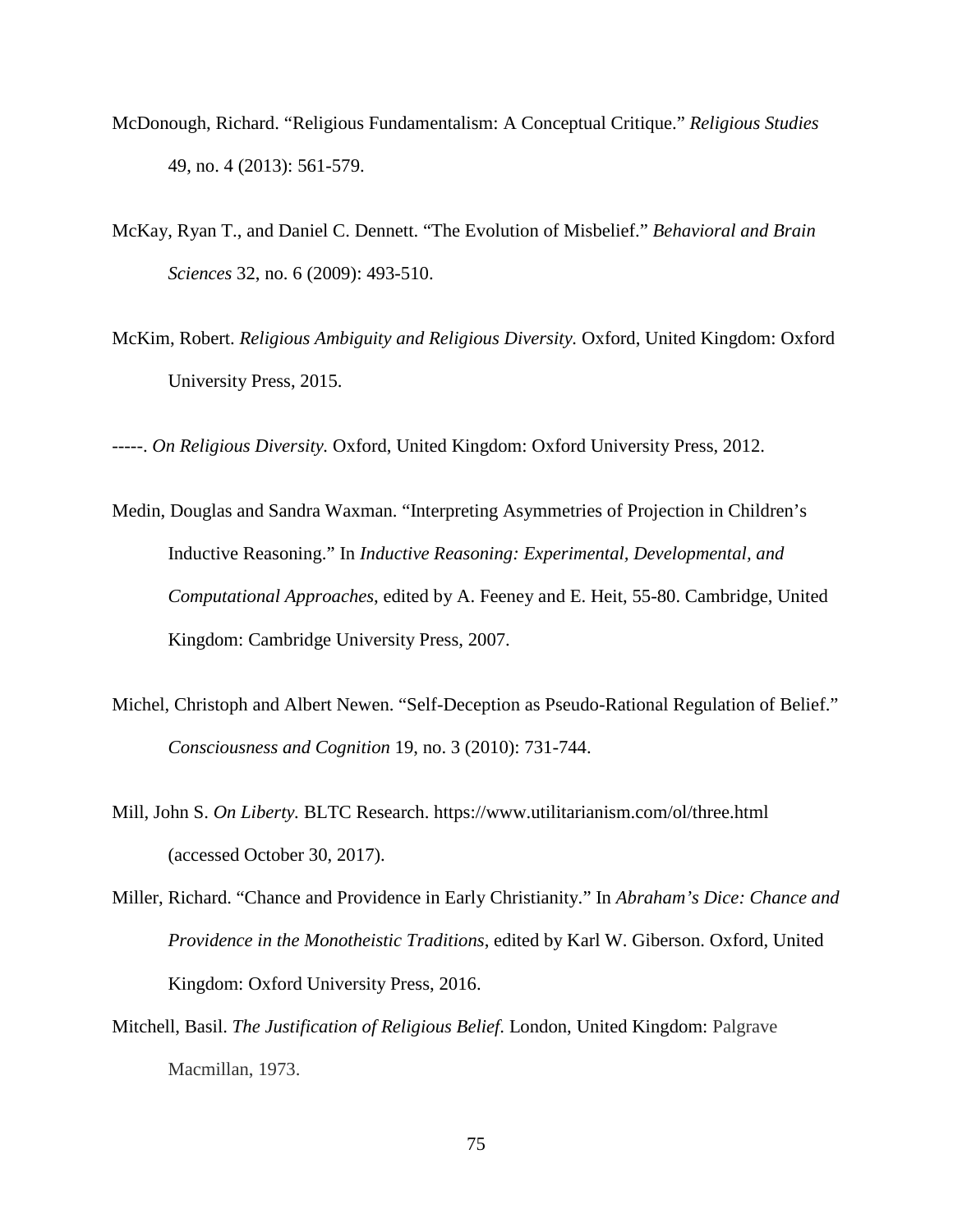- Mogensen, Andreas L. "Contingency Anxiety and the Epistemology of Disagreement." *Pacific Philosophical Quarterly* 98, no. 1 (2017a): 590-611.
- ------. "Moral Testimony Pessimism and the Uncertain Value of Authenticity." *Pacific Philosophical Quarterly* 95, no. 2 (2017b): 261-284.
- Molinini, Daniele, Fabrice Pataut, and Andrea Sereni. "Indispensability and Explanation: An Overview and Introduction." *Synthese* 193, no. 2 (2016): 317-332. https://doi.org/10.1007/s11229-015-0998-4
- Molinini, Daniele. "A Symmetry in the Asymmetry: How Explanatory Asymmetries Might Shed Light on Explanations (in science and in society)." Unpublished long abstract (2012). <https://sps2012.sciencesconf.org/3538/document> (accessed 7/4/2018).
- Montaigne, Michel de. *Essays of Montaigne, Book III*. Translated by John Florio (1553-1625). Renascence Editions. <http://www.luminarium.org/renascence-editions/ren.htm>
- ------. *The Essays of Montaigne*, translated by Charles Cotton, edited by William C. Hazlitt. ebooks@Adelaide.

https://ebooks.adelaide.edu.au/m/montaigne/michel/essays/contents.html.

- ------. *The Complete Essays of Montaigne,* translated by Donald Frame. Redwood City, CA: Stanford University Press, 1958.
- ------. *Apology for Raymond Sebond*, translated by Roger Ariew and Marjorie Grene. Indianapolis, IN: Hackett Publishing, 2003.
- Moore, Brooke N. and Richard Parker. *Critical Thinking*, 11<sup>th</sup> edition. New York, NY: McGraw-Hill, 2014.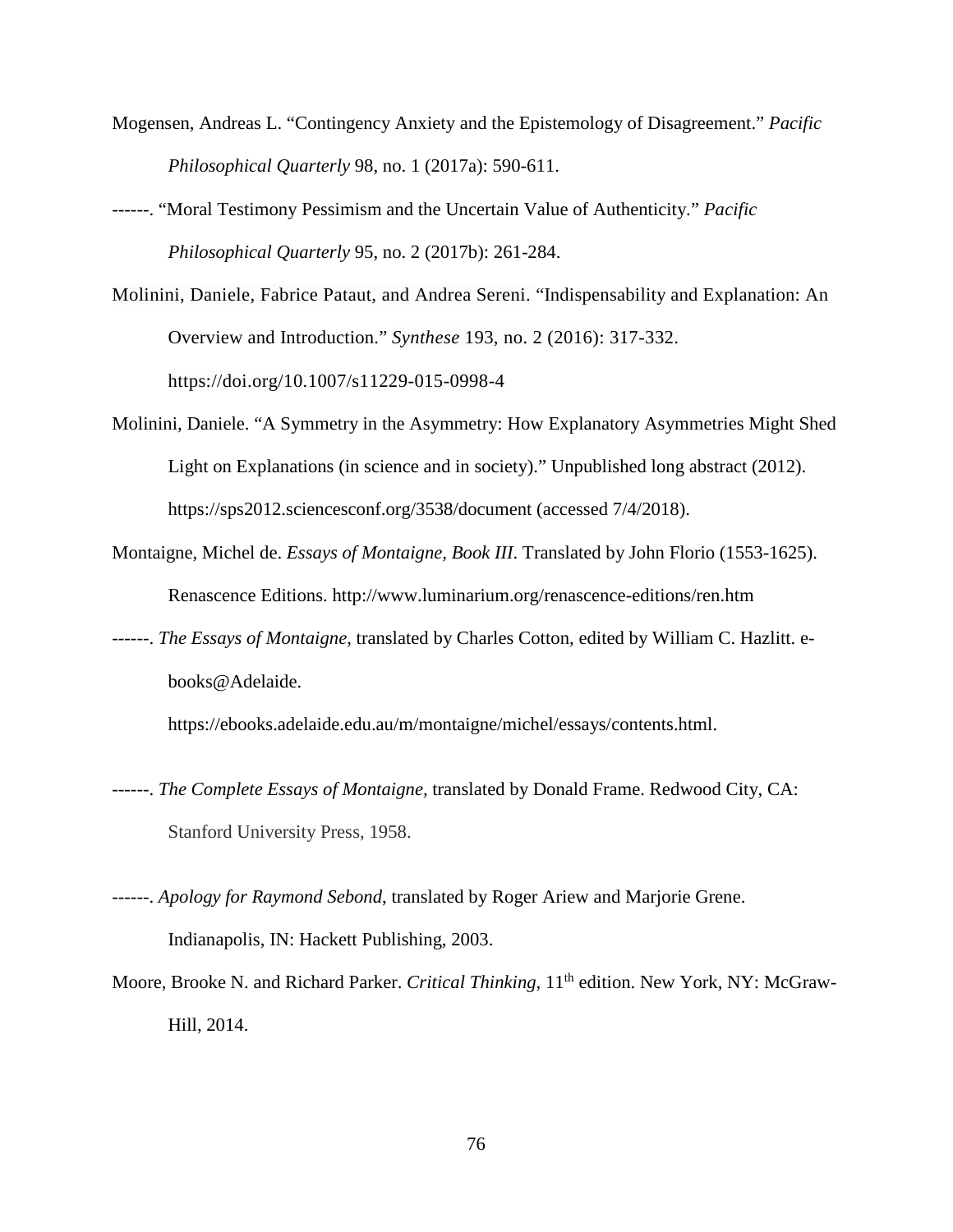- Mühlebach, Deborah. ["Reflective Equilibrium as an Ameliorative Framework for Feminist](https://philpapers.org/go.pl?id=MHLREA&proxyId=&u=http%3A%2F%2Fdx.doi.org%2F10.1111%2Fhypa.12270)  [Epistemology.](https://philpapers.org/go.pl?id=MHLREA&proxyId=&u=http%3A%2F%2Fdx.doi.org%2F10.1111%2Fhypa.12270)" *[Hypatia](https://philpapers.org/asearch.pl?pub=404)* 31, no. 4 (2016): 874-889.
- Munevar, Gonzalo. "Fiction in the Brain." In *Questions of Character*, edited by Iskra Fileva, 415-432*.* Oxford, United Kingdom: Oxford University Press, 2017.
- Muscat, Robert. "The Contingency of Belief: Present Beliefs Stem from Past Happenstance." *Free Inquiry* 35, no. 6 (2015): 40-42.
- Myers, David B. "Exclusivism, Eternal Damnation, and the Problem of Evil: A Critique of Craig's Molinist Soteriological Theodicy." *Religious Studies* 39, no. 4 (2003): 407–419.
- Nagle, Thomas. "Moral Luck." In *Mortal Questions*. Cambridge, United Kingdom: Cambridge University Press, 2013.
- Nagasawa, Yujin. (ed.) *Scientific Approaches to the Study of Religion.* London, United Kingdom: Palgrave-Macmillan, 2012.
- Nelkin, Dana. "Moral Luck." In *Stanford Encyclopedia of Philosophy*, edited by Edward N. Zalta. Stanford, CT: Metaphysics Research Lab at Stanford University, 2013. https://plato.stanford.edu/entries/moral-luck/.
- Nemes, Steven. "Ilaria Ramelli, *The Christian Doctrine of Apokatastasis: A Critical Assessment from the New Testament to Eriugena*." (Book review) *Journal of Analytic Theology* 3 (2015): 226-233.
- Neville, Robert C. *Defining Religion: Essays in Philosophy of Religion.* Albany, NY: SUNY Press, 2018.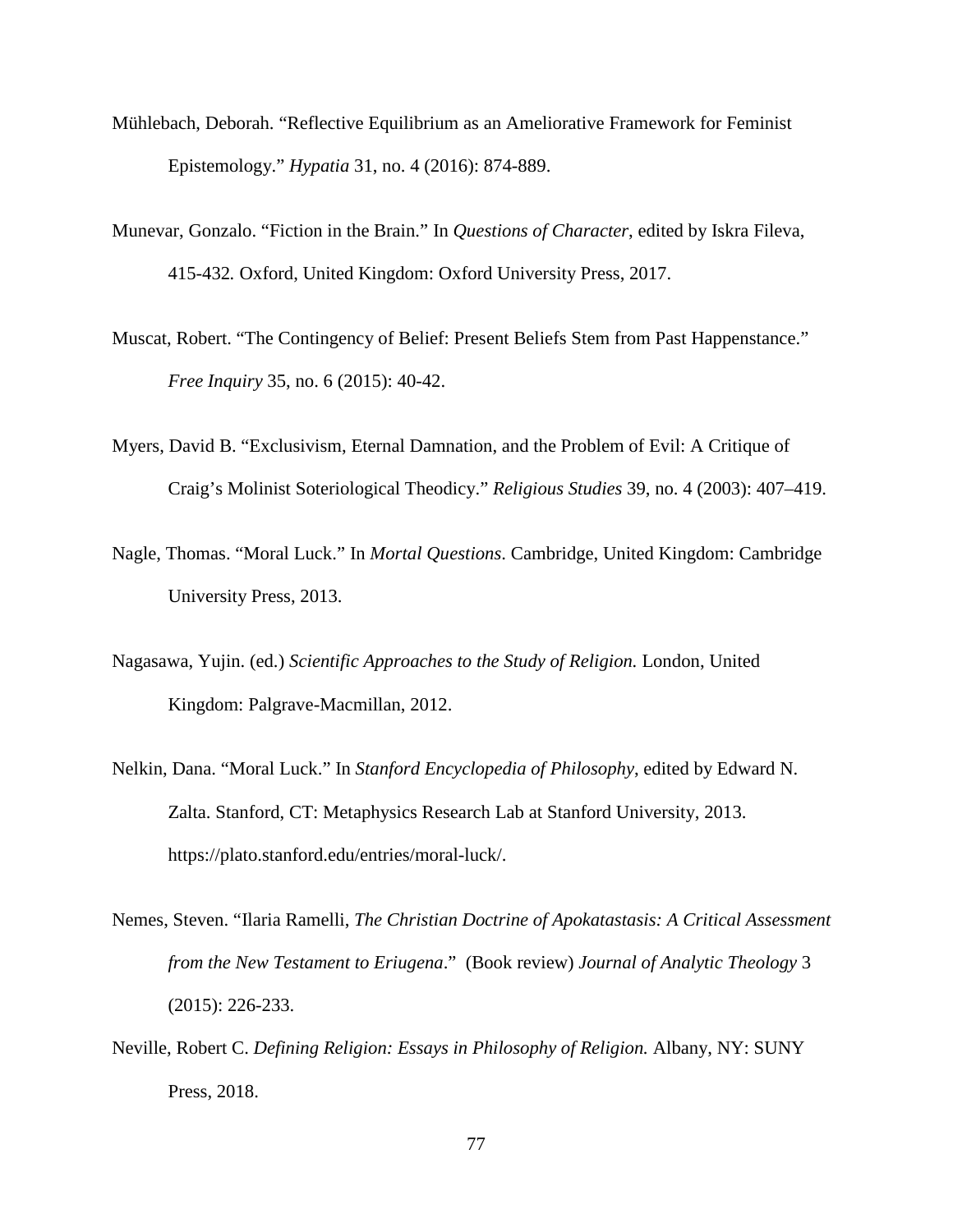- Nietzsche, Friedrich. *On the Advantage and Disadvantage of History for Life*, translated by Peter Preuss. Indianapolis, IN: Hackett Publishing, 1980.
- Nola, Robert. *"*Do Naturalistic Explanations of Religious Beliefs Debunk Religion?" In *A New Science of Religion*, edited by Greg Dawes and James Maclaurin, 162-189. London, United Kingdom: Routledge, 2013.
- Paine, Thomas. *The Age of Reason: Being an Investigation of True and Fabulous Theology*. London, United Kingdom: Forgotten Books, 1967.
- Pascal, Blaise. *Pensees*, translated by A. J. Krailsheimer. London, United Kingdom: Penguin Classics, 1995.
- Peacock, James L. and Tim Pettyjohn. "Fundamentalisms Narrated: Muslim, Christian, and Mystical." In *Fundamentalisms Comprehended*, edited by Martin, E. Marty and R. Scott Appleby, 115-134. Chicago, IL: Chicago University Press, 1995.
- Peels, Rik. *Responsible Belief: A Theory in Ethics and Epistemology*. Oxford, United Kingdom: Oxford University Press, 2016.
- Penelhum, Terence. *God and Skepticism: A Study in Skepticism and Fideism*. Dordrecht, Holland: D. Reidel Publishing Company, 1983.
- ------. "Fideism." In *Blackwell Companion to Philosophy of Religion*, edited by in Philip L. Quinn and Charles Taliaferro, 376-382. Hoboken, NJ: Wiley-Blackwell, 1999.
- Perszyk, Ken. (ed.) *Molinism: The Contemporary Debate*. Oxford, United Kingdom: Oxford University Press, 2012.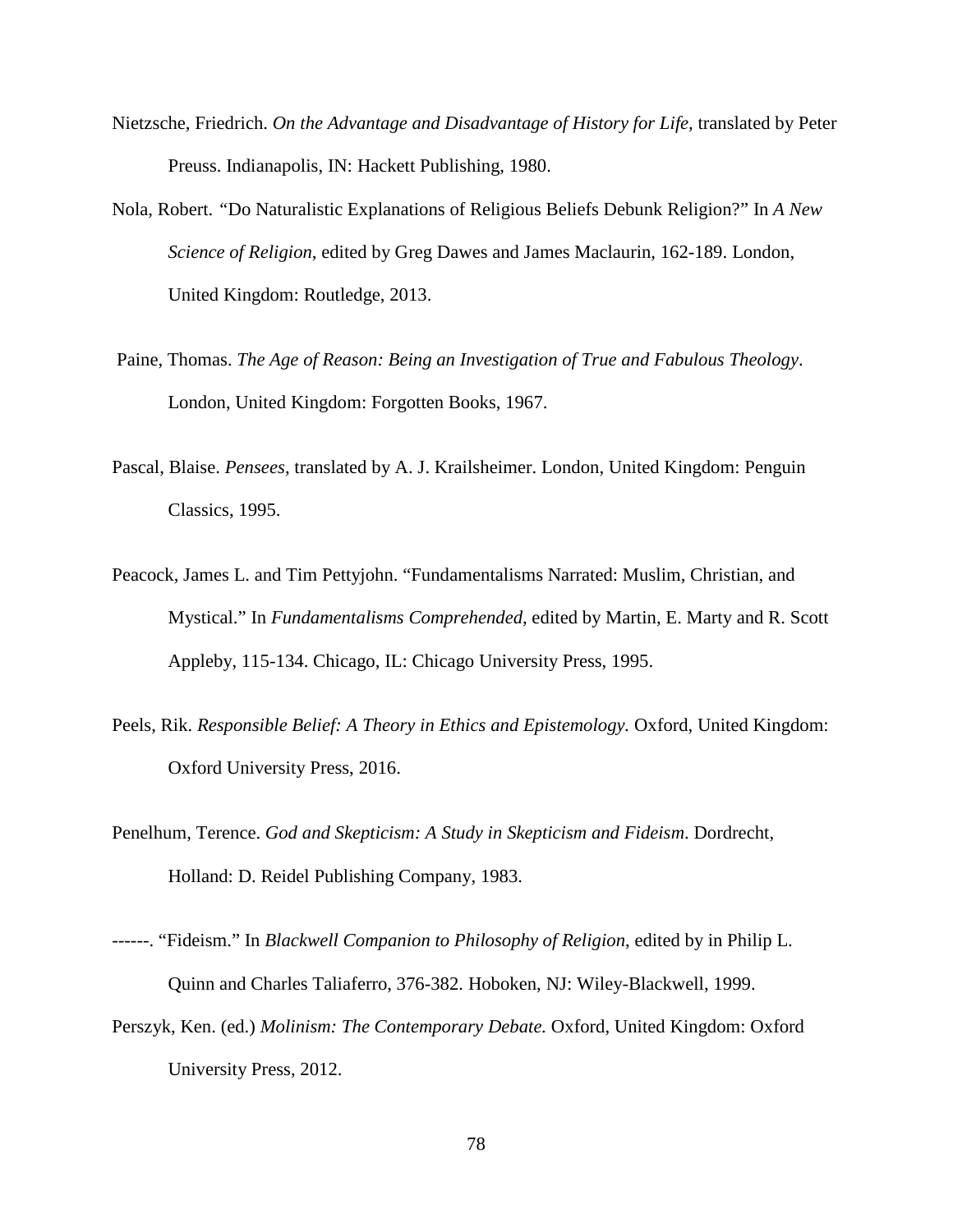- PEW Forum on Religion and Public Life. "Faith in Flux: Changes in Religious Affiliation in the U.S." PEW Research Center. www.pewforum.org/2009/04/27/faith-in-flux/ (accessed September, 2017).
- Philips, Michael. *The Undercover Philosopher: A Guide to Detecting Shams, Lies, and Delusions*. London, United Kingdom: Oneworld Publications, 2009.
- Pigden, Charles. "Subversive Explanations." In *A New Science of Religion*, edited by Gregory Dawes and James Maclaurin, 147-161. London, United Kingdom: Routledge, 2013.
- Plant, Bob. "Religion, Relativism, and Wittgenstein's Naturalism." *International Journal of Philosophical Studies* 19, no. 2 (2011): 177-209.
- Plantinga, Alvin. "Pluralism: A Defense of Religious Exclusivism." In *The Rationality of Belief and the Plurality of Faith*, edited by T.D. Senor. Ithaca, NY: Cornell University Press, 1995.
- Plantinga, Alvin, Michael Sudduth, Stephen Wykstra, and Linda Zagzebski. "Warranted Christian Belief." *Philosophical Books* 43 (2002): 81-135.

Pojman, Louis. *Religious Belief and the Will.* London, United Kingdom: Routledge, 1986.

- Popkin, Richard. *The History of Scepticism: From Erasmus to Descartes.* Assen, Netherlands: Van Gorcum Publishers, 1960.
- Potts, Richard. "The Religious Sense." In *Human Origins and the Image of God: Essays in Honor of J. Wentzel van Huyssteen*, edited by Christopher Lilley and Daniel J. Pedersen, 95-111. Grand Rapids, MI: William B. Eerdmans Publishing Co., 2017.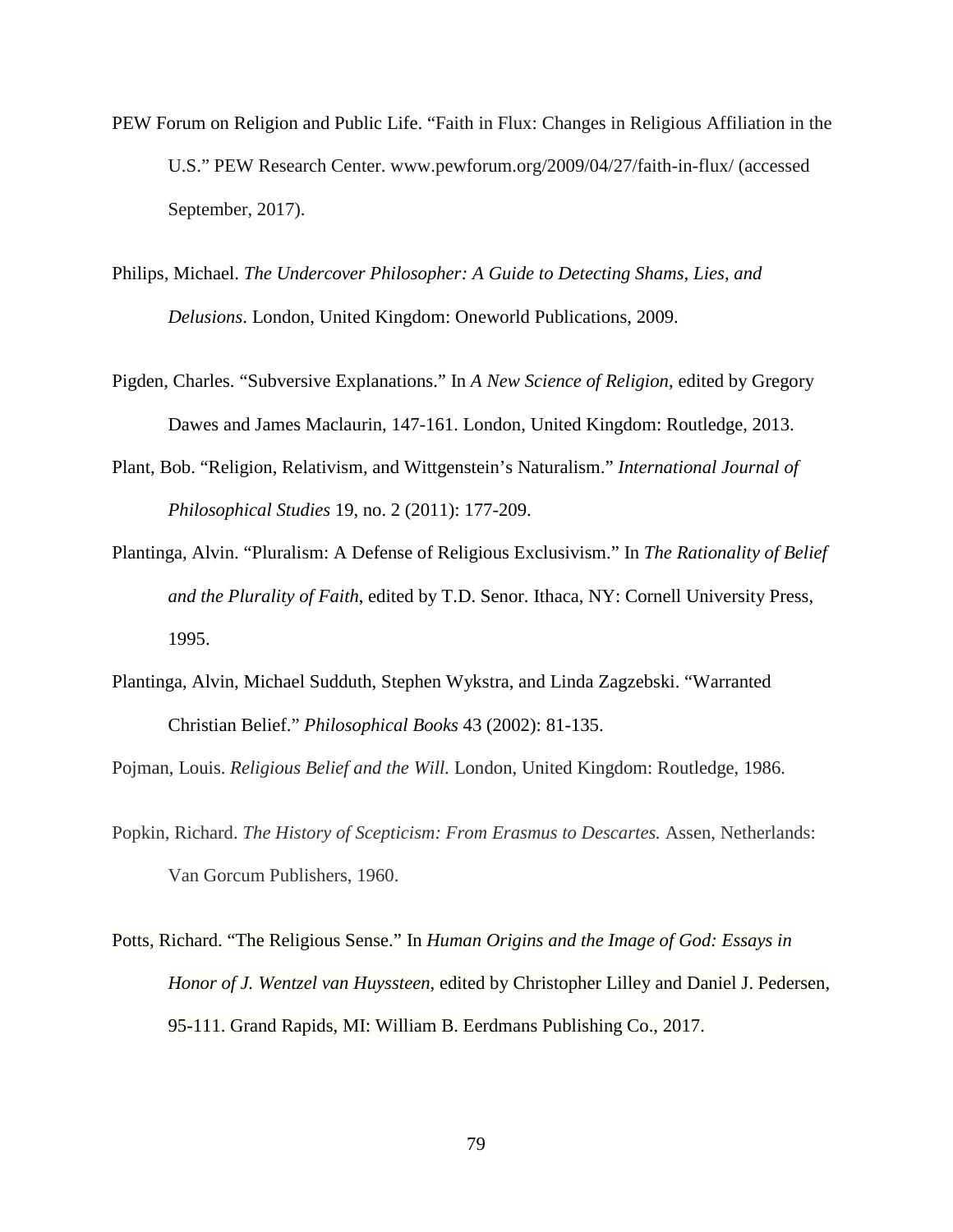- Pouivet, Roger. "Religious Imagination and Virtue Epistemology." *Ars Disputandi* 2, no. 1 (2002): 78-88*.*
- Pritchard, Duncan and Lee J. Whittington. (eds.) *Philosophy of Luck.* Hoboken, NJ: Wiley-Blackwell, 2015.
- Pritchard, Duncan. "Reforming Reformed Epistemology." *International Philosophical Quarterly*  43, no. 1 (2003): 43-66. doi: 10.5840/ipq200343156.
- -----. *Epistemic Luck*. Oxford, United Kingdom: Oxford University Press, 2005.
- -----. "Knowledge and Understanding." In *The Nature and Value of Knowledge: Three Investigations*, edited by Duncan Pritchard, Alan Millar, and Adrian Haddock, 1-88. Oxford: Oxford University Press, 2010.
- -----. "Risk." *Metaphilosophy* 46, no. 3 (2015): 436–461.
- -----. "The Modal Account of Luck." In *The Philosophy of Luck*, edited by Duncan Pritchard and Lee J. Whittington, 143-168. Hoboken, NJ: Wiley Blackwell, 2015.
- -----. "Epistemic Risk." *Journal of Philosophy* 113, no. 11 (2016): 550-571.
- -----. "Anti-Luck Virtue Epistemology and Epistemic Defeat." *Synthese* 195, no. 7 (2016): 3065- 3077.<https://doi.org/10.1007/s11229-016-1074-4>
- -----. "Faith and Reason." *[Royal Institute of Philosophy Supplement](https://philpapers.org/asearch.pl?pub=991)* 81 (2017): 101-118.
- Pronin, Emily. "Perception and Misperception of Bias in Human Judgment." *Trends in Cognitive Science* 11, no. 1 (2007): 37-43.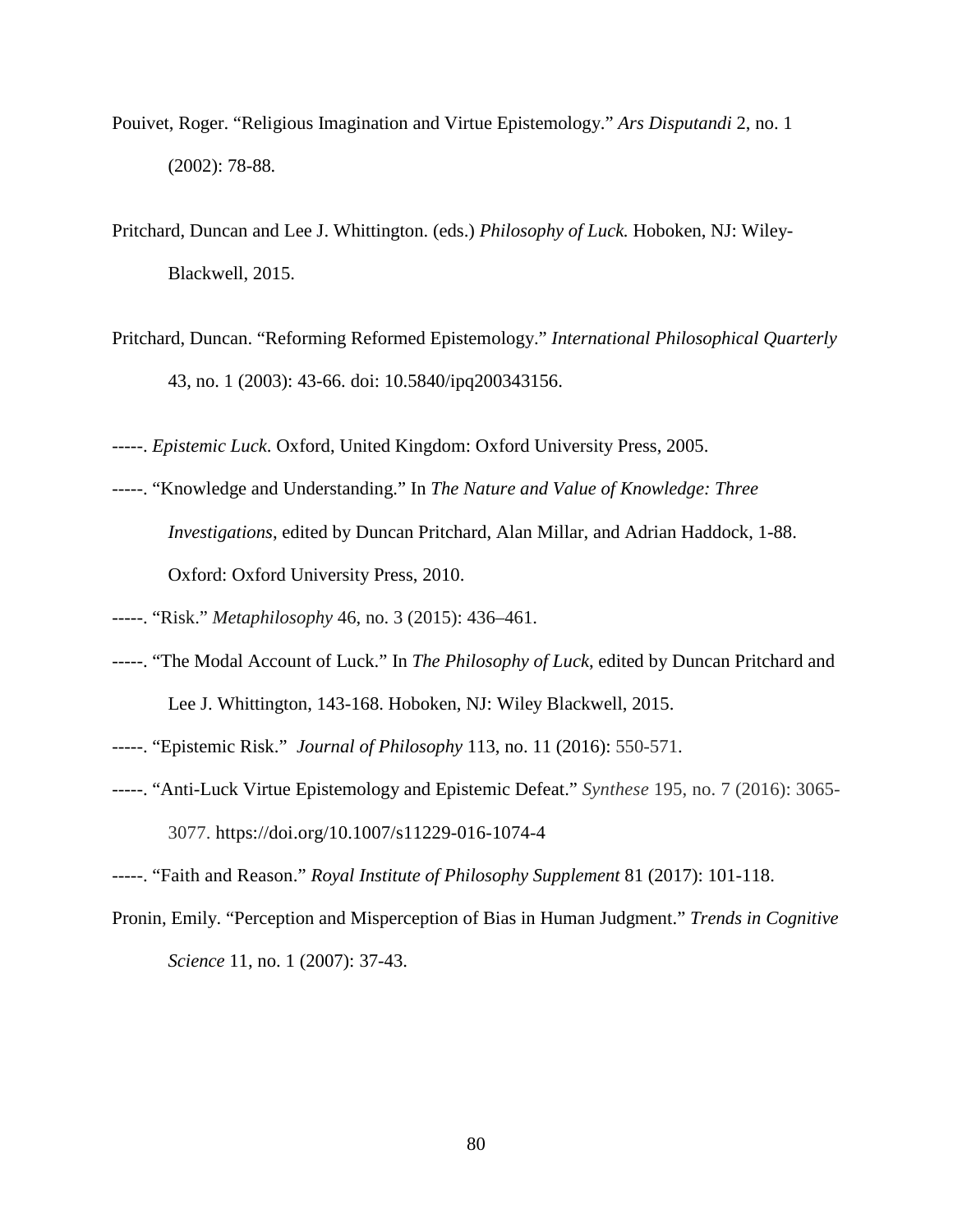- Pronin, Emily, Thomas Gilovich, and Lee Ross. "Objectivity in the Eye of the Beholder: Divergent Perceptions of Bias in Self Versus Others." *Psychological Review* 111, no. 3 (2004): 781-799.
- Pronin Emily, Justin Kruger, Kenneth Savitsky, and Lee Ross. "You Don't Know Me, But I Know You: The Illusion of Asymmetric Insight." *Journal of Personality and Social Psychology* 81, no. 4 (2001): 639-656.
- Pronin, Emily, Daniel Y. Lin, and Lee Ross. "The Bias Blind Spot: Perceptions of Bias in Self Versus Others." *Personality and Social Psychology Bulletin* 28, no. 3 (2002): 369-381.
- Quinn, Philip. "Fideism." *In Oxford Companion to Philosophy, 2nd ed*., edited by Ted Honderich. Oxford, United Kingdom: Oxford University Press, 2007.
- ------. "Epistemic Parity and Religious Argument." *Philosophical Perspectives* 5 (1991): 317- 341.
- Ramelli, Ilaria. *The Christian Doctrine of Apokatastasis: A Critical Assessment from the New Testament to Eriugena*. Leiden, Netherlands: Brill Publishing, 2013.

Rawls, John. *Political Liberalism*. New York: Columbia University Press, 1993.

Rees, Clea F. and Jonathan Webber. "Automaticity in Virtuous Action." In *The Philosophy and Psychology of Character and Happiness*, edited by N. E. Snow and F.V. Trivigno, 75-90. London, United Kingdom: Routledge, 2014.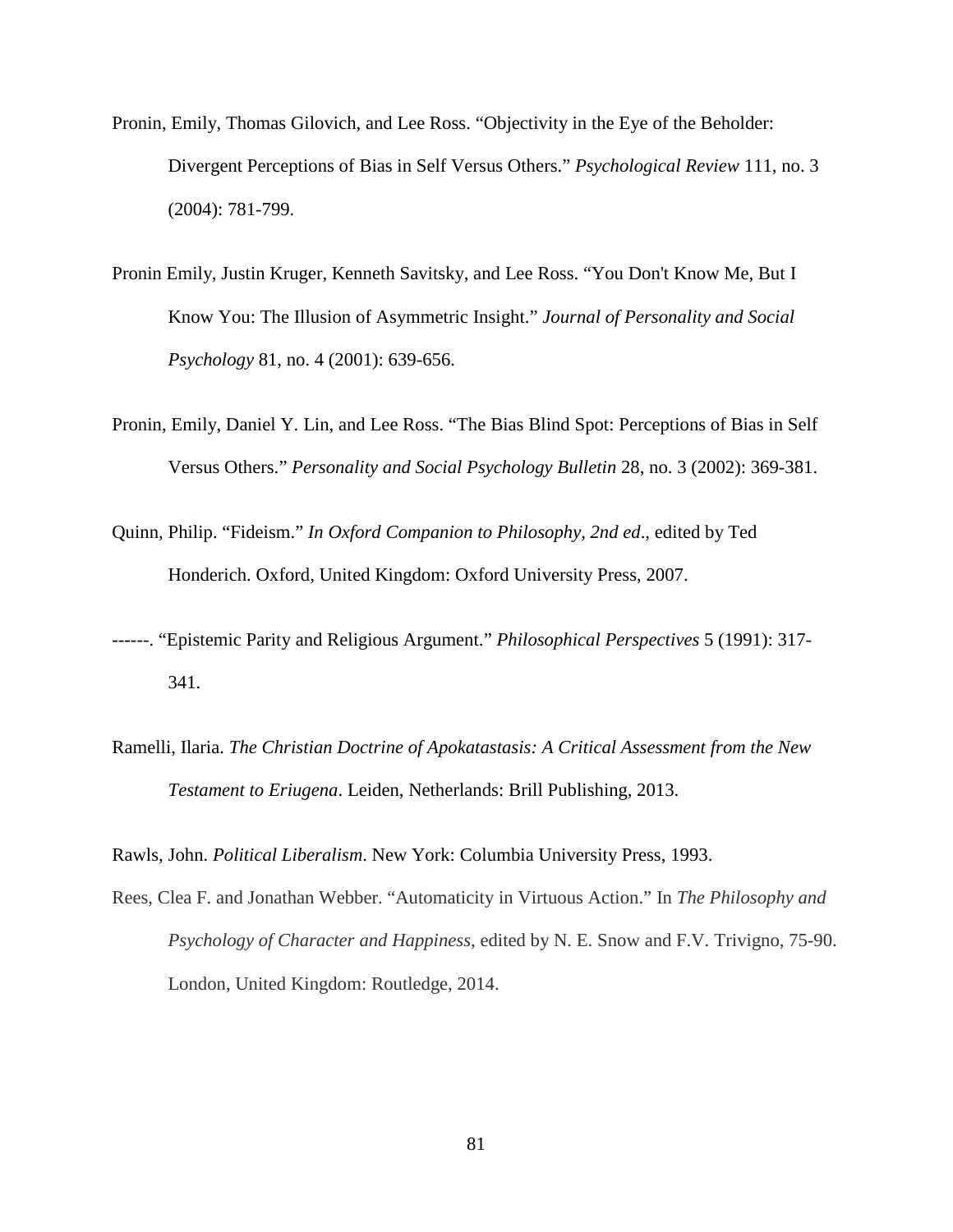- Rehder, Bob. "Property Generalization as Causal Reasoning." In *Inductive Reasoning: Experimental, Developmental, and Computational Approaches*, edited by A. Feeny and E. Heit, 81-113. Cambridge, United Kingdom: Cambridge University Press, 2008.
- Rescher, Nicholas. *Luck: The Brilliant Randomness of Everyday Life.* Pittsburg, PA: Pittsburg University Press, 2001.
- Rettler, Bradley "Analysis of Faith." *Philosophy Compass*. Hoboken, NJ: John Wiley & Sons Ltd., 2018. <https://doi.org/10.1111/phc3.12517>
- Ridder, Jeroen de. "Why Only Externalists Can Be Steadfast." *Erkenntnis* 79, no. 1 (2014): 185- 199.
- ------. "Religious Exclusivism Unlimited." *Religious Studies* 47, no. 4 (2011): 449-463.
- Riggs, Wayne. "Epistemic Risk and Relativism." *Acta Analytica* 23, no. 1 (2008): 1-8.

Rinard, Susanna. "Believing for Practical Reasons." *Noûs* (2018a): 1-22.

- -------. "Pragmatic Skepticism." *Philosophy and Phenomenological Research*, forthcoming (2018b).
- Ruthven, Malise. *Fundamentalism: The Search for Meaning.* Oxford, United Kingdom: Oxford University Press, 2004.
- ------. "Religion and Politics in the Age of Fundamentalisms." In *The Oxford Handbook of the Abrahamic Religions*, edited by Adam Silverstein and Guy Stroumsa. Oxford, United Kingdom: Oxford University Press, 2015.
- Sands, Paul. *The Justification of Religious Faith in Soren Kierkegaard, John Henry Newman, and William James.* Piscataway, NJ: Gorgias Press, 2014.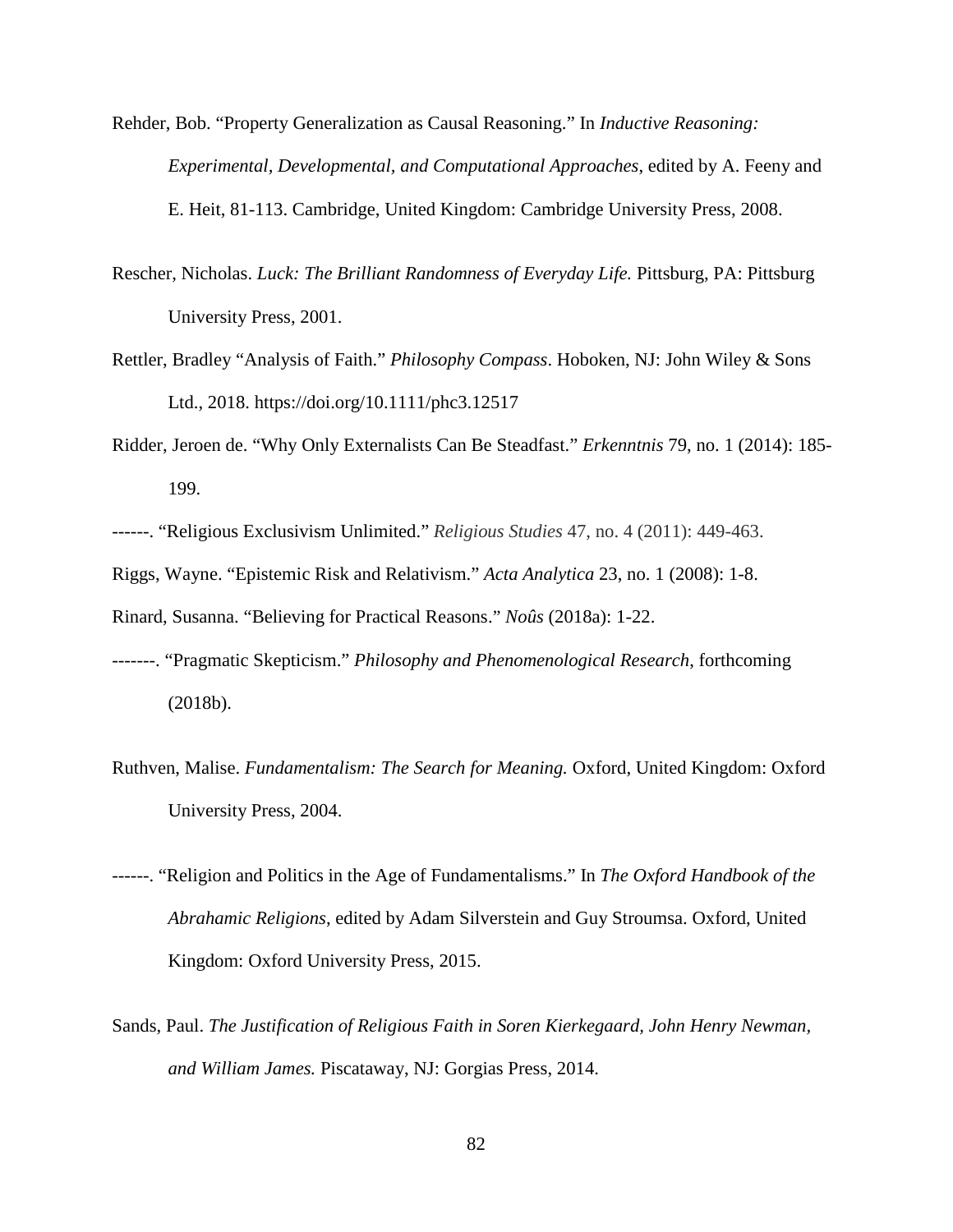- Samuelson, Peter and Ian Church. (2014). "When Cognition Turns Vicious: Heuristics and Biases in Light of Virtue Epistemology." *Philosophical Psychology* 28, no. 8 (2015): 1095-1113. doi: 10.1080/09515089.2014.904197.
- Sartorio, Carolina. "Resultant Luck." *Philosophy and Phenomenological Research* 84, no. 1 (2011): 63-86.
- Savage, Sara. "Four Lessons from the Study of Fundamentalism and Psychology of Religion." *Journal of Strategic Security* 4, no. 4 (2012): 131-150.
- Schellenberg, J. L. *Divine Hiddenness and Human Reason.* Ithaca, NY: Cornell University Press, 1993.
- -----. *The Wisdom to Doubt: A Justification of Religious Skepticism*. Ithaca, NY: Cornell University Press, 2007.
- Schoenfield, Miriam. "Permission to Believe: Why Permissivism Is True and What It Tells Us about Irrelevant Influences on Belief." *Noûs* 48, no. 2 (2014): 193–218.
- Schönbaumsfeld, Genia. "'Objectively There is No Truth' Wittgenstein and Kierkegaard on Religious Belief." In *In Search of Meaning: Ludwig Wittgenstein on Ethics, Mysticism and Religion*, edited by Arnswald, Ulrich, 131-148. Karlsruhe, Germany: Universitätsverlag Karlsruhe, 2009.
- Schouten, Maurice and Huib Looren de Jong. (eds.) *The Matter of the Mind: Philosophical Essays on Psychology, Neuroscience and Reduction*. Hoboken, NJ: Wiley-Blackwell, 2012.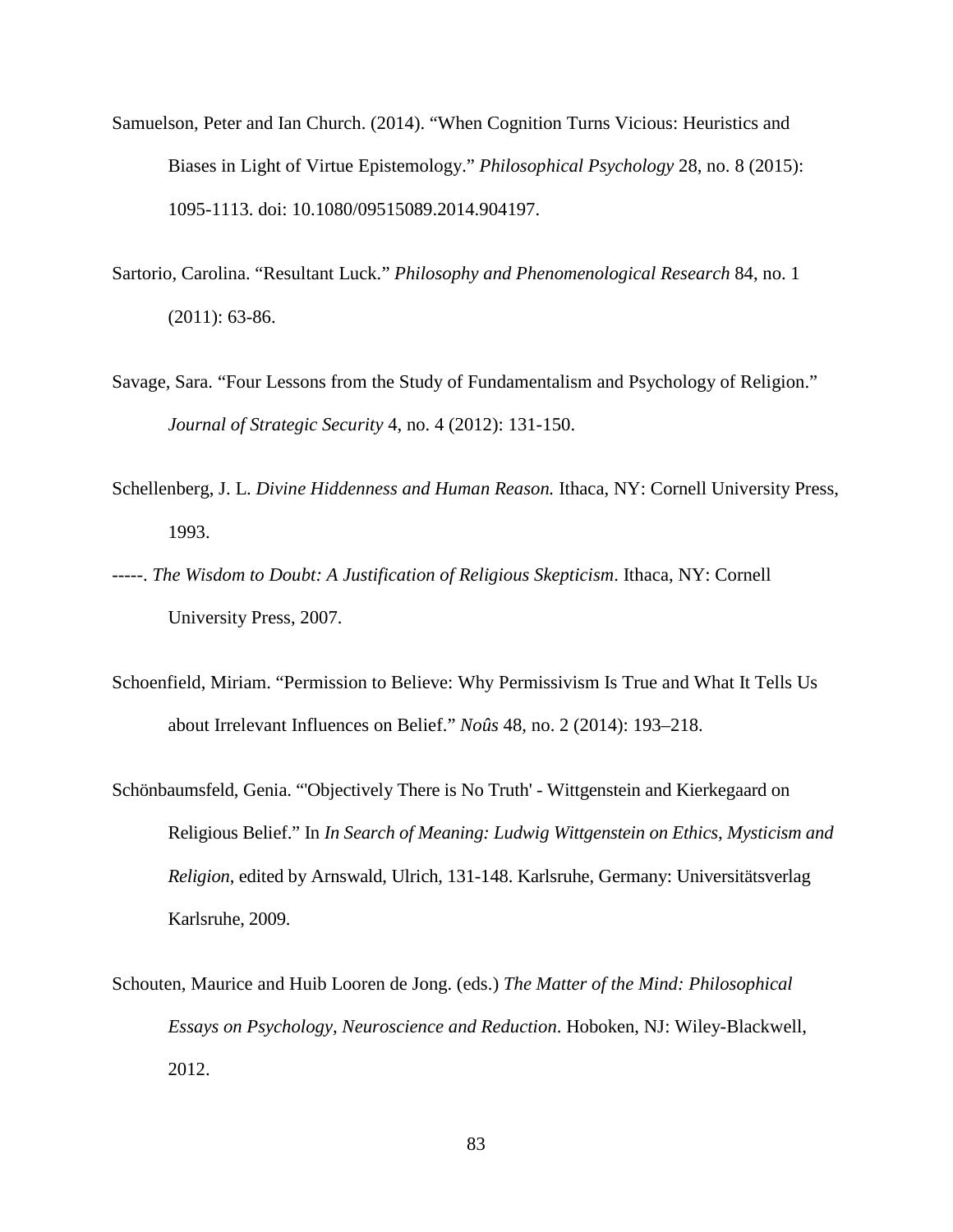Sessions, William L. *The Concept of Faith: A Philosophical Investigation*. Ithaca, NY: Cornell University Press, 1994.

Shaw, Kegan. "Faith as Extended Knowledge." *Religious Studies* (2017). doi:

10.1017/S0034412517000336.

Sher, George. "But I Could be Wrong." *Social Philosophy and Policy* 18, no. 2 (2001): 64-78. Sider, Theodore. "Hell and Vagueness." *Faith and Philosophy* 19, no. 1 (2002): 58–68. Silverstein, Adam J. and Guy G. Stroumsa. (eds.) *The Oxford Handbook of the Abrahamic Religions.* Oxford, United Kingdom: Oxford University Press, 2015.

Simon, Dick. "The Most Dangerous Four-Letter Word." HuffPost. http://www.huffingtonpost.com/dick-simon/the-most-dangerous-fourle\_b\_4555551.html.

- Simpson, Robert M. "Permissivism and the Arbitrariness Objection." *Episteme* 14, no. 4 (2017): 519-538.
- Singal, Jesse. "The Bad Things That Happen When People Can't Deal With Ambiguous Situations." The Cut. [http://nymag.com/scienceofus/2015/10/importance-of-dealing](http://nymag.com/scienceofus/2015/10/importance-of-dealing-with-ambiguity.html)[with-ambiguity.html.](http://nymag.com/scienceofus/2015/10/importance-of-dealing-with-ambiguity.html)
- Slone, Jason. *Theological Incorrectness: Why Religious People Believe What They Shouldn't.* Oxford, United Kingdom: Oxford University Press, 2004.
- Smart, Ninian. *Worldviews: Crosscultural Explorations of Human Beliefs.* Englewood Cliffs, NJ: Prentice-Hall, 1995.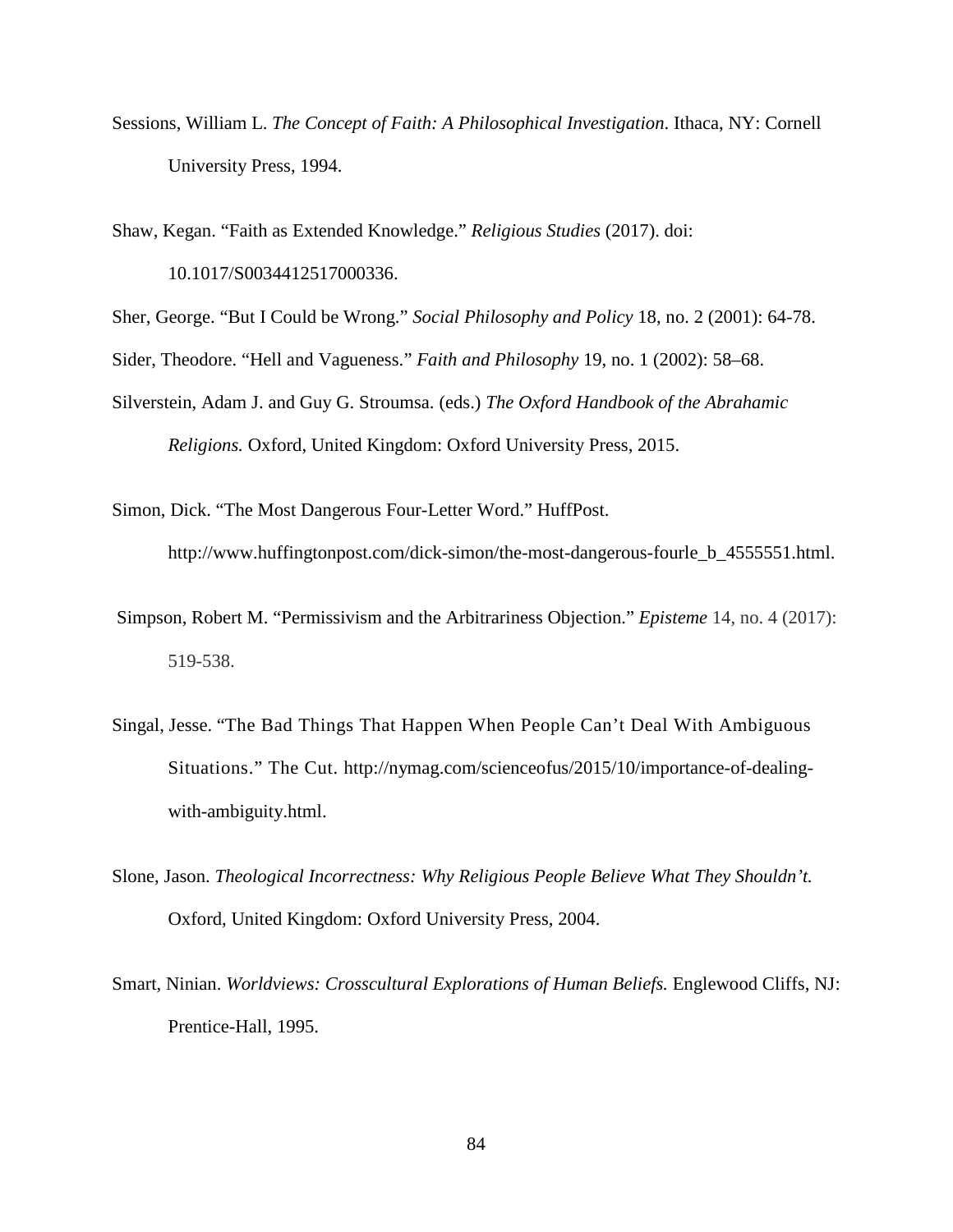- Smith, Holly M. "Dual-Process Theory and Moral Responsibility." In *The Nature of Moral Responsibility*, edited by Michael McKenna, Angela Smith, and Randolph Clarke. Oxford, United Kingdom: Oxford University Press, 2014.
- Smith, Tom. "Spiritual and Religious Transformations in America: The National Spiritual Transformation Study." National Opinion Research Center. Chicago, IL: University of Chicago, 2005.
- Snow, Nancy. *Virtue as Social Intelligence: An Empirically Grounded Theory*. London, United Kingdom: Routledge, 2009.
- -----. "Habitual Virtuous Actions and Automaticity." *Ethical Theory and Moral Practice* 9, no. 5 (2006): 545-561.
- Sorensen, Jesper. "Religion in Mind: A Review Article of the Cognitive Science of Religion." *Numen* 56, no. 4 (2005): 465-494.
- Spears, R. "Ingroup-Outgroup Bias." In *[Encyclopedia of Social Psychology](http://sk.sagepub.com/reference/socialpsychology)*, edited by Roy F. Baumeister and Kathleen D. Vohs. Thousand Oaks, CA: SAGE Publications, 2007. [http://dx.doi.org/10.4135/9781412956253.](http://dx.doi.org/10.4135/9781412956253)
- Srinivasan, A. "The Archimedean Urge," *Philosophical Perspectives* 29 (2015): 325-362.
- Stanovich, Keith E. *Rationality and the Reflective Mind*. Oxford, United Kingdom: Oxford University Press, 2011.
- Stanovich, Keith E., Richard F. West, Maggie E. Toplak. "Myside Bias, Rational Thinking, and Intelligence." *[Current Directions in Psychological Science](https://www.researchgate.net/journal/0963-7214_Current_Directions_in_Psychological_Science)* 22, no. 4 (2013): 259-264.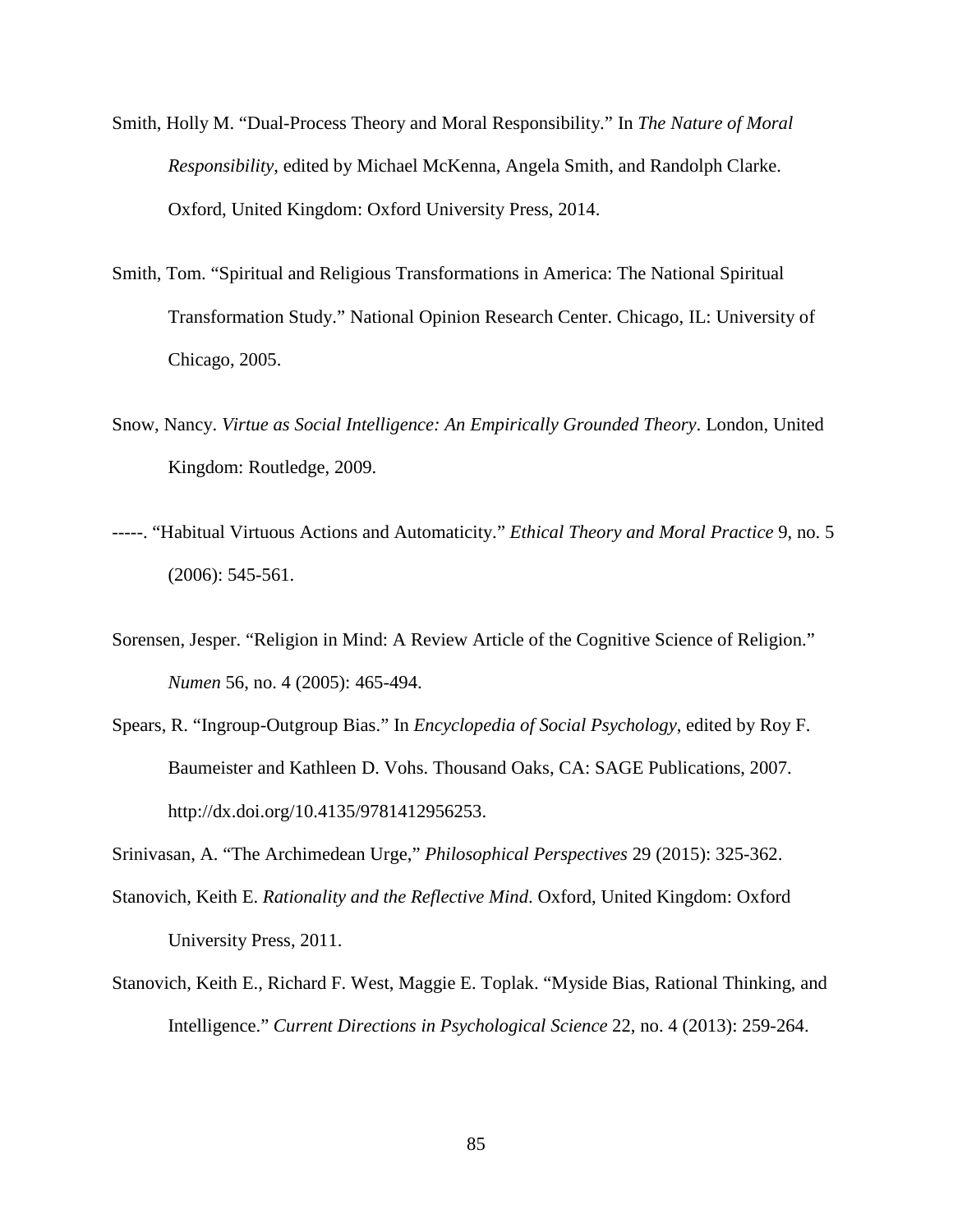- -------. "Heuristics and Biases as Measures of Critical Thinking," *Journal of Educational Psychology* 100*,* no. 4 (2008): 930–941.
- Stenros, Jaakko. "In Defence of a Magic Circle: The Social, Mental, and Cultural Boundaries of Play." DiGRA. *Transactions of the Digital Games Research Association* 1, no. 2 (2014): 147-185.
- Sudduth, Michael. "Defeaters in Epistemology." Internet Encyclopedia of Philosophy (n.d.). http://www.iep.utm.edu/ep-defea/.
- Sylvan, Kurt and Errol Lord. *Well-Founded Belief: New Essays on the Epistemic Basing Relation*, edited by P. Bondy and J.A. Carter. London, United Kingdom: Routledge, forthcoming (2019).
- Thagard, Paul. "Critical Thinking and Informal Logic: Neuropsychological Perspectives." *Informal Logic* 31, no. 3 (2011): 152-170.
- Thune, Michael. "Religious Belief and the Epistemology of Disagreement." *Philosophy Compass* 5, no. 8 (2010): 712–724.
- Tremlin, Todd. *Minds and Gods*: *The Cognitive Foundations of Religion.* Oxford, Untied Kingdom: Oxford University Press, 2010.
- Tucker, Chris. (ed.) *Seemings and Justification: New Essays on Dogmatism and Phenomenal Conservatism*. Oxford, United Kingdom: Oxford University Press, 2013.
- Vainio, Olli-Pekka. *Disagreeing Virtuously: Religious Conflict in Interdisciplinary Perspective.*  Grand Rapids, MI: Wm. B. Eerdmans Publishing, 2017.
- ------. *Beyond Fideism: Negotiable Religious Identities.* London, United Kingdom: Routledge, 2010.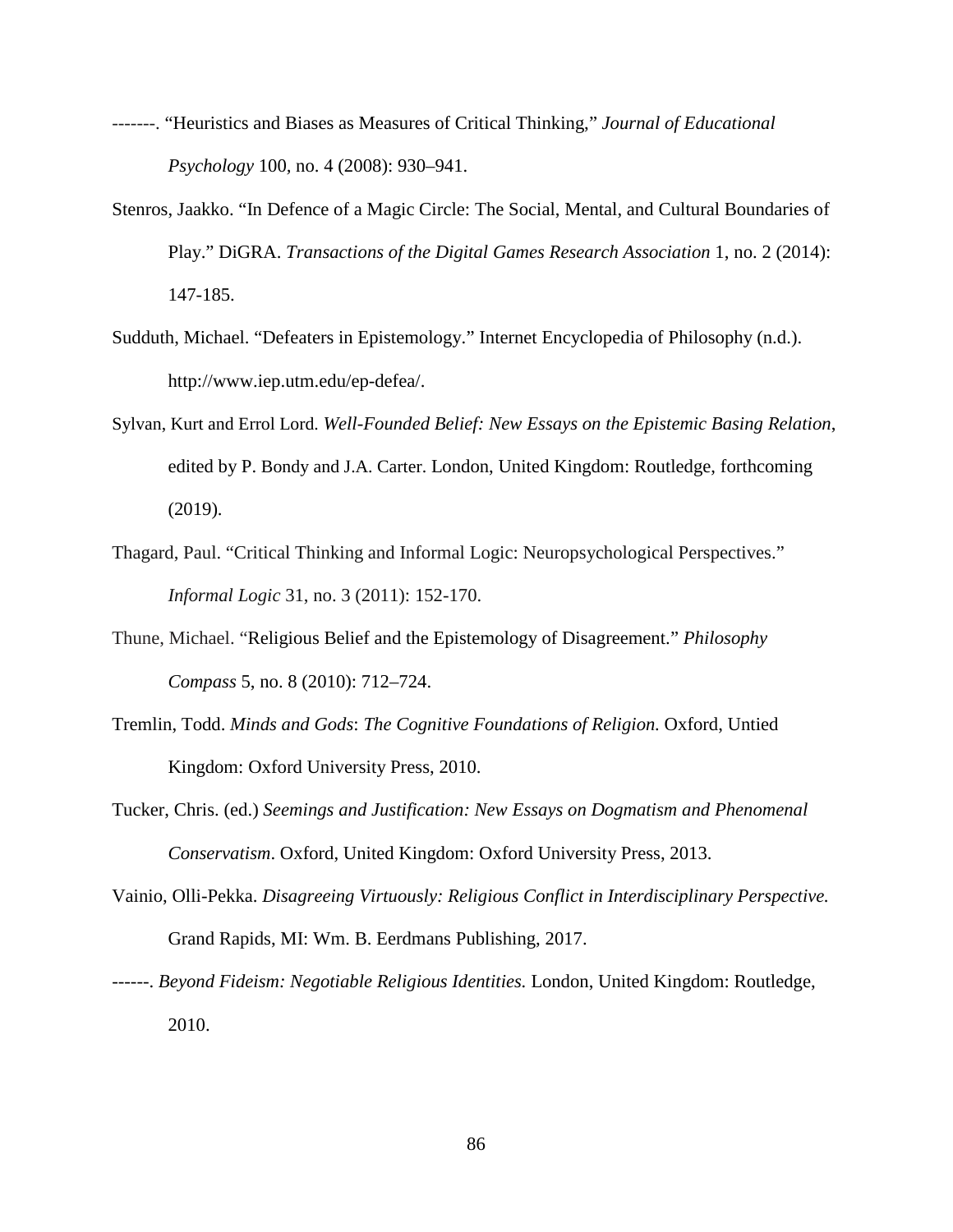- Van Vugt, Mark. "Averting the Tragedy of the Commons." *Current Directions in Psychological Science* 18, no. 3 (2008): 169-173.
- Vavova, Katia. "Irrelevant Influences." *Philosophy and Phenomenological Research* 96, no.1 (2018): 134-152.

------. "Confidence, Evidence, and Disagreement." *Erkenntnis* 79, no. S1 (2014): 173-183.

- Visala, Aku and David Leech. "How Relevant is the Cognitive Science of Religion to Philosophy of Religion?" *Scientific Approaches to the Philosophy of Religion* (2012): 165-183.
- ------. ["Naturalistic Explanation for Religious Belief.](https://philpapers.org/go.pl?id=LEENEF&proxyId=&u=http%3A%2F%2Fdx.doi.org%2F10.1111%2Fj.1747-9991.2011.00414.x)" *[Philosophy Compass](https://philpapers.org/asearch.pl?pub=822)* 6, no. 8 (2011): 552- 563.
- Vorster, Jakobus M. "Core Characteristics of Religious Fundamentalism Today." *Journal for the Study of Religions and Ideologies* 7, no. 21 (2008): 44-65.
- Welchman, Jennifer. "William James's 'The Will to Believe' and the Ethics of Selfexperimentation." *Transactions of the Charles S. Peirce Society* 42, no. 2 (2006): 229- 241.
- Weltecke, Dorothea. "Beyond Exclusivism in the Middle Ages: On the Three Rings, the Three Imposters, and the Discourse of Multiplicity." In *The Oxford Handbook of the Abrahamic Religions*, edited by Adam J. Silverstein and Guy G. Stroumsa*.* Oxford, United Kingdom: Oxford University Press, 2015
- Wernham, James C. S. *James's Will-To-Believe Doctrine: A Heretical View.* Montreal, Quebec: McGill-Queen's University Press, 1987.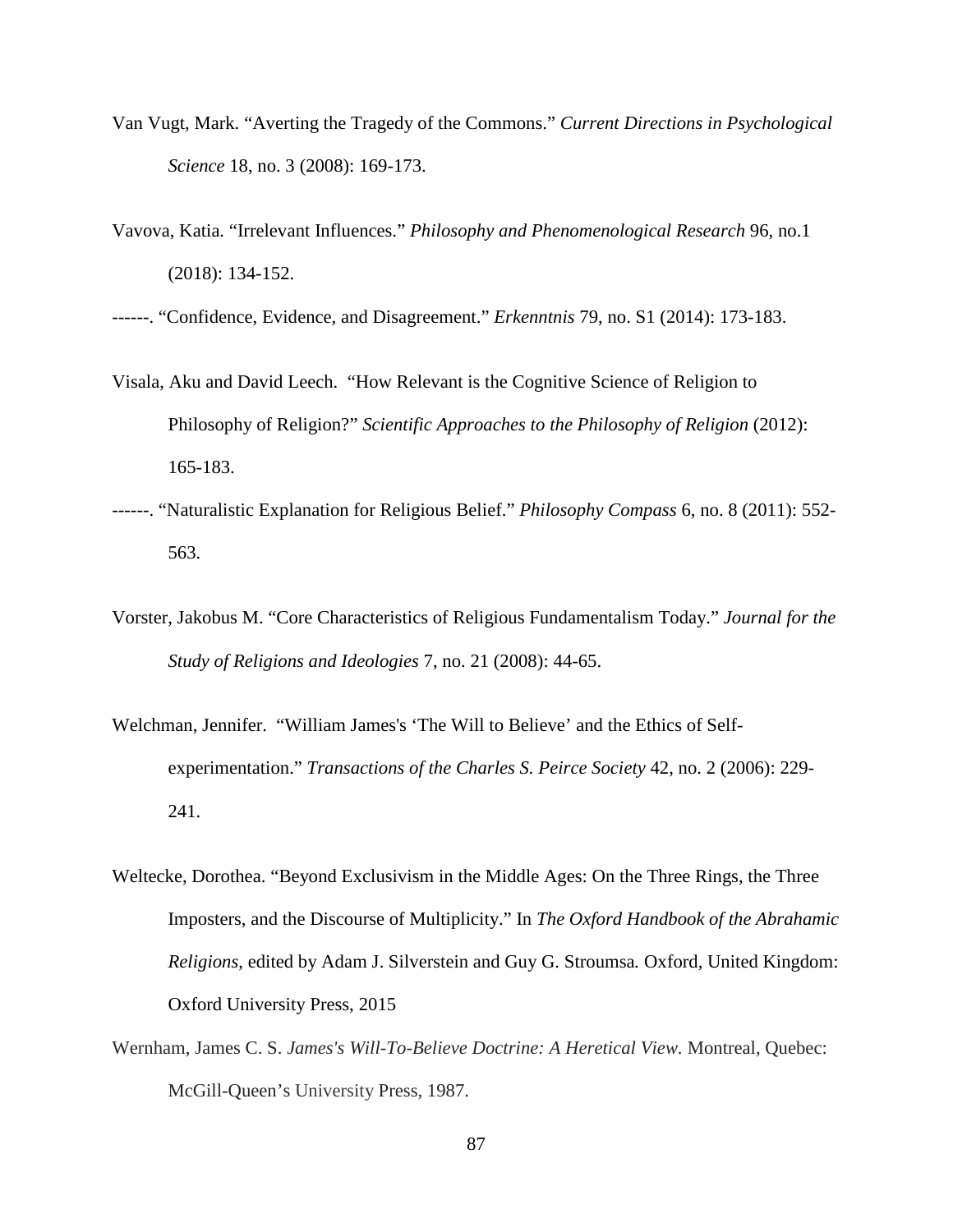- Wessling, Jordan. "Theology and Luck." In *The Routledge Handbook of the Philosophy and Psychology of Luck*, edited by Ian Church and R. Hartman. London, United Kingdom: Routledge, 2019*.*
- Whitehouse, Harvery and Brian McQuinn. "Divergent Modes of Religiosity and Armed Struggle." In *The Oxford Handbook of Religion and Violence*, edited by Mark Juergensmeyer, Margo Kitts, and Michael Jerryson*.* Oxford, United Kingdom: Oxford University Press, 2013.
- Williams, Bernard. "Tolerance: An Impossible Virtue?" In *Toleration: An Elusive Virtue*, edited by David Heyd, 18-27. Princeton, NJ: Princeton University Press, 1996.
- -------. "Moral Luck." In *Moral Luck: Philosophical Papers 1973-1980*, 20-39. Cambridge, United Kingdom: Cambridge University Press, 1981.
- Wittgenstein, Ludwig. "Lectures on Religious Belief." In *Wittgenstein: Lectures and Conversations on Aesthetics, Psychology and Religious* Belief, edited by C. Barrett. Berkeley, CA: University of California Press, 2007.
- Wood, Graham. "Cognitive Science and Religious Belief." *Philosophy Compass* 6, no. 10 (2011): 734–745.
- Wright, Larry. *Critical Thinking, 2nd ed.* Oxford, United Kingdom: Oxford University Press, 2012.
- Xygalatas, Dimitris and Ryan McKay. "Announcing the Journal for the Cognitive Science of Religion." *Journal of the Cognitive Science of Religion* 1, no. 1 (2013): 1-4.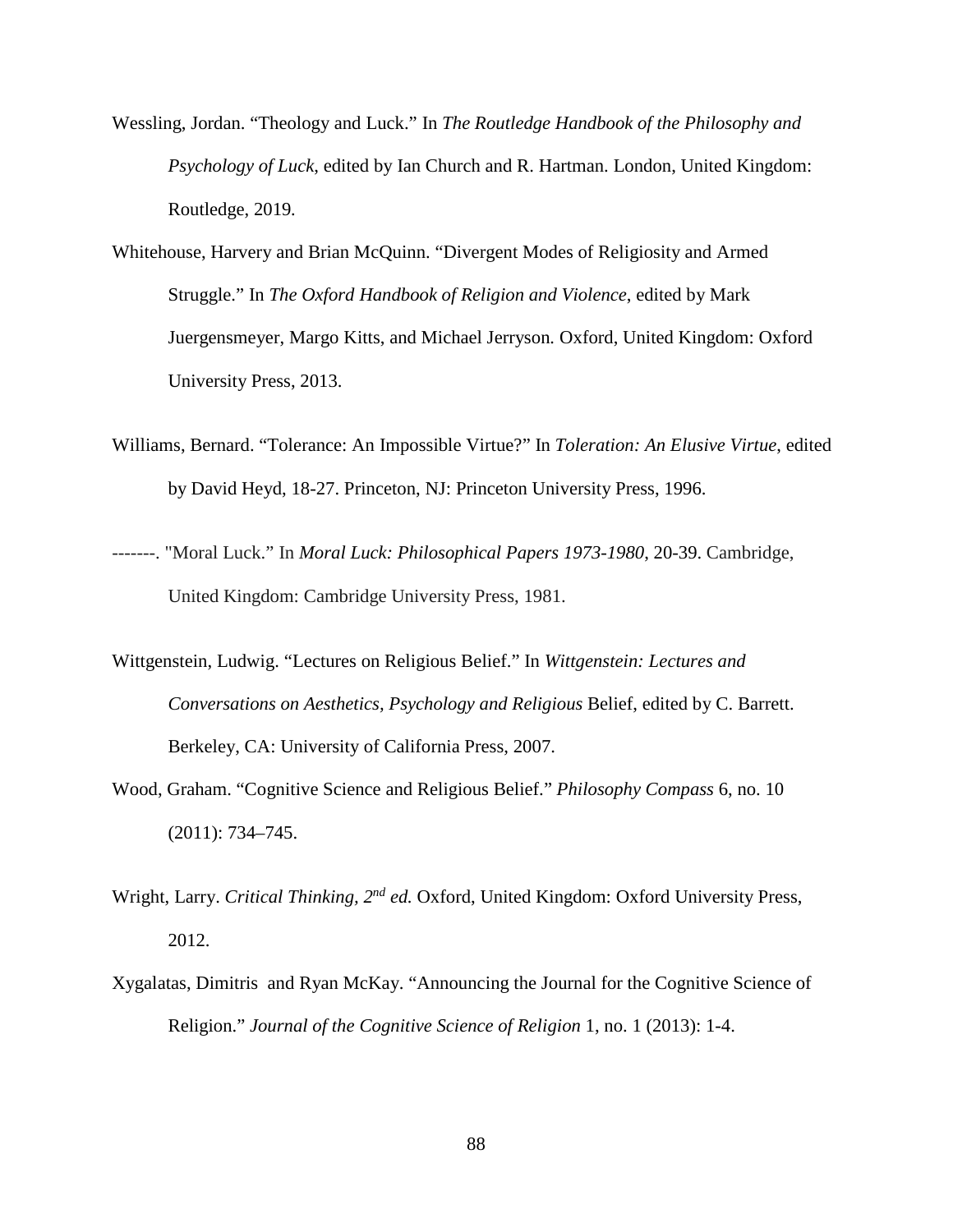- Yandell, Keith E. (ed.) *Faith and Narrative.* Oxford, United Kingdom: Oxford University Press, 2001.
- Yurak, Tricia J. "False Consensus Effect." In *Encyclopedia of Social Psychology*, *Volume* 1, edited by Roy F. Baumeister and Kathleen D. Vohs. Thousand Oaks, CA: SAGE Publications, 2007.

Zagzebski, Linda. "Religious Luck." *Faith and Philosophy* 11, no. 3 (1994): 397-413.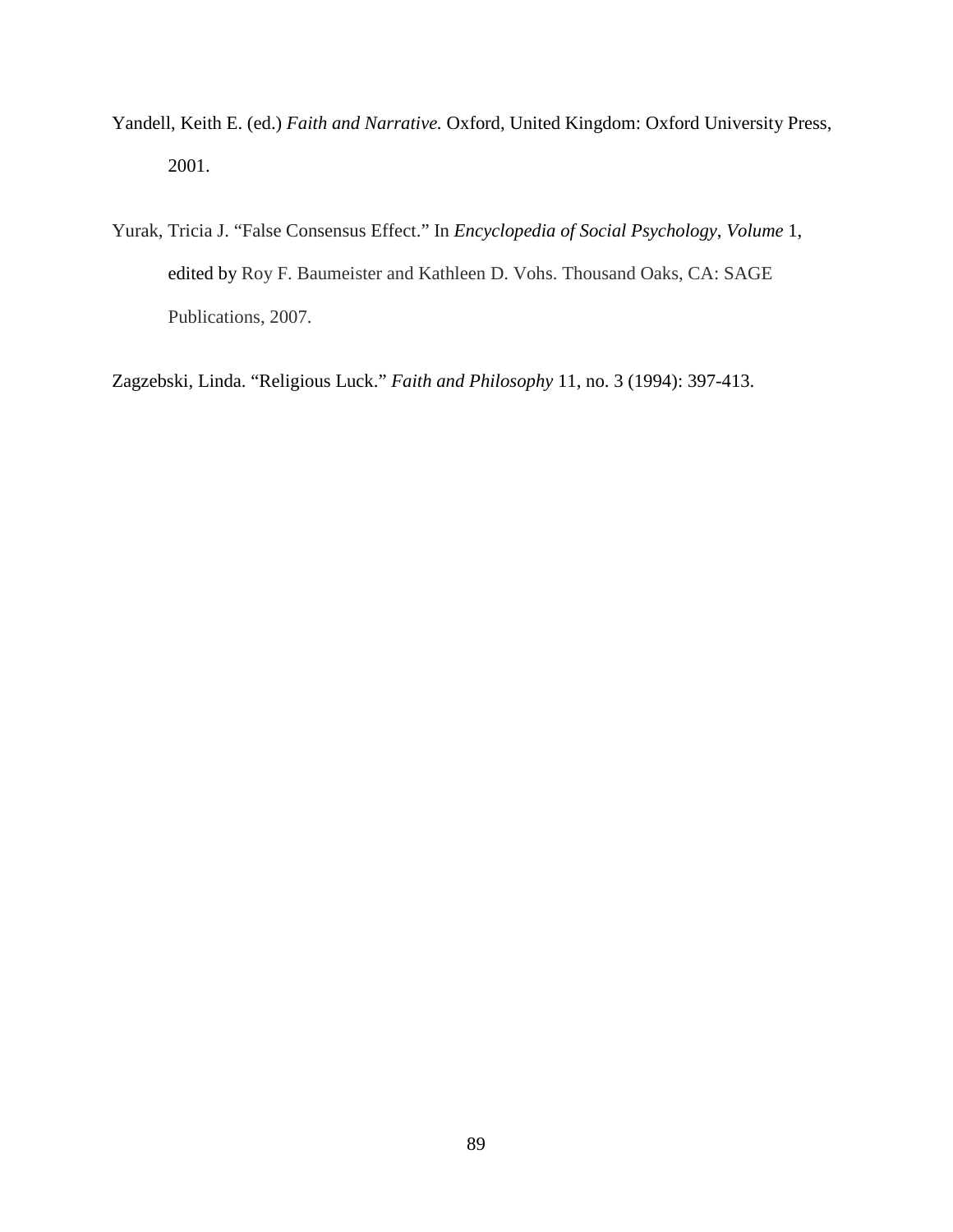## **Chapter Six Notes**

<sup>1</sup> Wittgenstein, "Lectures on Religious Belief."

 $\overline{a}$ 

<sup>2</sup> Philosophers since Thales and Xenophanes since ancient times have offered insight into religious psychology, sometimes contrasting the poets and priests who employed *mythoi* to explain events, and natural philosophers who by employing *logoi* gave impetus to Greek science*.*  Some of the ancients, like Hippocrates, the father of medicine, criticized the philosophers *along with* the poets and priests, contrasting all of them with his more empirical approach to the causes and treatment of disease. But the turn from myth and supernaturalism at the dawn of philosophy in the Greek tradition needn't be thought of as pitting science and faith, Enlightenment-mode thinking versus irrationalism. CSR seemingly draws as easily from counter-Enlightenment thinkers like Montaigne, Pascal, James, as it does from Enlightenment mode thinkers like Lessing, Locke, Hume, Kant, and Voltaire.

 $3$  Adam Green (2013, 417) for example writes that, "the cognitive science of religion can actually be used as a tool when doing theology from within the perspective of a faith tradition. It can, in effect, help to clarify religious doctrine from the inside."

<sup>4</sup> D. Xygalatas and R. McKay, "Announcing the *Journal for the Cognitive Science of Religion*," 1.

<sup>5</sup> Hume, *Natural History of Religion,* Introduction. Compare what James calls the "intellectual operations" related to religion (*Varieties,* 433) include primarily those that of our overbeliefs,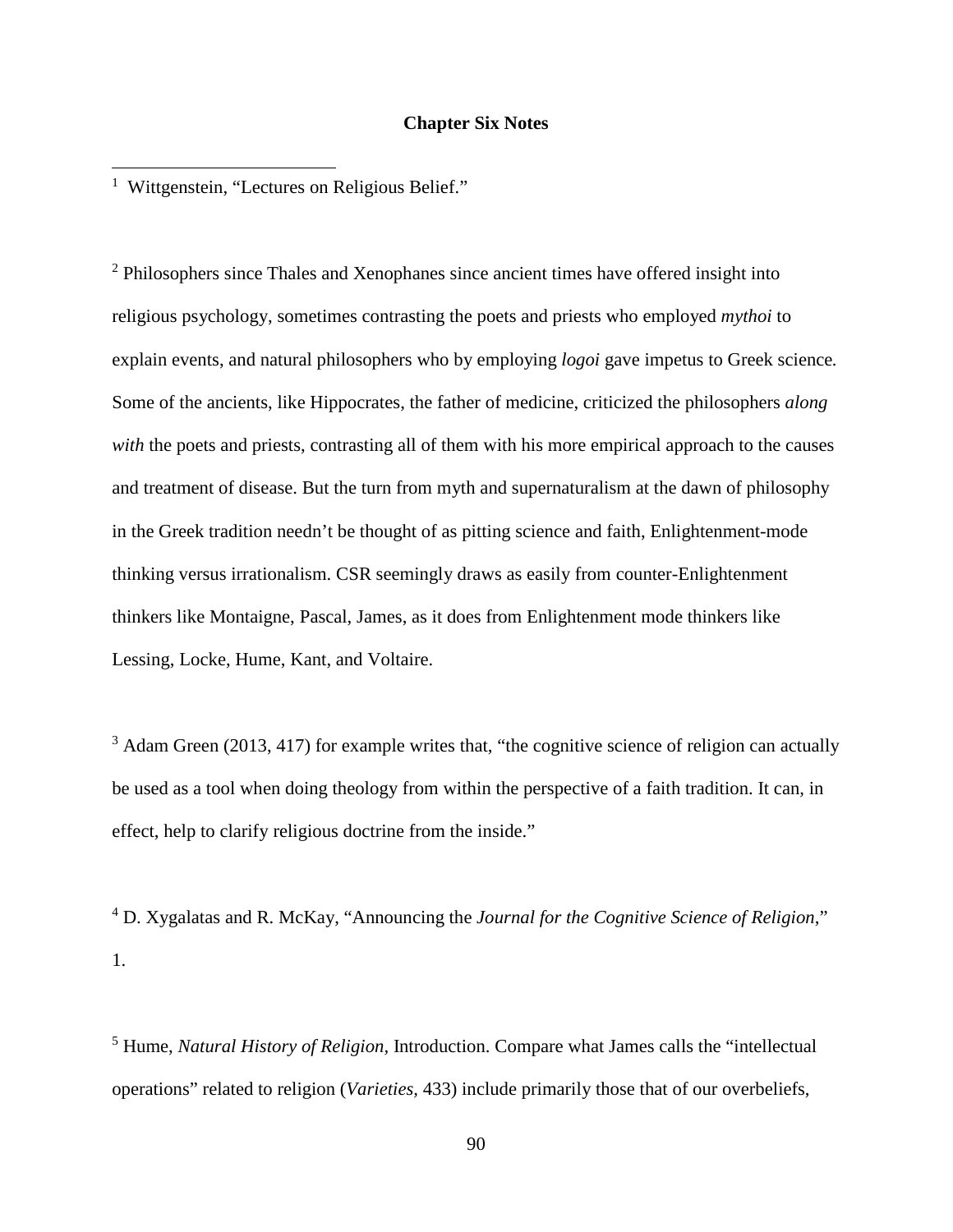those of philosophy, and those of a science of religion. Graham Wood (2011, 734) notes, "as Hume's famous distinction makes clear, there is an important difference between the reasons for religious belief and the causes of religious belief."

 $\overline{a}$ 

<sup>6</sup> We will engage them more later, but they are strictly speaking limit questions for science, if we are not to conflate science and values, description and naturalistic explanation with endorsement of a strongly naturalistic metaphysics. The explanatory scope of CSR falls well short of deciding such things as the reality of miracles. Theistic and atheistic worldviews, and spiritualist and materialist metaphysics are in the domain of controversial views, whereas science and religious studies are methodologically "agnostic" or neutral on questions of religious metaphysics. They may still be a source of well-grounded empirical premises that might be used in arguments that aim to establish a metaphysical conclusion. This may be a simplistic answer, but for our study we will hold tightly to the neutrality of CSR to questions metaphysical.

<sup>7</sup> To reiterate, *de facto objections* state that purported force *f* likely does not exist, or that the claim that p is likely false *rather than* true. *De jure objections* state that force x is explanatorily spurious or superfluous, or that the claim that p, whether true or not, is rationally or morally deficient. The epistemological use is typically that the claim that p lacks positive epistemic standing, on account of its being epistemologically unjustified/unsafe/insensitive, etc. This mildly generalizes Plantinga's description. Focusing only on "Christian belief" he writes, "*De facto* objections are relatively straightforward and initially uncomplicated: the claim is that Christian belief must be false (or at any rate improbable), given something or other we are all alleged to know. *De jure* objections, by contrast… are much less straightforward. The conclusion

91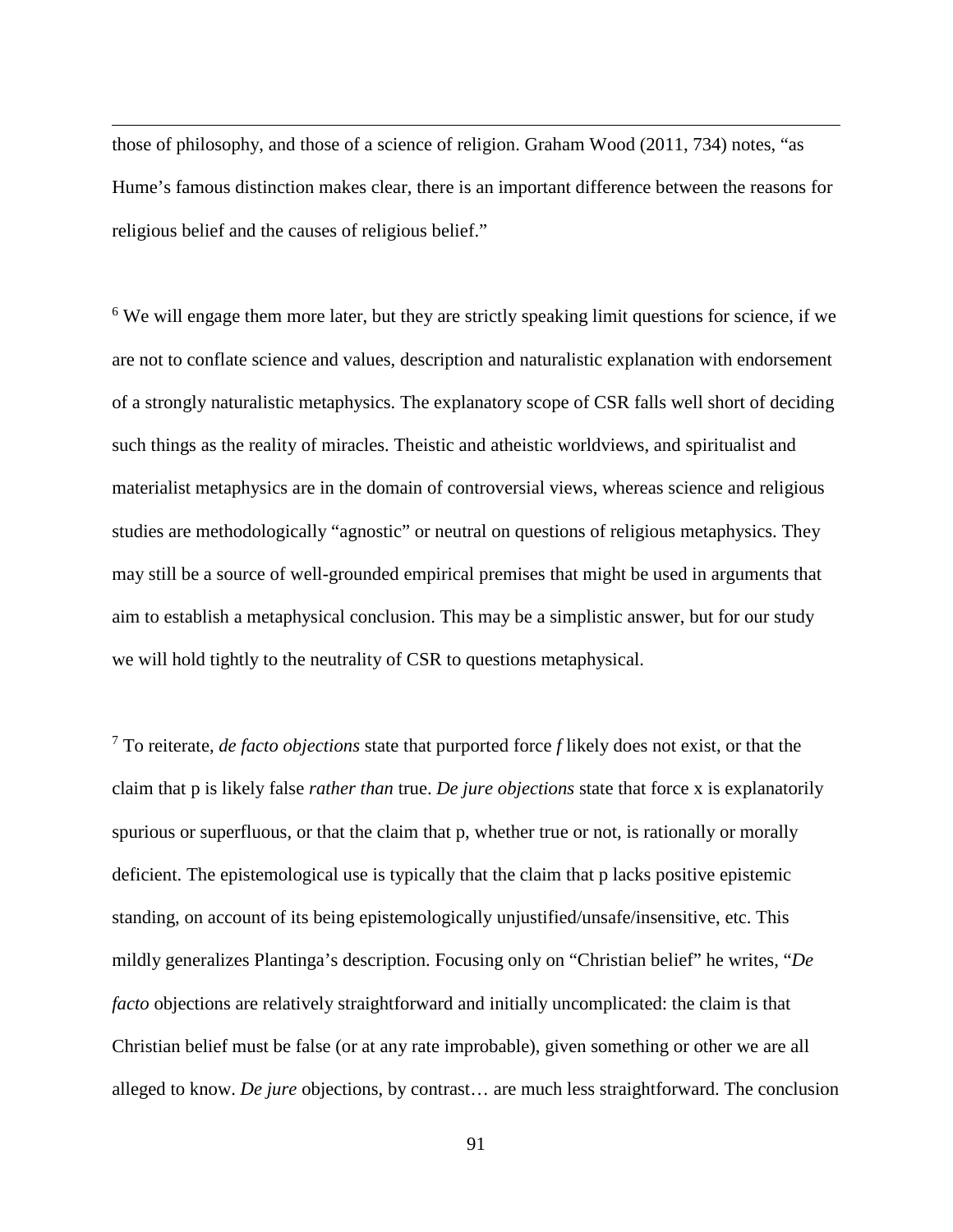of [a *de jure*] objection will be that there is something wrong with Christian belief – something other than falsehood – or else something wrong with the Christian believer: it or she is unjustified, or irrational, or rationally unacceptable, in some way" (*Warranted Christian Belief,*  ix). I am treating *de jure* challenge, and the concept of reasonableness more generally, as something that can be framed so in terms open to any or all of the three kinds of "adequacy" objections: epistemological, ethical, and theological. The overlap in these approaches strengthens is appropriate to the dialectical setting where disputants may not have a lot of common ground; they need multiple modes of criteria in order to assess the normative force of a *de jure* challenge, and the three-pronged approach supplies this.

 $\overline{a}$ 

<sup>8</sup> Philosophers, theologians, and others can talk about CSR as having implications that support or undermine the rationality of belief, or support or undermine the truth aptness of theistic beliefs, but these issues are not scientific. Truth aptness is closely connected with sensitivity, since the sensitivity principle imposes a modal constraint on true belief: if the proposition believed were false, one would not believe it. Sensitivity, for those who would defend it as a condition on justification or knowledge, requires is that one would not believe P by the same method were P false.

<sup>9</sup> Theologians often posit final in addition to efficient causes, or they take natural laws discoverable scientifically as "secondary" causes, with "primary" causes standing beyond or before them. To the extent that the "final" or "primary" causes are understood to be consistent with natural law (as contrasted, say, with the view that God controls all things directly), these faith-based tenets are part of an Independence rather than a Conflict model of the relationship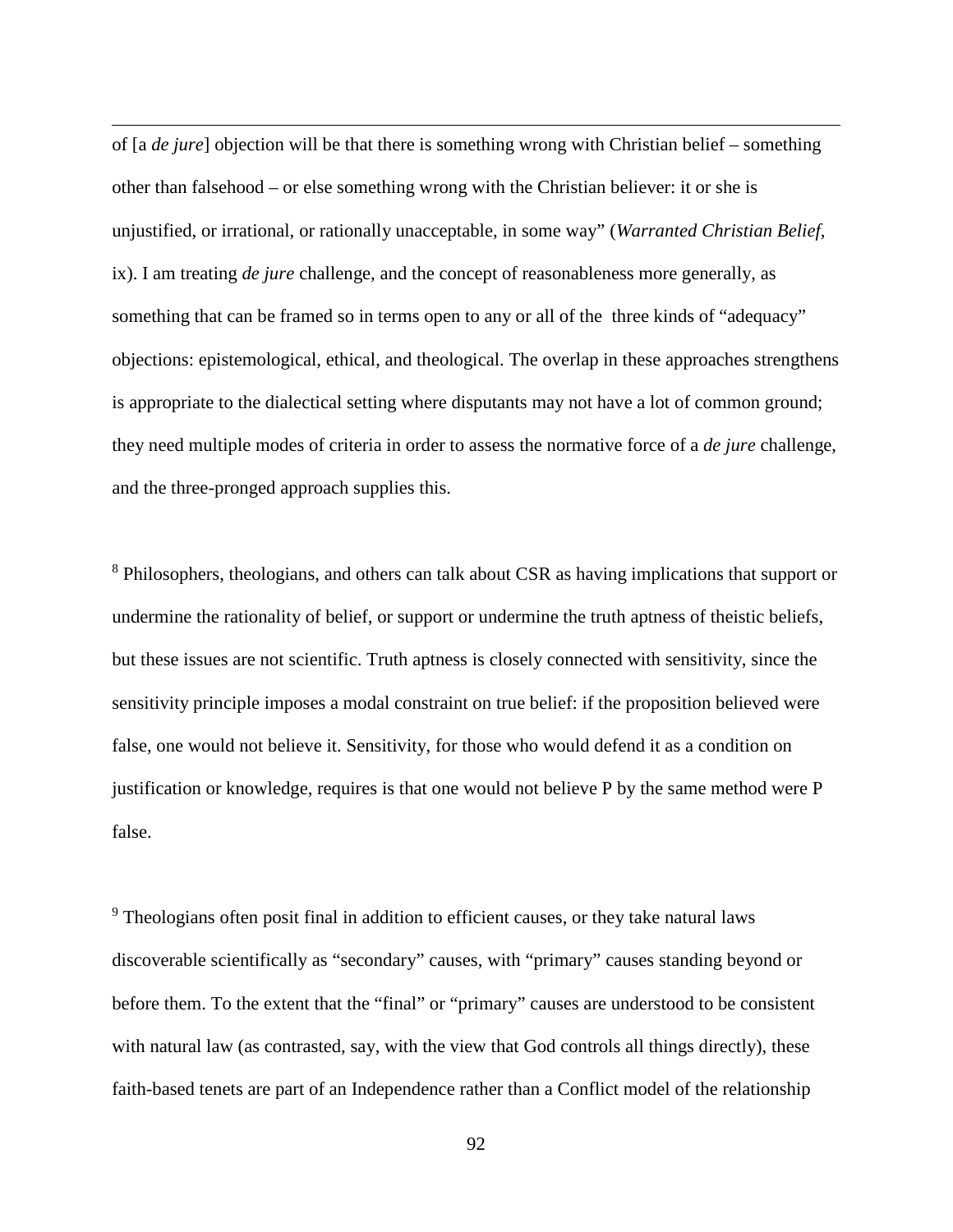between religion and science. Their problem is not direct tension with discoverable facts, but mainly their apparent unfalsifiability and superfluous nature from the scientific point of view. These concerns are taken here as ones for philosophers and theologians; while they are material in understanding *de jure* and *de facto* challenges, CSR as an empirically-oriented science can proceed neutrally to them. For better or worse, religious studies scholars usually refer to this as methodological agnosticism.

<sup>10</sup> McCauley 2010, 779.

 $\overline{a}$ 

<sup>11</sup> The debate is more broadly recognizable even in the contrasting focus on "religion" (CSR favors the singular term) versus "religions" (for instance the hermeneutic study that calls itself "theology of religions").

<sup>12</sup> Tremlin, *Minds and Gods*, (2010, 9.)

 $13$  This suggests to me that religious exclusivism may be a special expression of other, wellrecognized sorts of us – of them separations, in that despite the unique content of the beliefs, they are produced by many of the same processes. What is different is the metaphysical explanation, but ideas are maintained and passed on which have social evolutionary advantages that others do not.

14 Jack Lyons and Barry Ward, *The New Critical Thinking,* Introduction. As articulated earlier by Paul Thagard, "Attempts to improve inferential practice need to consider psychological error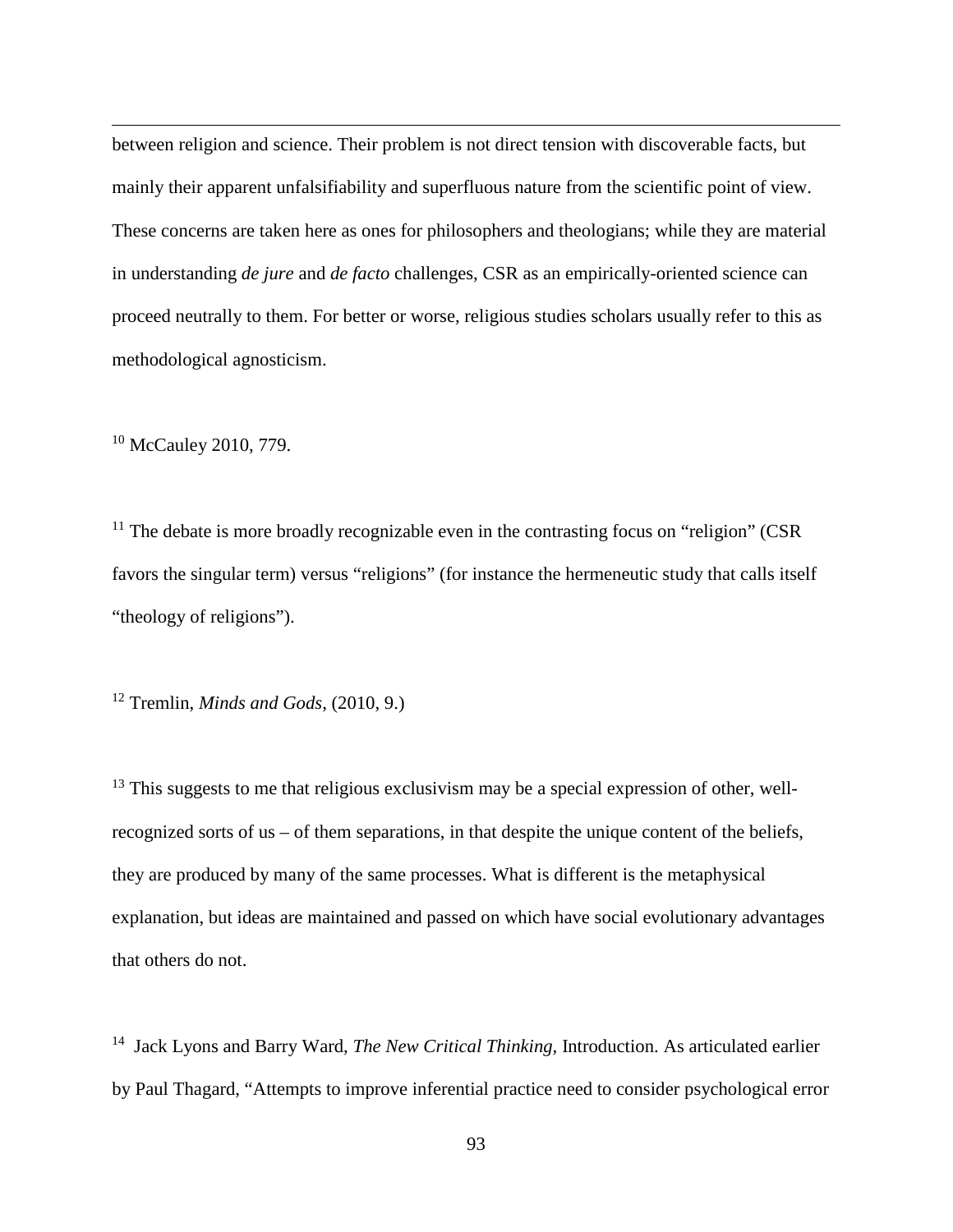tendencies, which are patterns of thinking that are natural for people but frequently lead to mistakes in judgment." Philosophical rationalism tends to lead philosophers to conflate thinking and reasoning, but, for instance, "It would be highly misleading to depict motivated inference as a sort of fallacious argument akin to wishful thinking, of the form: I want X, therefore X is true….Motivated inference is more complex than wishful thinking because it involves selective recruitment and assessment of evidence based on unconscious processes that are driven by emotional considerations of goals rather than purely cognitive reasoning" (2011, 156).

<sup>15</sup> Vainio 2017, 94.

 $\overline{a}$ 

<sup>16</sup> Vainio, 112.

<sup>17</sup> Vainio anticipates a potentially strong *de facto* objection even against theological adequacy of such a view, since by the theist's own account of divine attributes, God should not be a deceiver. Theologically, a method of belief formation that resulted in a great deal of false positives would be, at the least, inefficient. Morally, it raises all kinds of problems like those of non-culpable nonbelievers, and intellectually, it puts human beings in a terrible epistemic position. This is why Visala and Leech describe such a scenario as a deceiving god scenario, and why they develop a deceiving god argument (*Deus deceptor*), in that "it seems that God is responsible for creating a set of cognitive processes that, for the most part, prevent real knowledge of spiritual reality, while allowing multiple false conceptions to develop freely" (2011, 95). Religious rationalists like Descartes would be rolling over in their graves at the reliance on an assumption that God is a deceiver. There are some theological responses intended to support exclusivism. Vainio thinks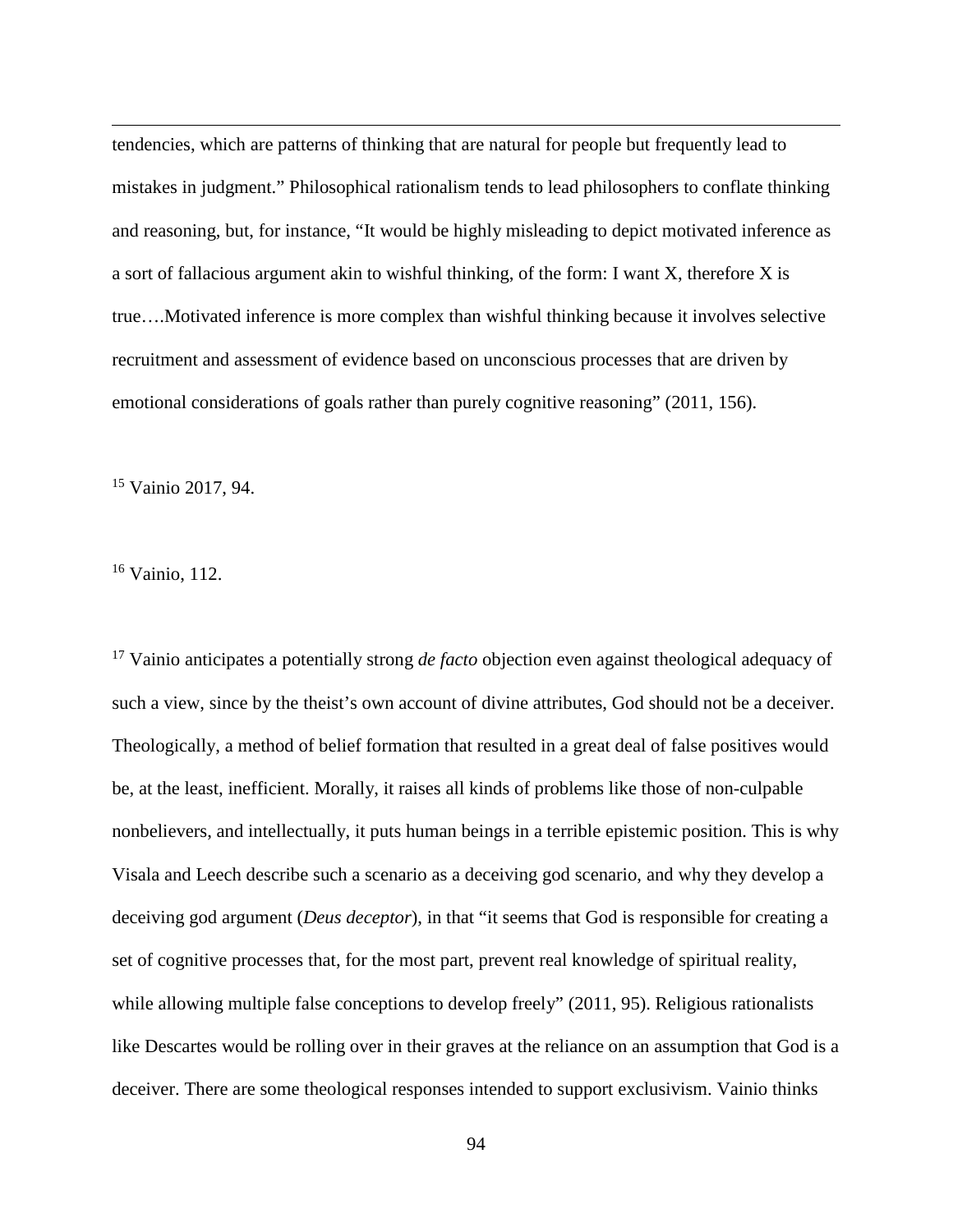that from a Molinist perspective, one can consistently claim that because God has middle knowledge, he can set apart those who would not believe in any possible world. "These individuals (i.e., those who are not elected) are then located in a time and place for Christian faith are nonexistent or rare." Also possible he thinks is a sterner Calvinist response: "God wishes to save only those whom he has elected from *massa perditionis."* On both scenarios, the saved must be few, and those justly condemned outnumber them massively. Limited atonement is very controversial, both morally and as a biblical interpretation. It is biblical enough if one is literalist about Revelations 7, which says the 144,000 are to be saved, which, if one does the math against the 7 billion estimate of humans that have ever lived, comes out to (144000/ 7000000000) x  $100 = 0.002\%$ . For literalists, then, 99.998% of the population goes to hell. More importantly, in his subsequent treatment of NERBs, Vainio conflates the distinction between *de facto* and *de jure* objections, a distinction we have made efforts to carefully delineate. It is not my point to go back to moral and theological critique, but my earlier thesis stands that it is a radically fideistic account that separates theological qua biblical adequacy from moral and epistemological concern, as both of these response to the *Deus deceptor* argument appear to do.

 $\overline{a}$ 

<sup>18</sup> Barrett's account suggests that religious traditions are more or less coincidental conglomerates of cognitively optimal concepts, possibly epiphenomena without causal effect. "[P]psychologist Justin Barrett has demonstrated that, when performing under pressure, people tend to make inferences that are often in sharp contrast to their explicitly held theological convictions, and instead fall back on intuitive ideas. This distinction between explicitly held theological ideas and implicit theological incorrectness highlights the question whether we can understand behaviour by reference to the teachings of religious systems" (J. Sorensen, 2005, 476).

95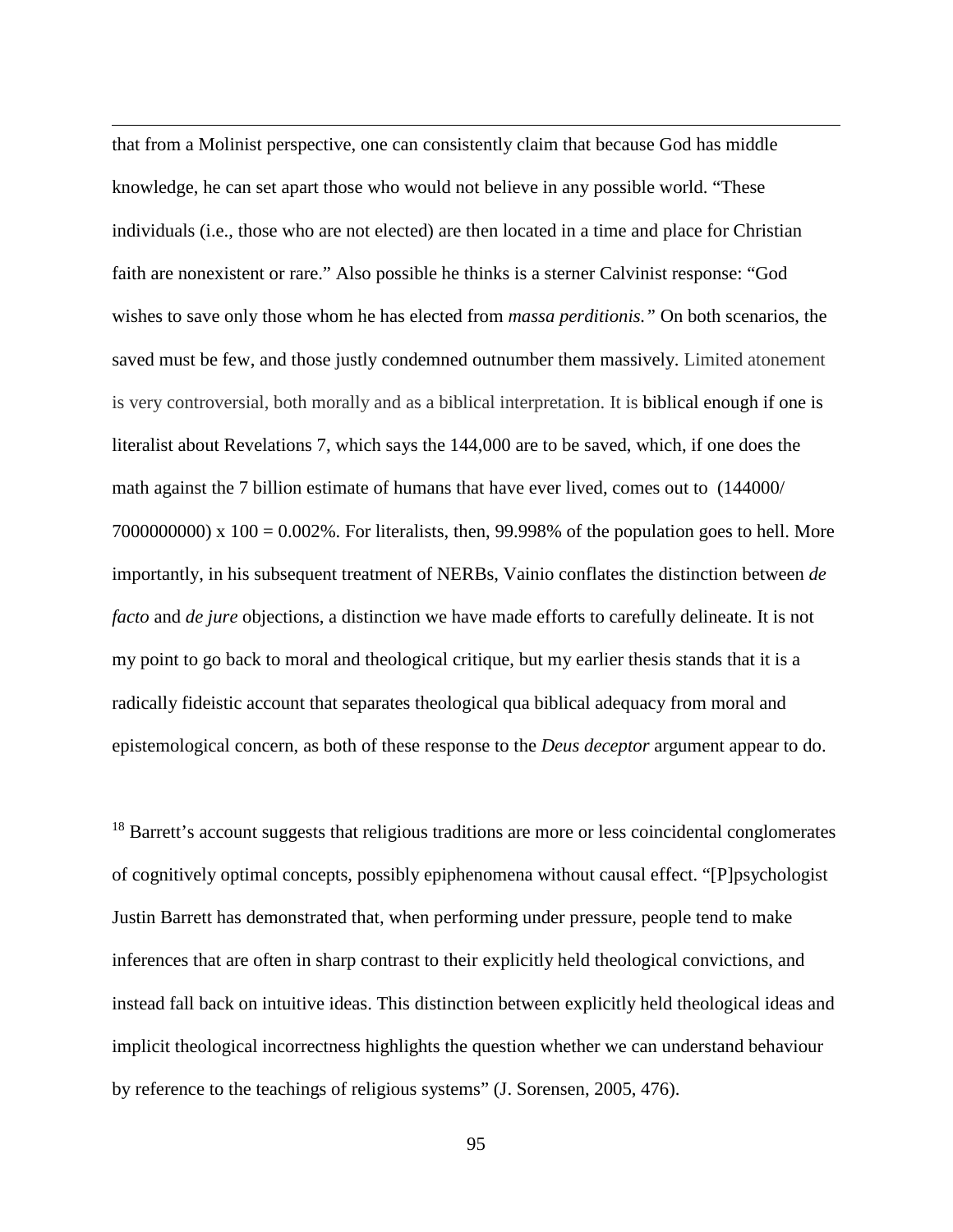<sup>19</sup> Vainio, 83. Vainio utilizes studies in cognitive science of religion, but also criticizes the reductive spirit of many of its practitioners, or at least of the non-scientists who try to use it as grounds for religious skepticism. He complains, for example, that "the cognitive science of religion has concentrated almost solely on religion as a product of type I cognition. This tends to distort the religious reality the theories are trying to depict and explain. It is not clearly the case that religious believers are not engaging in higher and refine forms of cognition, or that theologians ideas are systematically disregarded… The image that a casual reader gets is that type II cognition (theology and philosophy) are *post hoc* rationalizations of fundamentally irrational for beliefs. However, if we investigate, we see immediately how odd and *ad hoc* this claim is. The same dialectic also pertains to scientific theories and philosophical arguments as they supervene on folk beliefs and try to control and refine them" (83).

 $\overline{a}$ 

 $20$  However, Vainio seems to miss that unlike the ideal of psychology that reductive eliminativism upholds, many theorists in CSR today like Jong and McCauley are explanatory pluralists, holding that "theories at different levels can co-evolve and mutually influence each other, without reduction of the higher-level theory to the lower-level one." Schouten and [de Jong](http://journals.sagepub.com/author/de+Jong%2C+Huib+Looren) (2012), Introduction.

<sup>21</sup> Cleveland's *Disunity in Christi* is far less concerned than Vainio with the implications of these psychological studies for religious epistemics, but in more practically concerned with their implications for the prospects of Christian unity. For example she discusses the implications of the study of *group polarization* for religious philosophy. Studies suggest that people reason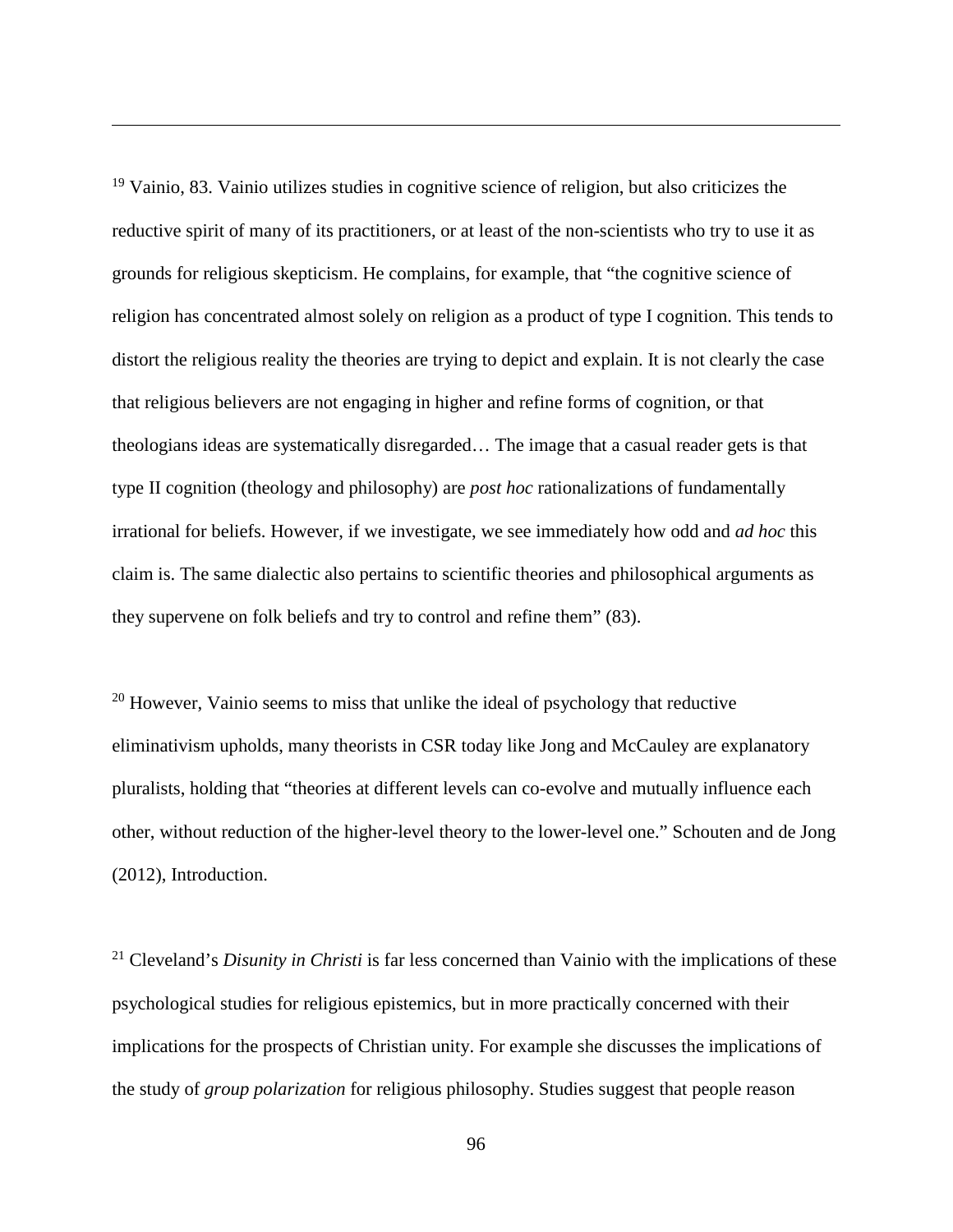better in groups when there is diversity of opinion, and willingness to voice dissent and the reasons for it. On the other hand, "In the absence of diverse influences, homogenous groups tend to adopt more extreme and narrow-minded thinking as time passes." This is so even though, as Cleveland notes, churchgoers today to an unprecedented degree tend to 'shop' for the church and community that express their values. Indeed, those who "exit adolescence without interacting across cultural lines can easily evolve into churchgoers who continue to maintain these divisions in culturally homogenous churches. Ultimately, homogeneity within churches lives on while meaningful cross-cultural and cross-ideological interactions are limited" (Cleveland 2013, 26- 27).

 $\overline{a}$ 

<sup>22</sup> See my "Thinking Twice about Virtue and Vice" (2017c). I there argue that credit theories can treat many cases of cognitive success through heuristic cognitive strategies as creditconferring, It depends on whether the heuristic strategy of inquiry (described at the right level of generality to address the "Generality Problem") is reliable in that type of epistemic situation/domain. This all bears on the philosophical implications of dual process theory, arguing that the ecological nature of human cognition has strong normative implications for epistemology, including virtue epistemology. A genuine convergence between virtue epistemology and dual-process theory is called for, while acknowledging that this effort may demand new and more empirically well-informed projects on both sides of the division between Conservative virtue epistemology (including the credit theory of knowing) and Autonomous virtue epistemology (including projects for providing guidance to epistemic agents). See also Church and Samuelson (2014) for a similar attempt to reconcile virtue theory and dual-process theory/ecological rationality. Our papers both respond directly to the situationist challenge to

97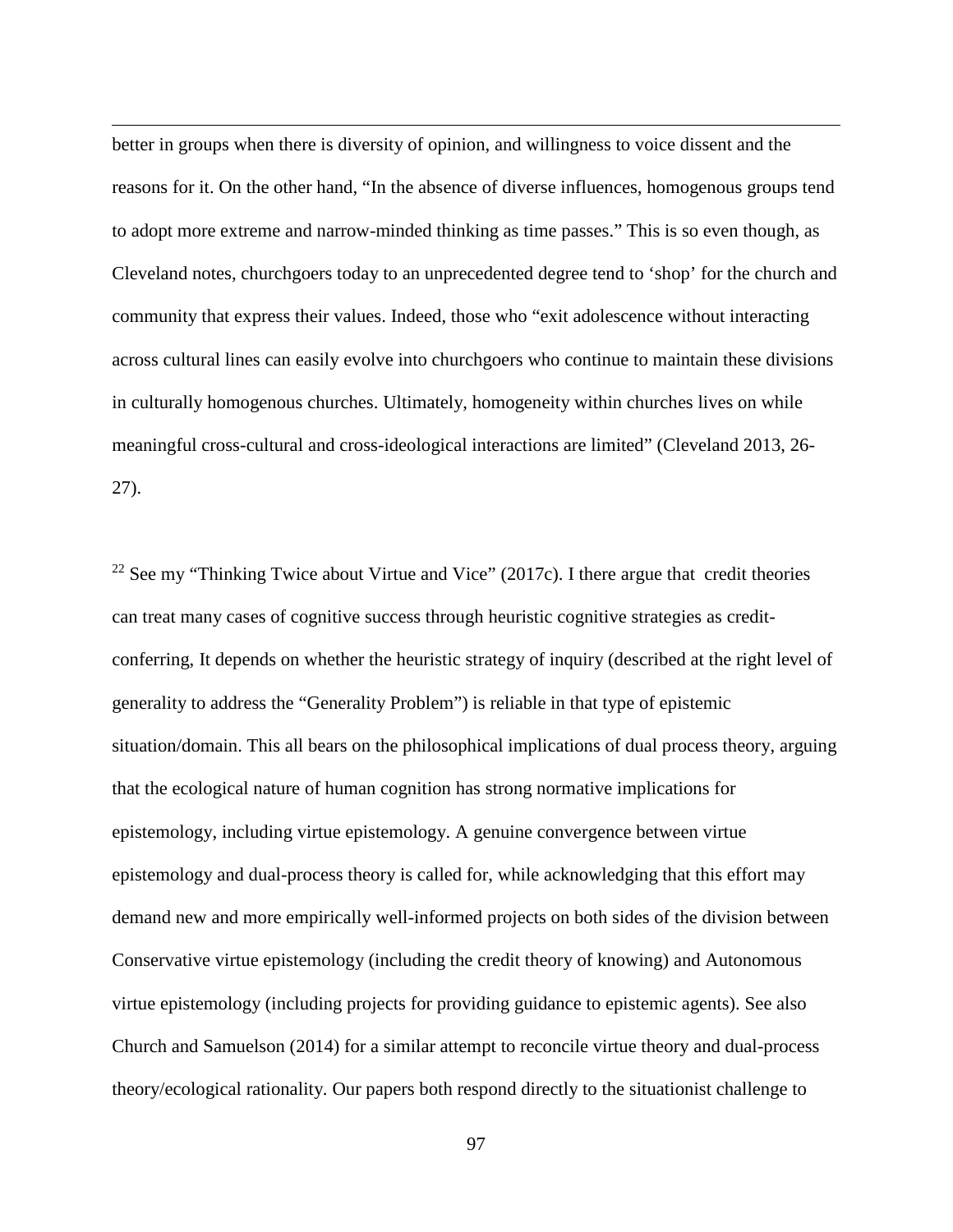virtue epistemology, and I also respond there to the "Trade-off Dilemma" of John Doris, and Lauren Olin and their "vicious minds" hypothesis. See Keith Stanovich (2011), West, Toplak and Stanovich (2008) for an introduction to dual-process theory, and philosophers such as Nancy Snow (2006; 2009) and Holly Smith (2015), Table 1 reflects further ideas about philosophy and current cognitive science.

<sup>23</sup> Vainio (2017), 98.

 $\overline{a}$ 

<sup>24</sup> Vainio (2017), 99.

 $25$  Vainio (2017), 99.

<sup>26</sup> Barrett (2011, 150-51), quoted by Vainio (2017, 98).

<sup>27</sup> Mahmut Aydin (2004) emphasizes this about the Abrahamic religions in particular, that the main cause of enmities, conflict and hatred "is to be found in the way believers so exaggerate their differences that they forget their common core" (235). He reminds us that taking other religions' beliefs as contradictory rather than contrary is a *choice* dependent on such exaggerations. On the ancient South Asian parable of the *Blind Men and the Elephant,* retold by the Sufi mystic Rumi, had the men been given sight on their partial views of the Absolute, 'they would have found there were no contradictions between their words.' Aydin argues that not just for Rumi, but in the Hebrew bible and also on Quranic ground, "There is a taste of Divine Being in the heart/soul of every religious community" (224).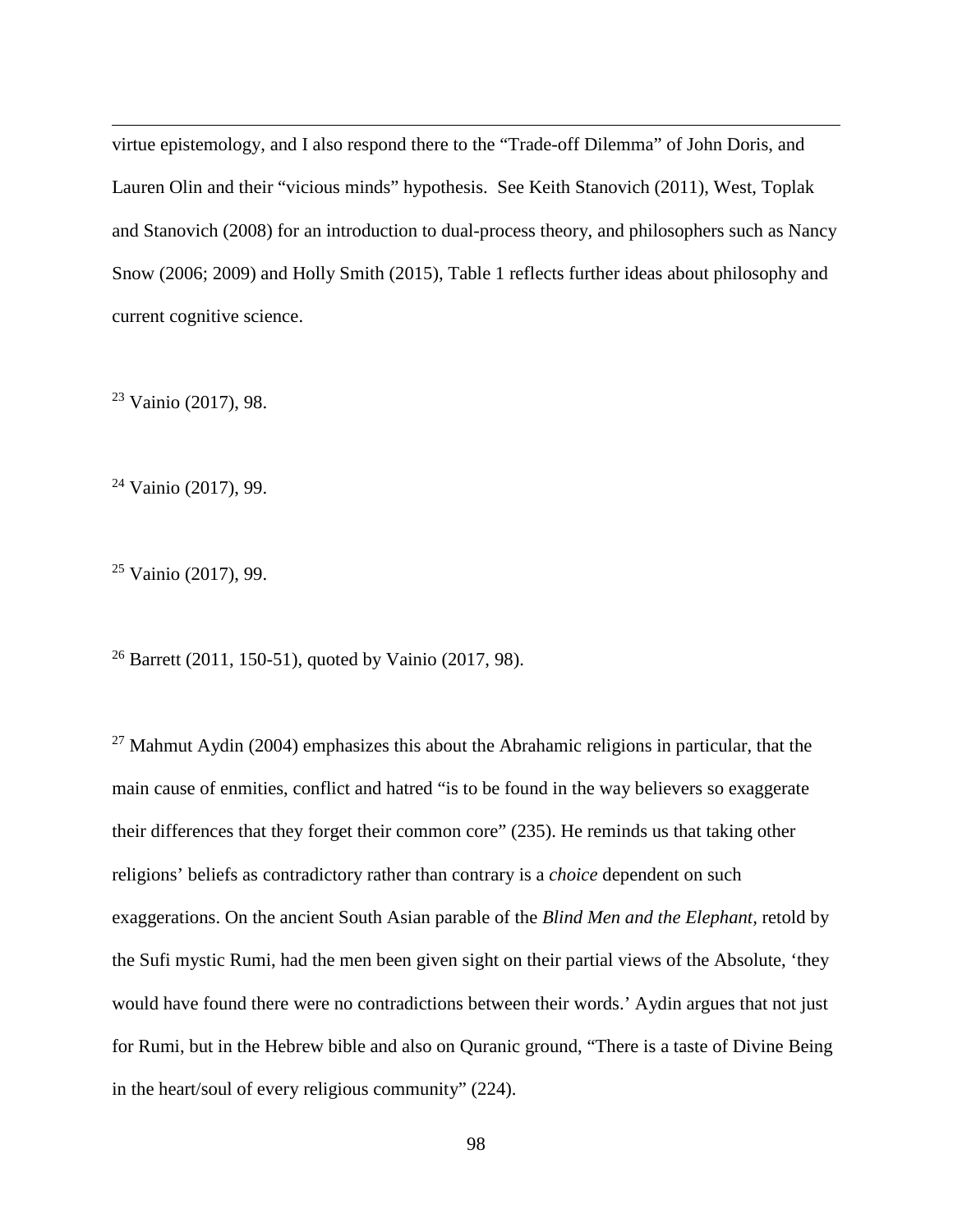$28$  Unreliability can be cast at a level of more proximate causes, as we saw from contingency arguments in Chapter 2. That religious beliefs conflict, and that most religious believers themselves attribute falsehood to most religious beliefs, would seemingly be enough to establish unreliable mechanism if beliefs all rooted in a single source. Yet of course conformist fideists those who assume the special authority of the home religion's testimonial tradition —typically deny that their belief uptake is grounded in the *same* mechanism or doxastic method as those that produce all those beliefs they judge false. The level of generality at which (AS) describes the doxastic strategy (belief-forming function) they would hold to be too wide. But if plausible relevant difference reasoning is not forthcoming to support this reply, the position threatens to give up philosophical response, and to collapse into merely negative apologetics.

 $\overline{a}$ 

 $29$  Griffiths and Wilkins 2013, 143. On evolutionary debunking and moral and religious beliefs, see also M. Bergmann and P. Kain (eds.) (2014), *Challenges to Moral and Religious Belief: Disagreement and Evolution.* D. Enoch and E. Guttel (2010) also argue that we need a more nuanced understanding of the philosophical significance of debunking explanations. D. Leech and A. Visala (2012) nicely distinguish evolutionary from co-evolutionary and from cognitive explanations among naturalistic explanations of religion.

 $30$  Vainio, 96-97. I want to thank John Bishop for comments on a draft paper that steered me to focus on soteriological exclusivism as the more interesting target of philosophical interest. This is supported further by the fact that Griffiths (2001) defends mutualist salvific exclusivism, while interestingly enough finding doctrinal exclusivism unsustainable. Griffiths also makes use of the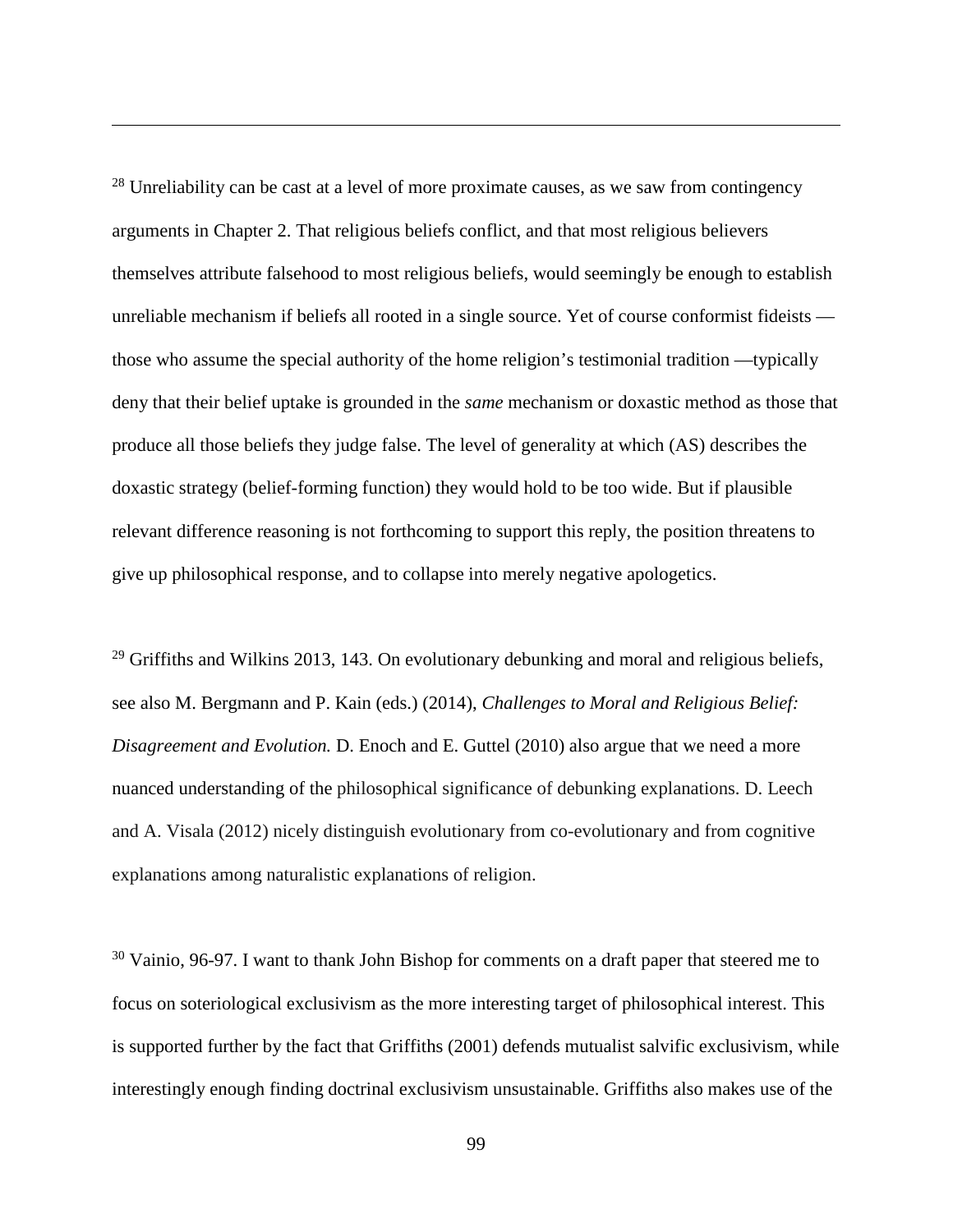open/closed exclusivism distinction (see also Marbaniang 2010, who says that fundamentalist faith evinces three epistemic conditions: unconditional subjection to authority, existential identity, and closed exclusivism, and also absolutist ethics and a utopian eschatology), but I find the open/closed distinction vague in its meaning and application to individuals. On the other hand, McKim (2012) supplies very detailed treatment of the overlaps and differences between doctrinal and soteriological exclusivism, and cogent critiques of both forms.

 $\overline{a}$ 

 $31$  Vainio's characterization of exclusivism is suspect, since his account of it leaves out no moral requirements on heaven and the religion-specific cognitive components the salvific exclusivist insists upon. Salvific exclusivism is not "open" in the way that doctrinal exclusivism logically may be. For instance, escapism or potential universal salvation looks good from a perspective of moral theology, but in Paul's treatment of works of the flesh for instance, he insists that "those who do such things will not inherit the kingdom of God" (Galatians 5:22 – 23). Also, without the stronger salvific exclusivist riders, Jesus could have served to redeem human sin, *regardless* of whether his life and teachings were actually remembered and honoured, or he was forgotten.

 $32$  For example, "Because of our cognitive biases, we often have a comfortable default position, which resists change. An open-minded person is able to transcend this… open-mindedness entails that we must sometimes remain in a state of uncertainty…." (158). Everyone probably thinks of themselves as open-minded, but under the supplied description this is not something most exclusivists endorse or live up to, as least as I read them, since the models of faith they adhere to call explicitly for resistance to change, and for conceiving faith as immune to standing intellectual uncertainty, or momentary wavering into doubt.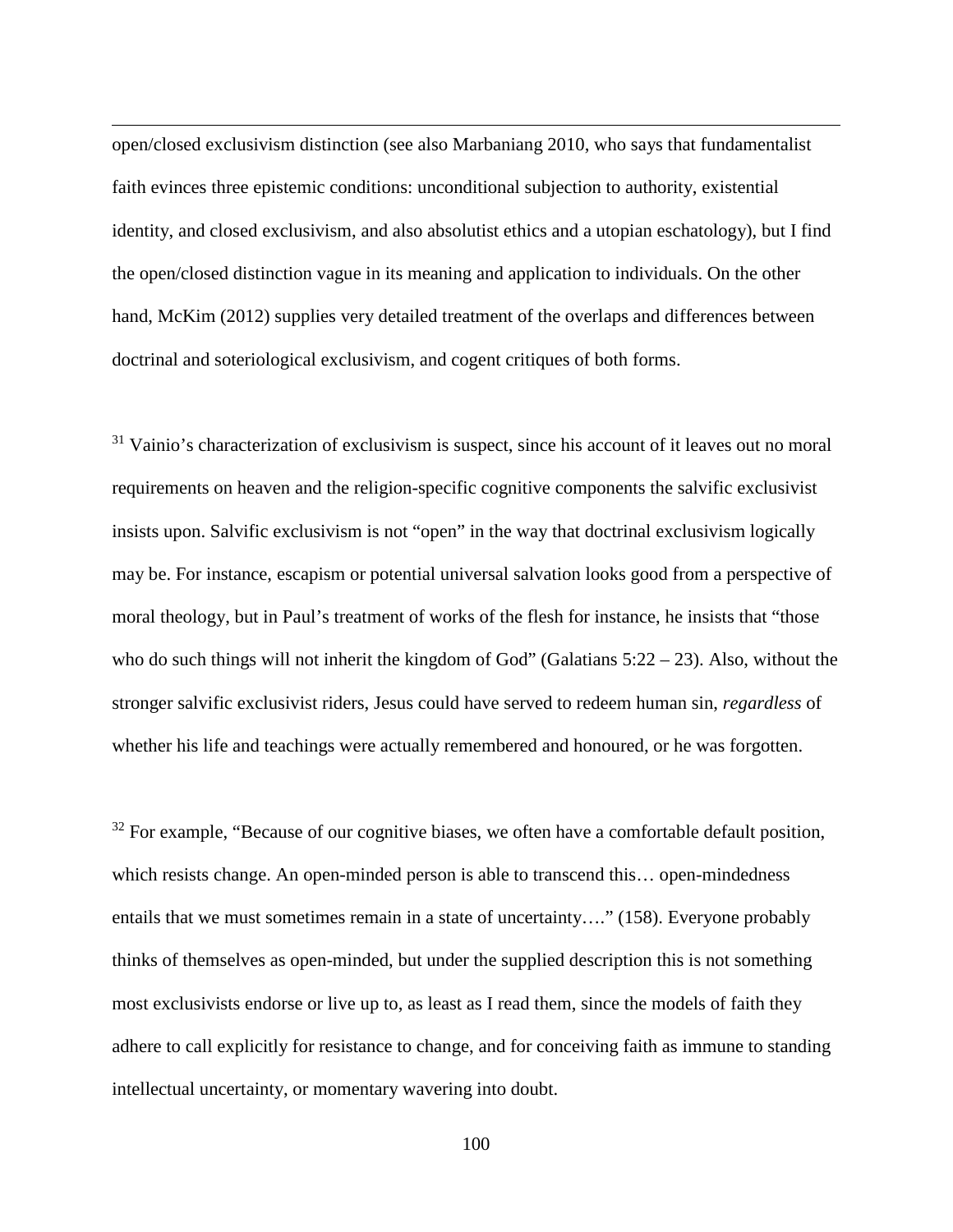<sup>33</sup> "We call an argument which links true belief with pragmatic success a "Milvian bridge" (recalling how Constantine's victory in the battle by that name was traditionally ascribed to the truth of his Christian beliefs, and the falsity of his enemies' beliefs)…. Milvian bridge: X facts are related to the evolutionary success of X beliefs in such a way that it is reasonable to accept that and act on X beliefs produced by our evolved cognitive faculties" (134). But at the same time, Griffiths and Wilkins take those would-be debunkers of religious belief to task who simply dichotomize between truth-tracking and fitness tracking in order to argue that the evolutionary fitness of religious beliefs is wholly independent of truth. The idea of domains where there is or isn't such a "bridge," nicely corrects for the dichotomizing tendency Vainio alleges to find in CSR.

<sup>34</sup> Griffiths and Wilkins 2013, 136-137. Note that this author, Paul E. Griffiths is not Paul I. Griffiths, the Christian thinker whose apologetics for exclusivism we previously critiqued.

<sup>35</sup> Griffiths and Wilkins, 144. See also Griffiths and Wilkins 2010.

 $\overline{a}$ 

<sup>36</sup> "If the explanation shows *either* that X's belief in the claims P is due to an unreliable mechanism *or* that X would have been likely to believe the claims P whatever their truth – value, then X's beliefs do not amount to knowledge." (Pigden, "Subversive Explanations" (2013), 147; see also Nola's "Do Naturalistic Explanations of Religious Beliefs Debunk Religion?" in the same volume).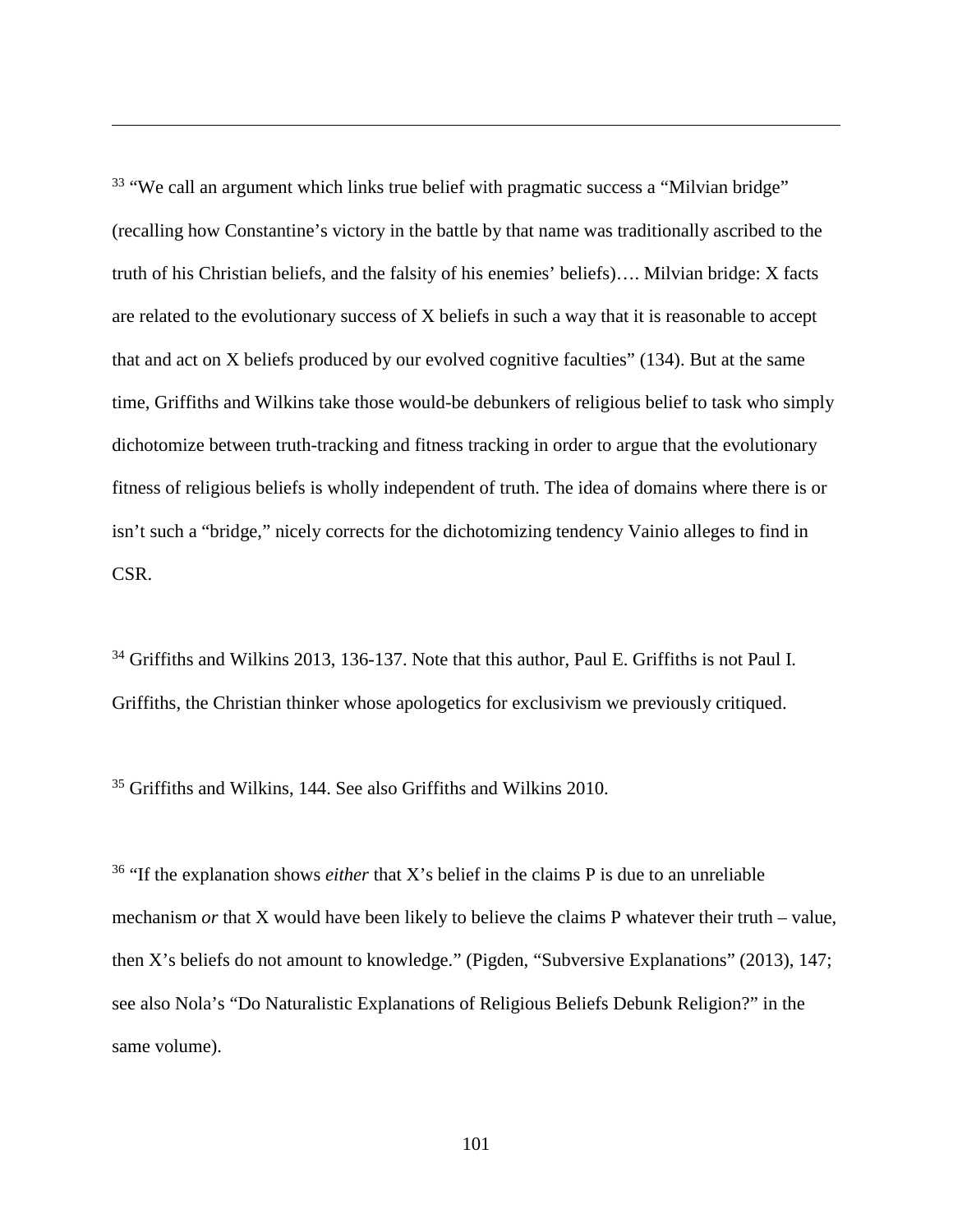$37$  This idea about asymmetry of content (religious multiplicity or diversity) manifesting out of symmetry of process of belief-uptake does not seem to have been carried out by Kitcher, but I would argue that it is complementary with Kitcher's articulation of a naturalistic and humanistic worldview. Kitcher's humanism allows the reasonableness of alternative religious orientations. I agree with Kitcher most when he targets his criticism on the Belief Model of faith, while allowing reasonable agents other models that do not so much incite bigotries or religious intolerance, or conflict with science.

<sup>38</sup> In the laboratory setting, with variables controlled as far as possible, and auxiliary conditions are adequately independent, if the hypothesis predicts something and it isn't observed, it simply isn't there. In science there are few quick kills, and tenacity can be a personal virtue where synchronic theory virtues do not supply a definitive choice among competing theories; adjustments to auxiliary assumptions or tweaks to the hypothesis might work, but if *ad hoc* adjustments continue to be made this tends to rob the hypothesis of its testable empirical content rather than increases it as is what happens in progressive research programs of any kind (Imre Lakatos). And what, after all, is more *ad hoc* than, in response to a call for explanation of an asymmetrical ascription of good religious luck, explaining it in terms of another? But it may be different in religion because the singular proposition, "God exists" is not *expected* to be verifiable by the five senses. If I tell you, "I have a green genie in my briefcase," and my class then dissects my briefcase and no one finds any trace of it, it will not help that I tell my class, "It is an invisible green genie." Unless highly credulous, they will be green genie atheists, not green genie agnostics. Ditto with what you think about weapons of mass destruction under Saddam Hussein Iraq: holding out that there *might* be WMDs there naturally-enough gave way to overt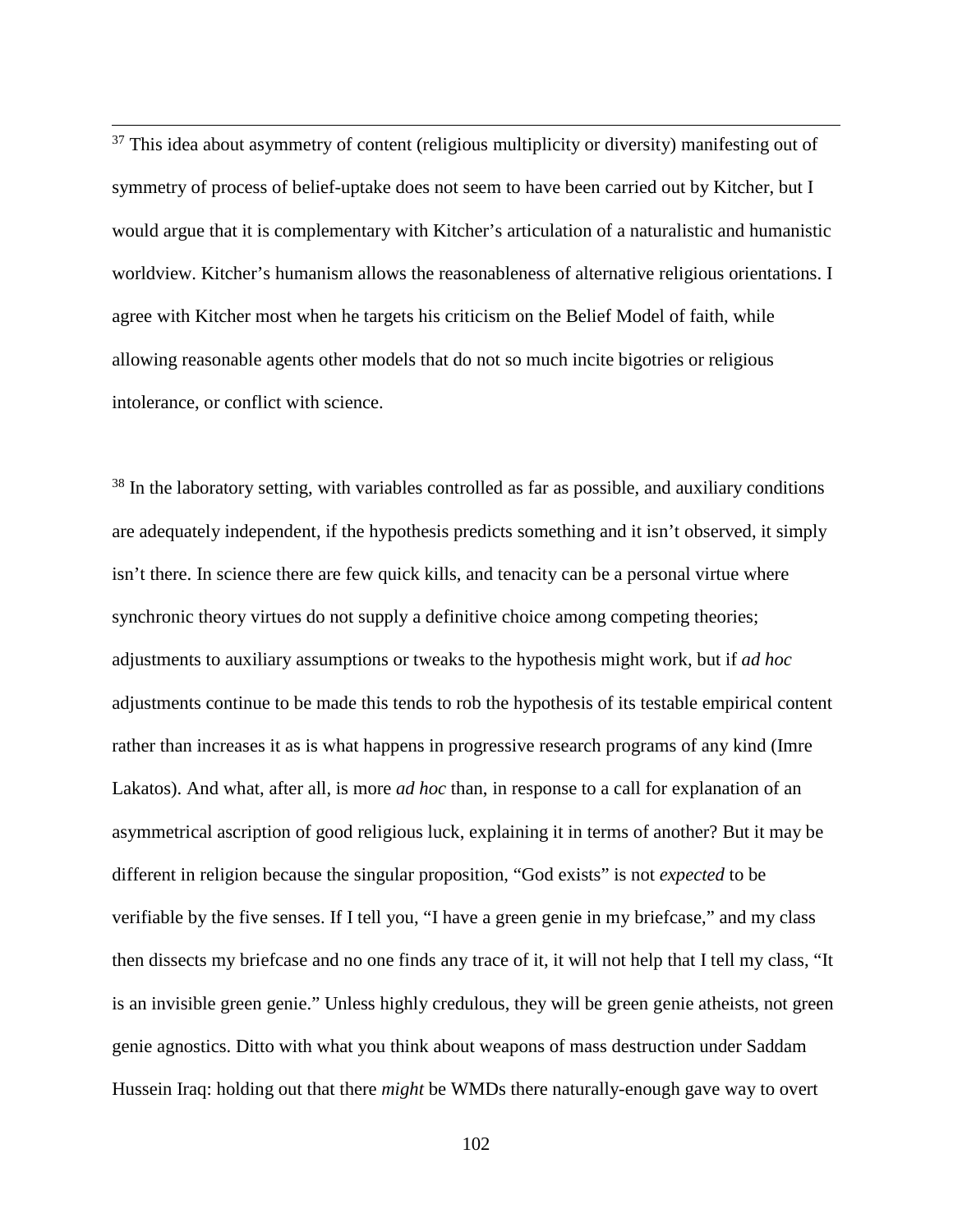skepticism, given the strong but failed efforts to locate them. How different is it with evidencing theistic claims, or classes of supernatural event claims, such as miracles? Does absences of evidence ever legitimately become evidence of absence? I have no definite thesis on this, but the inference would seem to be much sounder if there is also a naturalistic story to tell about how these beliefs arise in people, and would arise, even if they are not true.

<sup>39</sup> Later Enlightenment figures who were skeptical of special revelation took this from Hume. Thomas Paine wrote that "It is revelation to the first person only, and hearsay to every other, and consequently [these others] are not obliged to believe it." Paine (1967) [1776], 292-293.

<sup>40</sup> All Hume quotes are from *Enquiry,* Section 10, 'Of Miracles.'

 $\overline{a}$ 

<sup>41</sup> The performance of miracles as proof of divine connection is often demanded by characters in Abrahamic narratives. The performance of miracles for the confirmation of faith is a repeated trope, though attitudes vary from ecstatic reception to being critical of a 'Doubting Thomas' for his unfaith, and from prophets pleased to show God's power through them, to prophets who refuse to perform them precisely when others ask or demand it of them as proof. Historicalcritical methods point to another and more subtle form of persuasion. They raise concerns about *prefiguration* in miracle stories. For example, Jesus in some gospel accounts repeatedly does things that the intended readership would recognize as the fulfillment of older Jewish prophesy of a coming messiah. This suggests a persuasive intent on the part of the authors; for New Testament readers may be seen as the most significant of Jesus' miracles. Events that (whether through conscious prefiguration or not) confirm an older prophesy function to legitimize the

103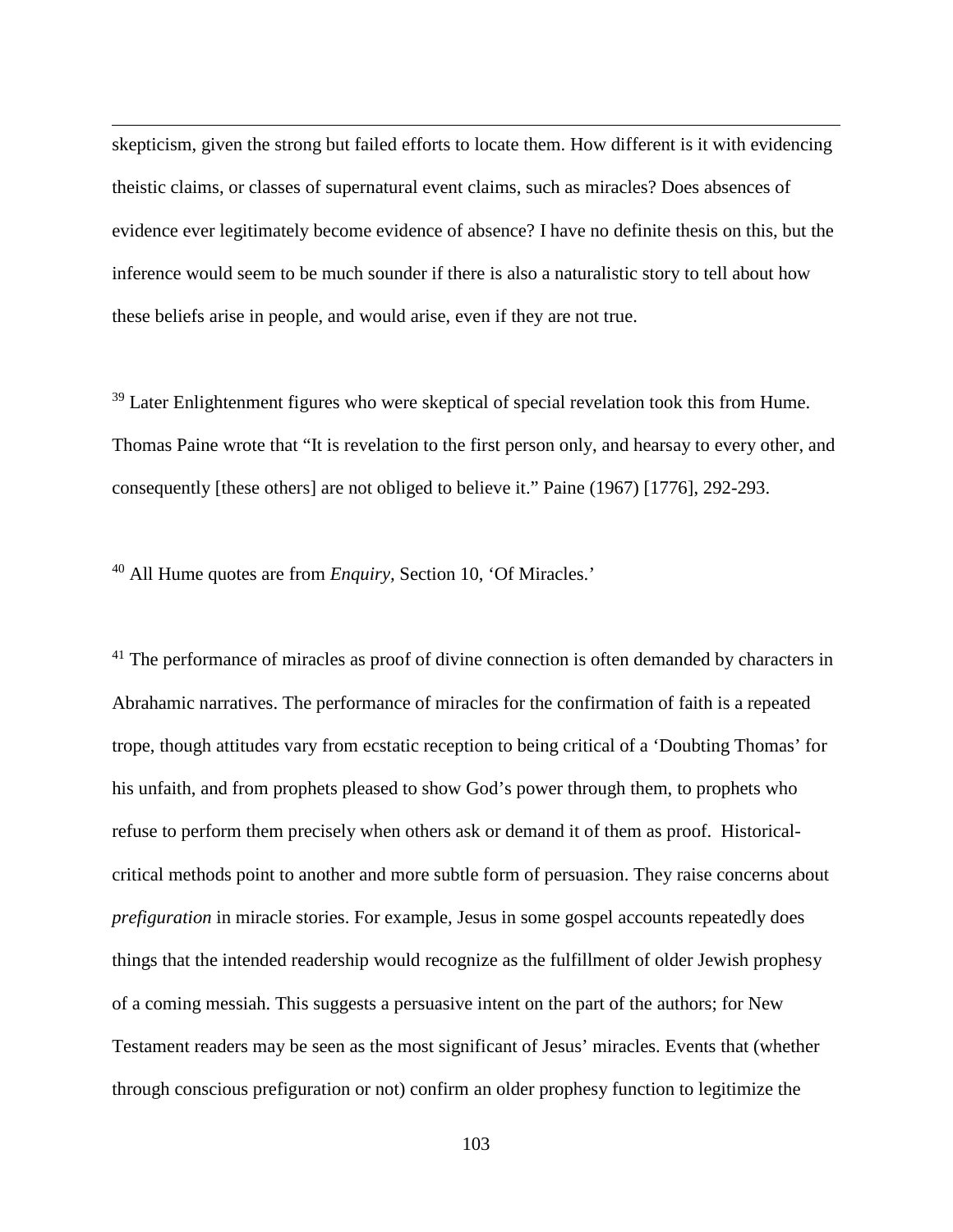narrative of a new covenant with God, and they add an intellectual element to the ever-present persuasive role in miracles in instilling faith.

 $\overline{a}$ 

<sup>42</sup> I am not here offering a full account of the relation between the *de jure* and *de facto,* either in regards to miracle claims, or to luck-leaning asymmetric religious trait-ascriptions. I can just summarize some of the questions to ask. One is, 'Under what conditions does absence of evidence comport to rationally sufficient evidence of absence?' On the one hand, there is the appeal to ignorance *fallacy.* On the other hand, we know that in science and everyday life, absence of evidence after careful and prolonged efforts at inquiry, and especially under controlled conditions where we do our best to eliminate hidden variables, *does* typically comport to evidence of absence.

<sup>43</sup> De Cruz, "the relevance of Hume's natural history of religion for cognitive science of religion." *Res Philosophica.*

<sup>44</sup> The epistemological literature agrees Dani Rabinowitz that, "In some cases sensitivity is the more stringent condition, while in others safety is….[T]he following pair of conditionals are false: If *S* safely believes *P* then *S* sensitively believes *P;* If *S* sensitively believes *P* then *S* safely believes *P*. The logic of these conditionals makes explicit the respects in which safety is similar to and different from the sensitivity condition." "The Safety Condition on Knowledge," Internet Encyclopedia of Philosophy.<http://www.iep.utm.edu/safety-c/> Accessed June 10, 2018. Part of what I am saying connects sensitivity failure to truth-aptness considerations is supplied by understanding that the scope of the sensitivity condition does not extend to necessary truths or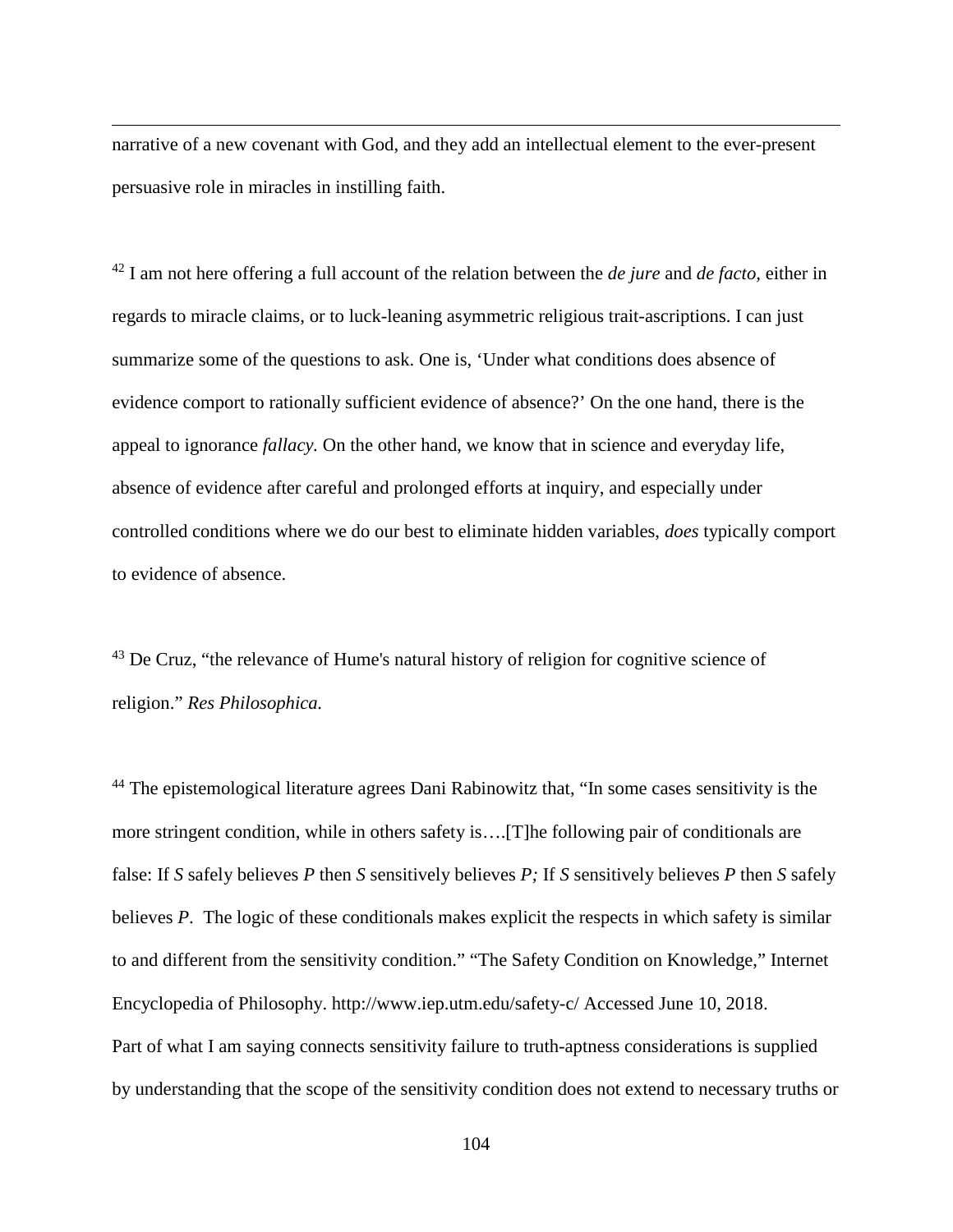to knowing the falsity of radical skeptical scenarios. The condition is thus limited to, but also especially illuminative of, rational justification for "contingently true propositions." These points hold whether sensitivity is a necessary condition on knowing or not (as a virtue epistemologist, I think an aretaic conditions serves better, but that sensitivity *concerns* are nevertheless important especially in regard to environmental epistemic luck). The insensitivity of belief and cognitive overdetermination, in the form of what John K. Davis calls trait-dependent belief, are also linked. I develop these connections further in Axtell, 2019.

 $\overline{a}$ 

<sup>45</sup> Brian C. Barnett (2019) provides a strong discussion of the debate. He also supports the conclusion that Plantinga's General Reduction Argument fails, and therefore that "theists must deal with each *de jure* objection one at a time, and independently of the *de facto* objection" (14). An example of skeptical evidentialists who make quite sweeping *de jure* objections to theistic belief, see Todd Long (2010). By contrast I think that a sweeping *de facto* objection (for instance, that that are no sound miracle claims, or no special revelations) is better motivated than a claim that everyone must be irrational who believes such a thing. I believe many Enlightenment thinkers (for example Thomas Paine, or Voltaire) made both *de jure* and *de facto*  claims, but didn't confuse them in the ways that modern-day impermissivism will drive one to do. On this view one might possibly still move from the one kind of argument to the other, but not without a clear argument: *de jure* and *de facto* arguments are to be constructed with as much independence from one another as they can, *unless* one is quite explicitly trying to argue for an entailment. Entailment from *de jure* to *de facto* might be exampled in one's arguing the 'mutual destruction' of miracle claims in different religions. It is possible that the one's we have studied as ill-founded but others are well-founded, but it is more likely that they are all false claims, not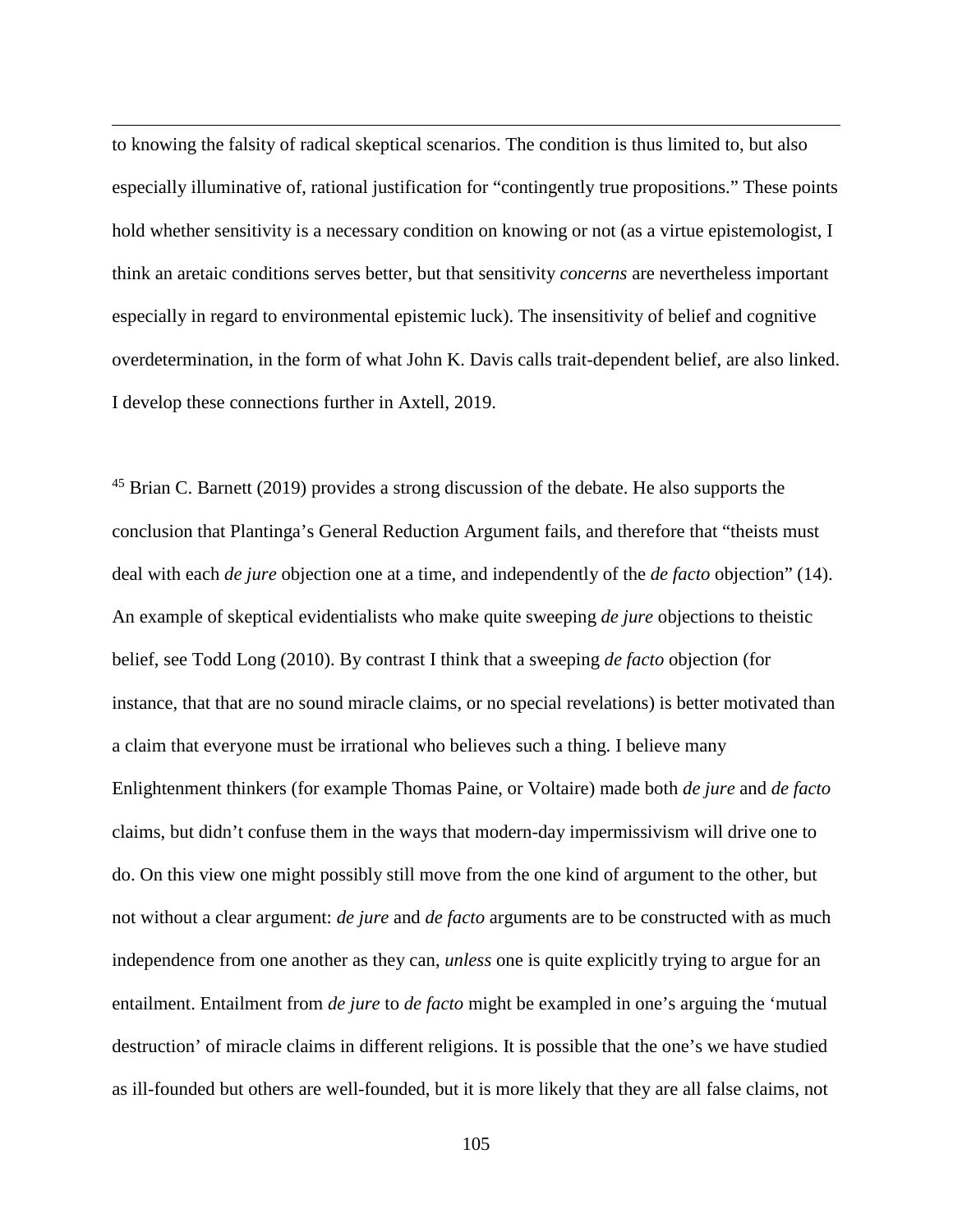just some. Entailment from *de facto* to *de jure* might be exampled in the "unfriendly" inference from there is no proof positive for God's existence, all people are "irrational" who believe that God exists. These are just schematic examples.

<sup>46</sup> Bishop and Aijaz's account is clearly closest to my own, and I develop a character-focused and neo-Jamesian permissivism in Axtell 2015 and Axtell 2019. Bishop and Aijaz's (2004) aims "(1) to argue that Alvin Plantinga's Reformed epistemology does not provide a categorical affirmative answer to the 'de jure question' about Christian belief; (2) to argue that – on the assumption that our total independent evidence leaves it open whether Christian belief is true or false – a categorical affirmative answer to the de jure question requires defending doxastic venture in favour of Christian belief; and (3) to suggest that PRE's appeal to epistemological externalism may play a significant role in defending the epistemic propriety of doxastic venture in favour of Christian belief. On (3), the authors were correct to concede to Buckareff (2005) that a venture of faith might sometimes be sub-doxastic, so long as "full practical commitment" can still be made to faith-propositions without actual belief. For further debate with Bishop and Aijaz's thesis, see Griffeon 2015.

<sup>47</sup> Wittgenstein, 56.

 $\overline{a}$ 

<sup>48</sup> Wittgenstein continues, "What we call believing in a Judgement Day or not believing in a Judgement Day – The expression of belief may play an absolutely minor role. If you ask me whether or not I believe in a Judgement Day, in the sense in which religious people have belief in it, I wouldn't say: 'No. I don't believe there will be such a thing.' It would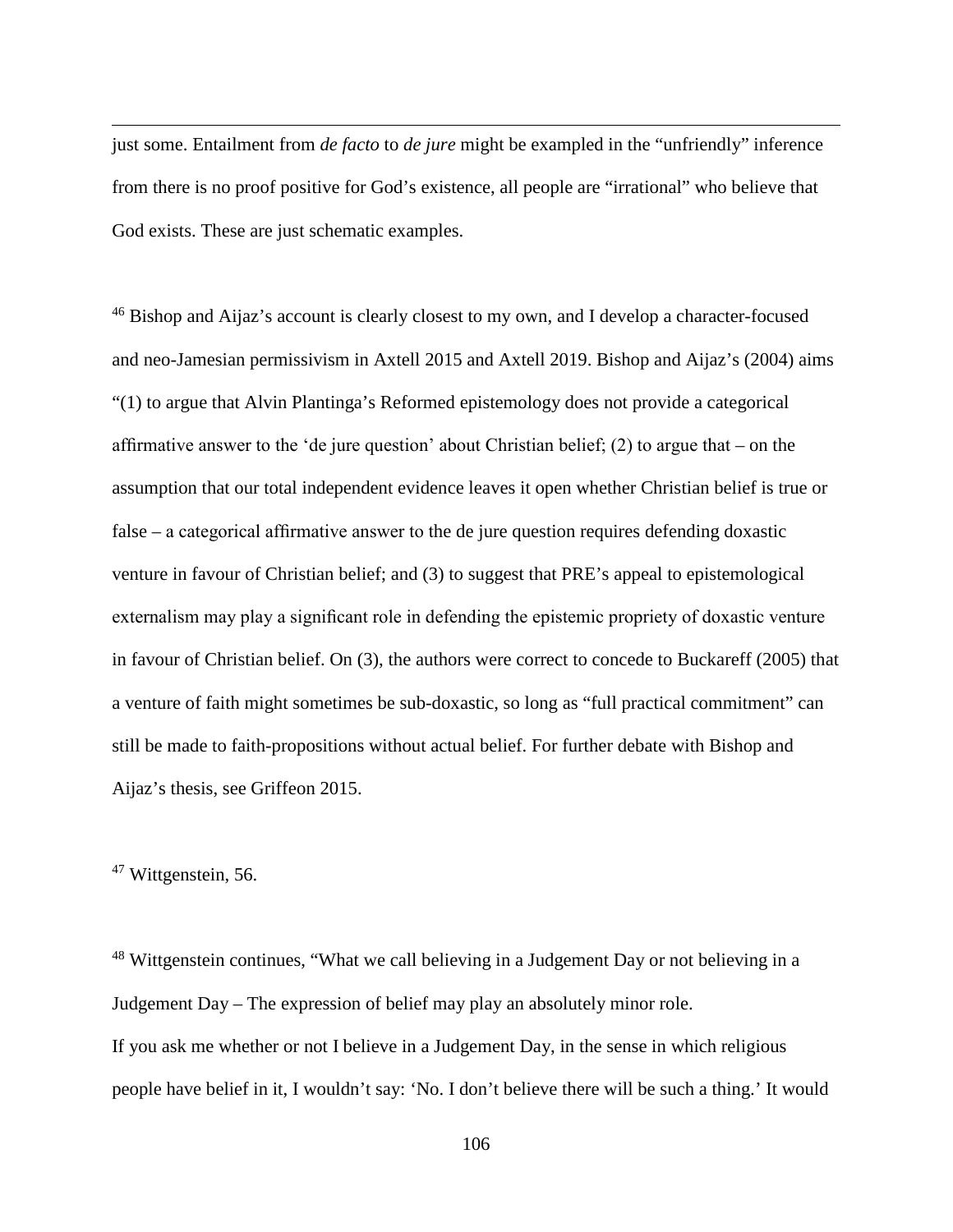seem to me utterly crazy to say this. And then I give an explanation: 'I don't believe in ...', but then the religious person never believes what I describe. I can't say. I can't contradict that person" (57). "In one sense, I understand all he says – the English words 'God', 'separate', etc. I understand. I could say: 'I don't believe in this,' and this would be true, meaning I haven't got these thoughts or anything that hangs together with them. But not that I could contradict the thing."

 $49$  Wittgenstein, 57, 59.

 $\overline{a}$ 

<sup>50</sup> "Here we are distinguishing between the views of those who think that they need not rest on the evidential basis and those who hold the far more radical belief that faith needs neither evidences nor the facts themselves" (Gary Habermas, 1991).

 $51$  Overdetermination theory is still a largely unexplored approach in debates over the basing relationship. But it is motivated by the holistic nature of people's reasoning about worldview beliefs, and under conditions of uncertainty and other pragmatic constraints, as Rawls alerted us to. It is motivated also, we have now seen, by some specific psychological studies, research that illuminates how trait-dependent judgment contributes to psychographic contrariety. See Axtell 2019 for development.

 $52$  A further paper by Leeuwen (2007) argues that self-deception does not typically result in "belief" but in "avowed belief." Since CSR is interested in popular religiosity and theological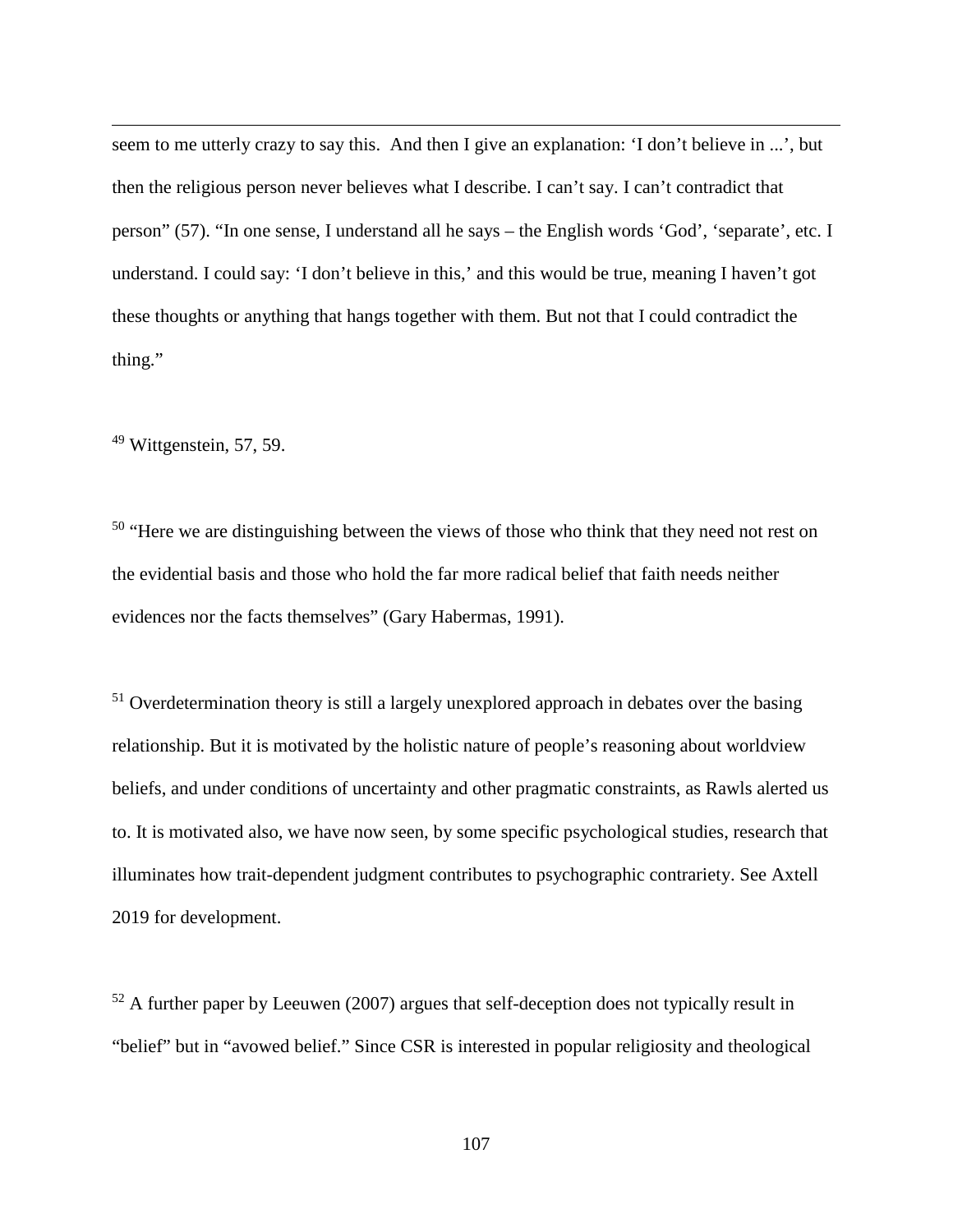incorrectness, there are some rich CSR connections here as well, and Leeuwen develops them to a degree.

 $\overline{a}$ 

<sup>53</sup> This language, though, might be confusing, since many epistemologists of internalist and probabilist orientation use "credence" as an evidence-based confidence level, such as .6. Compare Lara Buchak (2014), who nicely tries to mediate what she sees as two robust traditions that dealing with doxastic attitudes. In our terms, the one tradition focuses on the etiologically and axiologically deep (Leeuwen), while the other, the probabilistic tradition, focuses on the shallow side of Table 1. Still, Leeuwen and Buchak might both endorse what Carter, Jarvis, and Rubin (2016) refer to as "doxastic state pluralism," and I accept this latter as an essential aspect of the epistemology of controversial views.

<sup>54</sup> Leeuwen's distinction seems related to the better-known distinction between "sensory" and "emotional" experience. On the latter, Foresman, Fosl and Watson (2017) note that many of our beliefs are formed on the basis of both kinds of experience. They remind us of Montaigne's claim "What we see and hear when we are transported with emotion we neither see nor hear as it is." Some thinkers and traditions disparage emotional experience as evidence in epistemic or critical matters, while others (James, for example) champion it. Realistically, "even if we are suspicious of the role emotional experience plays in reasoning we cannot completely eradicate it" (234). For Foresman et. al., it is important first that we distinguish them rather than conflating them, and then that we assess carefully: "*Emotional experience* refers to our affective impression of all those things that are brought into our perception through our senses…. There are a number of similarities between these two types of feeling [sensory and emotional]. First, both happen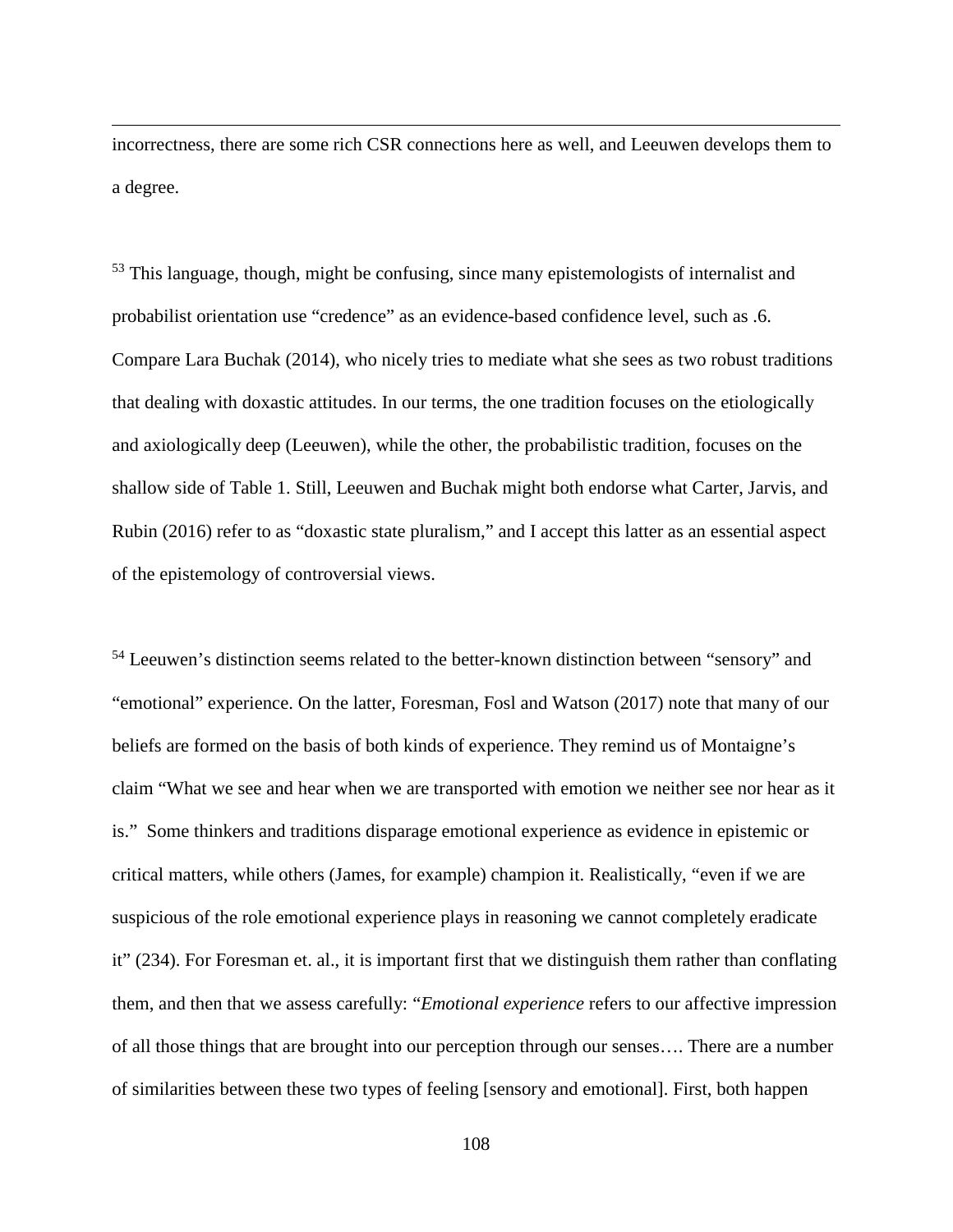independently of our *wills*; …Secondly, both kinds of feeling happen largely independently of conscious, critical *judgments* we make about them….Despite the similarities between sense experience and emotion, there are strong reasons for distinguishing them… [including that] the content of sense experience is about a different type of reality from emotions. Experience seems to direct our attention to something *outside* of ourselves, which may or may not be presented to us accurately …. The content of our emotions, however, seems to be about something quite different. For the most part, the content of emotions seems to be to something *inside us…."*  (222).

<sup>55</sup> Leeuwen 2014, 698.

 $\overline{a}$ 

<sup>56</sup> Buckareff (2005) argues that faith is best conceived of as a *sub-doxastic* venture, and that "Bishop fails adequately to show that faith in the face of inadequate epistemic reasons for believing is, or can even be, a uniquely *doxastic* venture." Bishop (2005) responds that "it is indeed impossible intentionally and directly to acquire a belief one judges not to be supported by one's evidence. But Jamesian doxastic venture does not involve any such direct self-inducing of belief: it is rather a matter of an agent's *taking* to be true in practical reasoning what she *already*, through some 'passional', non-epistemic, cause, *holds* true beyond the support of her evidence." Eklund (2014) updates this debate.

 $57$  At least where we are focusing on problems with theological methods on which having faith mean *believing the factual truth* of narrative events in scripture, the foremost problem is that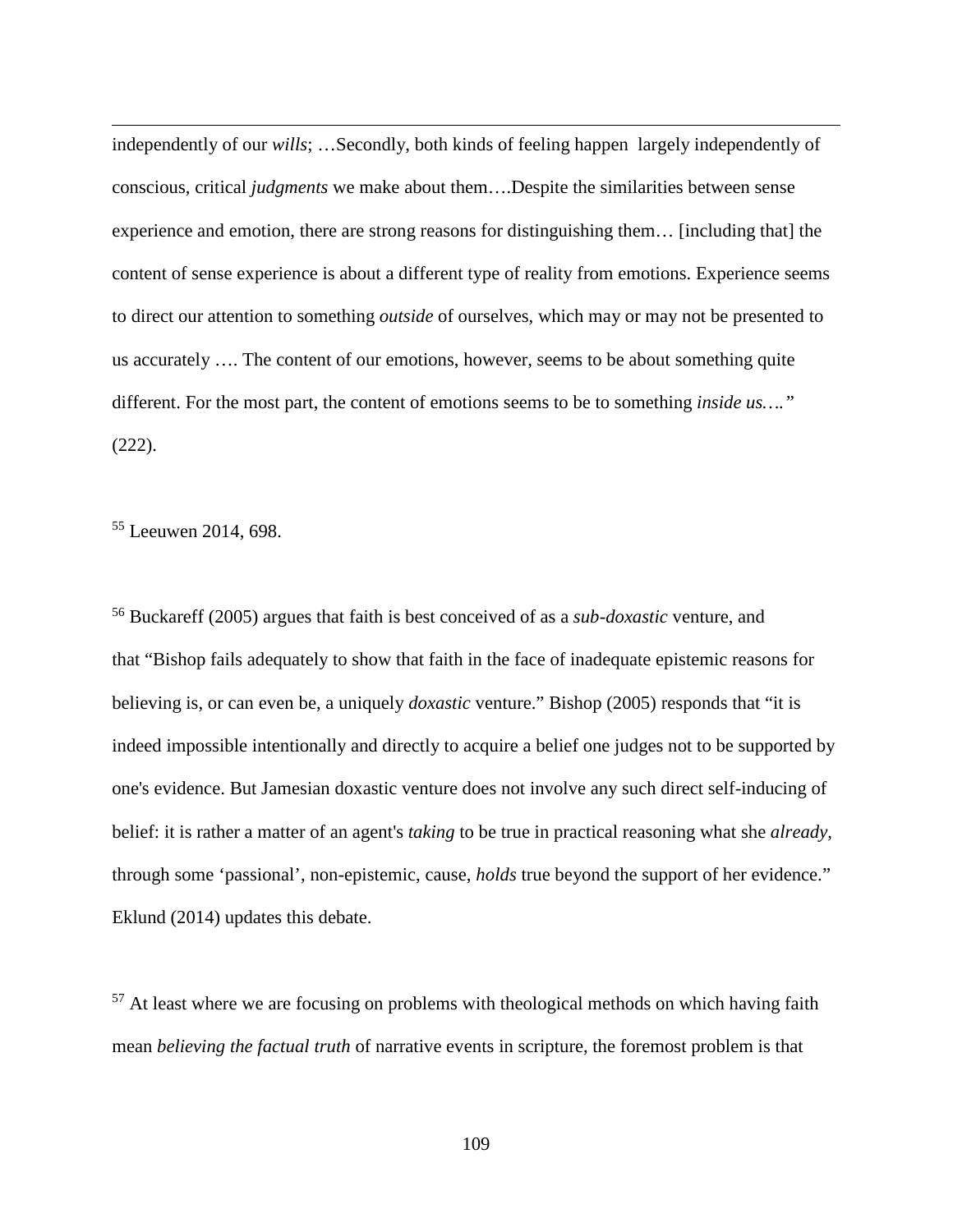agents may actually be conflating cognitive states if the states they self-report having are emotionally-charged or held above challenge or serious revision.

 $\overline{a}$ 

<sup>58</sup> Leeuwen's project like my own is not well-aided by the generic scales of religiosity and spirituality the psychologists have often applied, but suggests a need for more detailed scales, informed by theory. But cognitive scientists already recognize that avowals cannot simply be taken at face value. Studies of differences between explicit measures of religiosity such as selfreports and implicit measures throw some light on that subject. This firstly goes to the question of whether one *can* believe theological claims that they may not actually understand. It secondly goes to the CSR distinction between times when "theologically correct" beliefs are maintained to people, and times when they tend to slide back into theologically incorrect" assertions, for example, in more "freely elaborated" or anthropomorphic claims about godhead.

<sup>59</sup> Van Leeuwen writes that "This theory locates religious credence and factual belief in relation to other cognitive attitudes, like fictional imagining, hypothesis, acceptance in a context, and assumption for the sake of argument," and he argues that "religious credence has key features in common with these latter attitudes that that distinguish them from factual belief" (2014, 699). Among these features that religious credence shares with fictional imagining and other secondary cognitive attitudes is that that they are not typically held to "norms of truth and evidence" (712).

 $60$  Does being self-deceived that p entail believing that p? Leeuwen cites Robert Audi for this revisionary claim that Leeuwen himself rejects. But he defines avowal as "a tendency to affirm verbally (both privately and publicly) that lacks normal belief-like connections to non-verbal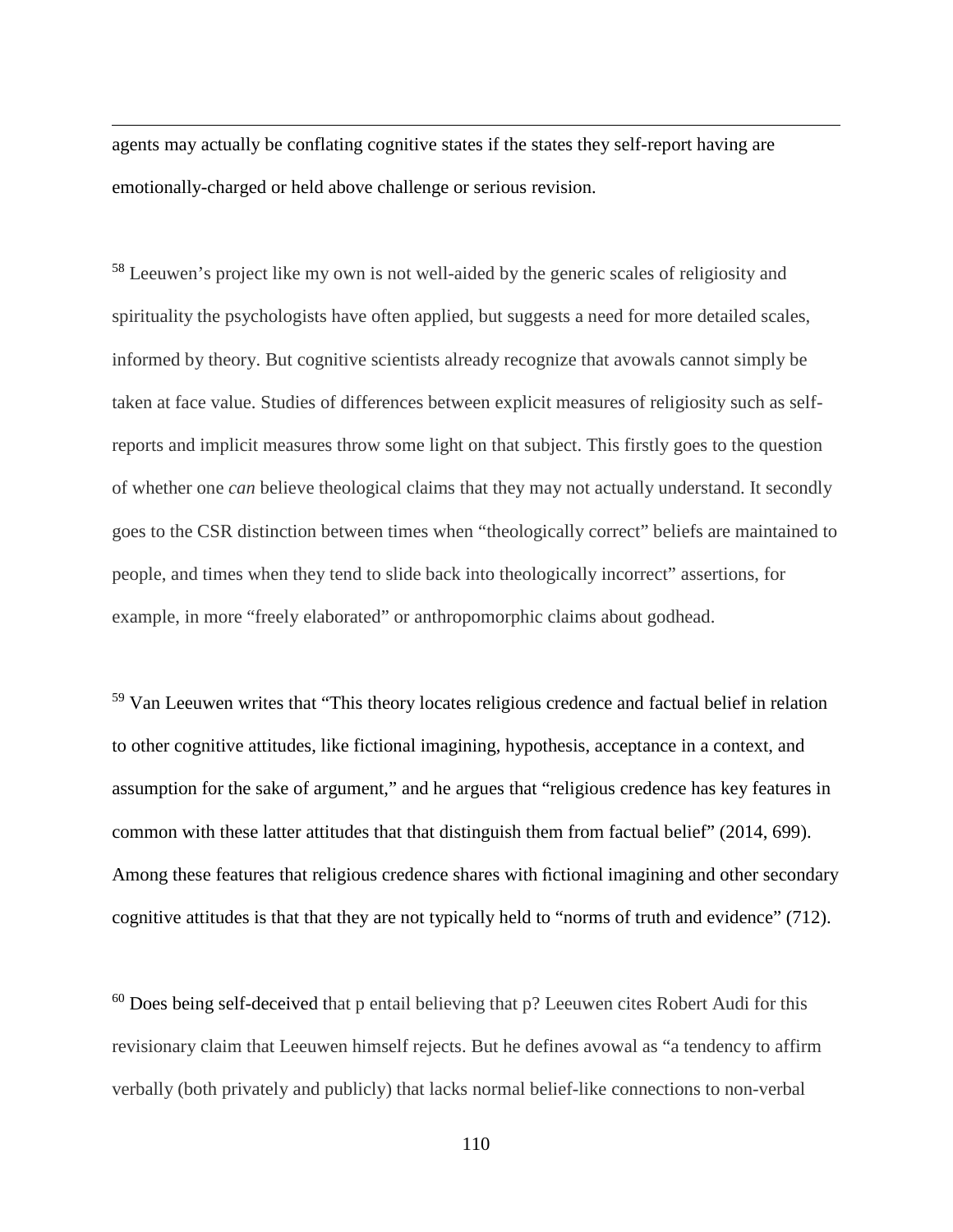actions" (2007, 419). My account is neutral on this debate and on the question of whether or not a bias, for instance ethnocentrism, involves believing certain things to be true. I hope my use of "avowal" as a general term that could be cognitive *or* non-cognitive, doxastic or sub-doxastic, doesn't confuse my description of Leeuwen's views.

 $<sup>61</sup>$  After all, the models of faith that most highly insist upon "belief" but exhibit the Epistemic</sup> Tension are also the models of faith that support a Conflict model of the relationship between faith and reason. Proponents of Conflict, whether of the biblical literalist or aggressive atheist sort, agree that religions make overt empirical truth claims; the only question is whether these claims are factually true or not. Conflict is to be avoided where possible, and Leeuwen's proposed distinction is a step in that direction.

<sup>62</sup> Leeuwen 2014, 711.

 $\overline{a}$ 

63 Leeuwen 2014, 713.

<sup>64</sup> McCauley and Whitehouse, 2. Compare Sorensen: "We need to address the universal questions raised above and this cannot be done by means of localised interpretations. Further, explanatory theories not only enable us to address such general questions but also to fertilise local interpretations by supplying a more solid terminological grounding and presenting new potential lines of enquiry. All interpretations are theory-dependent and the more explicit the theories are, the better. Thus the cognitive science of religion does not reject the role of interpretation in the academic study of religion, but merely attempts to right an unbalance by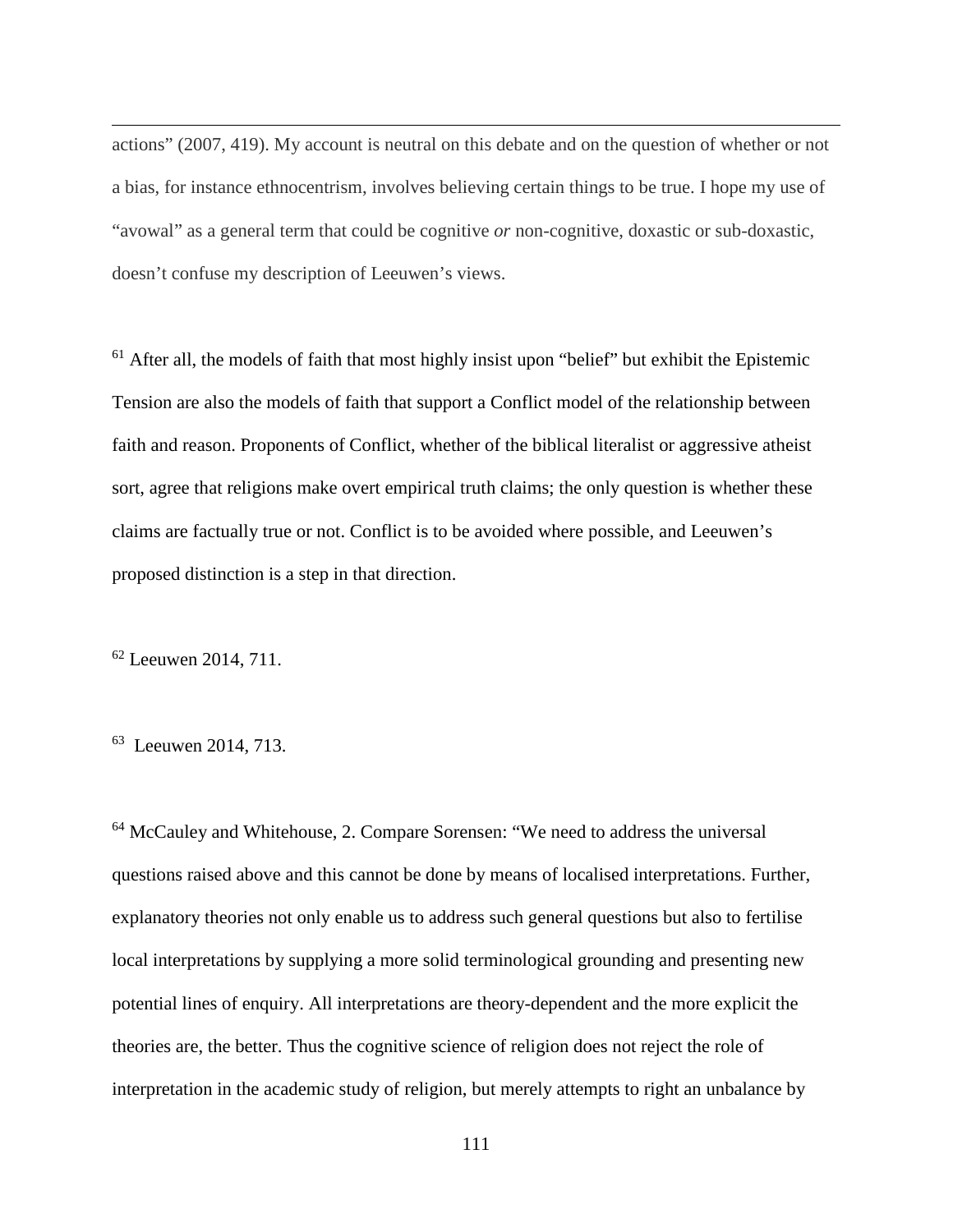insisting on the necessity of explanatory theories" (2005, 467). Sorensen insists that public representations are only one side of the coin, and that "keeping universal cognitive mechanisms in mind can help historians avoid historical exoticism, in the same way as it helps anthropologists avoid cultural exoticism."

<sup>65</sup> This idea together with some aspects of HADD are anticipated in Hume's observation that, "we have a strong disposition to read mentality into what is not really mental. Thus, we tend to treat these unknown causes as agents to be appeased" (Hume 1993, 141).

<sup>66</sup> Brunner 1937, 155. See Blanshard for critical commentary.

<sup>67</sup> Perhaps extending from Paul (1 *Corinthians* 1:23), the strong fideism of Tertullian informed his ironic claim, "The most ignorant peasant under the Christian dispensation possesses more real knowledge than the wisest of ancient philosophers" (*Apologeticus*).

<sup>68</sup> Sorensen 2005, 487-88.

 $\overline{a}$ 

 $69$  For example with SAST Effects, priming a subject might be on the lines of Leeuwen's point (2014) that cognitive attitudes are attributed to what is "evidentially vulnerable" and subjection to "general cognitive governance." Test subjects can be primed to acknowledge this with respect to other people's beliefs, before being asked about their own. If their reports about their own faith-based precepts are revealed by subsequent self-reports to be evidentially *in*vulnerable and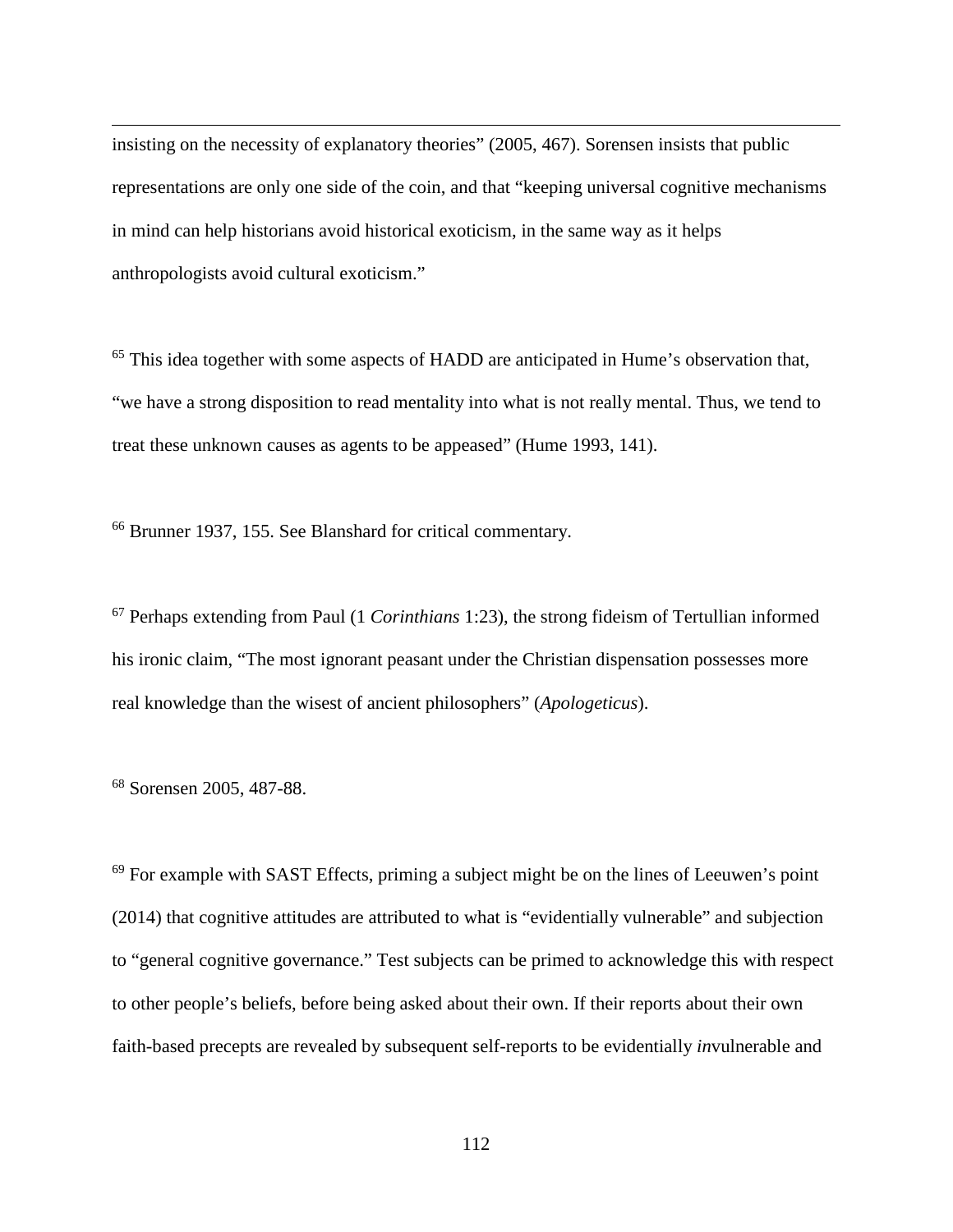to *lack* general cognitive governance characteristic of belief, then the subject is displaying SAST Effects.

 $\overline{a}$ 

 $70$  Tasks for measuring attitudes towards inductive risk include religious versions of tasks and the well-known assimilation bias: the tendency to favorably interpret and evaluate information that supports their existing beliefs (Jong, 69). They might include covert measures of belief that x, where x accords or breaks with inductive norms.

 $71$  There are numerous relations between counter-intuitive, counter-evidential, counter-schematic ideas, and counter-inductive thinking or inference. While I have focused only on the latter, counter-schematic ideas are absurd, and potentially a test of weak inductive inferences: causal, generalizing, or analogical/disanalogical.

<sup>72</sup> James, the 1896 Preface to James' *The Will to Believe and Other Essays in Popular Philosophy*.

<sup>73</sup> *This, despite how often members of both groups –epistemologists and theologians– seem to unite in principled opposition to James spirit of inner tolerance.* Decades later, James would respond to his critics, secular and theistic, who accused him of 'preaching reckless faith': "I have preached the right of the individual to indulge his personal faith at his personal risk. I have discussed the kinds of risk; I have contended that none of us escape all of them; and I have only preached that it is better to face them open-eyed than to act as if we did not know them to be there." Quoted in Bruce Kuklick's introduction to James's *Pragmatism* (1907, xv). While I do